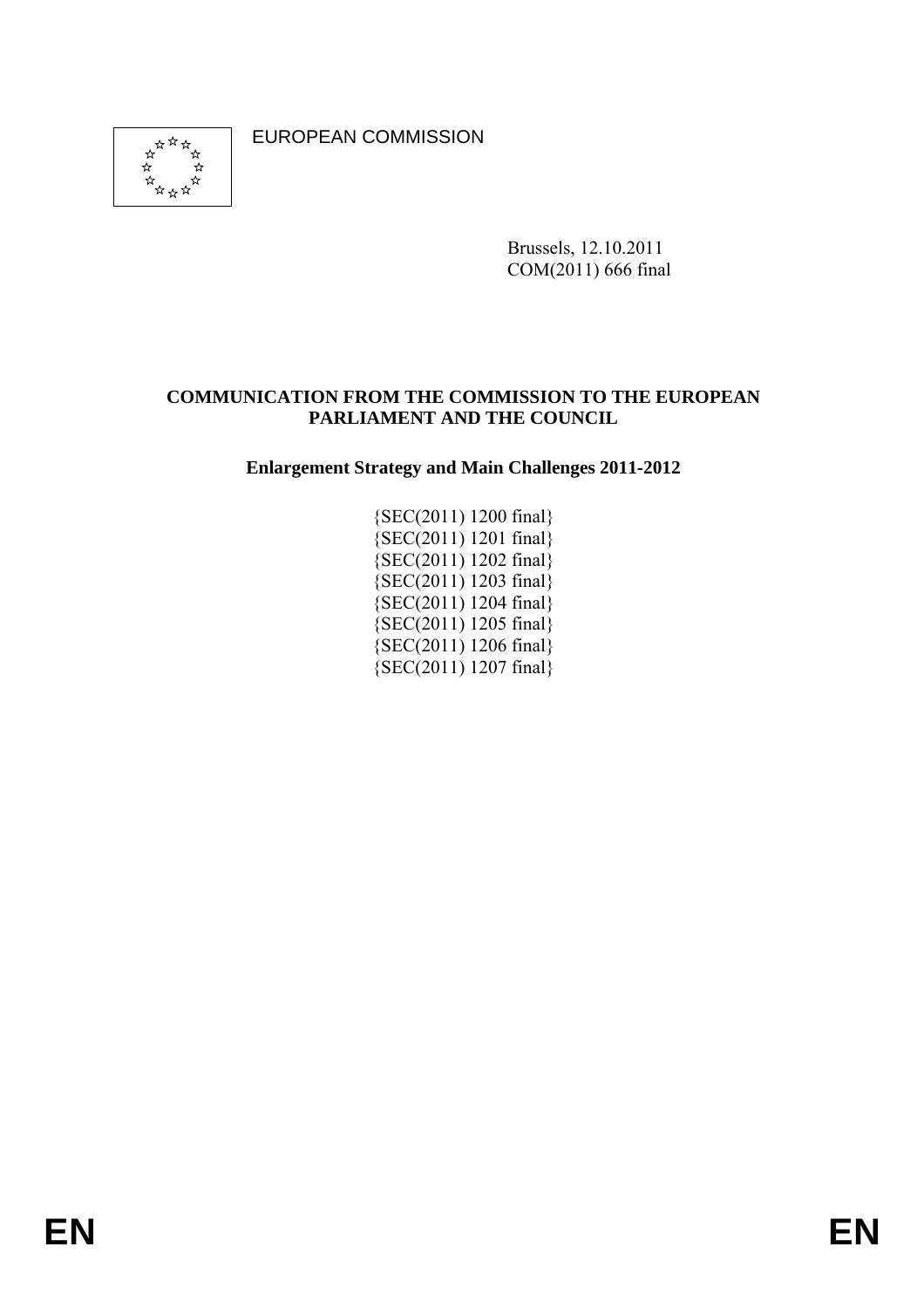#### **COMMUNICATION FROM THE COMMISSION TO THE EUROPEAN PARLIAMENT AND THE COUNCIL**

#### **Enlargement Strategy and Main Challenges 2011-2012**

#### **1. INTRODUCTION**

The European Union's enlargement process has entered a new phase. The completion of accession negotiations with Croatia, opening the way to membership in mid-2013, vindicates the policy adopted in the aftermath of the devastating Balkan conflicts of the 1990s, which aims to bring peace, stability, democracy and ultimately EU membership to the whole region. As fresh evidence for the transformational power of the EU's enlargement policy, it provides new momentum for reform in all enlargement countries.

The EU's enlargement policy, as enshrined in the Treaty on European Union<sup>1</sup>, is the response to the legitimate aspiration of people of our continent to join the endeavour of a unified Europe. The integration of the countries of Central and Eastern Europe over the past decade has shown that enlargement benefits the EU as a whole and allows it to be better positioned to address global challenges.

The enlargement policy has proven to be a powerful tool for societal transformation. Countries that have already acceded to the EU and those on the road to join have undergone impressive changes through accession-driven democratic and economic reforms. Commitment, conditionality and credibility have been situated at the core of the accession process and its success.

The renewed consensus on enlargement, agreed by the December 2006 European Council, and based on the principles of consolidation of commitments, fair and rigorous conditionality and good communication with the public, combined with the EU's capacity to integrate new members, remains the framework for the EU enlargement policy.

Through the enlargement policy, the EU extends its zone of peace, stability, democracy, and prosperity; concepts that have gained renewed relevance, in the light of recent developments:

- The dramatic events in the Southern Mediterranean and the Middle East, as well as the fragility of the ensuing situations, underline the importance of a pole of stability and democracy in South-East Europe, solidly anchored in the EU's enlargement process.
- The recent global financial crisis and the present difficulties in the Eurozone have highlighted the interdependence of national economies both within and beyond the EU. These events underline the importance of further consolidating economic and financial stability and fostering growth, also in the enlargement countries. The enlargement process is a powerful tool to that end.

 $<sup>1</sup>$  Article 49</sup>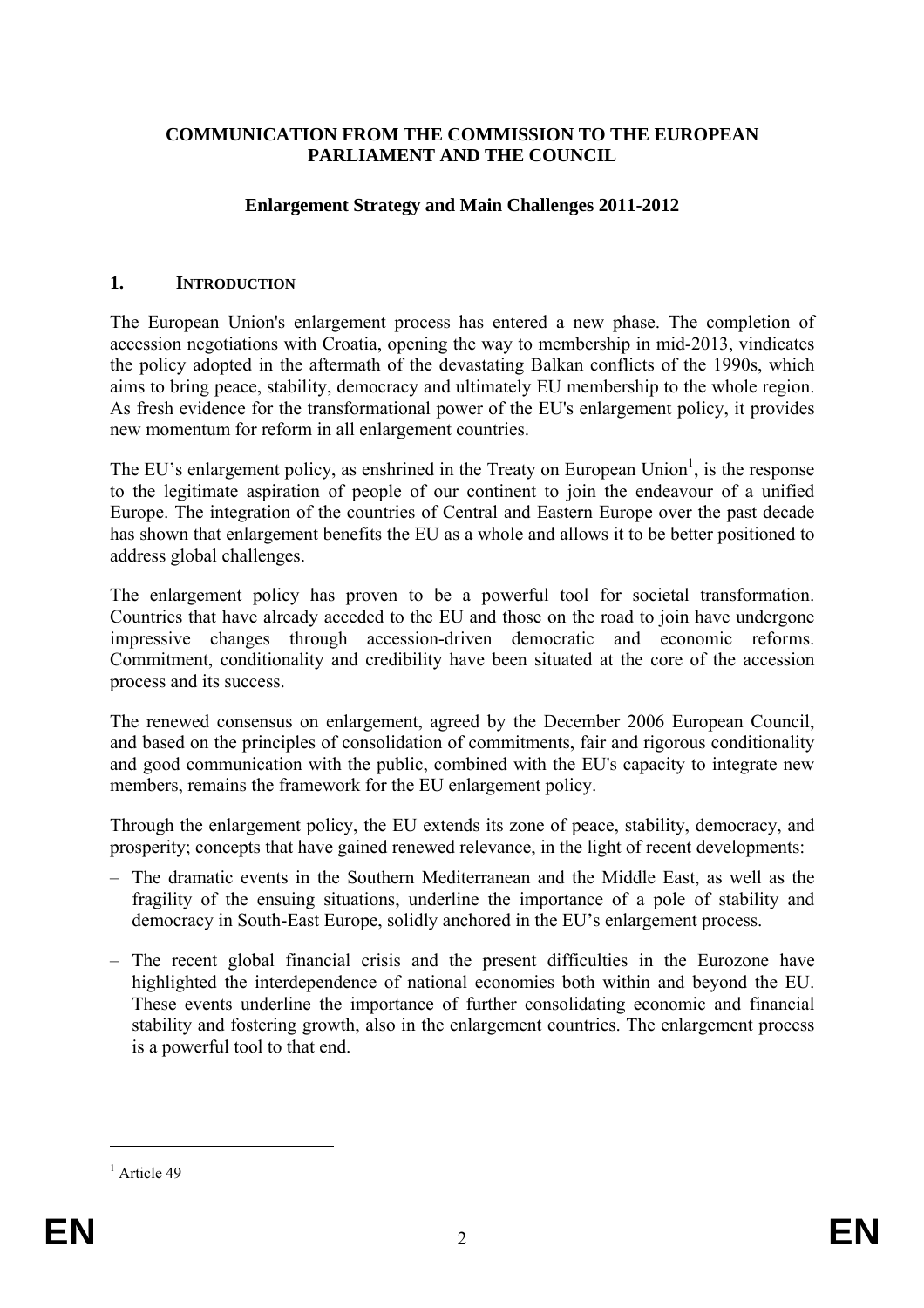Since the adoption of the last enlargement package, further positive developments have taken place in the Western Balkans. The arrest and transfer to the International Criminal Tribunal for the former Yugoslavia (ICTY) of Ratko Mladić and Goran Hadžić removed a major stumbling block from the European path of Serbia and marked an important step towards reconciliation. A dialogue between Belgrade and Pristina, aiming *inter alia* at achieving progress on the road towards the EU, was established and has yielded first results. Progress in EU-related reforms can be reported in most enlargement countries. Visa-free travel has been granted to the citizens of two more Western Balkan countries, Albania and Bosnia and Herzegovina.

Nevertheless, in a number of countries important reforms were delayed, often as a result of internal political developments and conflicts. Delays and blockages were particularly serious in Bosnia and Herzegovina and Albania. Good governance, the rule of law, administrative capacity, unemployment, economic reform and social inclusion remain major challenges in most countries. There have been a number of concerning developments in the area of freedom of expression in the media. Differences over status continue to affect negatively both  $Kosovo<sup>2</sup>$ and the region. The recent events in Northern Kosovo are cause of grave concern. The name question concerning the former Yugoslav Republic of Macedonia remains unsolved.

Iceland's accession process has made headway over the past year. Progress in negotiations is due to Iceland's already highly integrated structures through its long established democracy, its membership of the European Economic Area and the Schengen zone, and its high calibre public administration.

In Turkey, accession process remains the most effective framework for promoting EU-related reforms, developing dialogue on foreign and security policy issues, strengthening economic competitiveness and diversifying supply of energy sources. In the accession negotiations, it has regrettably not been possible to open a new negotiating chapter for over a year. A new constructive phase in the relations with Turkey needs to be triggered based on concrete steps in areas of common interest.

Croatia's imminent accession demonstrates that the enlargement process is geared to maximise its transformative effects on the countries concerned. Improvements brought to the process by the 2006 renewed consensus on enlargement were put into practice with Croatia and have proved their value. Ongoing and future negotiations with other enlargement countries should build further on this experience. In particular, difficult negotiating chapters such as those on the judiciary and fundamental rights and on justice, freedom and security should be tackled as early as possible to allow adequate time for the candidate country to build the necessary track record of reform.

The accession of Croatia will be a major step in the historic project of integrating the Western Balkans into the EU. The EU has consistently proclaimed the inclusiveness of its policy towards the Western Balkans, starting with the 'regional approach' of the mid-1990s and most prominently through the Stabilisation and Association process launched in 1999 and the 2003 Thessaloniki summit which confirmed that the future of the Western Balkans lies within the EU. Far from drawing a dividing line in the Balkans, it should serve as an incentive and catalyst for the rest of the region to accelerate its course towards the EU. In view of the EU's

<sup>1</sup> 2

Under UNSCR 1244/1999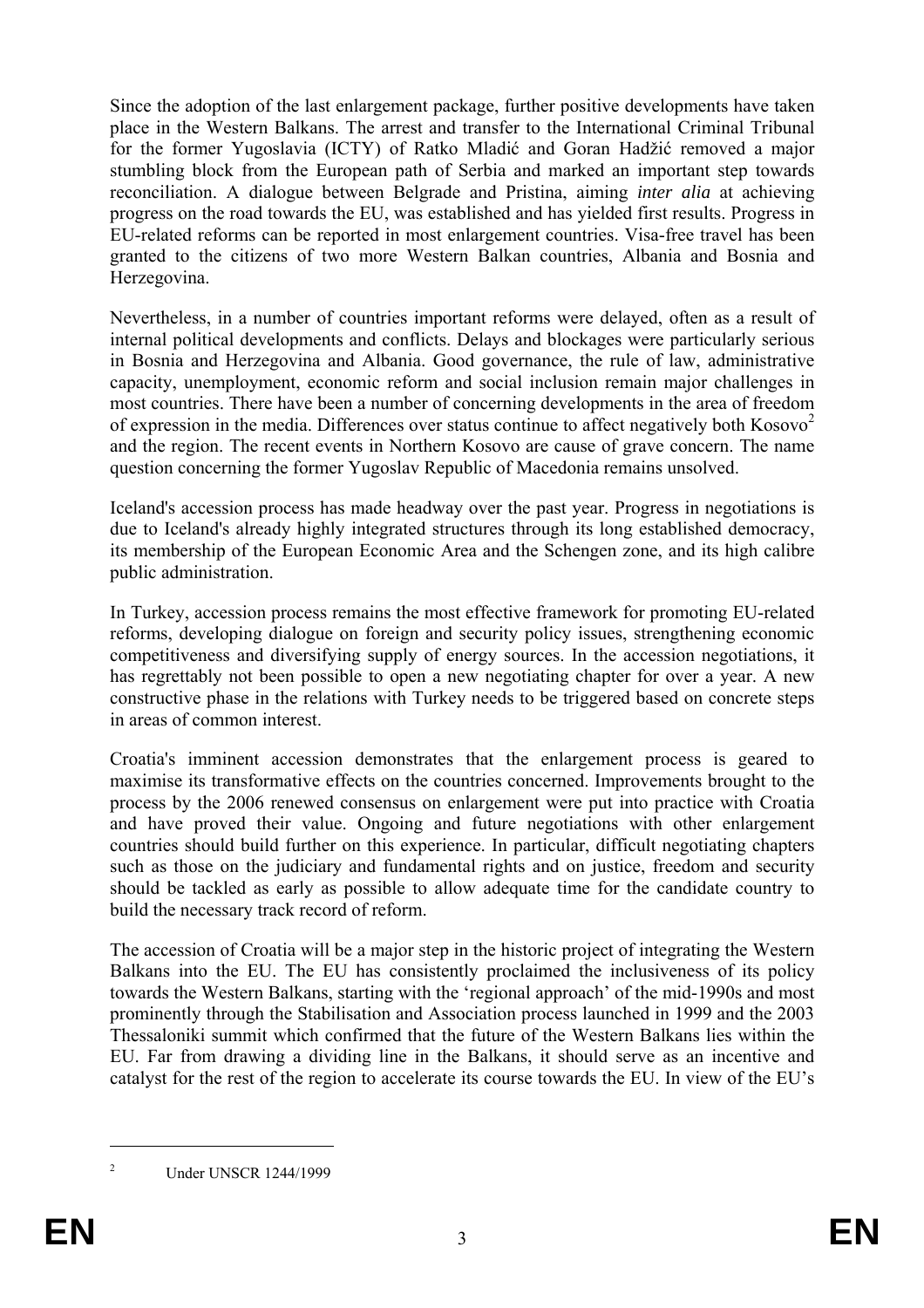commitments, as well as the history and geography of the region, 'unfinished business' will remain until the whole of the Western Balkans are included, once the conditions are met.

Within this context, the Commission remains fully attached to the principle of own merits. The pace at which each country advances towards membership depends mainly on its performance in meeting the established criteria and conditions.

Croatia's successful experience sends strong messages to other enlargement countries:

- The EU delivers on its commitments once the conditions are met.
- The criteria and conditions for accession are demanding and their implementation is monitored with increased attention. This, however, is not an obstacle, but results in the candidate state achieving a higher level of readiness which will benefit both it and the EU upon accession.
- Bilateral disputes with neighbours should and can be addressed through dialogue and compromise, in line with established principles.

The continued credibility of the enlargement process is an important element for advancing reforms in the enlargement countries and ensuring support of Member States. Developments over the past year have confirmed that tangible results along the path towards the EU are also achievable ahead of accession, when the respective conditions are met. The Commission recommendations in this Communication for moving to next stages of the accession process and the extension of visa liberalisation to Albania and Bosnia and Herzegovina are eloquent examples. On the other hand, where political will and the commitment to achieve concrete results are insufficient or lacking, the accession process has not advanced and risks stalling.

This communication assesses the current state of the European Union's enlargement agenda, comprising the Western Balkans, Turkey, and Iceland. Based on the accompanying in-depth country analyses<sup>3</sup>, it takes stock of what these countries have achieved preparing for membership, where they stand today, assesses their prospects for the coming years and in this regard makes a number of recommendations. As in previous years, a number of key challenges are given particular attention.

# **2. KEY CHALLENGES**

# *2.1. Increased focus on strengthening the rule of law and public administration reform*

Strengthening the rule of law has been identified as a continuing major challenge and a crucial condition for countries moving towards EU membership. This issue has been given greater attention in recent years at all stages of the accession process, in line with the renewed consensus on enlargement.

This emphasis on the rule of law was reflected in the extensive consideration given to these issues during the accession negotiations with Croatia, particularly in the context of the negotiating chapters on the judiciary and fundamental rights and on justice, freedom and

<u>.</u> 3

Summaries and conclusions of the country reports are included as an annex to the present Communication.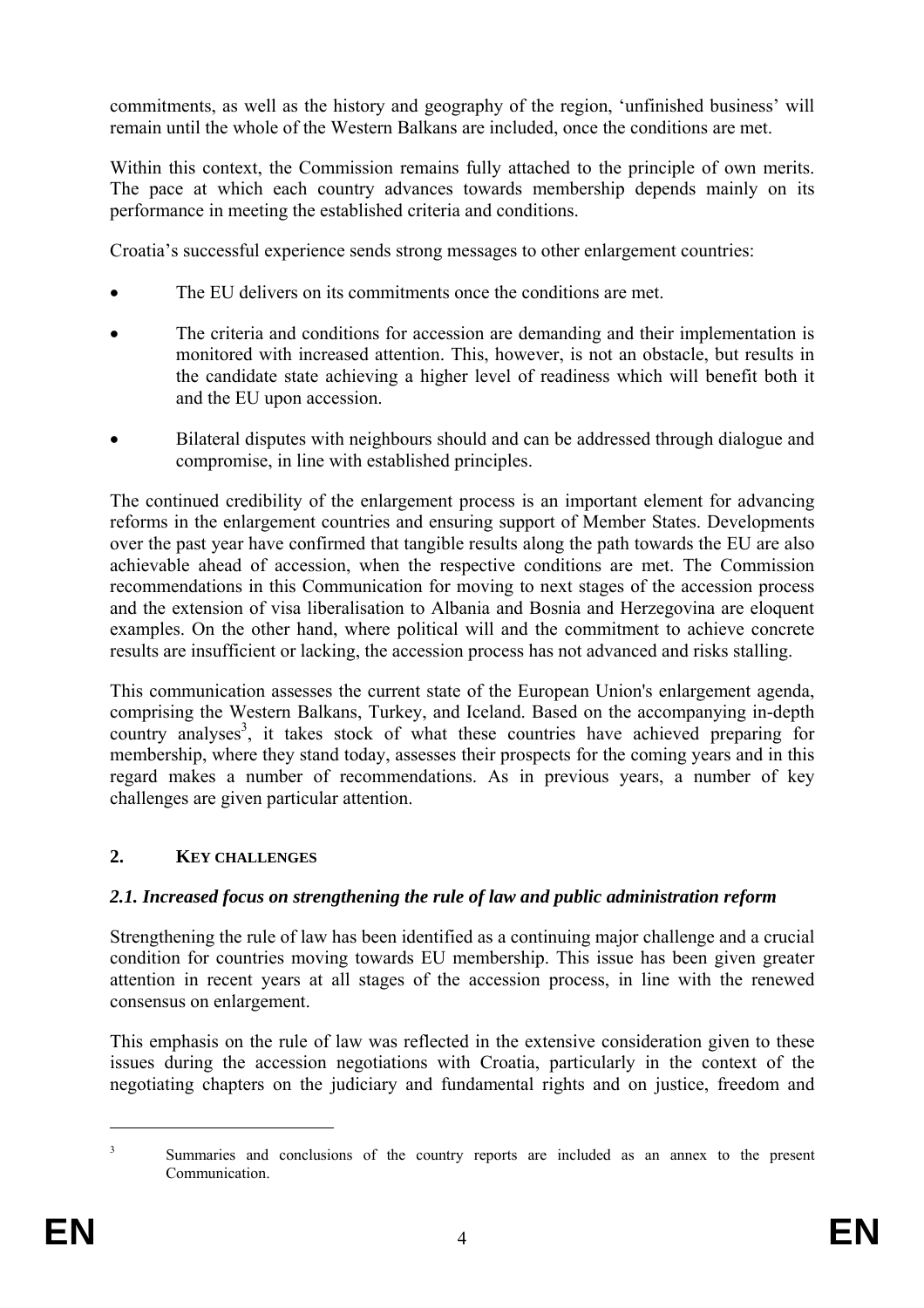security. The weight of rule of law issues in the key priorities set out as conditions for the opening of accession negotiations with Albania and Montenegro is another example of prioritising this area ahead of the actual negotiations.

The experience acquired from the accession negotiations with Croatia will put to the benefit of the ongoing and future negotiations with other countries. To that end, the Commission will propose a new approach with respect to issues related to the judiciary and fundamental rights and to justice and home affairs. These should be tackled early in the accession process and the corresponding chapters opened accordingly on the basis of action plans, as they require the establishment of convincing track records. The Commission would report regularly, at all stages of the process, on progress achieved in these areas along milestones defined in the action plans with, where appropriate, the necessary corrective measures. IPA funds will be targeted to support this process.

Within the framework of the pre-accession process, the Commission has been encouraging countries to build up independent and efficient *judiciaries* and to remedy existing shortcomings. In this respect, Croatia improved its system of appointing judges, Serbia launched a review of the re-appointment procedure for judges and prosecutors, Montenegro started a revision of key constitutional and legal provisions concerning the judiciary. Kosovo completed its vetting process of judges and prosecutors.

The *fight against corruption* is one of the key challenges for the rule of law in most enlargement countries. Corruption remains a serious problem, affecting not only citizens' everyday life in vital areas such as healthcare and education. It also has serious negative impacts on investments and business activities and damages national budgets, especially concerning public procurement and privatisation. The Commission has sharpened its focus on the fight against corruption in the enlargement countries in recent years.

The important experience gained working with the enlargement countries has contributed to the development of the EU's own approach to fighting corruption, across all policy areas, internal as well as external<sup>4</sup>. While the Commission is setting up a corruption monitoring mechanism for the Member States, it will continue to give high priority to the monitoring of anti-corruption policies in the enlargement countries, with an emphasis on results and sustainability, from the early stages of accession preparations. The Commission will also promote close coordination between international donors to ensure an optimal use of resources.

The *fight against organised crime* remains an important priority for the enlargement countries. It is closely linked with fighting corruption and establishing independent judiciaries. The cross border nature of many criminal activities poses a major challenge to the fight against organised crime. *Regional cooperation between law enforcement and judicial bodies*, including the creation of professional networks, is particularly important for addressing this challenge. The Commission is supporting the creation of a regional prosecutors' network that is assisted by seconded experts from Member States, as well as by the relevant European agencies. The Commission also assists the establishment of coordinated witness protection systems in the region.

<u>.</u>

<sup>4</sup> This is reflected in the Commission's recent Communication on fighting corruption COM(2011) 308 final.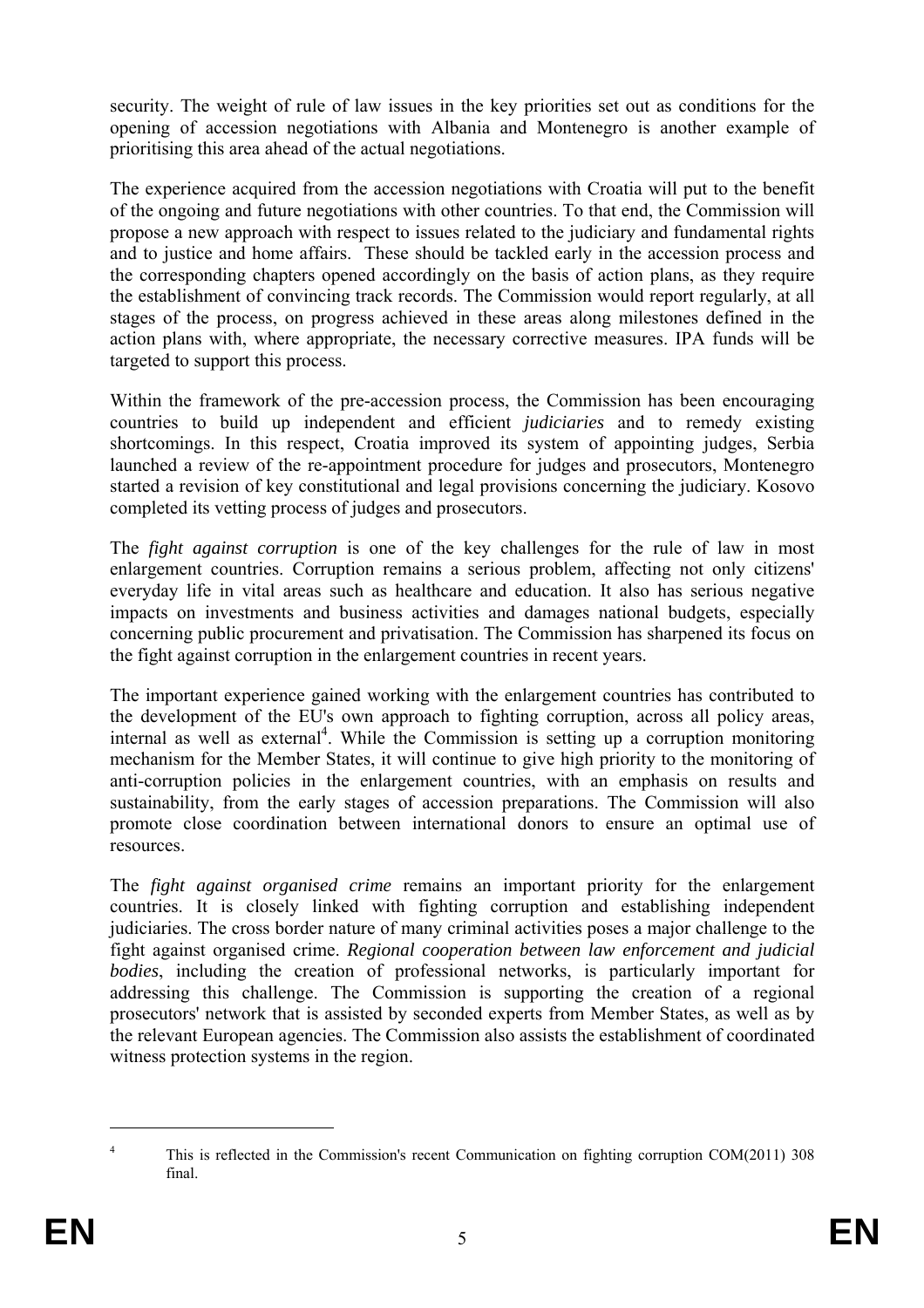Over the course of the past year, the Commission has intensified its *rule of law dialogue* with the countries of the Western Balkans. The aim is to strengthen preparations at earlier stages of the pre-accession process, based on in-depth analyses of the justice and home affairs sectors. To that end, expert missions were carried out in most of the enlargement countries. The Commission strengthened cooperation and the exchange of information with the relevant EU agencies, including Europol, Frontex, Eurojust, and the European Monitoring Centre for Drugs and Drug Addiction, as well as with regional initiatives, the Council of Europe and other international organisations. Where appropriate, benchmarking was already applied during early stages of the process. A Structured Dialogue on justice was launched with Bosnia and Herzegovina and the Commission proposes a similar dialogue with Kosovo on the rule of law with the aim to address the challenges in this area and support judicial reform.

Public administration reform, aiming at enhancing transparency, accountability and effectiveness, essential for democracy and the rule of law, continues to be a key priority under the political criteria in most enlargement countries. Adequate administrative procedures, including with respect to human resource and public financial management, are crucial for the implementation of the *acquis*. Countries need to increase their efforts to improve their public administrations on the basis of overall national strategies.

In some enlargement countries, there is increasing evidence that the distinct roles of the ruling parties and of the state are inadequately respected. Such practices risk undermining the rule of law and the functioning of democracy.

# *2.2. Ensuring freedom of expression in the media*

Freedom of expression is a fundamental right, which is safeguarded by international law and forms an integral part of the functioning of pluralistic democracy. For the accession process, ensuring this freedom is a key component of the Copenhagen political criteria for membership.

The enlargement countries are characterised on the whole by pluralist media landscapes. However, in a number of countries, negative developments in this area have recently been observed. This is a source of serious concern. The Commission further examines freedom of expression in the accompanying reports, where the situation in each country is outlined.

Challenges to freedom of expression and the media include: political interference, sometimes manifested also through the legal system; economic pressure; using crime and corruption to influence the media; and insufficient protection of journalists against harassment or even violent attacks. Economic challenges relate to a lack of transparency and concentration of ownership, lack of fair competition, and the lack of independence of market regulators. In a number of enlargement countries, the overall implementation of media legislation is not satisfactory. A number of cases of attacks on journalists, including killings, remain unresolved, several years after their occurrence. In Turkey, the legal framework does not yet sufficiently safeguard freedom of expression. The high number of legal cases and investigations against journalists and undue pressure on the media raise serious concern.

All of these issues place serious restrictions on the expression of views by media critical of governments and discourage investigative journalism. Media and journalists are often forced into self-censorship.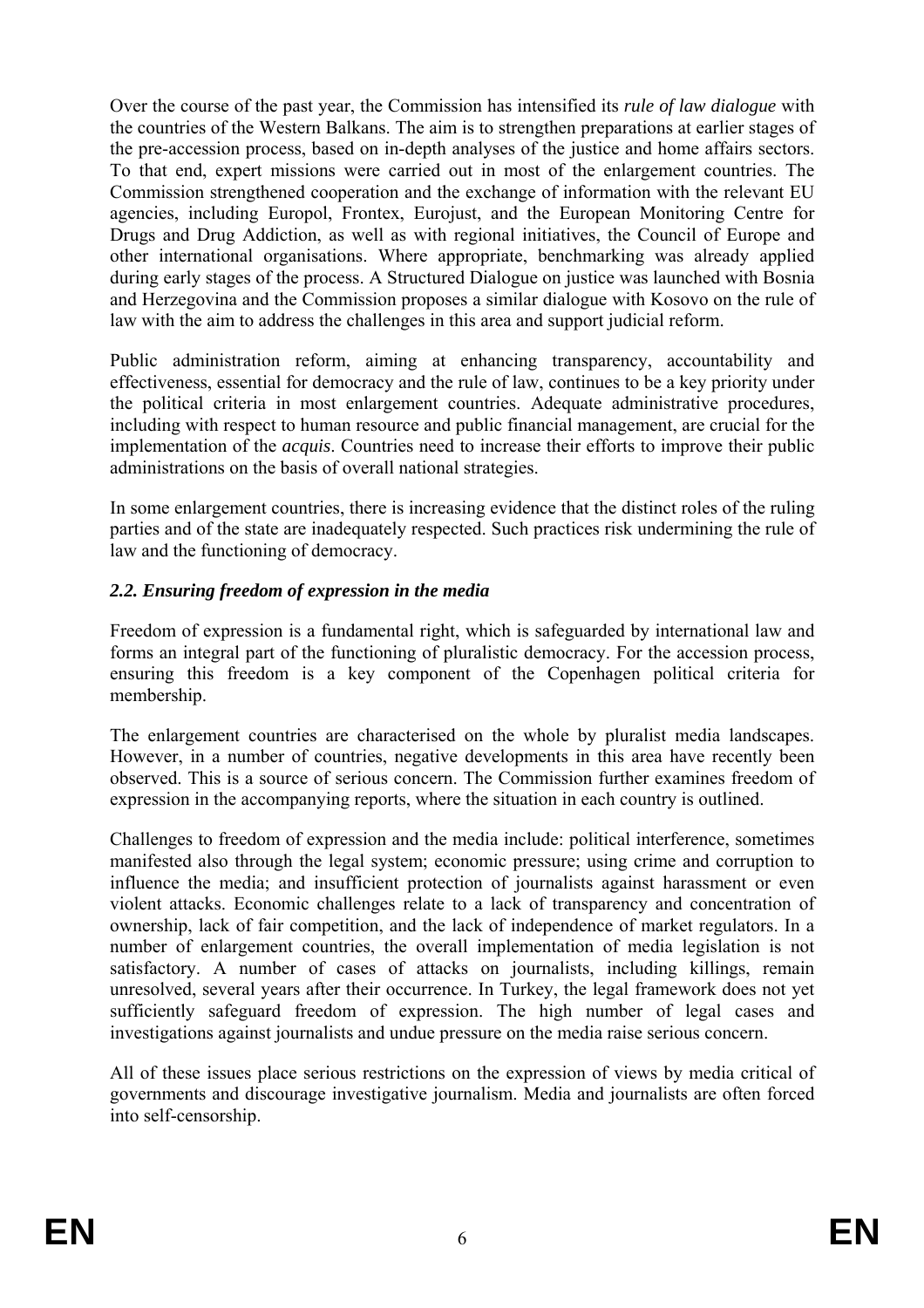It is essential that the enlargement countries guarantee open and pluralistic media landscapes, which allow for a culture of critical and independent journalism. Public Service Broadcasters need to improve their economic standing and autonomy in order to fulfil their role. At the same time, the media profession should commit itself to self-regulation on the basis of comprehensive codes of ethics and professional standards.

In May 2011, the Commission organised a conference on freedom of expression, which brought together media and civil society stakeholders from the Western Balkans and Turkey. This conference aimed to reach out, beyond its official government interlocutors, to those directly concerned and listen to their views and experiences. The conclusions of the conference will continue to feed into the Commission's work in this area.

The Commission will closely monitor developments in the framework of existing agreements and structured dialogues with the enlargement countries. It will further integrate these issues into accession negotiations, notably under the judiciary and fundamental rights chapter. It will identify priorities and encourage government efforts to reach European standards in the field of freedom of expression. To this end, cooperation will be strengthened with the relevant partner countries and international organisations - in particular the Council of Europe and the Organization for Security and Cooperation in Europe. Dialogue with journalists and their associations will be further developed.

# *2.3. Enhancing regional cooperation and reconciliation in the Western Balkans*

Regional cooperation and good neighbourly relations are essential elements of the Stabilisation and Association process and, as such, are closely monitored by the Commission at all stages of the accession process. Regional cooperation underpins and enhances reconciliation in a region that suffered major conflicts in the recent past. Regional cooperation and trade can bring further economic benefits to the region. It is also an integral part of the process of integration into the EU, which often necessitates regional approaches and measures.

Significant progress has been achieved in this respect over the past decade and further important steps can be reported in the past year. Visits by leaders of the region, in particular those of Serbia and Croatia, to neighbouring countries, as well as statements made on the conflicts of the 1990s have contributed substantially to regional reconciliation. The Sarajevo process on refugee return involving Serbia, Croatia, Bosnia and Herzegovina and Montenegro, is about to be successfully completed in the coming days. Initiatives by NGOs and civil society, such as the Youth Initiative for Human Rights, the Truth and Reconciliation Commission (RECOM), and the Igman Initiative play an important role in enhancing reconciliation beyond governments among the citizens of the region.

Cooperation within specific sectors is functioning well and is advancing, including through the Energy Community, the European Common Aviation Area, and joint training at the now fully operational Regional School of Public Administration (ReSPA). In December 2010, a strategy to boost the development of the Danube region was proposed by the Commission and subsequently endorsed by the Member States<sup>5</sup>. Regional trade within the Central European

<sup>5</sup> The strategy implies cooperation among the Danube basin countries in the areas of environment, transport, energy, socio-economic development, education research and innovation, and safety and security. Among the enlargement countries, Croatia, Serbia, Bosnia and Herzegovina and Montenegro participate in this strategy. See COM(2010) 715 final and Council conclusions of 13 April 2011.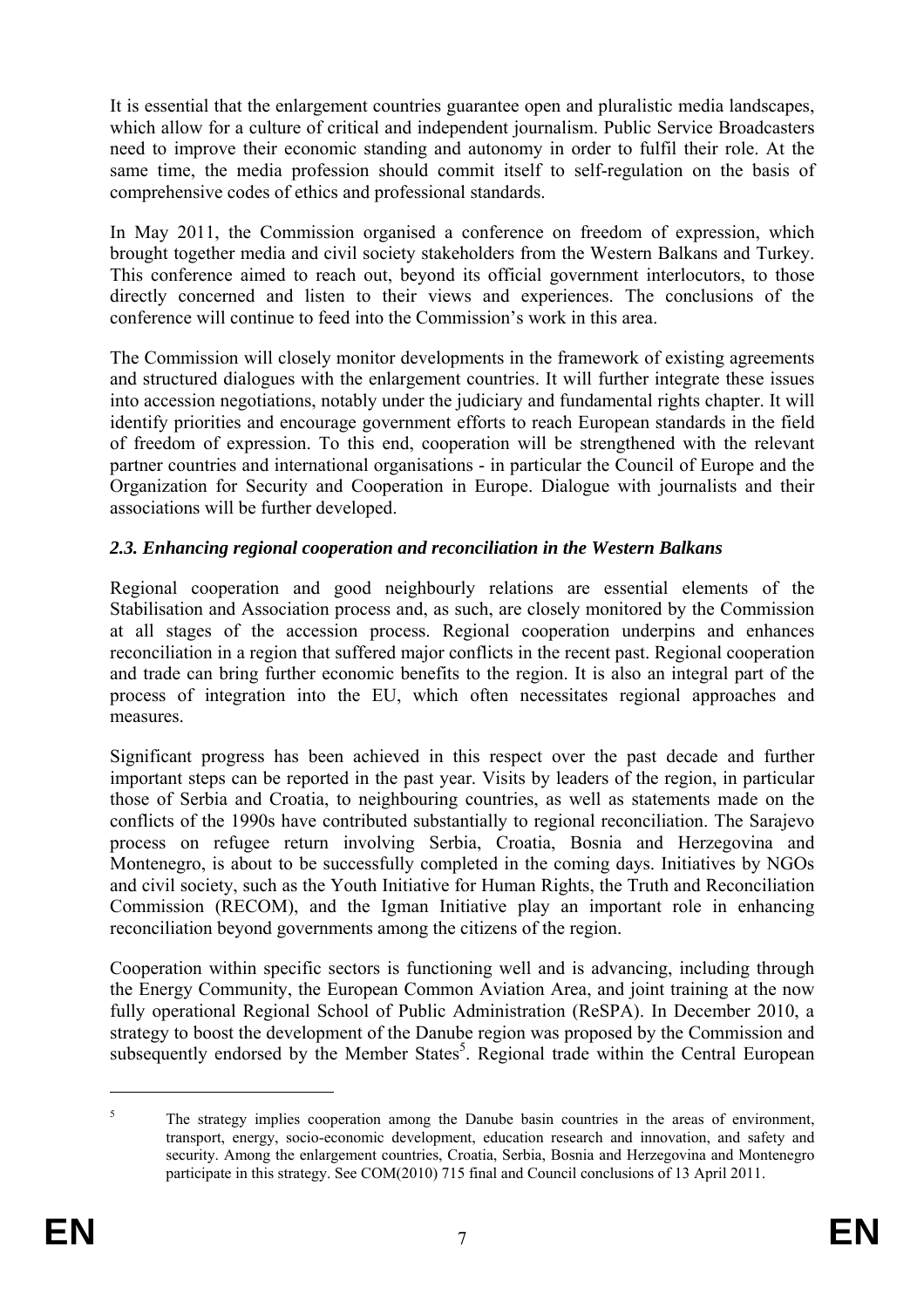Free Trade Agreement (CEFTA) framework is growing and the agreement is being extended to areas such as competition policy, further abolition of tariff barriers and liberalisation of services. The Regional Cooperation Council (RCC) has started implementing its three-year strategy and work programme, working towards more result-oriented action.

At the same time, issues stemming from past conflicts, together with other open bilateral issues remain key challenges to stability in the Western Balkans that affect regional cooperation, relations between countries, as well as their internal functioning and reform process. It is urgent to address these remaining issues. Resolving these issues will remove a major impediment to the Western Balkans' course towards the EU.

In particular, *disputes related to inter-ethnic* or *status* issues, notably in Bosnia and Herzegovina and Kosovo, continue to obstruct the normal functioning of institutions, act as a brake to the reform process and the European agenda and can sometimes have broader regional implications. The Commission holds that pursuing their EU path is the best way for the countries to address these problems. Recent developments, in particular progress in the EU-facilitated Belgrade-Pristina dialogue is key in this context. The  $10<sup>th</sup>$  anniversary of the signing of the Ohrid Framework Agreement, celebrated this August, is a reminder that difficult ethnic-related issues *can* be successfully addressed through dialogue and compromise.

Positive results were recently achieved in overcoming problems concerning the *inclusive* functioning of regional initiatives resulting from differences of views over the status of Kosovo, but more needs to be done. An agreement was reached in the framework of the Belgrade-Pristina dialogue on the acceptance by Serbia of the Kosovo customs stamps; this should allow for regional trade to be restored within the framework of CEFTA. Previously, the holding of CEFTA and RCC meetings with participation of all parties was restored and the Pan-Euro-Med Convention on Preferential Rules of Origin was signed. However, differences over the status of Kosovo have continued to obstruct the finalisation and signing of the Transport Community Treaty and the extension of the Autonomous Trade Measures for Kosovo and other Western Balkan partners. These differences remain an obstacle to the development of contractual relations between the EU and Kosovo.

A comprehensive settlement of issues related to regional cooperation is pending in the Belgrade-Pristina dialogue. The Commission calls upon all parties involved to continue to seek practical and pragmatic solutions to ensure the inclusiveness of regional cooperation, without prejudice to differing positions over the status of Kosovo. Progress made in the past year shows that this is possible.

Completing the process of rendering justice for *crimes committed during the wars* in the former Yugoslavia is essential for lasting reconciliation. Full cooperation with the ICTY remains an essential condition for the accession process in the Western Balkans. The recent arrests and transfers to The Hague of the last two ICTY indictees were major steps in that direction. The Commission also calls upon the governments concerned to pursue with greater vigour the proper conduct of domestic war crime trials.

The Commission takes very seriously the report endorsed by the Parliamentary Assembly of the Council of Europe in January (Marty report) concerning crimes, including human organ harvesting, allegedly committed in the period during and after the conflict in Kosovo. It fully supports the investigation conducted by EULEX, notes the importance of witness protection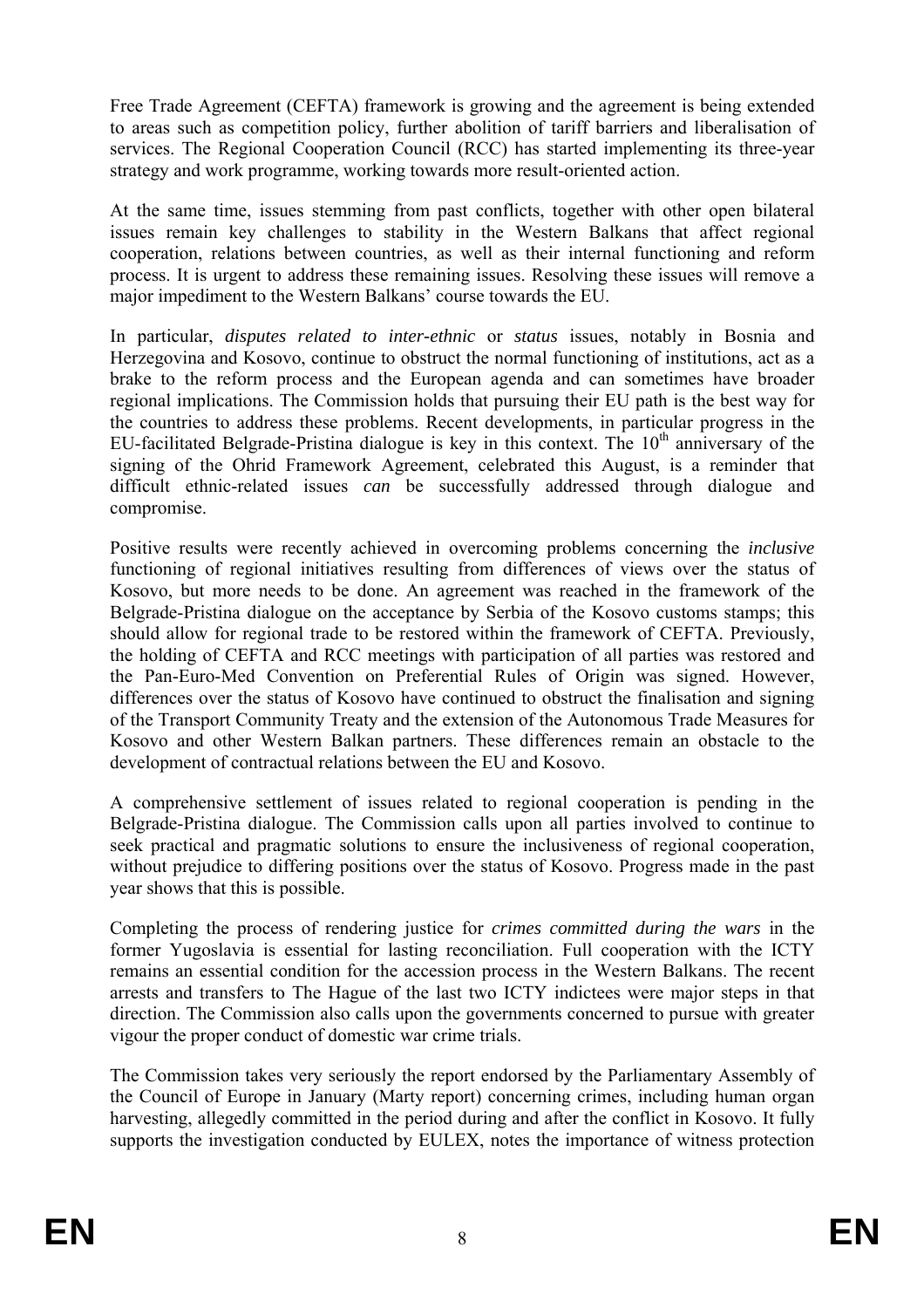in this context and welcomes the establishment of a Brussels-based EULEX Task Force, as well as the cooperation of the relevant governments with this Task Force.

Overall, it is important that governments and civil society organisations in the region do more to explain to citizens that reconciliation is an integral part of their European future and that justice with respect to war crimes is an indispensable element of this process. Political leaders should avoid statements and measures that could call these important principles into question.

With respect to open *bilateral issues*, these need to be solved by the parties concerned as early as possible during the enlargement process, with determination, in a good neighbourly spirit and taking into account the overall EU interests. The Commission urges them to make every effort towards solving outstanding border disputes in line with established principles and means, including referring issues to the International Court of Justice if appropriate. Bilateral issues should not hold up the accession process. The Commission stands ready to facilitate the creation of the necessary political impetus in the search for solutions and to support related initiatives.

The border arbitration agreement between Slovenia and Croatia, the implementation of which is due to begin later this year, paves the way for addressing bilateral issues. The Commission strongly encourages the parties to the dispute over the name of the former Yugoslav Republic of Macedonia to employ a similarly constructive spirit in the ongoing UN-led talks.

# *2.4. Achieving sustainable economic recovery and embracing Europe 2020*

All enlargement countries have now embarked upon a path of recovery, though at varying paces: Turkey has emerged from the crisis with a bigger economy and its growth continues to be impressive, but there are increasing signs of overheating. The Western Balkan economies are also beginning to recover, though it will take some time for them to reach pre-crisis levels. Iceland's economy continues to emerge from the major economic disturbances it experienced during the crisis.

However, the enlargement countries are confronted with important socio-economic challenges. Unemployment remains high and rising in most countries. Unemployment in Kosovo, Bosnia and Herzegovina and the former Yugoslav Republic of Macedonia remains the highest in Europe. Labour force participation rates are low, especially for women and the young and widespread informal employment remains a challenge. Exports from the Western Balkans, which are contributing to the recovery, remain dominated by low added value products, including commodities, which are exposed to price volatility and strong competition from emerging markets.

Most enlargement countries have maintained overall prudent macroeconomic policies. Fiscal consolidation and the reform of labour markets remain the most urgent short-term priorities, reflecting largely similar challenges to those presently faced in the EU. More structural reforms are needed to boost competitiveness and improve the investment climate, thus attracting foreign direct investment, fostering job creation and ensuring the sustainability of growth. In the Western Balkans, improving the capacity of public administration, and strengthening the rule of law, including by reforming the judiciary and combating widespread corruption present particular challenges. Progress in these areas would also be conducive to the business environment. Public services to the business and investment in infrastructure remain scarce.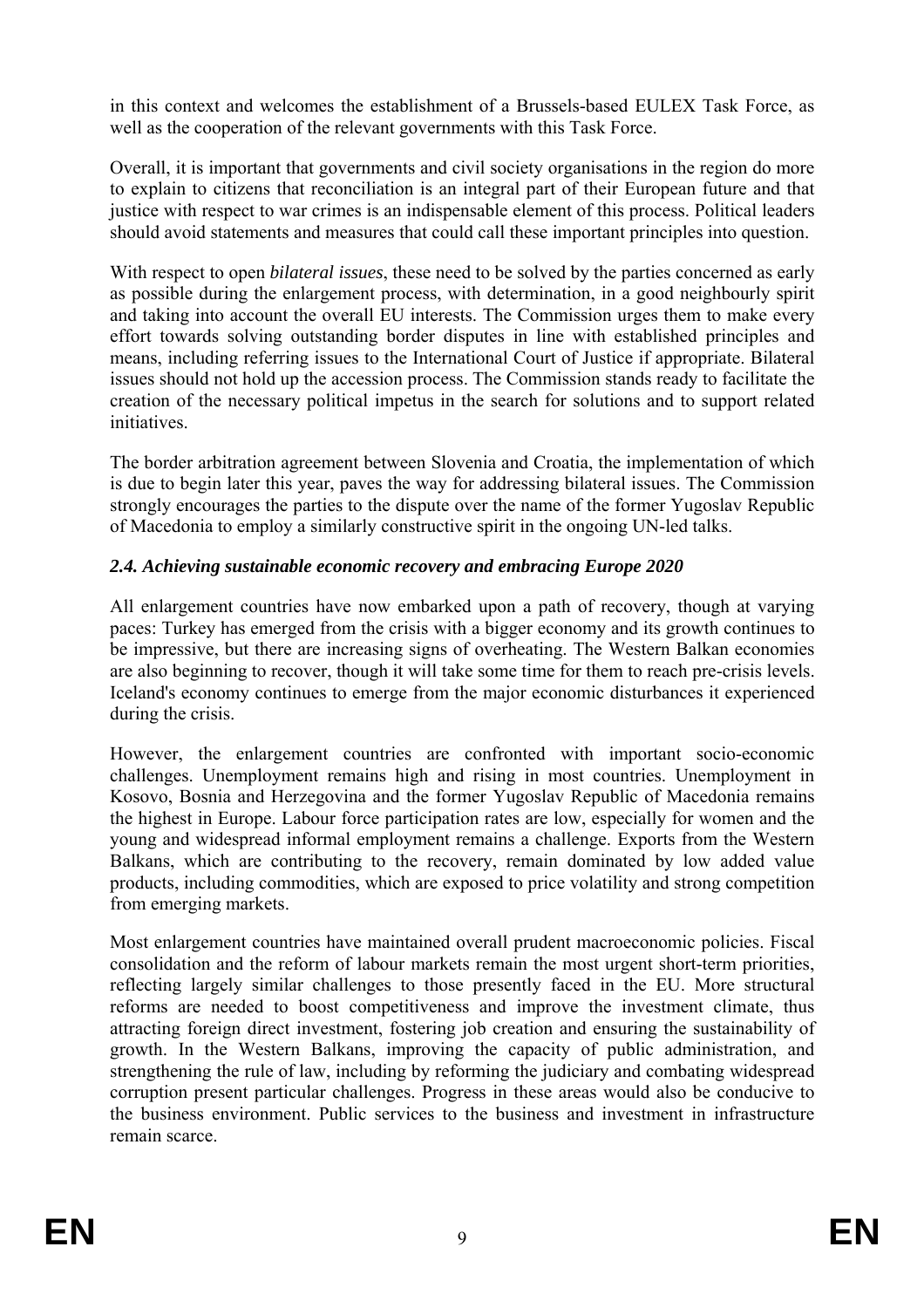Labour market reforms, including a review of transfer-benefit systems, taxation issues and overhauls of education systems, should contribute to addressing a major structural weakness in the Western Balkans and an impediment to achieving stronger, sustainable, and inclusive growth.

#### *Embracing the objectives of the Europe 2020 strategy*

Europe 2020 is the EU's growth strategy for the present decade, guiding the Union towards becoming a smart, sustainable and inclusive economy in a changing world. The enlargement countries are encouraged to associate to the Europe  $2020$  strategy and its flagship initiatives<sup>6</sup>. This provides a useful anchor for reform.

The Europe 2020 objectives are reflected, as appropriate, in the dialogues on economic policy and on employment and social policies between the Commission and enlargement countries. The Commission has guided the programming of financial assistance towards the objectives of Europe 2020, especially with respect to socio-economic development. The Commission's cooperation with the international financial institutions (IFIs) takes these objectives into account.

The ongoing debt crisis in Europe has underlined the importance of *sound public finances* and the Commission is sharing some of its peer review mechanisms with the candidate countries and potential candidates. Multilateral fiscal surveillance by the EU is an important tool to this end. It will be progressively adapted to the upcoming strengthened economic governance in the EU.

In the area of *private sector development*, policy coordination with the Western Balkans and Turkey is guided by the provisions of the EU's Small Business  $Act^7$ . This coordination, based on regular evaluations against established EU benchmarks, has resulted in the emergence of well-tested recommendations reflecting the national particularities of the enlargement countries. The Commission proposes that the results of the Small Business Act be used as a reference tool for future Small and Medium Enterprises (SME) -related activities in the region.

Within the Western Balkans Investment Framework, the Commission encourages partner International financial Institutions (IFIs) to support new forms of SME financing, in particular equity, venture capital and guarantee mechanisms. The Commission will co-finance a Western Balkan SME platform, which aims to improve access to finance for SMEs through guarantees and venture capital.

In the area of *research and innovation*, the cooperation of enlargement countries with the EU is already advanced in terms of eligibility for participation in EU initiatives. Enlargement countries participate in the  $7<sup>th</sup>$  Framework Programme for Research and Technological Development and the Competitiveness and Innovation programme. Current indicators, however, show that in most cases they are significantly below the EU average in terms of investments and development of research and innovation policies. Regional leaders, including

<sup>6</sup> The Europe 2020 flagship initiatives are *digital agenda for Europe, innovation union, youth on the move, resource efficient Europe, industrial policy for the globalisation era, agenda for new skills and jobs, European platform against poverty.* <sup>7</sup>

COM(2008) 394 final.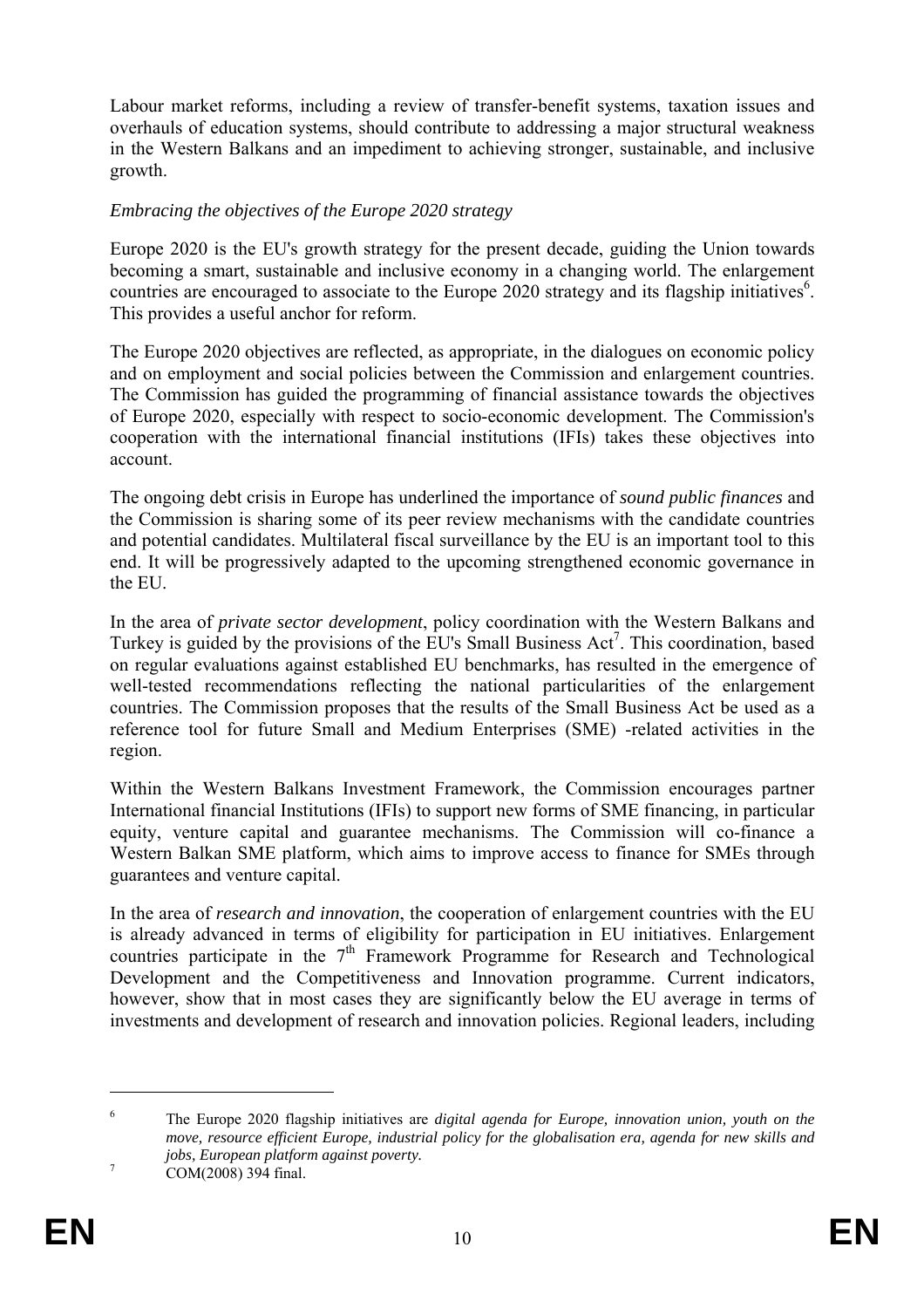at the upcoming ministerial conferences, are encouraged to commit to increase investment in research, innovation and human capital.

Enlargement countries need to become better prepared to withstand *climate change* and align with the EU's efforts to address this challenge, including through awareness raising. Progressive climate action will bring benefits through low-carbon development and can create jobs.

The nascent economic recovery has yet to be reflected in an improved *social situation*. The share of the population living below the poverty line remains high and in the Western Balkans continues to grow. High informal employment impacts negatively on the social situation, particularly concerning young people.

Securing jobs and the social inclusion of vulnerable groups is a priority. However, little real investment has occurred in the social sector and cooperation with international donors has faced obstacles in strategic planning. The Commission emphasises employment and social policies in its policy dialogue and encourages countries to set clear and realistic targets in these two areas and to better target and prioritise social spending. The objectives of the European Platform against Poverty and Social Exclusion should be taken up as appropriate by the enlargement countries.

Sustained measures for the inclusion of all vulnerable groups into mainstream society should be adopted. Concerning the particularly disadvantaged Roma minority, the Commission has invited the Western Balkans and Turkey to cooperate within the EU Roma platforms, which systematically monitor inclusion and propose related actions. The Commission has held a series of seminars on Roma issues to encourage the countries of the region to review and strengthen the relevant national action plans and their implementation on fighting discrimination and improving Roma integration, particularly in the areas of education, employment, housing and health. Strong efforts should be made by the countries of the Western Balkans to facilitate the civil registration of displaced persons.

Improved *education and training* are key factors of structural change for sustainable and inclusive growth. So far, investments into education, skills and qualifications have typically been low and regional recognition of national qualifications is insufficient. State education systems and infrastructure need to be reformed and internationally comparable vocational, education and training programmes are needed to address the existing skills mismatch.

The Commission has opened the Education and Training 2020 strategic framework for participation of the candidate countries which the former Yugoslav Republic of Macedonia and Montenegro are yet to join. The Commission has proposed to develop a Western Balkans Platform on education and training, based on the open method of coordination, to allow for the participation of all enlargement countries. This will enhance dialogue on main policy challenges and secure implementation and monitoring. The countries of the Western Balkans have been invited to participate in the centralised activities of the EU's Lifelong Learning Programme.

# *2.5. Extending transport and energy networks*

Improved transport and energy cooperation with the enlargement countries directly benefits European citizens and businesses. Transport and energy interconnection are key elements in the EU's cooperation with all neighbouring countries aimed at promoting sustainable economic growth, trade and cultural exchange, employment, as well as at improving living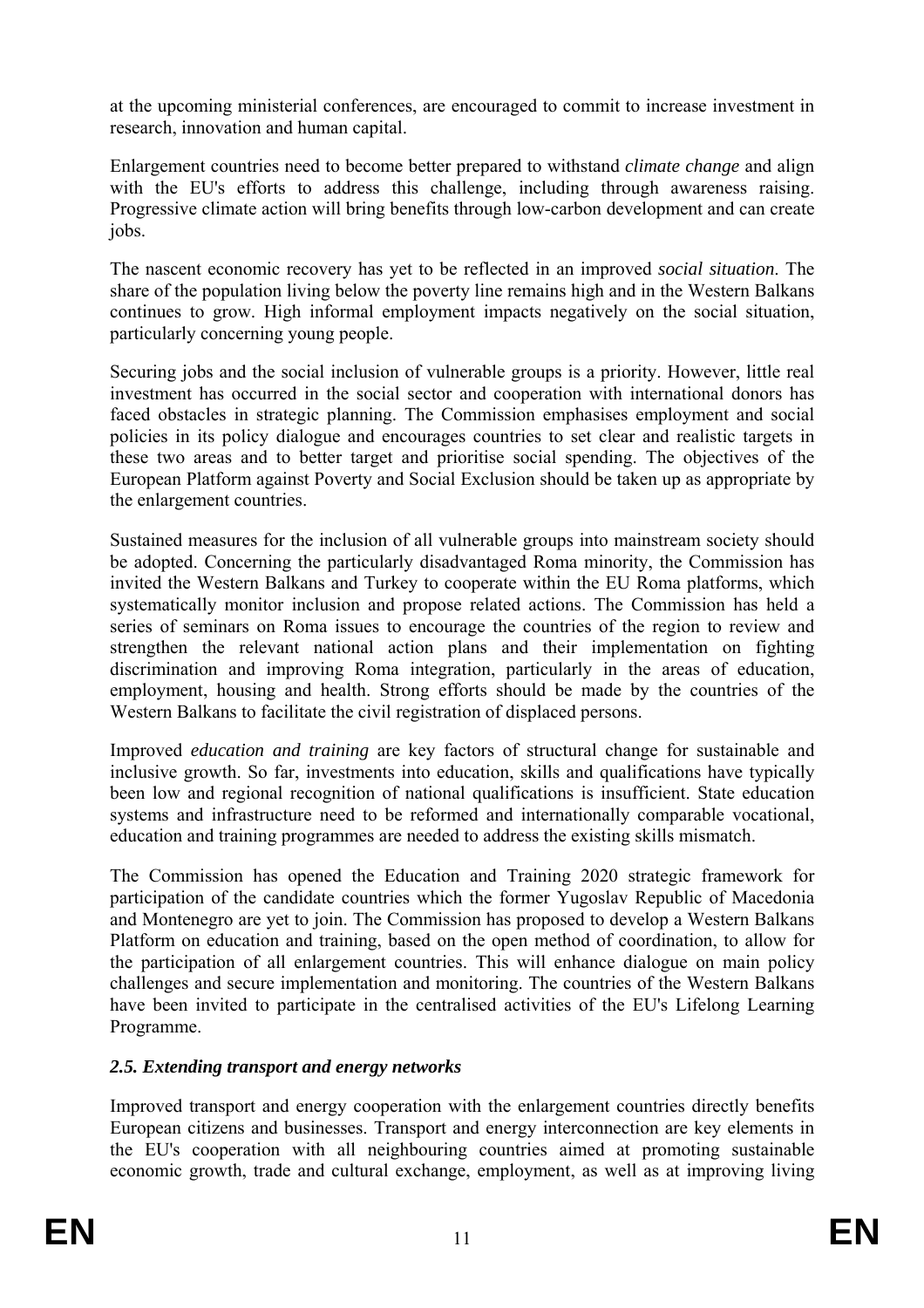conditions. In the case of the enlargement countries this cooperation also aims at preparing them to fully take on and implement the transport and energy *acquis*.

With its strategic location at the crossroads between Europe, the Middle East and the Caucasus, Turkey has steadily developed and strengthened its links with the  $EU - as$ illustrated by recent developments in the aviation sector or its role in the establishment of the Southern Gas Corridor. Further development of these links would benefit both sides. The Southern Gas Corridor would contribute to Europe's security of supply for natural gas, as it would make a considerable contribution in expanding supply routes and stimulate competition in the international gas market. The Commission supports Turkey financially in the further development of its transport networks, in particular concerning high speed rail connections and the modernisation of port facilities. At the same time, Turkey should be encouraged to deepen its gas market, increasing liquidity and contract flexibility. Such a process would lead to the emergence of an 'energy hub', the existence of which would achieve greater energy security.

In the Western Balkans, a regional transport network has been defined within the framework of the South East Europe Transport Observatory (SEETO) identifying priority projects of regional interest. The Western Balkan countries participate, together with the EU Member States and other European countries, in the European Common Aviation Area Agreement, which was signed in 2006. Cooperation in the field of transport is also foreseen under the Danube Strategy.

Since 2008, the Commission has been negotiating the creation of a Transport Community with the Western Balkan countries, establishing an integrated market for infrastructure and land, inland waterway and maritime transport. Negotiations have been almost completed, but are held back by differences over the denomination of Kosovo. The Commission urges the parties concerned to take the necessary steps that will allow for a rapid conclusion of the negotiations and the signing of the Treaty.

The Commission has proposed a review of the EU's Trans-European Networks in the field of transport (TEN-T) with a view to improving connections with the countries covered by the enlargement and neighbourhood policies<sup>8</sup>.

In the field of *energy,* the EU is also pursuing the integration of networks, notably through support for the Energy Community which encompasses the EU and its Member States, all the Western Balkans as well as some neighbourhood countries<sup>9</sup>. The Energy Community, based on EU energy rules, establishes an open, transparent and competitive regional market which helps to attract investments. The Energy Community *acquis* already covers the internal energy market, energy efficiency and renewable energies, as well as selected parts of environmental, social and competition *acquis*. It will be extended to cover mandatory oil stocks, in addition to the electricity and gas markets.

<sup>8</sup> COM(2011) 415 final.

 $\alpha$  Turkey is an observer. The neighbourhood countries involved are Ukraine and Moldova as full members, and Georgia and Armenia as observers.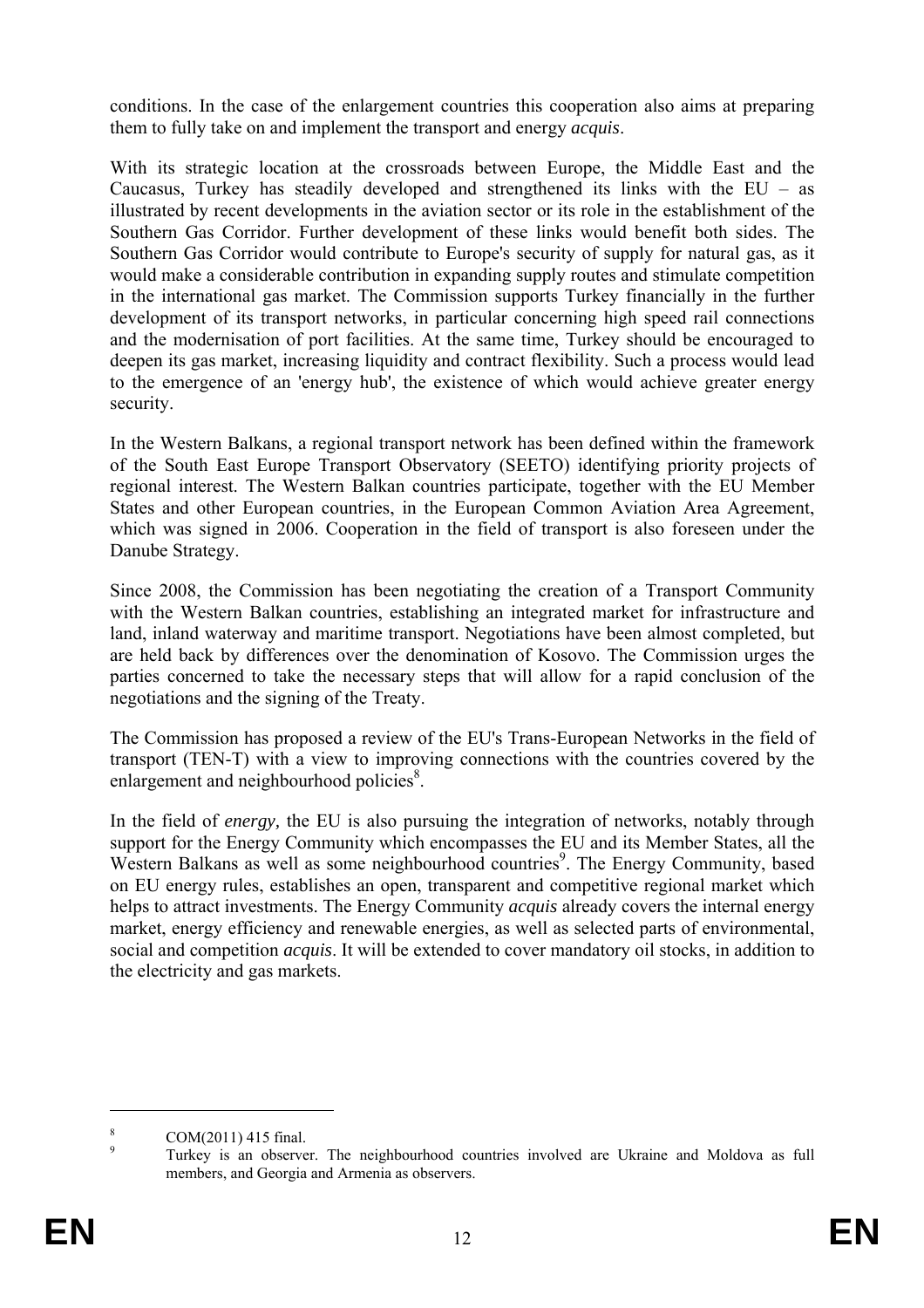#### **3. PROGRESS IN THE ENLARGEMENT COUNTRIES AND AGENDA FOR 2011-2012**

### *3.1. Western Balkans*

#### *Croatia*

The accession negotiations with Croatia were closed in June. This was the result of Croatia meeting the closing benchmarks in the remaining areas over the past year, including in difficult chapters such as judiciary and fundamental rights and competition policy. Croatia has achieved substantial results in the fight against corruption, introduced a new objective and transparent system for appointing judges and prosecutors, and has much improved implementation of housing care programmes for returning refugees. The restructuring of its shipyards in difficulty has progressed substantially.

The result of the accession negotiations will be embodied in an accession treaty which, as foreseen by the June European Council, should be signed by the end of the year. This should enable Croatia to join the EU on 1 July 2013 provided that the necessary ratification procedures have been completed. Croatia has achieved a very high level of preparation to assume the responsibilities of membership upon accession. It meets the Copenhagen political criteria. It is expected to meet the economic and *acquis* criteria by 1 July 2013. This momentum needs to be maintained.

Croatia needs to continue building on the reforms implemented and capacities developed during the course of the accession negotiations. The Commission will closely monitor Croatia's fulfilment of all the commitments undertaken and its continued preparations to assume the responsibilities of membership upon accession. The monitoring will focus in particular on commitments undertaken by Croatia in the following areas: judiciary and fundamental rights; justice, freedom and security; as well as competition policy.

The monitoring will consist of regularly updated monitoring tables, the dialogue under the Stabilisation and Association Agreement, peer assessment missions, the pre-accession economic programme and fiscal notifications. The Commission will issue six-monthly assessments up to Croatia's accession on the implementation of commitments taken by the country in these chapters. A Comprehensive Monitoring Report will be presented to the European Parliament and the Council in autumn 2012.

If issues of concern are identified during the monitoring process and are not remedied by Croatia, the Commission will, if necessary, address early warning letters to the Croatian authorities and may propose to the Council to take all appropriate measures already prior to accession. In addition, as in the fifth enlargement, the accession treaty will contain a general economic safeguard clause, an internal market safeguard clause and a safeguard clause in the area of justice, freedom and security.

Croatia is expected to continue playing an active role in regional cooperation in the Western Balkans. The Commission looks forward to the implementation of the border arbitration agreement between Slovenia and Croatia. It will support the establishment and functioning of the Arbitral Tribunal, as foreseen in the said agreement. The Commission welcomes the Statement by the Croatian Government to support the other countries of the region on their path to EU-membership, and encourages Croatia to address the remaining open bilateral issues with its neighbours ahead of accession. At the same time, political leaders should avoid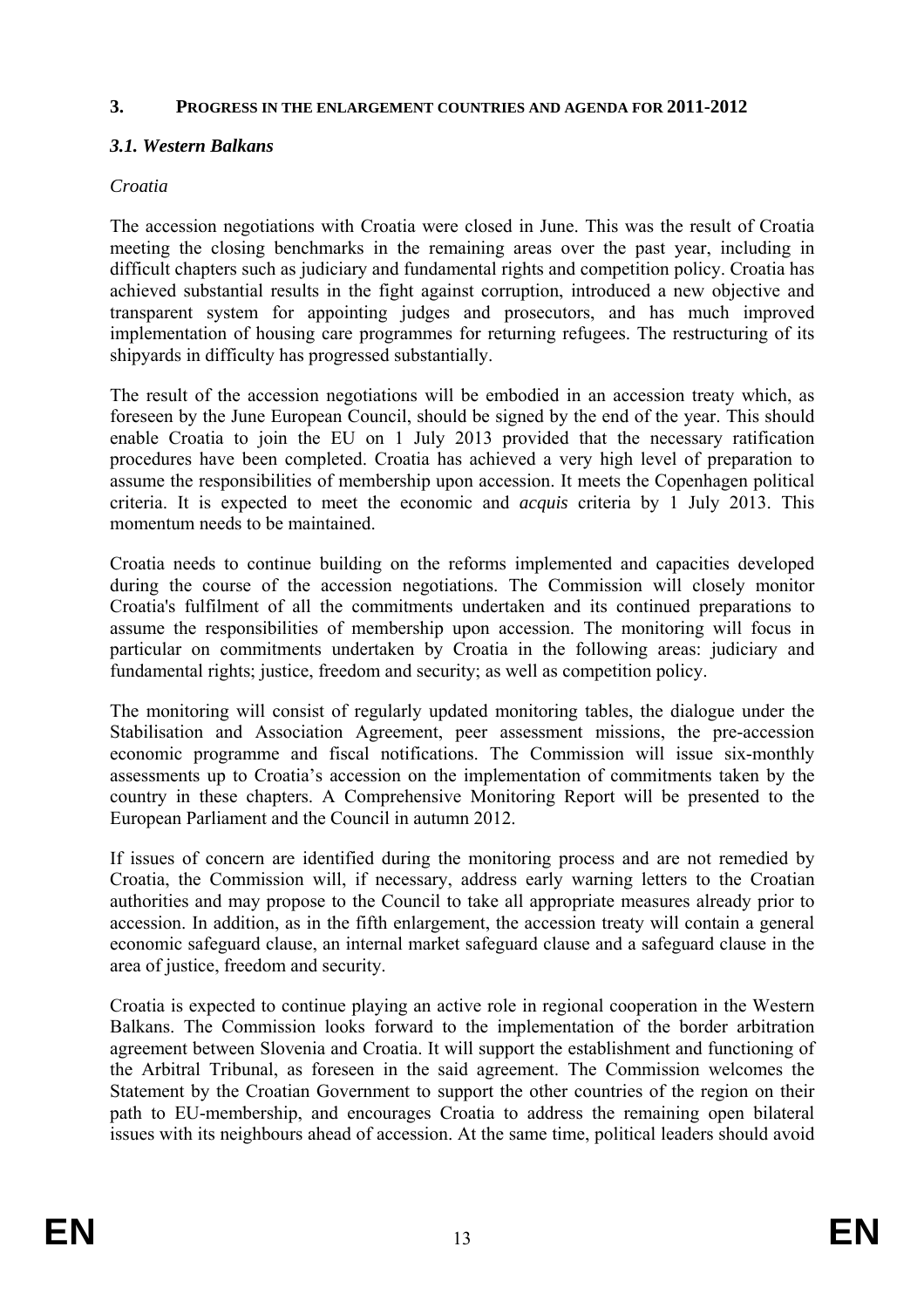statements and measures that could call into question the importance of reconciliation or neglect the seriousness of war crimes.

# *The former Yugoslav Republic of Macedonia*

The June parliamentary elections in the former Yugoslav Republic of Macedonia were mostly in line with international standards and the country has continued accession-related reforms. The governing coalition has been stable. The country continues to sufficiently meet the political criteria. Some progress has been made as regards the reform of the parliament, the judiciary, public administration and respect for and protection of minorities, though core challenges remain. Further efforts are needed in particular as regards freedom of expression in the media, independence of the judiciary, reform of public administration and fighting corruption. The efforts of the political forces to cooperate need to be strengthened.

The country continues to fulfil its commitments under the Stabilisation and Association Agreement (SAA). The Commission maintains its proposal to move to the second stage of the association as provided for by the SAA and encourages the Council to act on this without further delay.

The Commission notes that the Council has not been able to follow up on the Commission recommendation dating from 2009 for opening accession negotiations with the former Yugoslav Republic of Macedonia. Moving the accession process of this country to its next stage will benefit the momentum of reforms and the climate of inter-ethnic relations, and will impact positively on the region.

The dispute between Greece and the former Yugoslav Republic of Macedonia over the name of the latter has remained unresolved for almost two decades. A dialogue under the auspices of the UN has been ongoing since the 1990s and it is complemented since 2009 by bilateral contacts, including at Prime Ministerial level. However, these processes have yet to yield results. Maintaining good neighbourly relations, including a negotiated and mutually acceptable solution to the name issue, under the auspices of the UN, remains essential. The Commission underlines the need for a redoubling of efforts for a solution without further delay. It also recalls that actions and statements that could negatively impact on good neighbourly relations should be avoided. A solution to the name issue is long overdue.

### *Montenegro*

In December 2010, the European Council granted candidate country status to Montenegro and endorsed the seven key priorities for the opening of accession negotiations identified in the Commission's Opinion on Montenegro's application for EU membership.

Since the adoption of the Opinion, Montenegro has made good progress in meeting the Copenhagen political criteria, achieving overall satisfactory results, in particular in the identified key priorities. The legislative and institutional framework has been improved with a view to strengthening the work of the parliament, the electoral framework, professionalism and de-politicisation of public administration, the independence and accountability of the judiciary, fight against corruption and organised crime, media freedom and cooperation with civil society. Sustained efforts are needed, however, in further developing a track record in the area of rule of law, in particular with respect to high-level corruption and organised crime cases. Positive steps have also been made in anti-discrimination policies and in improving the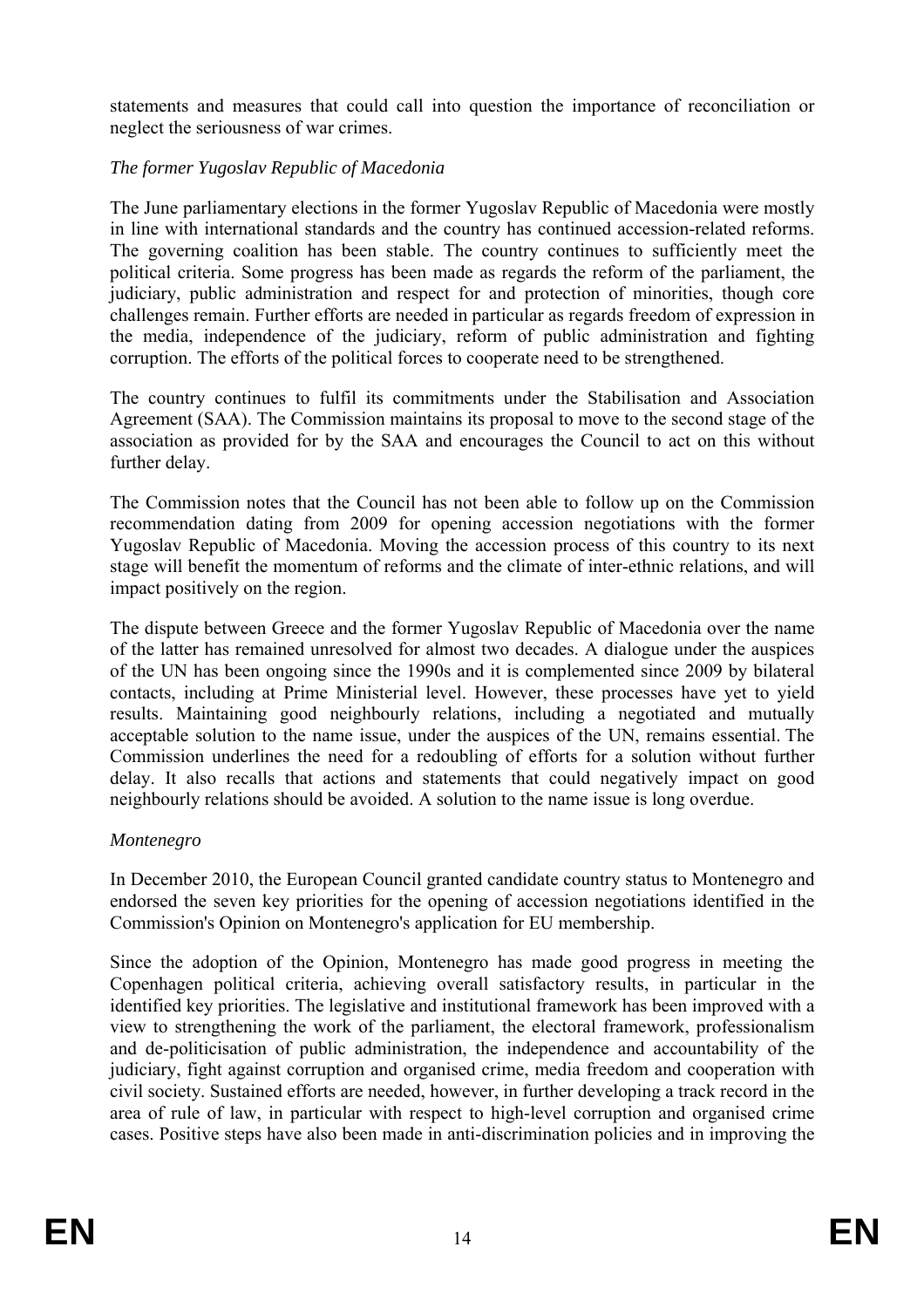situation of displaced persons. This now needs to translate into reducing discrimination in practice towards vulnerable groups, including displaced persons.

The Commission will place particular attention on monitoring Montenegro's progress in the areas of rule of law and anti-discrimination in view of maintaining the momentum of reforms in these areas and will continue to support Montenegro in implementing EU-related reforms.

### *Albania*

Albania's domestic political scene has been largely dominated by the continuation of the political stalemate and further confrontational developments. Violent clashes between antigovernment protestors and police led to the death of four persons and amplified the climate of mistrust between political forces, as well as vis-à-vis certain State institutions. The local elections in May, although assessed as competitive and transparent, were decisively marked by shortcomings which need to be addressed. In particular, the controversy surrounding the vote count of misplaced ballots for the Tirana mayor increased polarisation between the ruling majority and the opposition.

It is now urgent that the political forces in Albania re-establish and maintain a level of political dialogue that would allow the proper functioning of key democratic institutions, notably the parliament, and progress on the EU integration path. The significant shortcomings identified in the last two elections warrant a comprehensive electoral reform that would benefit from external independent advice and consensus among political parties.

The two main political parties have taken up the EU's offer for reengaging constructively with the country's European integration priorities. It is essential now for Albania's political parties to commit to a structured and sustained process of working together on European reforms. The way forward should include a process of joint review and adoption of the Action Plan addressing the Opinion recommendations and a schedule for essential reforms, including on parliamentary work and elections.

Overall, Albania has made limited progress in meeting the political criteria for membership and the twelve key priorities for the opening of accession negotiations, as identified in the Commission's Opinion endorsed by the Council in December 2010. There has been some progress in fighting organised crime, improving the treatment of detained persons in prisons, and on rights of the child, but progress remains insufficient regarding, the judiciary, anticorruption policy, property rights and improving the living conditions of the Roma community in addition to the work needed on parliamentary procedure and elections. Albania has started implementing an action plan to address the recommendations of the Commission's Opinion. However, further efforts are required to ensure the effectiveness and completeness of the actions envisaged, including through close cooperation with the opposition. Albania will need to make sustained efforts and achieve demonstrable progress on all of these matters before the Commission can recommend candidate status and the opening of EU accession negotiations.

Albania has continued to smoothly implement the Stabilisation and Association Agreement. In December 2010, the country was granted visa-free access to the Schengen area for its citizens, as a result of its satisfactory achievements in the visa liberalisation dialogue.

The Commission is committed to continue supporting Albania in achieving EU-oriented reforms and meeting the Opinion's key priorities.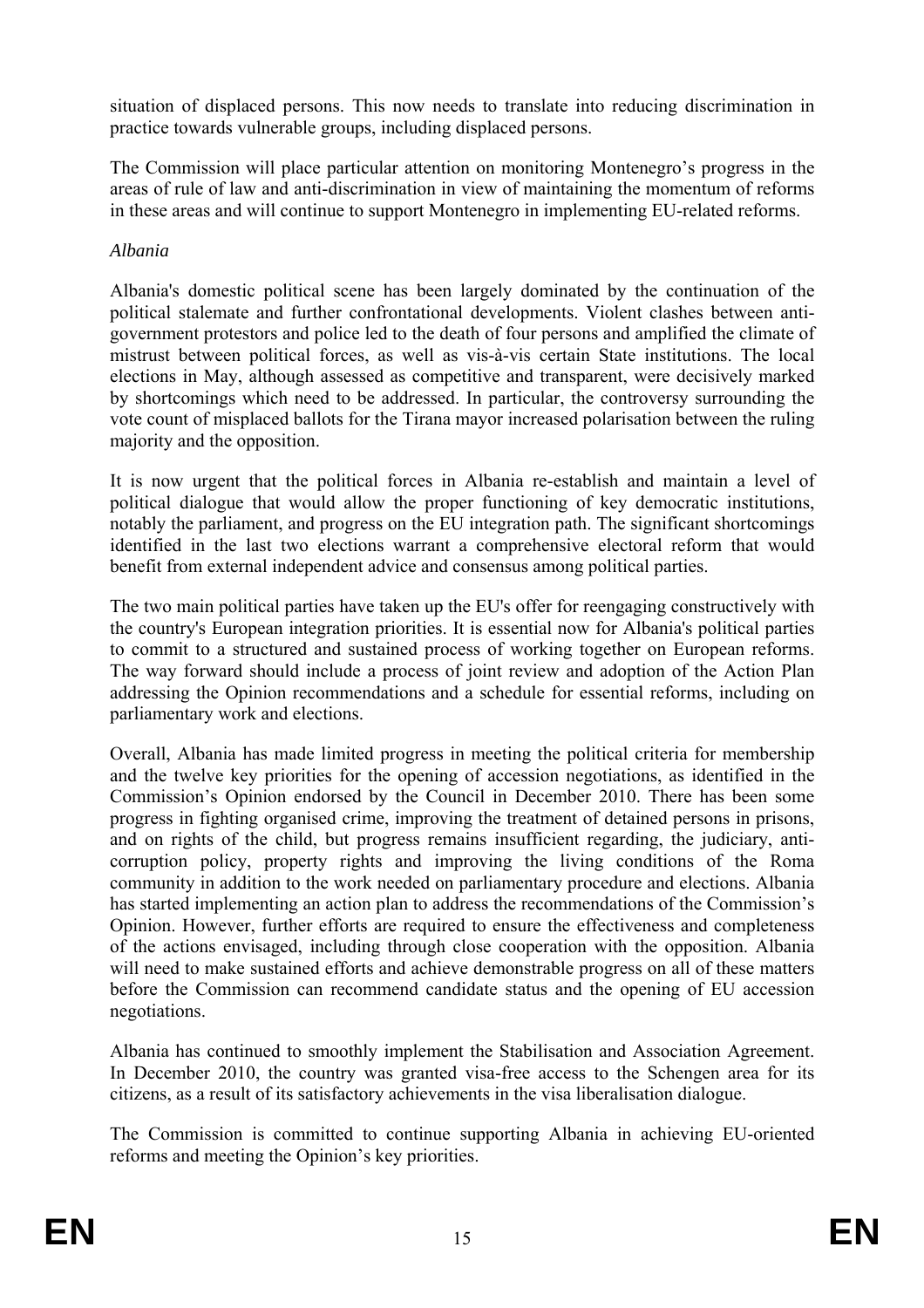#### *Bosnia and Herzegovina*

In Bosnia and Herzegovina, the actions of its political representatives continue to reflect a lack of a common understanding on the overall direction and future of the country and its institutional setup. No consensus has been found for ensuring and improving the functioning of the institutions, while safeguarding the interests of its constituent peoples, especially in view of the country's widely shared EU aspirations. The process of establishing executive and legislative authorities following the October 2010 elections still has to be completed with the formation of the State-level Government. This long delay has been hampering Bosnia and Herzegovina's much needed reforms which would allow the country to make further progress towards the EU. The EU accession process requires functional institutions at all levels and an effective coordination mechanism for dealing with the EU, allowing the country to speak with one voice.

As a result, the overall pace of reforms has been very limited. Some results were achieved, notably concerning achievements which led to the country being granted visa-free access to the EU for its citizens in December 2010. In June, the country's leadership agreed to engage with the EU on a Structured Dialogue on Justice under the Stabilisation and Association process, aiming at ensuring an independent, effective, impartial and accountable judicial system.

Compliance with the European Convention on Human Rights is an essential requirement of the Interim Agreement and the Stabilisation and Association Agreement. In this respect, the persistent delay in harmonising the Constitution with a European Court of Human Rights' ruling on ethnic discrimination regarding representation in the institutions of the country remains an issue of serious concern<sup>10</sup>. A credible process must be put in place for addressing the ECtHR decision and a State Aid Law adopted at state level. Progress is also needed towards adoption of a state level census law and speeding up reforms to facilitate the country's EU integration process. The adoption of the Global Fiscal Framework is a priority for fiscal sustainability.

Bosnia and Herzegovina's governance continues to involve an international presence with an executive mandate. Regarding the Brčko Final Award, one of the objectives and conditions for the closure of the Office of the High Representative<sup>11</sup>, progress was made in resolving the electricity issue. Further efforts are needed to meet remaining outstanding objectives, to facilitate the transition from a country with an international system of governance and security towards a country with domestic institutions in full ownership of their political and legislative process- in line with the requirements for a country aspiring to become a member of the EU. Overarching these issues is the need for a stable political environment.

The establishment of the Structured Dialogue on Justice, as well as experience from the reforms that were carried out under the visa liberalisation process show the way forward: by adopting a European approach of dialogue and compromise and focusing on the EU agenda,

 $10$  Sejdić-Finci vs. Bosnia and Herzegovina case, December 2009.<br><sup>11</sup> These cover 5 objectives: 1) Acceptable and sustainable resolution of the issue of apportionment of property between State and other levels of government; 2) Acceptable and sustainable resolution of defence property; 3) Completion of the Brčko Final Award; 4) Fiscal sustainability; and 5) Entrenchment of the rule of law (demonstrated by adoption of a National War Crimes Strategy, of a Law on Aliens and Asylum and of a National Justice Sector Reform Strategy), as well as two specific conditions: 1) signing of the Stabilisation and Association Agreement 2) a stable political situation.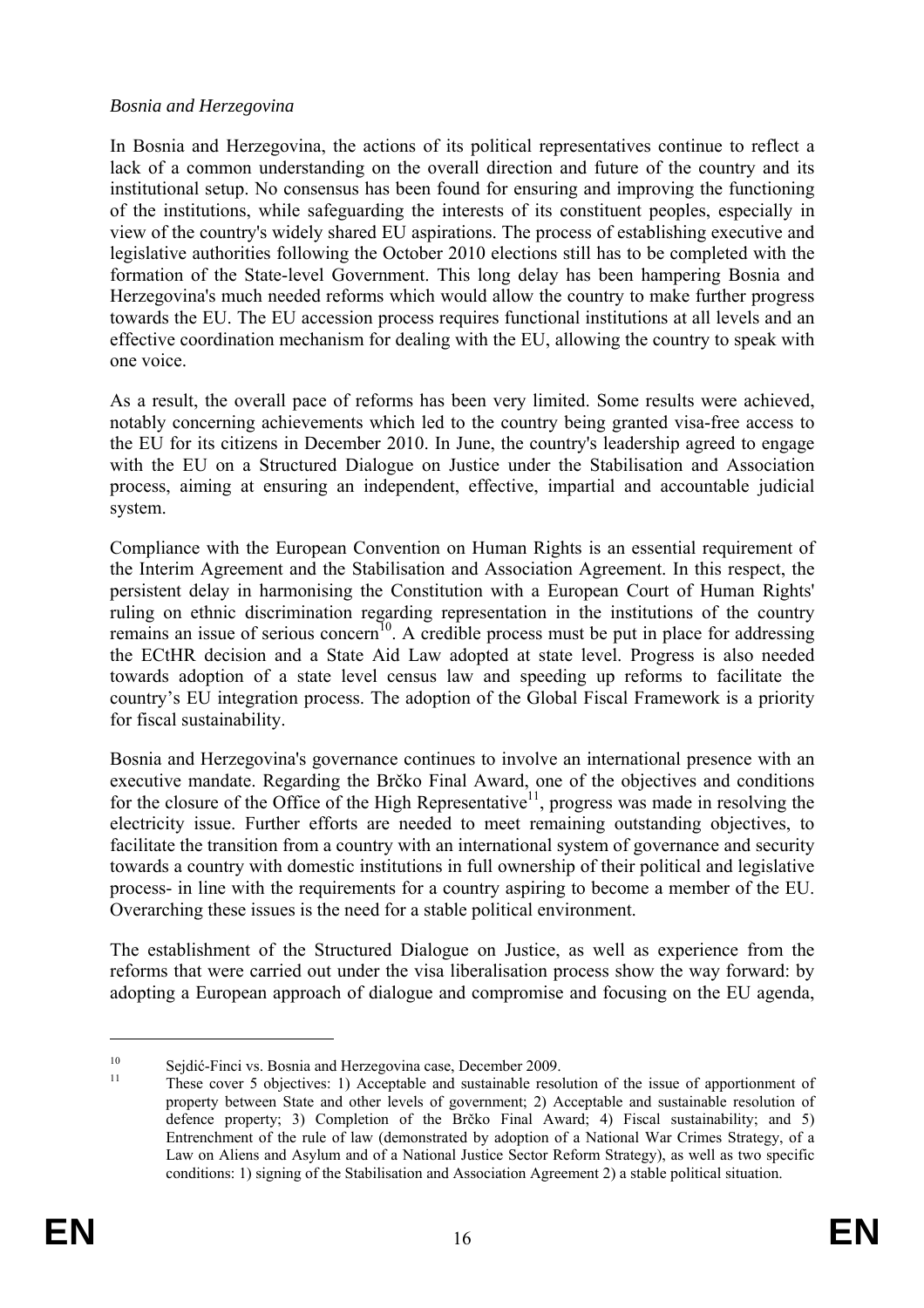the country will be able to gradually move from paralysis and confrontation to cooperation, and from international supervision to its EU future.

The EU has reinforced its role in Bosnia and Herzegovina, with the EU's first single representative in Bosnia and Herzegovina having taken up office. The EU will continue to strengthen its support for the country's institutions in implementing the objectives of the EU agenda, in line with the March 2011 Council conclusions.

### *Serbia*

In parallel to this Communication, the Commission has adopted its Opinion on Serbia's application for EU membership. The conclusions and recommendation of the Opinion are set out in annex to this Communication.

# *Kosovo*

In a period of early parliamentary elections and lengthy elections of a new President by parliament, little progress took place as regards the reform agenda. The elections themselves were marked by serious shortcomings, which need to be addressed. The constitutional court played a positive role through the way it exercised its responsibilities.

The new government has demonstrated commitment to Kosovo's European perspective, including through sustained efforts in areas such as visa and trade and the establishment of a National Council for EU Integration. The new parliament has recently started to pass the relevant legislation for launching key reforms. Much more needs to be done to tackle organised crime and corruption. Public administration is weak and the implementation of judicial reform remains a challenge.

Following the UN General Assembly Resolution of September 2010, an EU facilitated dialogue between Pristina and Belgrade was launched. The dialogue aims at promoting cooperation, achieving progress on the path to the EU and improving the lives of people. It was conducted in a generally constructive spirit until September and has led to agreements on several issues: freedom of movement of goods and persons, civil registry and cadastre. These constructive efforts need to continue and lead to further steps in normalising their relations. Agreements reached need to be implemented in good faith.

The integration of Kosovo Serbs south of the Ibër/Ibar river has improved. Kosovo Serbs took part in the Kosovo census and their participation in the recent general elections increased. On the other hand, in northern Kosovo inter-ethnic tensions and incidents persist. Separate Serb structures, supported by Belgrade, opposed the census and encouraged the boycott of the elections organised by the Kosovo authorities. The Commission urges all concerned in Kosovo to defuse tensions and to fully cooperate with EULEX.

Pursuit of solutions through dialogue, and rejection of unilateral actions and violence, is the only possible basis for moving ahead in Kosovo. The Commission calls on all actors to reject violence and to refrain from taking any measures which threaten stability.

Kosovo shares the European perspective of the Western Balkans. In March, the Commission issued its proposal for a framework agreement allowing Kosovo to participate in EU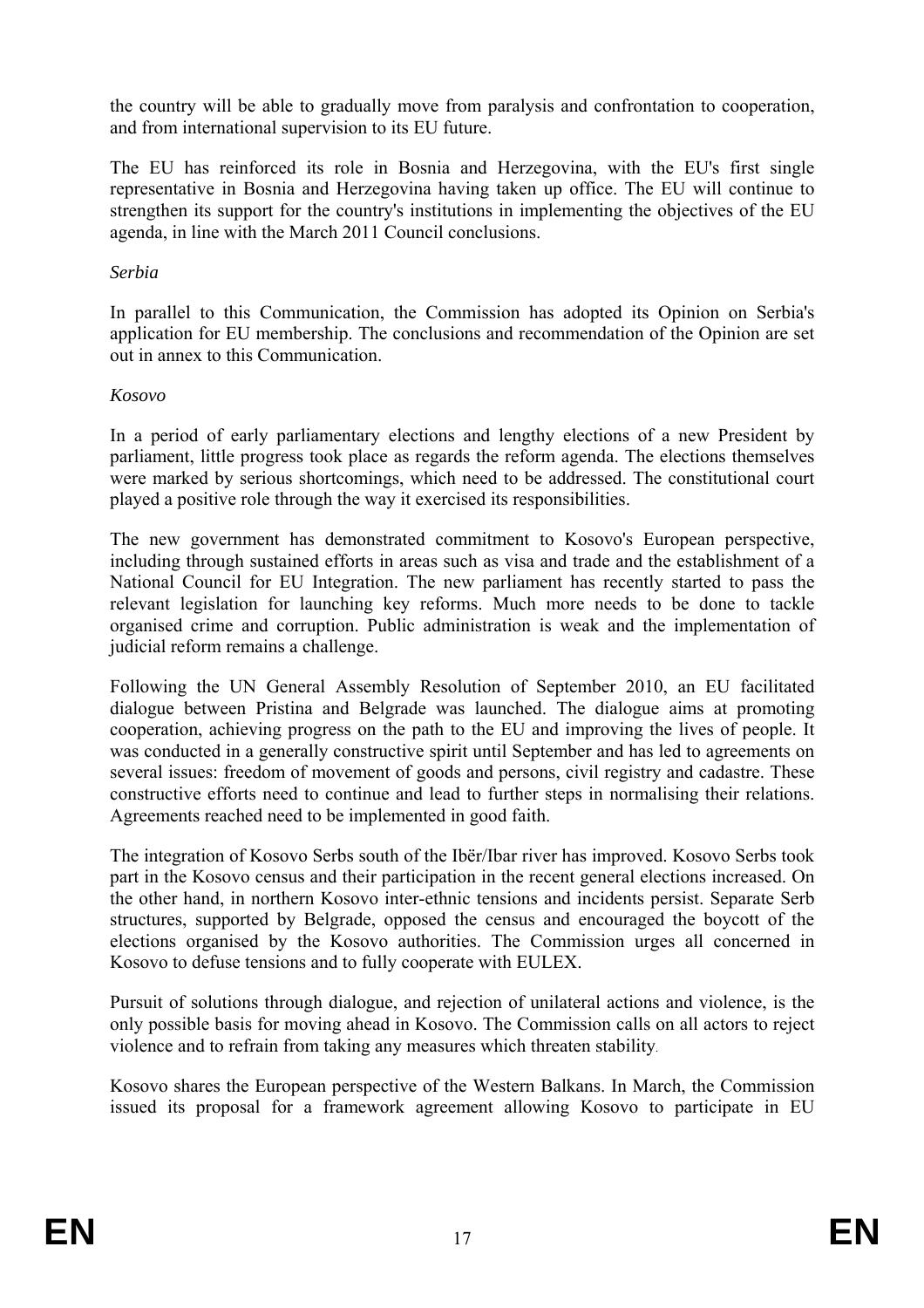programmes, one of the key initiatives announced in the 2009 Kosovo communication.<sup>12</sup> The Commission will continue supporting Kosovo's efforts in reaching the other two key objectives – eventual visa liberalisation and a trade agreement with the EU, as well as other reform efforts enhancing its European perspective. The Commission will review its 2009 Communication to ensure that Kosovo can further benefit from the EU accession process. The Commission proposes to launch a structured dialogue with Kosovo on the rule of law. The Commission also underlines the importance of Kosovo launching a comprehensive agenda for the north.

# *3.2. Turkey*

With its dynamic economy, important regional role and its contribution to EU's foreign policy and energy security, Turkey is a key country for the security and prosperity of the European Union. It is already integrated to a large extent into the EU in terms of trade and foreign investment through the Customs Union. The country has become an important industrial platform for a number of leading European companies, and is therefore a valuable component of Europe's competitiveness. Turkey's high GDP growth, which reached almost 9% in 2010 and is expected to attain 6.1% this year, as well as its membership to the G-20, further increases the economic significance of the country.

Turkey's contribution to the European Union in a number of crucial areas will only be fully effective with an active and credible accession process. This process must respect the EU's commitments and the established conditionality.

It remains essential that Turkey continues its reforms concerning the political accession criteria. The creation of a specific Ministry for EU affairs is an encouraging signal in this regard. While substantial progress has been made over the past ten years, significant further efforts are required to guarantee fundamental rights in practice, in particular freedom of expression, women's rights and freedom of religion. Turkey's recent adoption of legislation on Religious Foundations facilitating the recovery of confiscated property of religious foundations is a significant step forward. The Commission stands ready to further assist Turkey in advancing the necessary reforms, including an inclusive constitutional reform process.

Turkey is further increasing its diplomatic activity following developments across Northern Africa and the Middle East. It also remains a constructive partner in the Western Balkans. As a stable state with democratic institutions, a fast growing economy and a candidate country negotiating its accession to the EU, Turkey can play an important role in projecting stability and supporting reforms in its neighbourhood, which is also the neighbourhood of the European Union. The EU is further developing its political dialogue with Turkey on foreign policy issues of mutual interest. In the present context, it is important that such dialogue further develops as a complement to the accession process and with the aim of increased coordination.

In the light of progress achieved between the leaders of the two communities under the good offices of the UN Secretary-General to find a comprehensive settlement to the Cyprus problem, Turkey is encouraged to increase in concrete terms its commitment and contribution to these talks. A comprehensive settlement is in the interest of all sides since it would enhance

<sup>12</sup> COM (2009) 534 final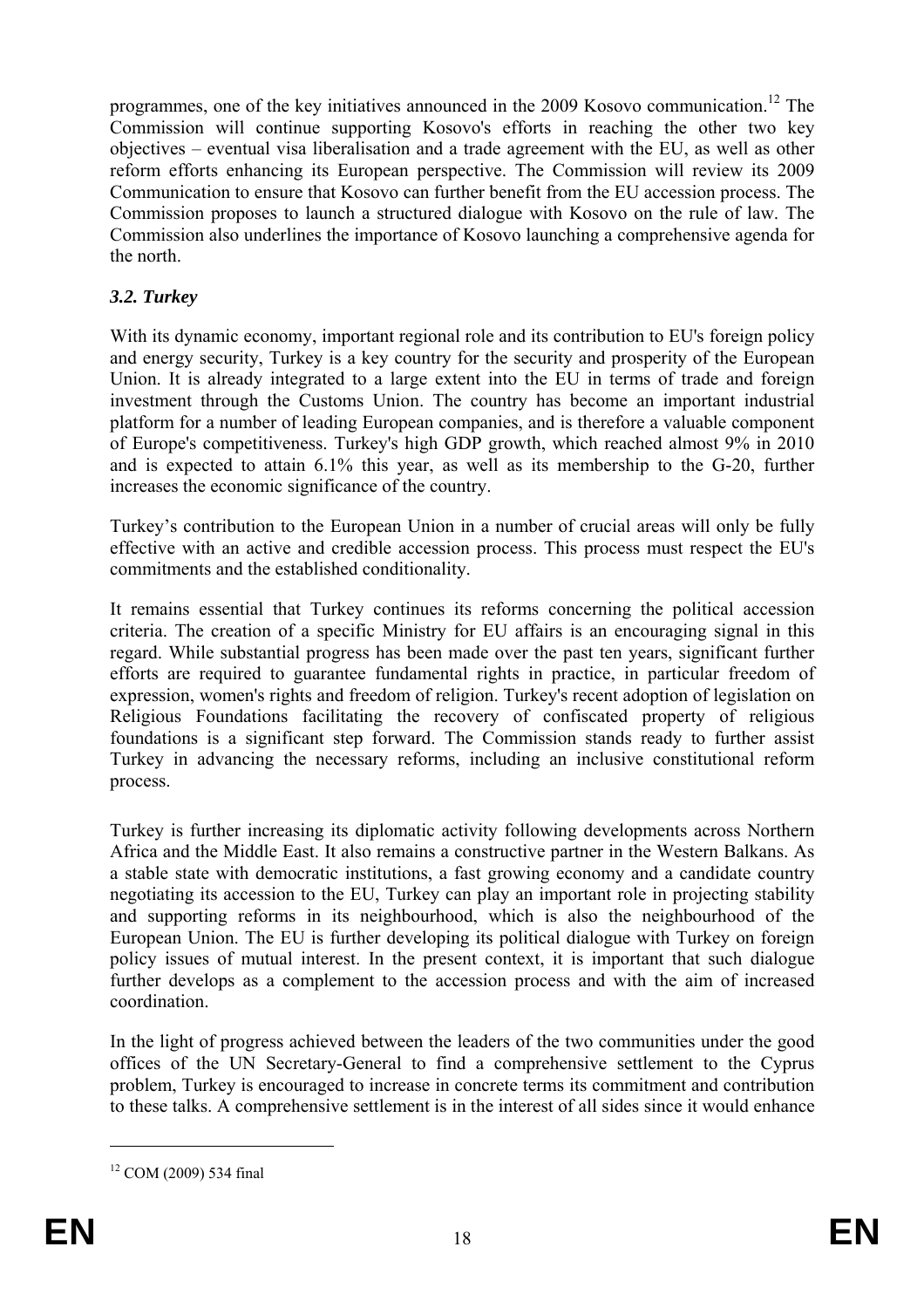stability in the Southeast Mediterranean, offer new economic opportunities and give a strong boost to its EU accession negotiations, which have reached a critical stage.

The Commission is concerned about the recent tensions in relations between Turkey and Cyprus. It recalls that the Council has urged the avoidance of any kind of threat, source of friction or action that could damage good neighbourly relations and the peaceful settlement of disputes. The EU has also stressed all the sovereign rights of EU Member States which include entering into bilateral agreements, in accordance with the EU *acquis* and international law, including the UN Convention on the Law of the Sea. In line with the repeated Council and Commission positions from previous years, the Commission reiterates that it is urgent that Turkey fulfils its obligation of fully implementing the Additional Protocol and makes progress towards normalisation of bilateral relations with the Republic of Cyprus. It also urges the avoidance of any kind of threat, source of friction or action that could damage good neighbourly relations and the peaceful settlement of disputes. The EU will continue to follow up and review progress made on these issues in accordance with the relevant Council decisions.

Turkey needs to step up efforts to solve open bilateral issues, including border disputes, with its neighbours. A substantial number of formal complaints about violations of its territorial waters and airspace by Turkey were made by Greece, including flights over Greek islands.

The Commission will work to launch a new virtuous circle in the accession process with Turkey. Based on a pragmatic approach and incorporating concrete steps in areas of common interest, a joint understanding of constraints and a search for progress in Turkey's alignment with the EU, a fresh and positive agenda should be developed, to enable a more constructive and positive relationship.

This agenda should cover a broad range of areas, including intensified dialogue and cooperation on political reforms, visa, mobility and migration, energy, the fight against terrorism, the further participation of Turkey in Community programmes such as "Europe for citizens", town twinning, as well as trade and the Customs Union with the aims of eliminating ongoing trade irritants, seeking closer coordination in the negotiations on free trade agreements and exploring new avenues to make full use of the EU's and Turkey's joint economic potential. Alongside the accession negotiations, the Commission intends to enhance its cooperation with Turkey, in support of the country's efforts to pursue reforms and align with the *acquis*, including on chapters where accession negotiations cannot be opened for the time being. The Commission will continue informing the Council as soon as it considers that Turkey has met relevant benchmarks.<sup>13</sup>

# *3.3. Iceland*

Iceland continues to recover from the 2008/2009 financial and economic collapse. The political situation has remained stable, though the coalition government has been tested on several occasions and seen its majority in Parliament reduced.

Iceland's accession process continued and screening of the Icelandic legislation is being completed. The country's already high level of integration with the EU across a wide range of policy areas is a considerable advantage in this process. The Commission takes Iceland's

<sup>1</sup> 

<sup>13</sup> Examples of this are chapter 20-Enterprise and industrial policy, chapter 21-trans-European networks.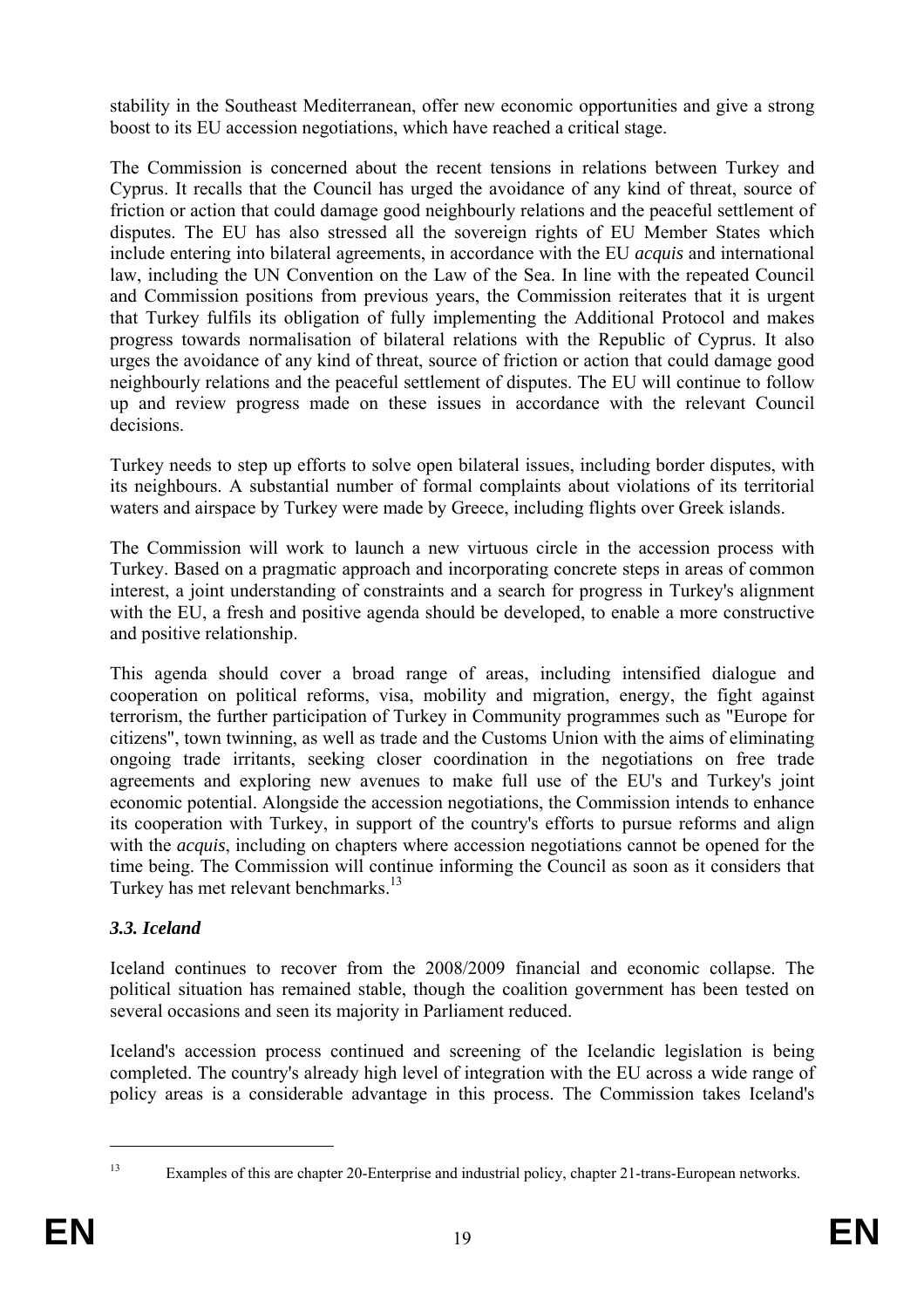specificities and expectations into account, within the existing approach on accession negotiations and fully safeguarding the principles and *acquis* of the Union. Continued open and constructive work will produce solutions, reflecting the high level of cooperation between the EU and the Icelandic authorities.

On this basis, the accession negotiations on specific negotiating chapters have been launched. Four chapters were opened of which two have been provisionally closed. With an overall good level of alignment in particular in the chapters covered by the European Economic Area (EEA) and Schengen agreements, the negotiations should be able to proceed well. Iceland will still need to address existing obligations, such as those identified by the EFTA Surveillance Authority under the EEA Agreement.

Communication activities promoting an informed debate about Iceland's accession process have started. EU accession remains a controversial issue in Iceland. The Commission will continue to provide support in the field of information and people-to-people contacts.

### **4. SUPPORTING THE ENLARGEMENT PROCESS**

# *4.1. Financial assistance*

The Commission provides financial and technical support to the enlargement countries for their preparation for accession. Assistance is provided essentially under the Instrument for Pre-Accession Assistance (IPA), under which total allocation over the period 2007-2013 is  $\epsilon$ 11.6 billion $14$ .

Since 2010 the Commission has been gradually shifting financial assistance from support to individual projects to a more global, sector-wide approach, focusing on key areas of the reform agenda of the beneficiary countries. Governments in the enlargement countries are encouraged to adopt comprehensive and sustainable policies in priority sectors such as justice and home affairs, public administration, private sector development, transport, energy, environment and climate change, social development, agriculture and rural development.

The Multi-Annual Indicative Planning Documents (MIPDs) for the period 2011-2013 identify for each country the key sectors, according to the specific situation in each country and the progress in the accession process. Special attention is devoted to the fight against corruption, development of civil society and freedom of expression. Around 10% of the available IPA funds will be allocated to multi-country projects across the Western Balkans and Turkey. The Commission adopted today its annual revised Multi-annual Indicative Financial Framework for assistance under IPA, covering the period 2012-13.

In line with its Communication of June 2011 on "A budget for Europe 2020"<sup>15</sup>, the Commission is now preparing the legal framework for providing pre-accession assistance under the next multi-annual financial framework which will cover the period 2014-2020, as part of a package of instruments in the domain of external action.

Assistance under the current IPA Regulation has proved to be efficient and effective. The proposal for a new financial instrument to be presented in December 2011 will draw

<u>.</u>

<sup>&</sup>lt;sup>14</sup> Regulation (EC) No 1085/2006.

COM(2011) 500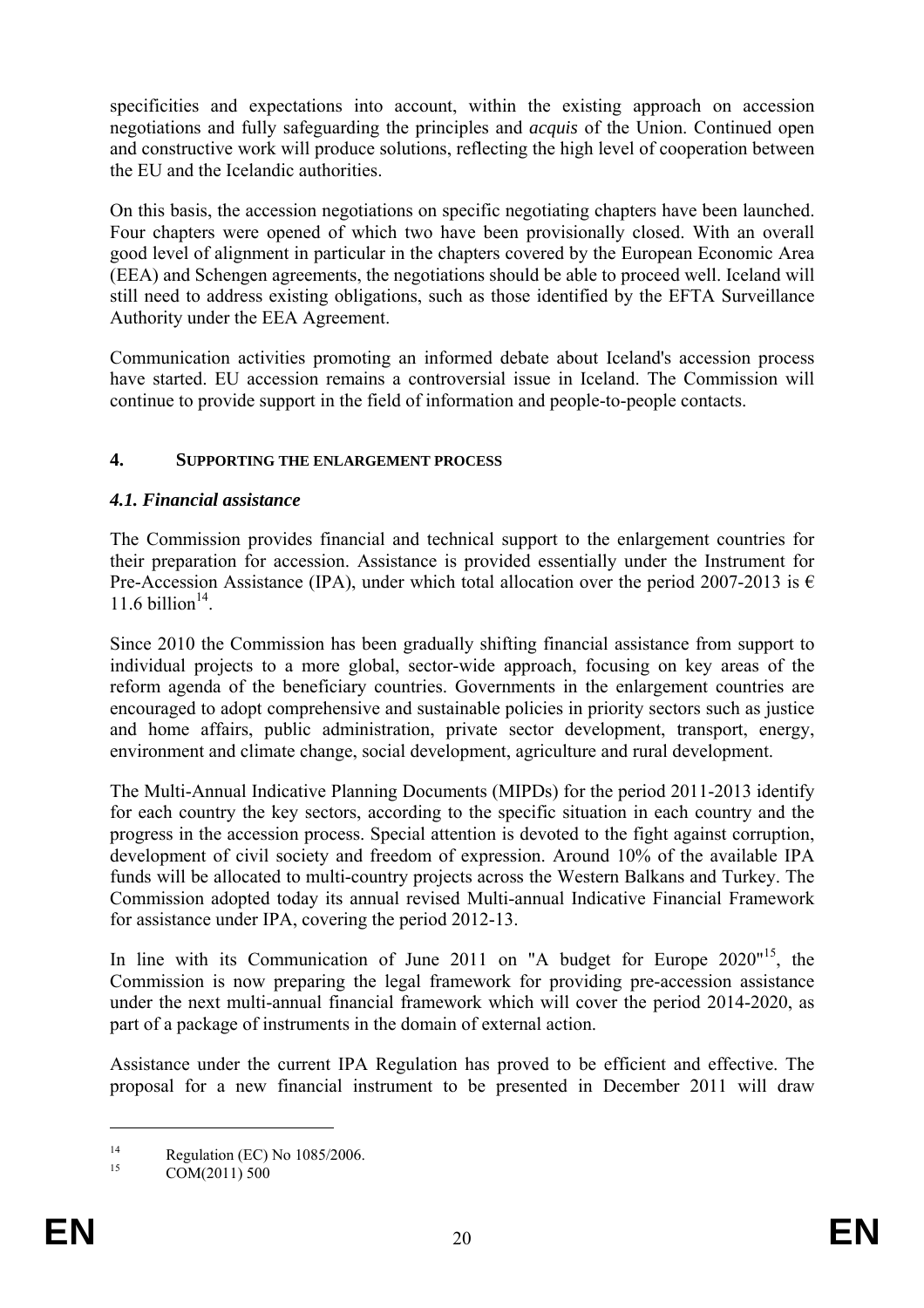experience from the implementation of the current instrument. Building on this, the new instrument will cover both support for meeting the accession criteria and support for socioeconomic development.

In dialogue with the beneficiary countries, the other donors and civil society and drawing from the experience to date, the Commission has been reflecting on ways to strengthen the link between financial assistance and the priorities identified in the enlargement strategy, as well as to make financial assistance more strategic, more focussed, more flexible and to simplify procedures. In this context, elements considered include longer term and comprehensive planning of the assistance covering all policy areas, greater focus on the needs and priorities of the recipient countries, rewarding progress in the accession process, using IPA funds to leverage more funds from other donors and the private sector and enhancing the role of civil society.

### *4.2. Visa liberalisation and mobility*

Achieving visa-free travel to the EU is of the highest importance to the citizens of all the enlargement partners and is part of the accession process. However, steps towards liberalisation are subject to the countries concerned meeting conditions that safeguard the internal security and migration policy interests of the EU.

Iceland is already part of the Schengen area. In the Western Balkans, Croatian citizens have always travelled to the EU without visas. Citizens of the former Yugoslav Republic of Macedonia, Montenegro and Serbia were granted visa-free travel to the Schengen Area in December 2009 and the same status was granted one year later to the citizens of Albania and Bosnia and Herzegovina.

The recent decisions to drop the visa requirement for citizens of the Western Balkan countries were based on these countries fulfilling the benchmarks of roadmaps that were set out in the context of Commission-led visa liberalisation dialogues. The dialogues acted as a strong incentive for reforms towards reaching EU-standards in the justice and home affairs areas, notably in strengthening administrative capacity in border management and the security of documents, but also in strengthening the rule of law and combating transnational organised crime, corruption and illegal migration.

However, following the lifting of the visa requirement, some EU Member States witnessed significantly increased numbers of asylum applications by citizens from the countries concerned, in particular Serbia and the former Yugoslav Republic of Macedonia, pointing towards abuse of the visa-free regime. In response, the Commission set up, as of January 2011, a post-visa liberalisation monitoring mechanism under the framework of the Stabilisation and Association Process, engaging with the countries concerned in a dialogue to assess the consistent implementation of the reforms and effective remedial measures. The countries concerned have since strengthened controls on the ground and launched information campaigns to inform the citizens on the rights and obligations of visa free travel. The Commission invites the authorities of the countries concerned to take all the necessary further measures to allow for the visa free regime to function smoothly. The success of such measures will also need to be complemented by increased support and better living conditions for the most vulnerable groups concerned, including the Roma.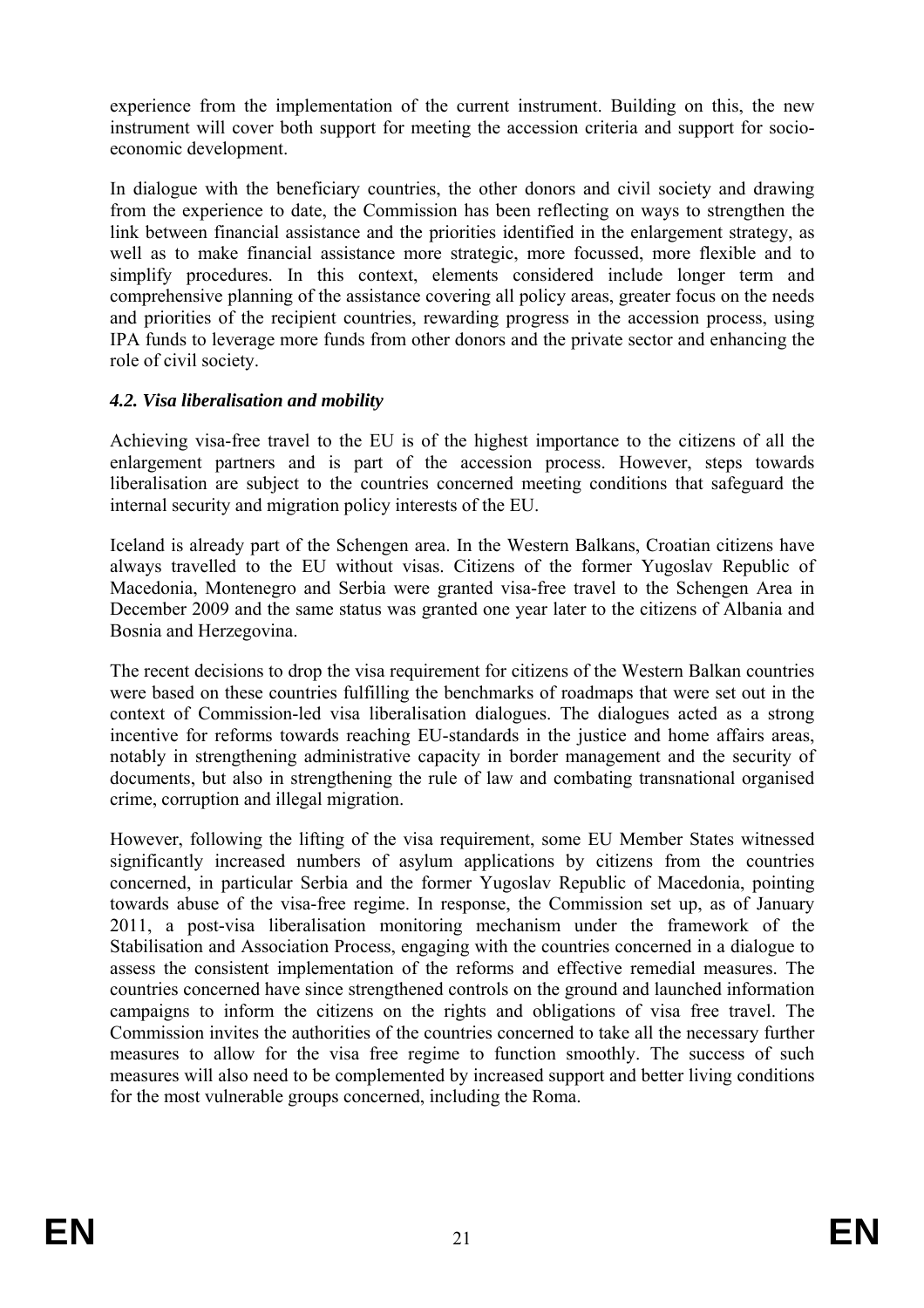In a broader revision of the EU's visa policy, the Commission has presented to the Council a draft amendment to the visa regulation which would allow for a temporary suspension of an existing visa free regime with a third country in case of a sudden influx of persons<sup>16</sup>.

Visa liberalisation for Kosovo would complete this process for the Western Balkans. In December 2010, the Council affirmed this perspective once all conditions are met. To address these conditions, Kosovo has adopted a legal framework for readmission and signed bilateral readmission agreements with 13 Schengen area states. It has adopted reintegration plans and continued their implementation. The Commission will therefore launch a visa dialogue with Kosovo towards the end of the year.

The EU and Turkey started to intensify their *cooperation on visa issues*, while the Commission entered into a dialogue with Turkey on *visa, mobility and migration,* in line with the Council conclusions of February 2011. This process started delivering results on both the issuance of visas for Turkish travellers and the tackling of irregular immigration to the EU and will help identify concrete steps required from Turkey in view of a future visa liberalisation. In this context, an important step would be that Turkey take the necessary action for the swift conclusion of the readmission agreement.

# *4.3. Information and communication*

Public support is key to the success of enlargement policy. The authorities of Member States and enlargement countries at national, regional and local level have a central role to play in information and communication efforts to this end.

The Commission is committed to facilitating an informed public debate about the enlargement process, based on user-friendly, factual information provided through all types of media. These need to address as a priority young people and key opinion formers such as journalists and representatives of civil society organisations and business. Parliamentary exchanges can also play an important role in fostering informed debate and mutual understanding of the enlargement process.

In the period ahead, next steps in the accession process with enlargement countries will be under discussion. Tangible results are the best advertisements for the EU's enlargement policy. The successful outcome of negotiations with Croatia can be a powerful example, as is economic resilience in South-East Europe and concrete achievements on key issues such as energy supply or transport networks. It is essential to explain to the public how pursuing the enlargement agenda can help the EU attain its objectives linked to the economic crisis, jobs, the environment and climate change, safety, and migration while at the same time accelerating the reform agenda and improving living conditions in the enlargement countries.

### **5. CONCLUSIONS AND RECOMMENDATIONS**

Based on the above analysis, the Commission puts forward the following **conclusions** and **recommendations**:

1. Enlargement aims to extend the EU's zone of peace, stability, democracy and prosperity. Enlargement benefits the EU as a whole and allows it to be better

 $16$  COM(2011) 290.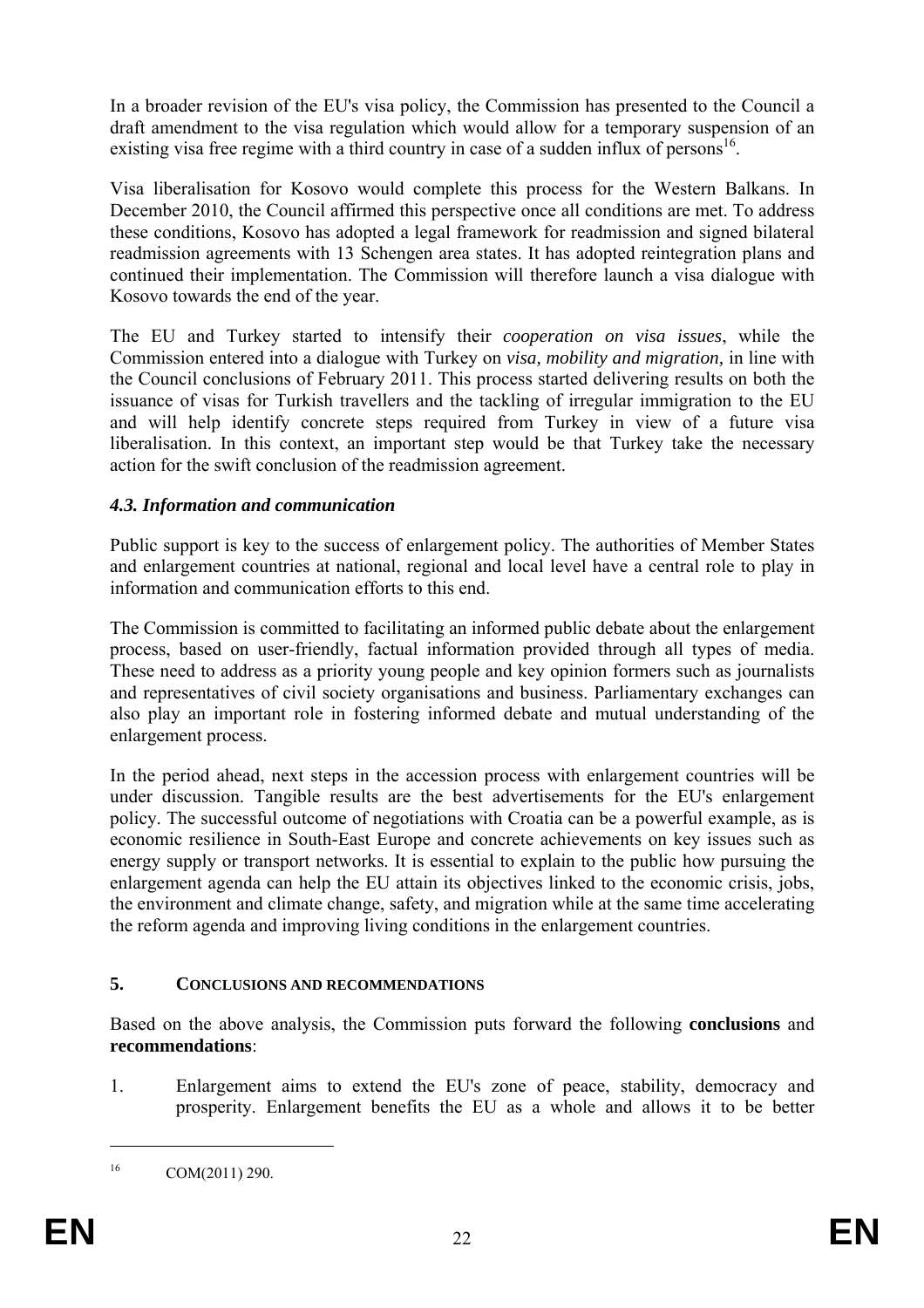positioned to address global challenges. With the completion of accession negotiations with Croatia in June, the European Union's enlargement process has entered a new phase.

- 2. The enlargement policy has proven to be a powerful tool for societal transformation. Countries that have already acceded to the EU and those on the road to join have undergone impressive changes through accession-driven democratic and economic reforms. Croatia's development since it embarked on its accession path provides fresh evidence for this **transformative power** of the EU.
- 3. Through its enlargement policy, based on the renewed consensus approved by the European Council in December 2006, the EU applies a demanding **conditionality** and monitors progress with increased attention. This results in the aspiring states achieving a high level of readiness which will benefit both them and the EU.
- 4. Experience acquired from the negotiations with Croatia will be put to the benefit of ongoing and future negotiations. To that end, the Commission will propose a new approach with respect to issues related to the judiciary and fundamental rights and to justice, freedom and security. These should be tackled early in the accession process and the corresponding chapters opened accordingly on the basis of action plans, as they require the establishment of convincing track records. The Commission would report regularly, at all stages of the process, on progress achieved in these areas along milestones defined in the action plans with, where appropriate, the necessary corrective measures. IPA funds will be targeted to support this process.
- 5. A **credible enlargement process**, providing a clear accession perspective based on strict conditionality, is key for enhancing reforms in the enlargement countries and provides the citizens of the enlargement countries with tangible results already along their path towards the EU. Conditionality for advancing towards the EU provides strong incentives to embark on difficult reforms. It is also key in ensuring support for enlargement in the Member States.
- 6. Croatia's successful European course shows the way to the other enlargement countries. As the first Western Balkan country enters the EU, the region's European future is becoming a reality.
- 7. Strengthening the **rule of law** remains a major challenge for most enlargement countries and is a crucial condition for moving towards EU membership. The Commission continues to prioritise judiciary and public administration reform, the fight against organised crime and corruption, including through its regular monitoring, structured dialogues, peer reviews, institution building, twinning, and financial assistance.
- 8. In a number of enlargement countries, there have been negative developments in the area of **freedom of expression**. It is essential that the enlargement countries guarantee open and pluralistic media landscapes, which allow for critical and independent journalism. The Commission will closely monitor developments in this area and further integrate these issues into accession negotiations, notably under the judiciary and fundamental rights chapter.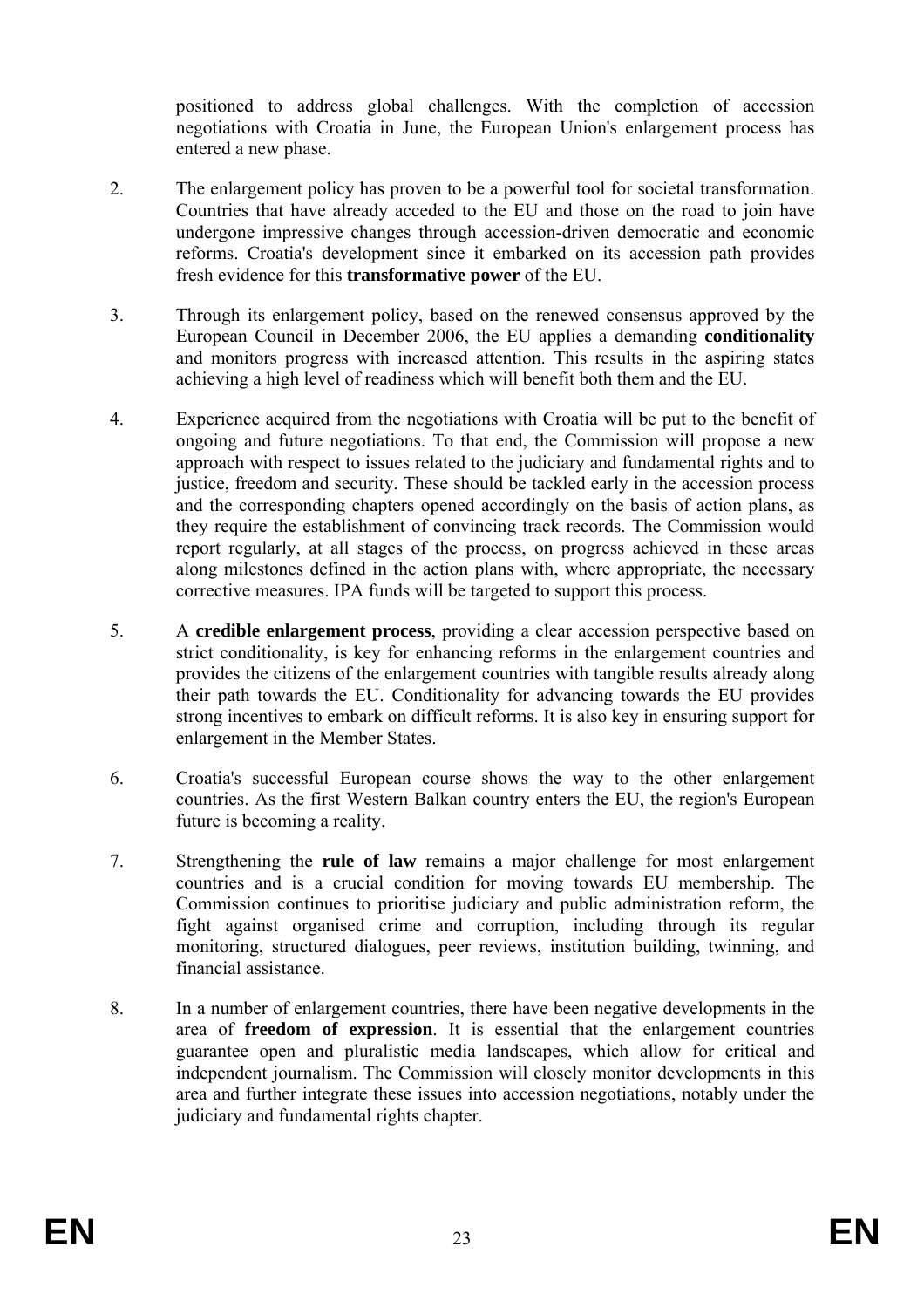- 9. Regional cooperation, underpinning reconciliation and integration into the EU, remains an essential element of the Stabilisation and Association process. While this cooperation has marked further progress in a number of areas, issues mostly stemming from past conflicts continue to have negative effects and to challenge stability in the Western Balkans. It is urgent to address these issues. Achieving in particular inclusiveness in regional cooperation is a pressing priority. This should be possible, irrespective of differences over the status of Kosovo, by all parties adopting a constructive and pragmatic approach.
- 10. **Bilateral issues** need to be solved by the parties concerned, with determination, in a good neighbourly spirit and taking into account overall EU interests. They should be tackled as early as possible and not hold up the accession process. Blockages linked to bilateral issues can compromise the transformative power of the enlargement process. The Commission urges parties concerned to make every effort towards solving outstanding border disputes in line with established principles and means, including referring issues to the International Court of Justice if appropriate. Good neighbourly relations remain key. The EU stands ready to facilitate the search for solutions and to support related initiatives.
- 11. Achieving visa-free travel to the EU is of the highest importance to the citizens of all the enlargement partners. **Visa liberalisation**, as part of the accession process, has seen further progress with the lifting of the visa obligation for citizens from Bosnia and Herzegovina and Albania in December 2010, once both countries had met the established conditions. The Commission urges the authorities of Western Balkan countries to take all the necessary measures against abuse of the visa-free travel regime. For its part, the Commission has strengthened the post visa liberalisation monitoring by setting up a dialogue mechanism with the countries concerned, including measures to remedy abuse.
- 12. Considering Kosovo's progress on readmission and reintegration of returnees and in line with the December 2010 Council conclusions, the Commission will launch a visa dialogue with Kosovo towards the end of the year. With Turkey, the EU has intensified cooperation on visa issues and the Commission has entered into a dialogue with Turkey on visa, mobility and migration and will identify concrete steps required from Turkey in view of a future visa liberalisation. An important step would be that Turkey takes the necessary action for the swift conclusion and entry into force of the readmission agreement.
- 13. Following the global economic crisis, the enlargement countries have now embarked upon a path of **economic recovery**, though at varying pace. Turkey has emerged from the crisis with a bigger economy and its growth continues to be impressive. However, all enlargement countries are confronted with important challenges. Unemployment remains high and rising in most countries. Fiscal consolidation, structural reform and improvement of the business environment, including through strengthening the rule of law and labour market reform, are major priorities for ensuring the sustainability of the recovery and achieving inclusive growth. In this context, the Commission invites the enlargement countries to use the objectives of **Europe 2020** as a reform anchor.
- 14. In December 2011, the Commission will present the framework for providing preaccession **financial assistance** under the 2014-2020 multi-annual financial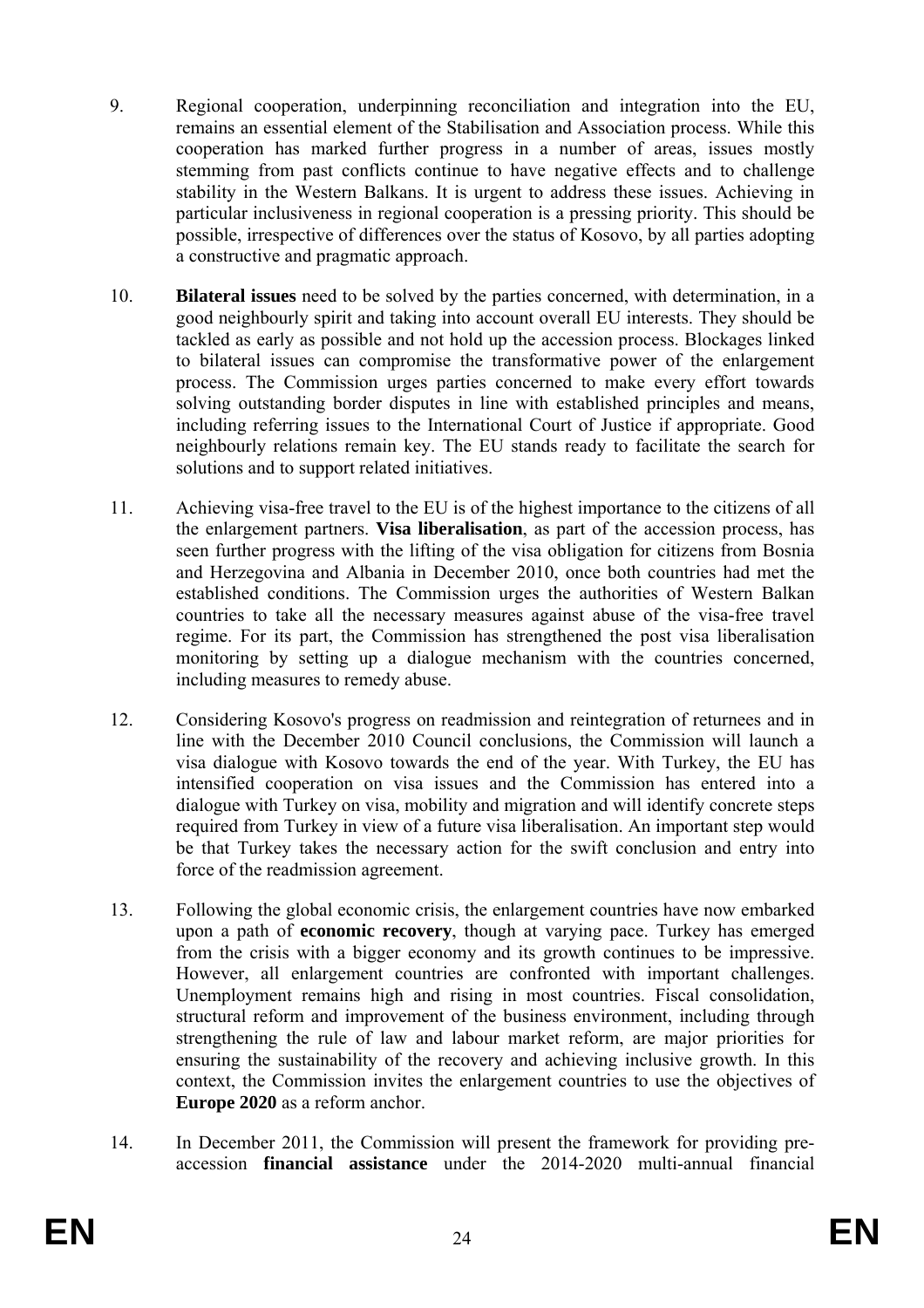framework, based on the positive experience from the current instrument. Drawing from this experience, the Commission will strengthen the link between assistance and the priorities of the enlargement strategy, emphasising socioeconomic development, increasing the flexibility of assistance and simplifying procedures.

- 15. **Public support** is key to the success of enlargement policy. The authorities of Member States and enlargement countries at national, regional and local level have a central role to play in information and communication efforts to this end. The Commission is committed to facilitating an informed public debate about the enlargement process, based on user-friendly, factual information. The Commission encourages the development of an active civil society as an essential element of democracy, also as a facilitator of an informed debate on EU enlargement.
- 16. The Commission adopted a favourable Opinion on **Croatia**'s accession to the EU, as of 1 July 2013. The completion of the accession negotiations has been made possible by Croatia meeting the remaining closing benchmarks, including in difficult chapters such as judiciary and fundamental rights and competition policy. Croatia needs to continue consolidating its reforms, in line with the commitments undertaken during the accession negotiations. The Commission will closely monitor Croatia's further preparations to assume the responsibilities of membership upon accession. Croatia is expected to continue to support the accession process of the other Western Balkan countries.
- 17. With its dynamic economy and its important regional role, **Turkey** is a key country for the European Union. This has been highlighted by the current regional and global political and economic developments. Turkey has continued EU-relevant reforms, but significant further efforts are required, including on guaranteeing core fundamental rights. Regrettably, accession negotiations have not moved on for more than one year. The Commission will work for a renewed positive agenda in EU-Turkey relations, one that will continue to support reforms, in particular an inclusive constitutional reform process, and economic integration. This agenda could cover a broad range of areas of common interest including political reforms, foreign policy dialogue, alignment with the EU *acquis*, visas, mobility and migration, energy, the fight against terrorism, trade and participation in EU programmes. The country's contribution to the EU will only be fully effective within a credible and active accession perspective.

The Commission is concerned about the recent tension in relations between Turkey and Cyprus. The Commission recalls that the Council has urged Turkey to refrain from any kind of threat, sources of friction or action, which could negatively affect good neighbourly relations and the peaceful settlement of border disputes. Furthermore, the EU has stressed all the sovereign rights of EU Member States which include entering into bilateral agreements, in accordance with the EU *acquis* and international law, including the UN Convention on the Law of the Sea.

The EU has repeatedly underlined the urgency of Turkey's fulfilment of its obligation of full non-discriminatory implementation of the Additional Protocol to the Association Agreement and progress towards normalisation of bilateral relations with the Republic of Cyprus. This could provide a significant boost to the accession process. The EU will continue to follow up and review progress made on issues covered by the Declaration of 21 September 2005, in accordance with the relevant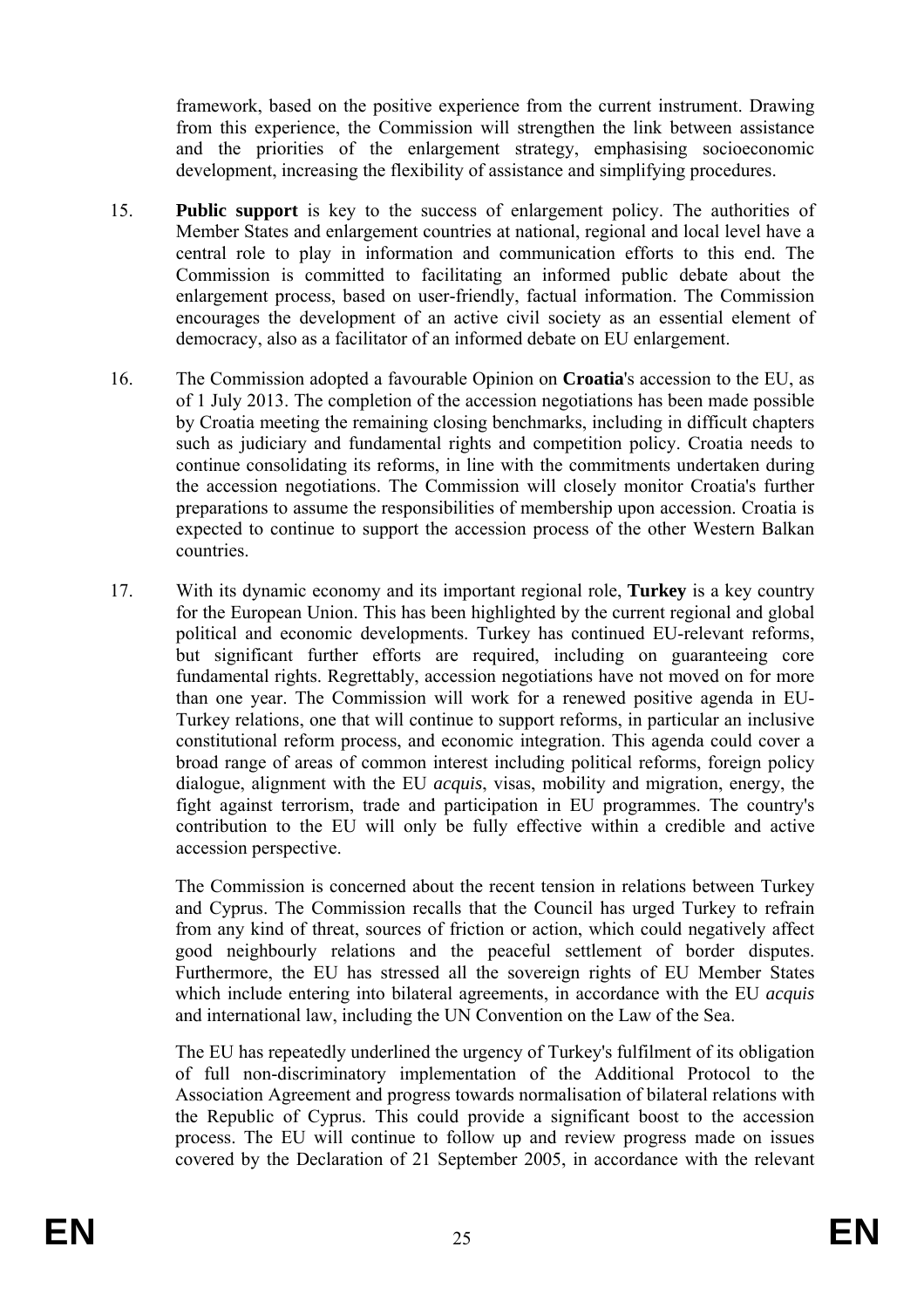Council Conclusions. In the absence of progress, the Commission recommends that the EU maintains its measures from 2006.

- 18. As regards **the Cyprus issue**, the leaders of the Greek Cypriot and Turkish Cypriot communities have intensified the negotiations on a comprehensive settlement under the auspices of the United Nations. The Commission strongly supports their efforts and provides technical advice on issues within EU competence. The Commission urges both leaders to now make the necessary compromises to bring the negotiations to a successful conclusion and urges all actors involved to focus all efforts and minds on the comprehensive settlement in Cyprus. During the ongoing intensive phase of Cyprus talks, it is essential that all parties concerned exert restraint and do their utmost to ensure a positive climate that will facilitate a successful completion of the process, contributing in concrete terms to a comprehensive settlement.
- 19. The accession process with **Iceland** is gaining momentum and negotiations on specific *acquis* chapters have been launched. The country's high level of integration with the EU across a wide range of policy areas is proving a considerable advantage. The Commission takes Iceland's specificities and expectations into account, while fully respecting the established approach on accession negotiations and safeguarding the principles and the *acquis* of the Union, as well as the negotiating framework. The Commission will continue to supply the public debate on accession in Iceland with factual information about EU membership.
- 20. **The former Yugoslav Republic of Macedonia** continues to sufficiently fulfil the political criteria. Some progress has been made on core reforms. The implementation of adopted legislation, as well as guaranteeing the freedom of expression in the media, strengthening independence of the judiciary, reform of public administration, and fighting corruption continue, however, to represent significant challenges.

The Commission reiterates its recommendation that negotiations for accession to the European Union should be opened with the former Yugoslav Republic of Macedonia. The Commission also reiterates its proposal to move to the second stage of association as provided by the Stabilisation and Association Agreement, without further delay.

Maintaining good neighbourly relations, including a negotiated and mutually accepted solution to the name issue, under the auspices of the UN, is essential. Another year should not be lost.

21. **Montenegro** has successfully addressed the key priorities set out in 2010 by the EU as a pre-requisite to opening accession negotiations. The country has consolidated national consensus on European Integration. In view of the progress made, the Commission considers that Montenegro has achieved the necessary degree of compliance with the membership criteria and in particular the Copenhagen political criteria. Yet, maintaining the reform momentum, with particular focus on implementation of legislation and policies in the area of rule of law, remains essential. To that aim, the Commission intends to propose to apply in the case of Montenegro the new approach for the negotiating chapters on judiciary and fundamental rights and justice, freedom and security referred to under point 4 above.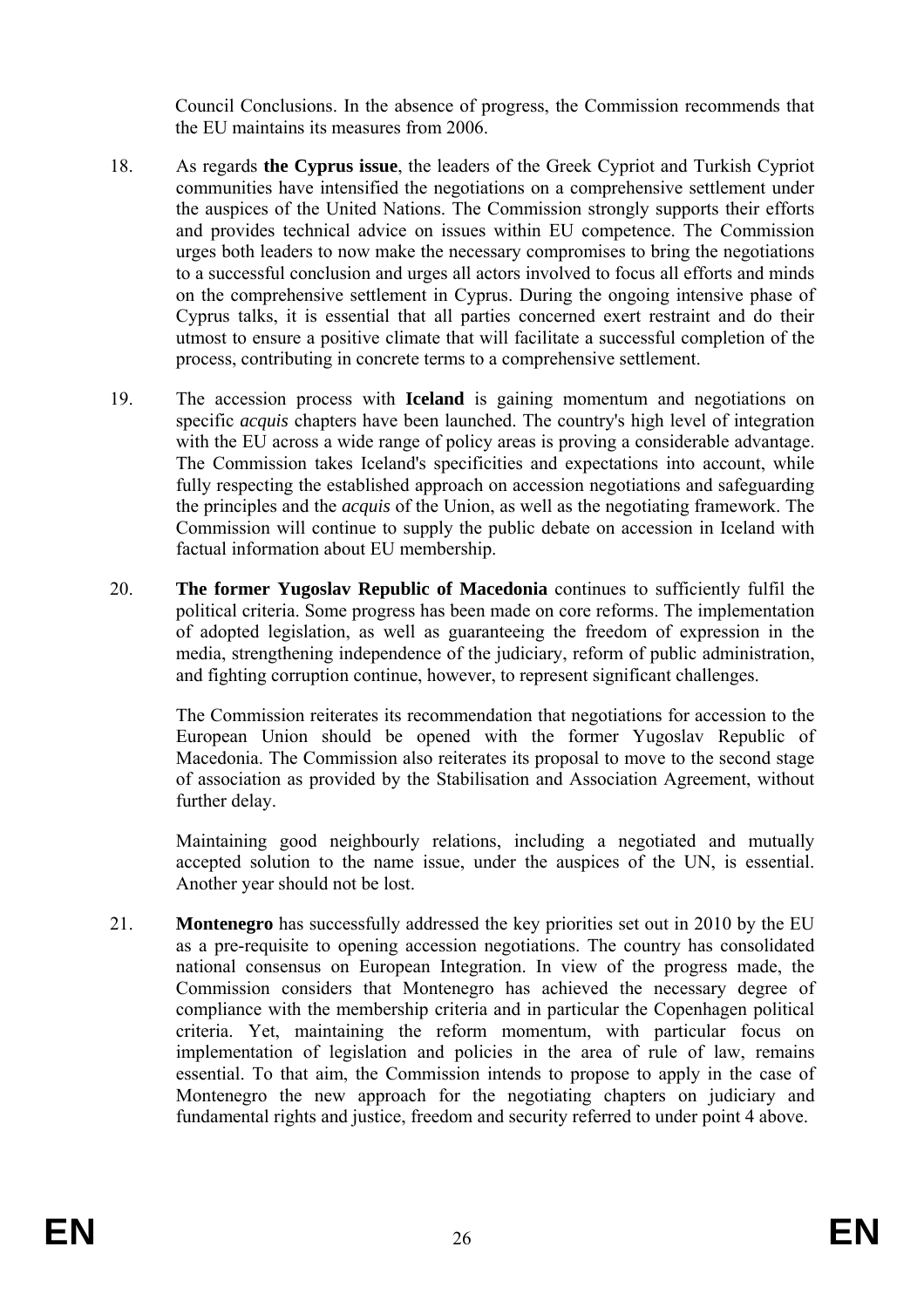In light of these considerations and taking into account the Council conclusions of December 2010, the Commission recommends that accession negotiations be opened with Montenegro.

- 22. Over the past year**, Albania**'s domestic political scene has been largely dominated by the political stalemate between the ruling majority and opposition and further confrontational developments. It is now urgent that, building on recent encouraging signals, the political forces in Albania re-establish and sustain a level of political dialogue allowing the functioning of key democratic institutions, improving the electoral framework, and the implementation of essential reforms. The Commission encourages the key actors to jointly establish concrete methods for bridging domestic differences in order to realising the country's European perspective.
- 23. The Commission presented its Opinion on **Serbia**'s membership application today. The Commission recommends that the European Council should grant Serbia the status of candidate country, taking into account progress achieved so far and on the understanding that Serbia re-engages in the dialogue with Kosovo and is moving swiftly to the implementation in good faith of agreements reached to date.

Serbia is well on its way towards sufficiently fulfilling the political criteria set by the Copenhagen European Council in 1993 and the conditions of the Stabilisation and Association process, provided that progress continues and that practical solutions are found to the problems with Kosovo.

The Commission therefore recommends that negotiations for accession to the European Union should be opened with Serbia as soon as it achieves further significant progress in meeting the following key priority:

- Further steps to normalise relations with Kosovo in line with the conditions of the Stabilisation and Association Process by: fully respecting the principles of inclusive regional cooperation; fully respecting the provisions of the Energy Community Treaty; finding solutions for telecommunications and mutual acceptance of diplomas; by continuing to implement in good faith all agreements reached; and by cooperating actively with EULEX in order for it to exercise its functions in all parts of Kosovo.

The Commission will present a report on Serbia's implementation of the above key priority as soon as sufficient progress has been achieved.

- 24. The EU will continue to facilitate the **dialogue between Belgrade and Pristina** to promote cooperation, achieve progress on the path to the EU and improve the lives of people. The dialogue has proved to date a valuable means to address differences between the two parties and has led to several agreements in areas including freedom of movement of goods and persons, civil registry and cadastre.
- 25. In a year marked by lengthy electoral processes in **Kosovo**, progress achieved with the reform agenda was limited. The President and government have demonstrated commitment to Kosovo's European perspective. This has produced some initial reforms. Major challenges remain concerning organised crime and corruption, as well as the strengthening of public administration. The Commission proposes to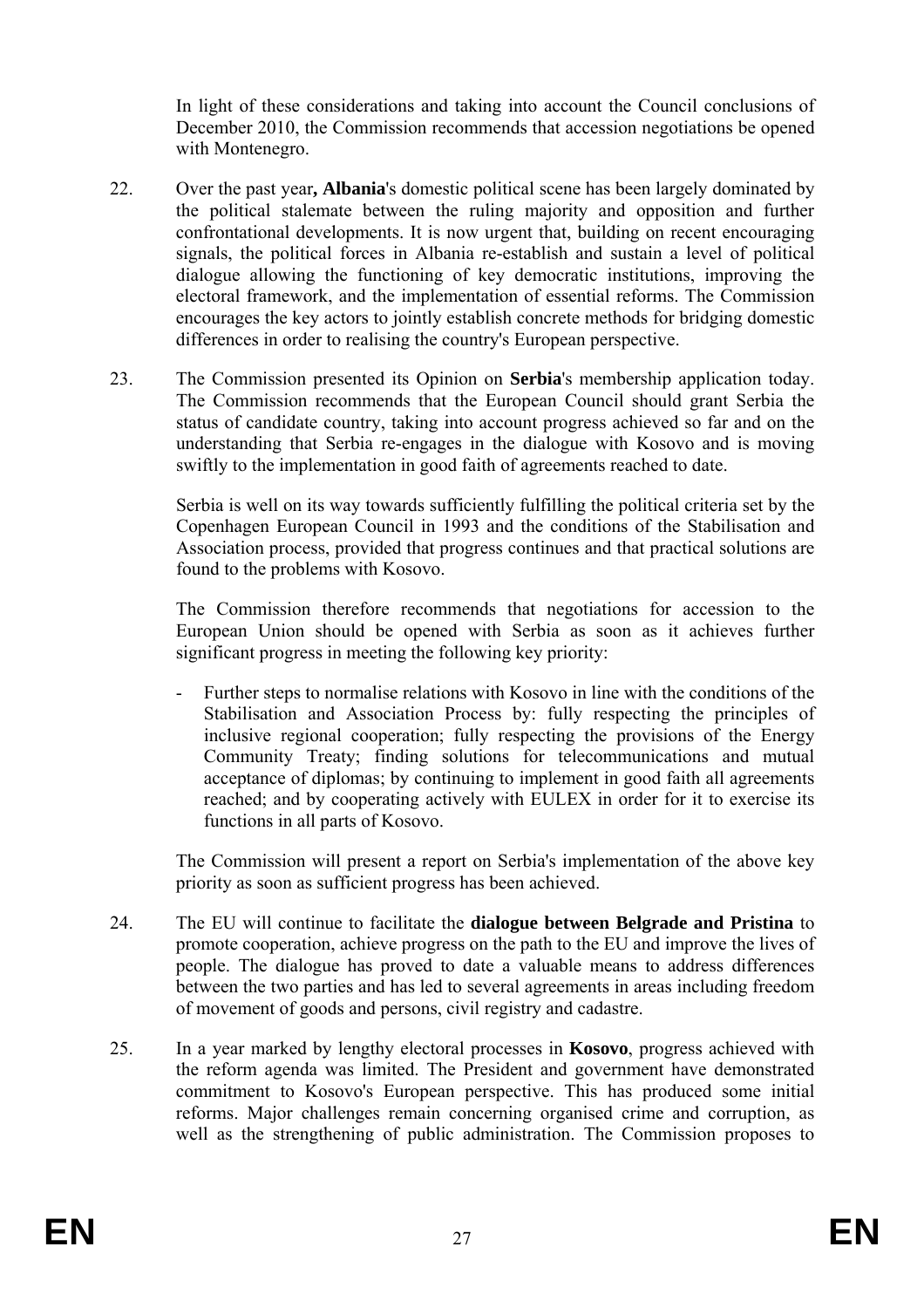launch a structured dialogue with Kosovo on the rule of law with the aim to address these challenges and support judicial reform.

While the integration of Kosovo Serbs has improved in the South, tensions in northern Kosovo have increased. People in the north also need to benefit from the European perspective. To that end, the Commission underlines the importance of Kosovo launching a comprehensive agenda for the north.

The Commission will continue to support Kosovo's efforts to further fulfil its European perspective, notably as regards visas, a trade agreement, and Kosovo's participation in EU programmes, in line with its 2009 Communication. To this end, the Commission will review its 2009 Communication to ensure that Kosovo can further benefit from the EU accession process. The Commission encourages efforts for overcoming obstacles to the development of relations between the EU and Kosovo caused by differences on Kosovo's status.

26. In **Bosnia and Herzegovina** the political and institutional deadlock has continued, prolonging the blockages in the functioning of the state and in the implementation of EU-related reforms. The formation of a State-level government is an urgent priority to ensure effective state-level governance. To advance towards the EU the country still needs to amend its Constitution in line with a European Court of Human Rights ruling, for eliminating ethnic discrimination regarding representation in state institutions, as well as adopting a Law on State Aid. A Census Law remains to be adopted. The country's engagement on a Structured Dialogue on Justice under the Stabilisation and Association process shows the way ahead, through dialogue and compromise as well as focus on the EU agenda.

Making further progress towards meeting the objectives and conditions which have been set for the closure of the Office of the High Representative remains essential. The appointment of the EU's first single representative in Bosnia and Herzegovina reinforces the EU presence and support to the country on its way from international supervision to its European future, in line with the March 2011 Council conclusions.

27. The EU's enlargement policy has brought about deep **democratic and economic transformations** in countries seeking to join. The past year's record underlines the value of a credible enlargement policy. At the same time, where political will and the commitment to achieve concrete results are insufficient or lacking, the accession process will not advance and risks stalling. Tackling difficult reforms brings stable, better prepared, and more prosperous enlargement countries closer to the EU.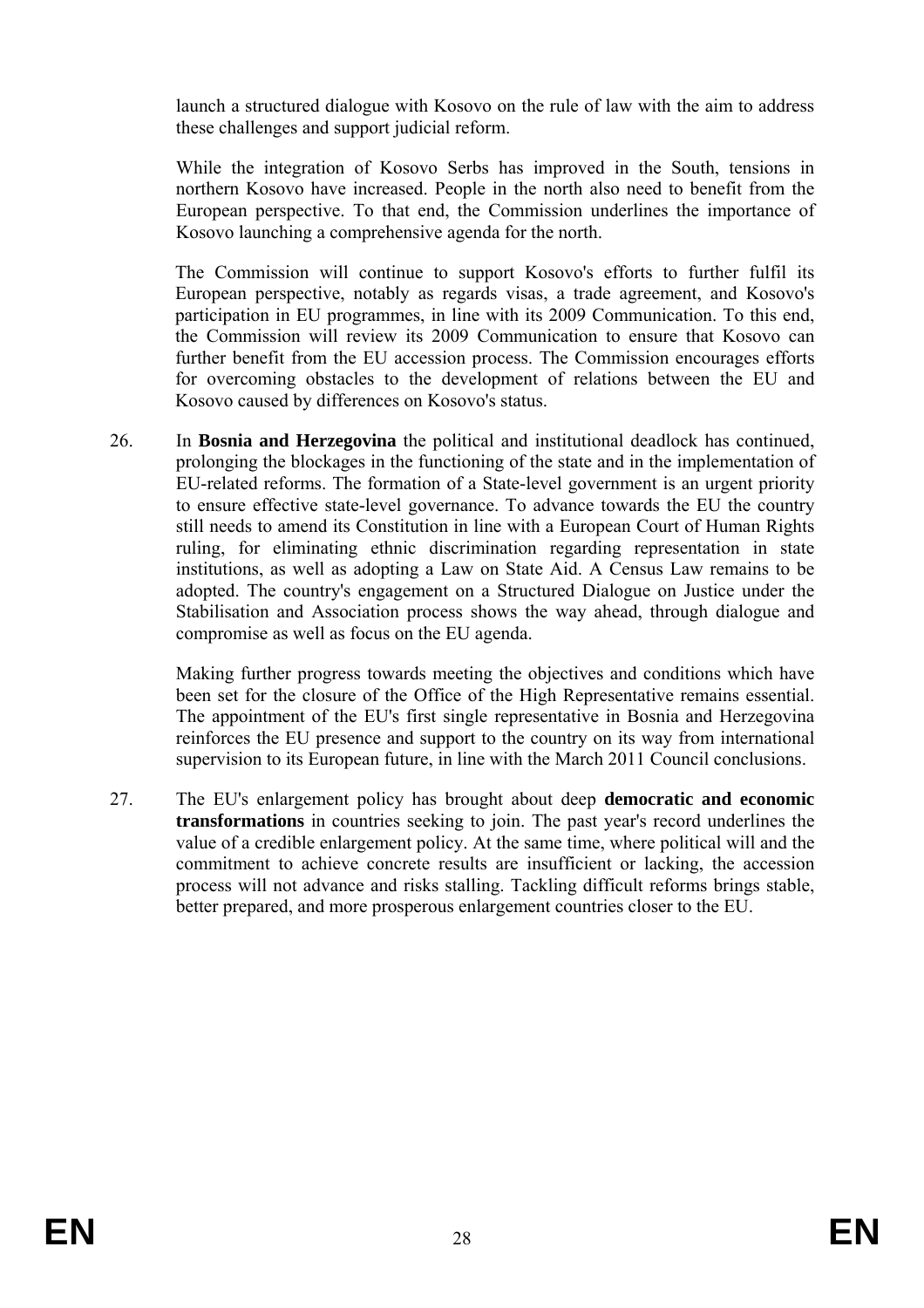#### **ANNEX 1**

#### **Conclusions and Recommendations of the Commission's Opinions on the membership applications by Serbia**

In the light of substantial reforms over the last years, Serbia has considerably progressed towards fulfilling the political criteria related to the stability of institutions guaranteeing democracy, the rule of law, human rights and respect for and protection of minorities, set by the Copenhagen European Council in 1993, as well as the conditions of the Stabilisation and Association Process. Serbia has a comprehensive constitutional, legislative and institutional framework which overall corresponds to European and international standards. Parliament has become far more effective in its legislative activity under the current legislature. The legal and institutional framework for the rule of law is comprehensive, including in the areas of the fight against corruption and organised crime where initial results were achieved. The legal framework for the protection of human rights and minorities is well developed and has started being implemented. Serbia has reached a fully satisfactory level in its cooperation with ICTY and has taken an increasingly active role in fostering reconciliation in the region. Serbia has agreed to and participated in a process of dialogue with Kosovo to facilitate the lives of the people which has led to several agreements (free movement of persons and goods, civil registry and cadastre) and Serbia has taken initial steps for implementation.

As regards the economic criteria, Serbia has taken important steps towards establishing a functioning market economy and achieved a certain degree of macroeconomic stability in spite of the global economic and financial crisis. However, further efforts will be necessary for restructuring the economy and improving the business environment, in particular by strengthening the rule of law and removing red tape, enhancing competition and the role of the private sector as well as tackling rigidities on the labour market. In order to enable it to cope in the medium term with competitive pressure and market forces within the Union, Serbia needs to pursue structural reforms to upgrade the productive capacity of the economy and create a climate conducive to increased foreign investment.

Serbia has built up a positive track record in implementing its obligations under the Stabilisation and Association Agreement and the Interim Agreement.

Serbia would be in a position to take on the obligations of membership in the medium term, in nearly all *acquis* fields, provided that the alignment process continues and that further efforts are made to ensure the implementation and enforcement of legislation. Particular attention needs to be paid to the areas of agriculture and rural development, judiciary and fundamental rights, justice, freedom and security and financial control. Full compliance with the *acquis* in the field of the environment and climate change could be achieved only in the long term and would necessitate increased levels of investment.

Based on preliminary estimates, Serbia's accession would have a limited overall impact on European Union policies and would not affect the Union's capacity to maintain and deepen its own development.

The Commission recommends that the Council should grant Serbia the status of candidate country, taking into account progress achieved so far and on the understanding that Serbia reengages in the dialogue with Kosovo and is moving swiftly to the implementation in good faith of agreements reached to date.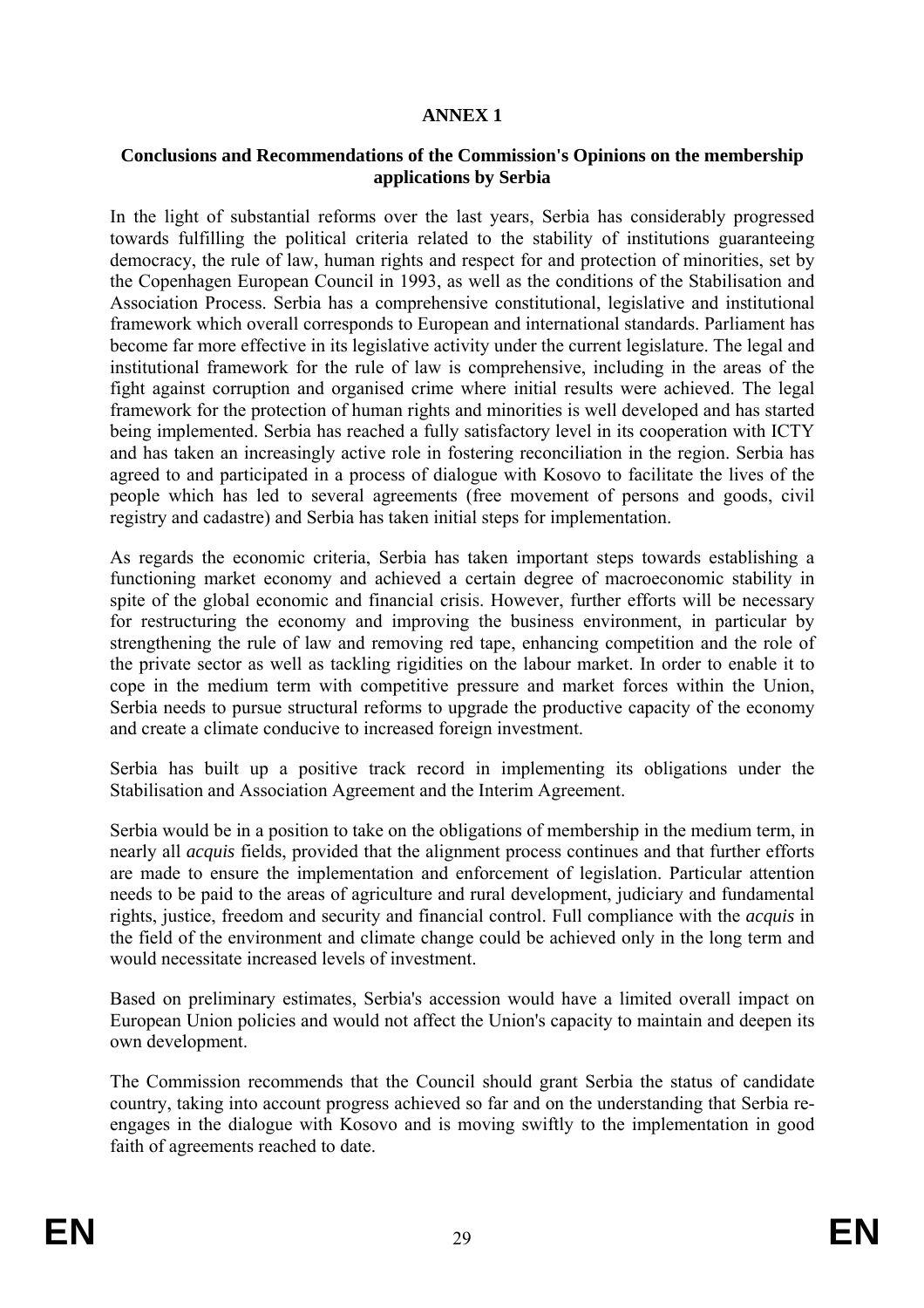Serbia is well on its way towards sufficiently fulfilling the political criteria set by the Copenhagen European Council in 1993 and the conditions of the Stabilisation and Association process, provided that progress continues and that practical solutions are found to the problems with Kosovo.

The Commission therefore recommends that negotiations for accession to the European Union should be opened with Serbia as soon as it achieves further significant progress in meeting the following key priority:

Further steps to normalise relations with Kosovo in line with the conditions of the Stabilisation and Association Process by: fully respecting the principles of inclusive regional cooperation; fully respecting the provisions of the Energy Community Treaty; finding solutions for telecommunications and mutual acceptance of diplomas; by continuing to implement in good faith all agreements reached; and by cooperating actively with EULEX in order for it to exercise its functions in all parts of Kosovo.

The Commission will present a report on Serbia's implementation of the above key priority as soon as sufficient progress has been achieved.

Serbia is encouraged to maintain the momentum of reforms in pursuing the necessary degree of compliance with the membership criteria, with particular attention to the rule of law, and to continue its constructive engagement in regional cooperation and in strengthening bilateral relations with neighbouring countries. Implementation of the Interim Agreement, and from its entry into force, the Stabilisation and Association Agreement, are expected to continue. The Commission will continue to support these efforts through the IPA financial instrument.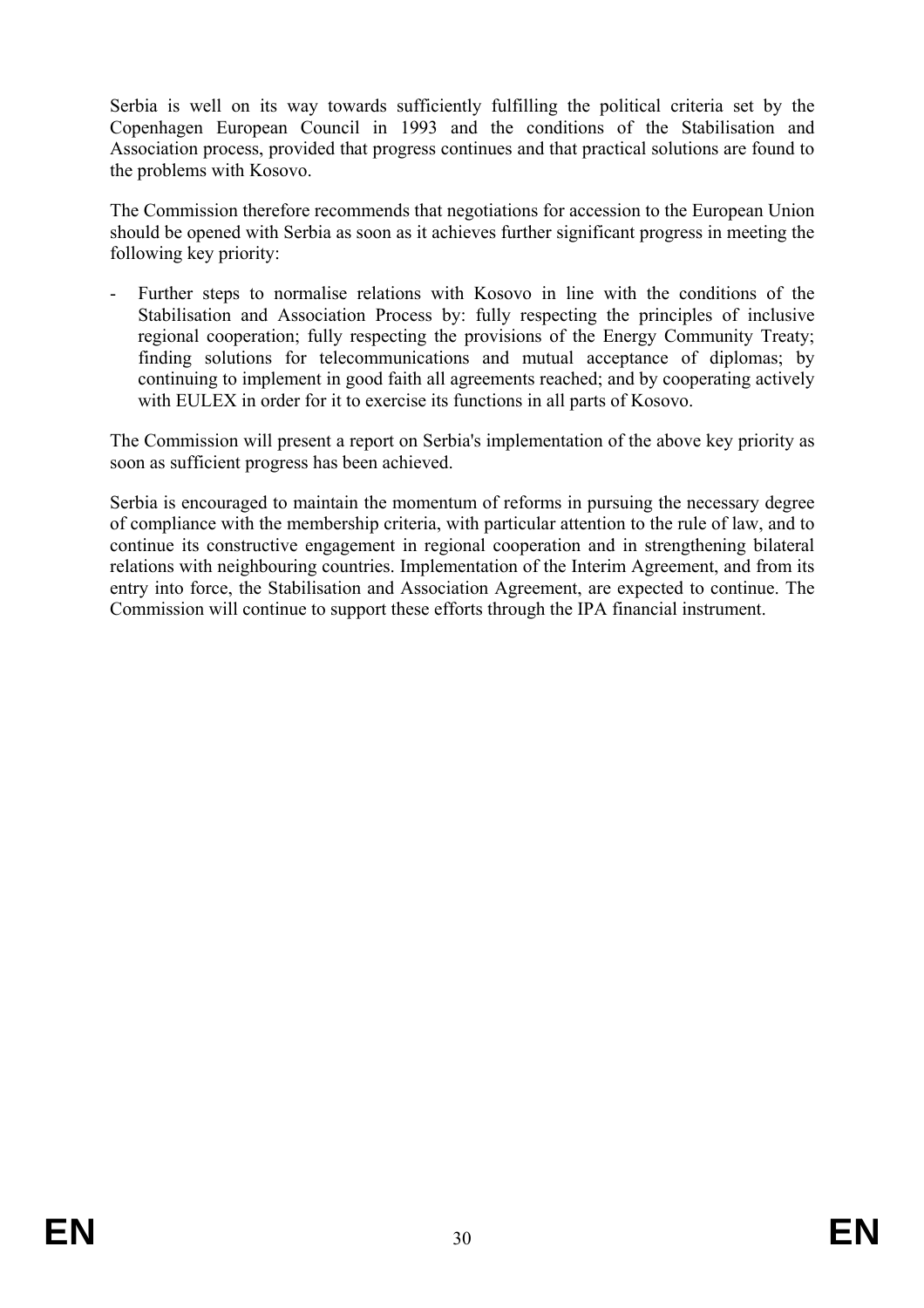# **ANNEX 2**

#### **Conclusions on Croatia, the former Yugoslav Republic of Macedonia, Montenegro, Albania, Bosnia and Herzegovina, Kosovo17, Turkey and Iceland**

#### **Croatia**

After Croatia met the remaining closing benchmarks, accession negotiations were concluded in June 2011. Croatia now needs to build on the high degree of alignment achieved and focus on the remaining work before accession. This Progress Report is part of the Commission's monitoring of Croatia's fulfilment of all the commitments taken in the accession negotiations and its continued preparations to assume the responsibilities of membership upon accession.

Croatia continues to meet the **political criteria**. Substantial progress has been made in all areas, including rule of law, and results are becoming tangible. Efforts must continue to consolidate these results.

*Democracy and the rule of law* have been further strengthened. The *government* and the *parliament* have continued to function effectively. In the area of *public administration* reform, further efforts are needed to consolidate efficient implementation of the legal framework in order to complete building a modern, reliable, de-politicised and citizen-oriented public service.

Croatia has made good progress regarding the *judiciary*. New legislation further strengthened judicial independence and many measures have been taken to improve the efficiency of the judiciary. A new system for appointing judicial officials has been established. Some challenges remain, especially the need to further increase judicial efficiency, and to ensure the practical implementation of new measures relating to independence, impartiality and accountability of the judiciary. Progress has been made with the impartial handling of war crimes trials. The four specialised war crimes chambers have been made exclusively competent for all new cases and their role should be further strengthened for pending cases. The Ministry of Justice adopted a strategy for addressing impunity, especially in cases where the victims were ethnic Serbs or the alleged perpetrators were members of the Croatian security forces.

There has been substantial progress in the *fight against corruption*. Anti-corruption efforts have been accelerated with positive results; legislation has been improved and the relevant authorities strengthened. The track record of effective handling of corruption cases needs to be further developed, especially covering high level corruption, local level corruption and including cases related to public procurement and the judiciary. Further experience is needed on implementing the newly adopted preventive legal framework in practice and the implementing structures remain to be further strengthened.

Human rights continue to be generally well respected and further progress has been made in the areas of *human rights and the protection of minorities*. Croatia has continued to take various measures to raise public awareness and improve protection of human rights. As for *access to justice*, implementation of the Law on Legal Aid has continued to improve, notably by simplifying procedures. With regard to the *prison system***,** work on the expansion of

<sup>1</sup> 

<sup>&</sup>lt;sup>17</sup> Under UN Security Council Resolution 1244.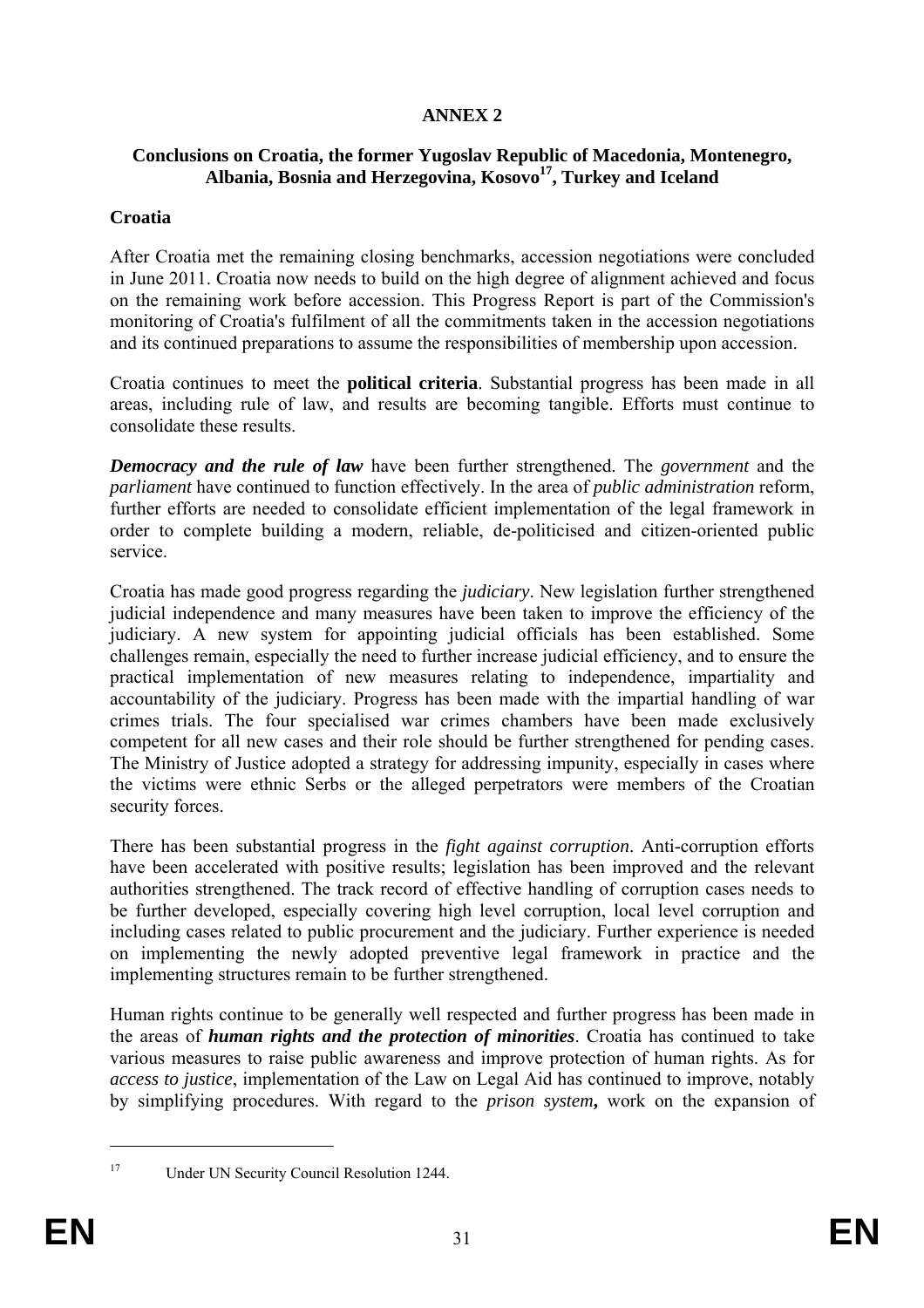existing detention and treatment facilities has continued, but Croatian prisons remain overcrowded. As regards *ill treatment*, the Ombudsman continued to receive complaints regarding excessive use of force by the police which need to be followed up adequately.

*Freedom of expression,* including freedom and pluralism of the media, is provided for in Croatian law and is generally respected. There has been further progress regarding transparency of media ownership, but limited progress with investigating cases, from previous years, of intimidation of journalists working on cases of corruption and organised crime. Few new cases have been reported, however. Economic pressures in particular are hampering the development of investigative reporting. Problems with political interference at local level remain. *Freedom of assembly* requires continued attention in terms of handling of demonstrations.

There has been some progress with regard to *women's rights and gender equality*. However, the position of women on the labour market has not changed significantly and the percentage of unemployed women remains high. There has been limited progress with *children's rights*. The Ombudsperson for Children became more active in cases where violence against children was not being properly addressed by the relevant authorities.

There has been limited progress as regards the inclusion of *socially vulnerable groups and persons with disabilities*. The capacity of the Office of the Ombudsman for Persons with Disabilities is being strengthened. Criteria for establishing entitlements are not equally applied and legislation regulating specific rights is fragmented. The transition from institutional care to community-based care services has progressed slowly. *Labour and trade union rights* are generally respected.

Croatia has begun developing a track record of implementation of the *Anti-Discrimination* Law and legislation on hate crimes. Various awareness-raising measures were taken and the Office of the Human Rights Ombudsman is being reinforced. Law enforcement bodies have started a number of cases under hate crime legislation. However, the track record needs to be developed further and societal homophobic and xenophobic sentiment addressed.

There has been some progress with the *respect for and protection of minorities and cultural rights*. High-level public expressions of commitment to the rights of minorities, reaffirming their place in Croatian society, have continued. Funding has been secured for minority organisations. Police investigations into incidents against minorities have improved. Steps have been taken to improve implementation of the employment provisions of the constitutional act on the rights of national minorities and a plan for minority employment was adopted and now needs to be implemented. However, Croatia needs to continue to foster a spirit of tolerance towards minorities, in particular Croatian Serbs. Cases of discrimination continue, particularly in the public sector at local level. Improvements have been made in education for the Roma minority, particularly in pre-school education. Infrastructure improvements to some Roma settlements have continued. Problems remain with participation by the Roma community in the education system. There is scope for improved take-up by the Roma of measures in their favour. Access to adequate housing, social protection and health care remain problems for Roma and unemployment remains extremely high.

There has been good progress on *refugee return* issues. Refugees continued to return to Croatia. Progress was made with housing issues, in particular by providing accommodation under housing care programmes for returnees. The backlog of appeals against refused housing reconstruction applications has also been reduced. Progress has been made with the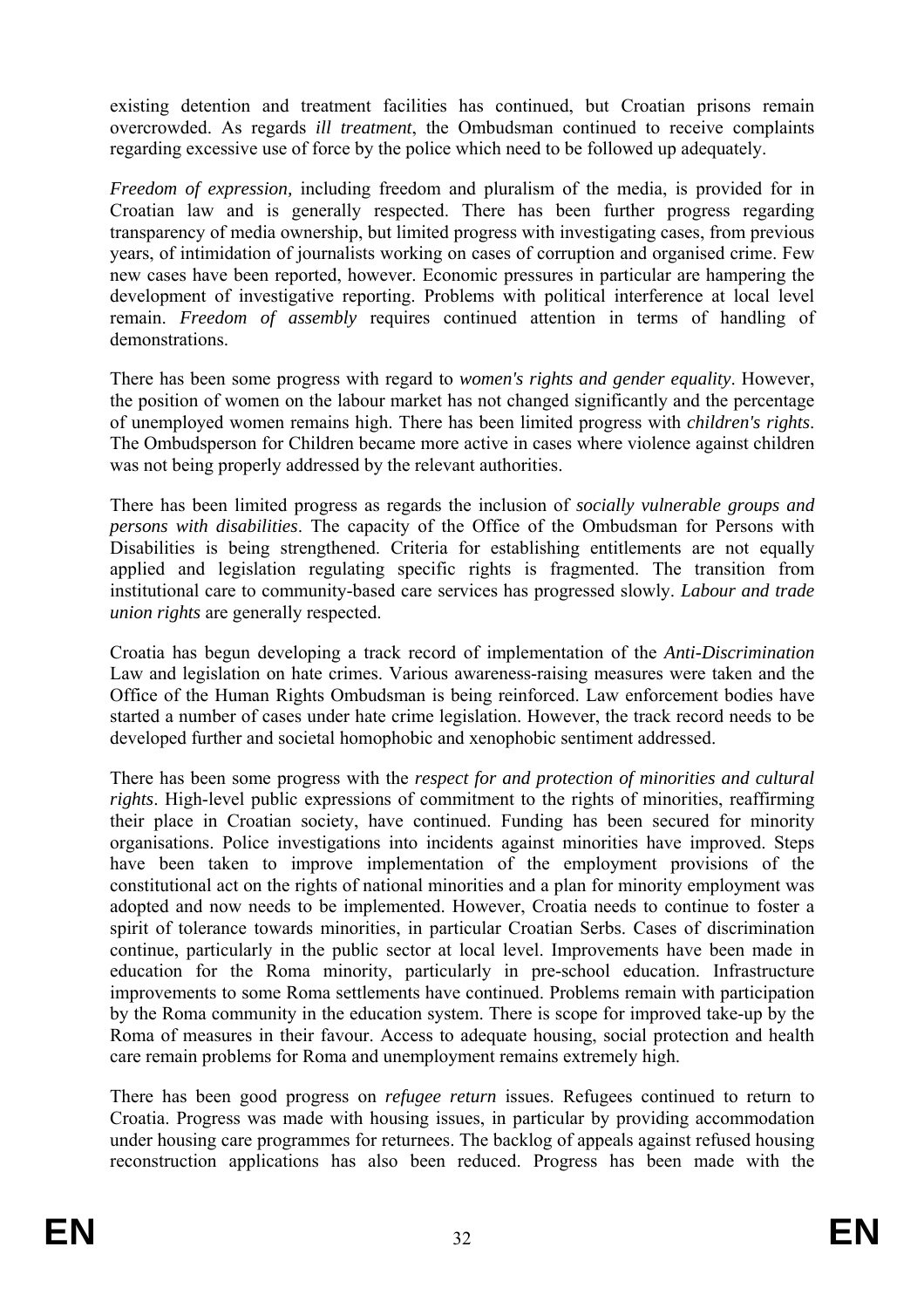reconstruction of the remaining properties. Implementation of the decision on validating pension rights has continued. However, Croatia needs to make progress in providing accommodation to the estimated 2,500 remaining housing care applicants. Efforts to create the economic and social conditions necessary for sustainable returns of refugees need to be accelerated.

As regards *regional issues and international obligations*, Croatia continues to cooperate with the International Criminal Tribunal for the former Yugoslavia (ICTY). The government's inter agency task force has explored important new avenues in its investigations aimed at locating or determining the fate of missing artillery documents requested by the Office of the ICTY Prosecutor. Croatia has, however, been unable to fully account for the missing military documents. Political leaders should also avoid statements and measures that could call into question the importance of reconciliation and the need to serve justice through the prosecution of war crimes.

Significant progress was made with regard to the *Sarajevo Declaration Process*. Following the meetings in June and September 2011, Bosnia and Herzegovina, Croatia, Montenegro and Serbia, agreed on a number of issues, including on the text of a joint declaration to be signed at a ministerial conference in November 2011 in Belgrade.

In July, the Croatian government adopted and transmitted to parliament for adoption a declaration on promoting European values in Southeast Europe stating a firm commitment from Croatia that bilateral issues, such as border issues, must not obstruct the accession of candidate countries to the EU from the beginning of the accession process until the Accession Treaty comes into effect.

Croatia continued to participate actively in regional initiatives, including the South-East European Cooperation Process (SEECP), the Regional Cooperation Council (RCC), and the Central European Free Trade Agreement (CEFTA). Bilateral relations with other enlargement countries and neighbouring EU Member States continue to develop, including with Serbia, but some issues require continued attention, notably regarding cooperation on the investigation and prosecution of war crimes. Relations with *Slovenia* have further improved, with the entry into force of the Border Arbitration Agreement.

The **economy** of Croatia was still in recession in 2010 and the first quarter of 2011 in spite of the recovery in the economies of the EU and other trading partners. There are, however, signs of increasing economic activity since the spring. Unemployment, public deficit and debt continued to increase. The high external indebtedness remains a key vulnerability of the economy.

As regards the **economic criteria**, Croatia is a functioning market economy. Croatia should be able to cope with competitive pressures and market forces within the Union, provided that it implements its comprehensive reform programme with determination in order to reduce structural weaknesses.

Broad political consensus on the fundamentals of a market economy was maintained. Given the existing constraints, macroeconomic policy has, by and large, been appropriate to address the challenges of the recession. The central bank succeeded to preserve exchange rate and financial stability while maintaining an accommodative monetary policy as underlying inflationary pressures stayed low. The banking sector remained resilient to shocks. In the fiscal area, the authorities made efforts to contain the rising deficit by reining in expenditures.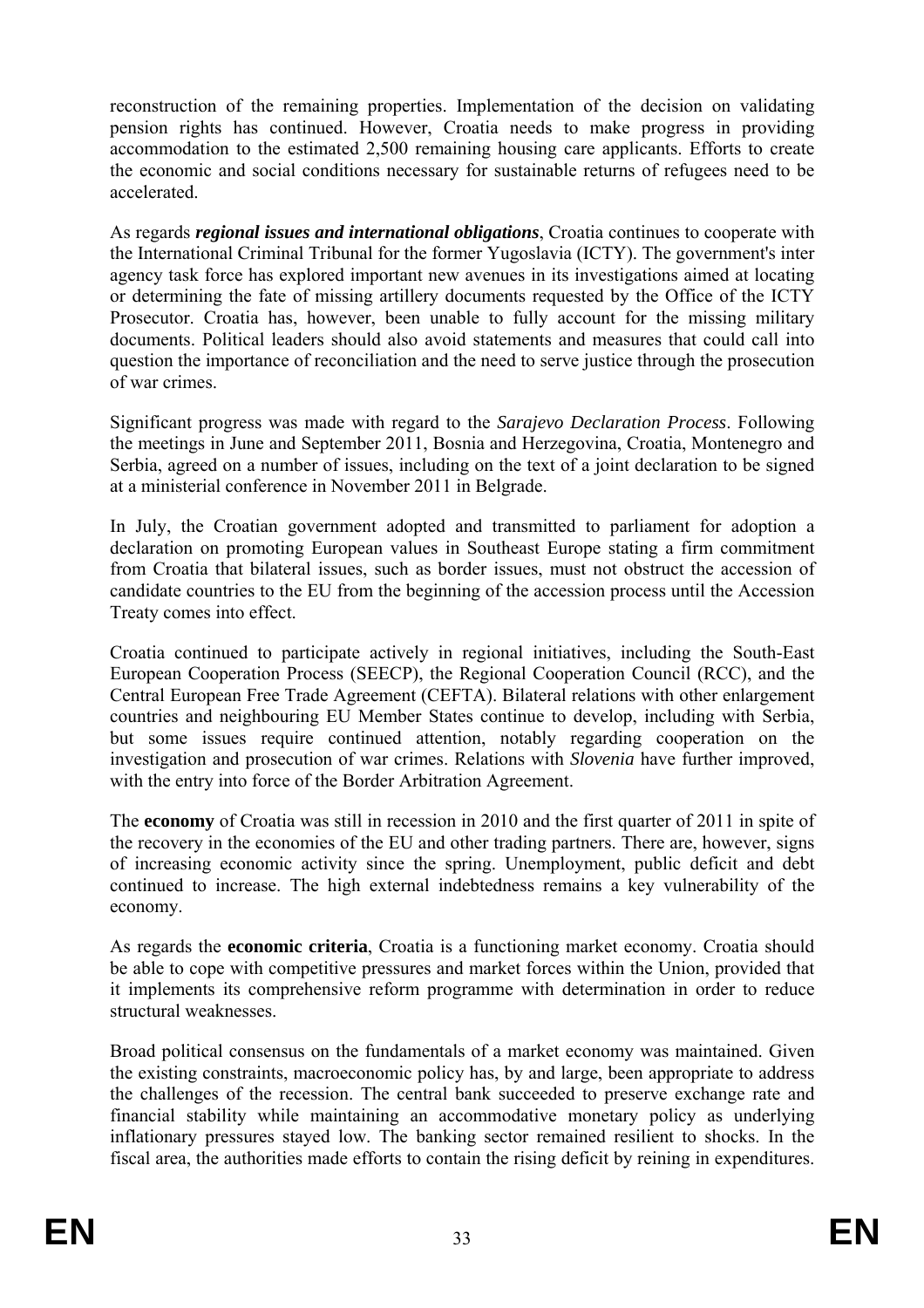The budgetary framework for achieving fiscal sustainability over the medium term has been improved. The current account deficit continued to narrow as exports expanded while subdued domestic demand kept imports low. Some progress, albeit limited, was achieved on structural reforms within the framework of the Economic Recovery Programme.

However, in overall terms the speed of structural reforms remained slow, not least with respect to privatisation and the restructuring of loss-making enterprises. The investment climate continued to suffer from a heavy regulatory burden, unpredictability of administrative decisions in particular at local level and numerous non-tax fees. Planned reforms of the highly rigid labour market were narrowly circumscribed and the already low employment and participation rates declined further. Social transfer payments, which represent a relatively high share of public budgets, remained not well-targeted. Considering the need to achieve mediumterm fiscal sustainability, the budgetary process could be improved further. Enhancing the efficiency of public spending remains a key challenge.

Regarding Croatia's **ability to take on the obligations of membership**, preparations for meeting EU requirements have continued to progress well and there is a high-degree of alignment with EU rules in most sectors. In most areas there has been further progress, including in those chapters where the level of alignment is already high. Additional efforts are needed in certain areas to strengthen the administrative capacity necessary for proper implementation of the *acquis*. Implementation of the Stabilisation and Association Agreement has progressed smoothly.

Good progress has been made in the field of *free movement of goods*. Alignment with the *acquis* in this chapter is well advanced. However, further efforts are necessary, particularly on the remaining revisions of the horizontal legislation and on the New and Old Approach product legislation in order to bring national legislation fully into line with the *acquis*.

Continued progress has been made in the field of *freedom of movement for workers* and preparations to apply the *acquis* are on track. Continued attention must be paid to strengthening administrative capacity with regard to the coordination of social security systems.

Further progress has been made in the field of *right of establishment and freedom to provide services* where, in general, alignment with the *acquis* is satisfactory. Continued work on mutual recognition of professional qualifications and on transposition and implementation of the Services Directive in order to achieve complete alignment is needed as well as further strengthening of the administrative capacity of the postal services regulator.

Further progress has been made in the field of *free movement of capital* as regards the *acquis*  on payment services, liberalisation of capital movements and anti-money-laundering. Legislative alignment is almost completed.

Progress has continued in the field of *public procurement*. Alignment with the *acquis* is on track and nearing completion. Special attention should be paid to aligning the secondary legislation with the new public procurement law*,* and to strengthening the institutions in this sector through continuous training and professional development of their staff.

Progress can be reported in the field of *company law*. Alignment with the *acquis* is well on track. Further progress has been achieved in the field of *intellectual property law* and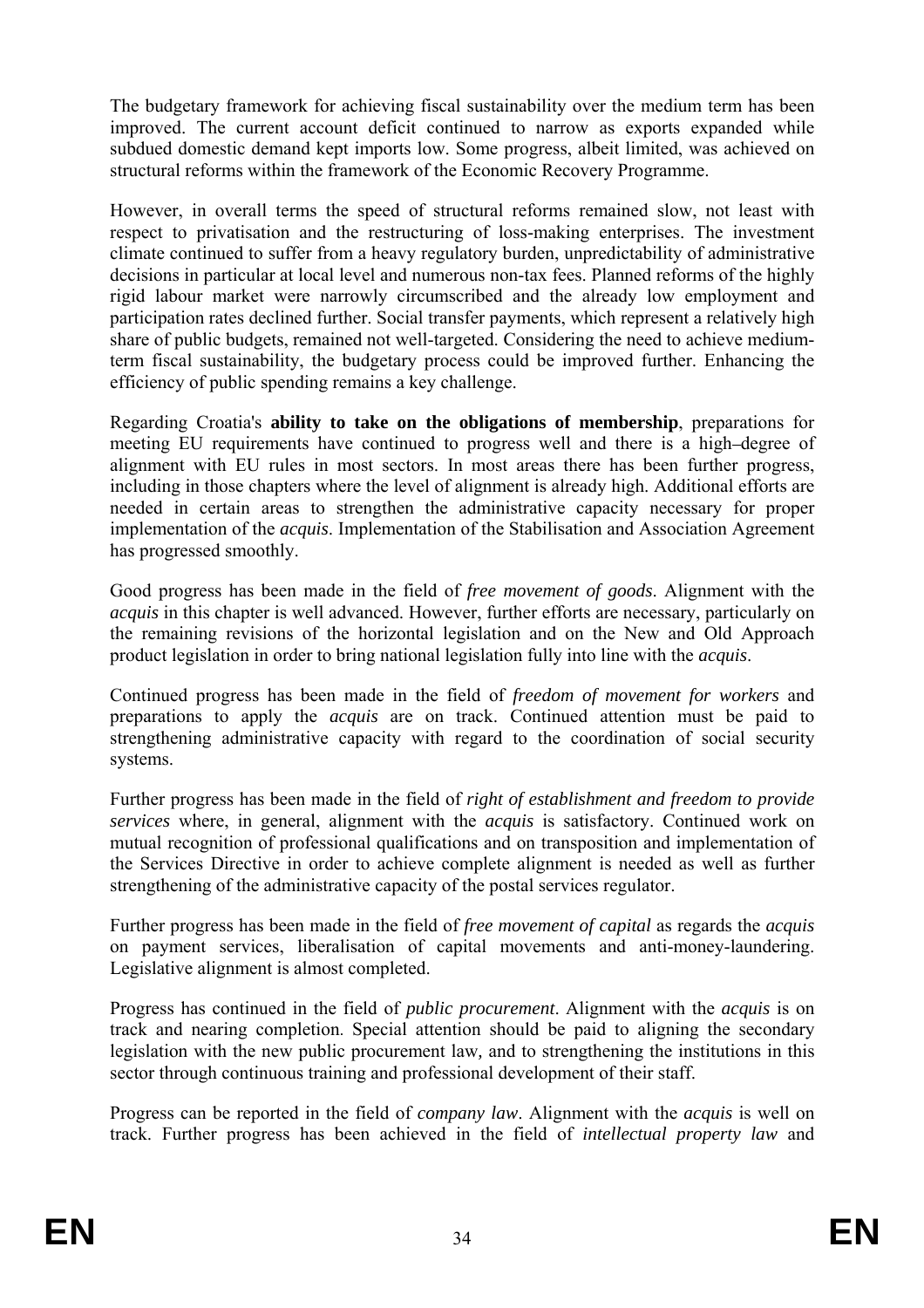alignment with the *acquis* has reached a very high level. Public awareness of intellectual property rights remains to be further strengthened.

Substantial progress has been achieved in *competition policy*, in particular by the approval of restructuring plans for the shipyards. However, none of the privatisation contracts has been signed. A high level of legislative alignment has been achieved. Further efforts are required to continue developing the Croatian Competition Agency's enforcement record against cartels following the entering into force of the new Competition Act.

Good progress has been made in *financial services*, both on aligning legislation and on strengthening administrative capacity. Alignment is at a high level.

Croatia has made good progress on *information society and media* and has achieved a high level of alignment with the *acquis*. Further efforts are needed to sustain liberalisation of all segments of electronic communications markets and to promote the independence of the public service broadcaster.

Good progress can be reported in *agriculture and rural development*, in particular on the establishment and implementation of the paying agency and of the integrated administration and control system and on the common market organisation. Overall, preparations are on track. Croatia needs to sustain considerable efforts in all these areas in order to have fully operational and compliant systems in place. Continued efforts are also necessary on alignment of the agricultural support system with the *acquis*. Croatia needs to increase its absorption capacity for rural development funds without delay.

Good progress can be reported in the fields of *food safety, veterinary and phytosanitary policy*, in particular on transposition of EU legislation and adoption of implementing legislation. Transposition of legislation is reaching completion in several sectors. Croatia needs to maintain its efforts on upgrading and monitoring establishments, setting up border inspection posts, monitoring the animal by-products sector and strengthening its administrative and control capacity.

Croatia continued to make good progress in aligning with the *acquis* in the field of *fisheries*. Overall preparations are well advanced. Croatia needs to continue its efforts regarding implementation of legislation, in particular with regard to fleet management, inspection and control and structural policy.

Further progress has been achieved and the level of alignment in the field of *transport policy*  is good. Additional efforts are needed, in particular to continue work on the second phase of the European Common Aviation Area Agreement, to complete alignment of the aviation legislation and to ensure full functioning of the railway safety authority and of the vessel traffic monitoring information system.

Some progress has been made in the field of *energy,* where the level of alignment is high. Further efforts are needed, in particular on opening the electricity and gas markets and meeting the EU's targets for renewable energy sources and energy efficiency. Administrative procedures related to renewable energy projects need to be simplified and administrative capacity strengthened.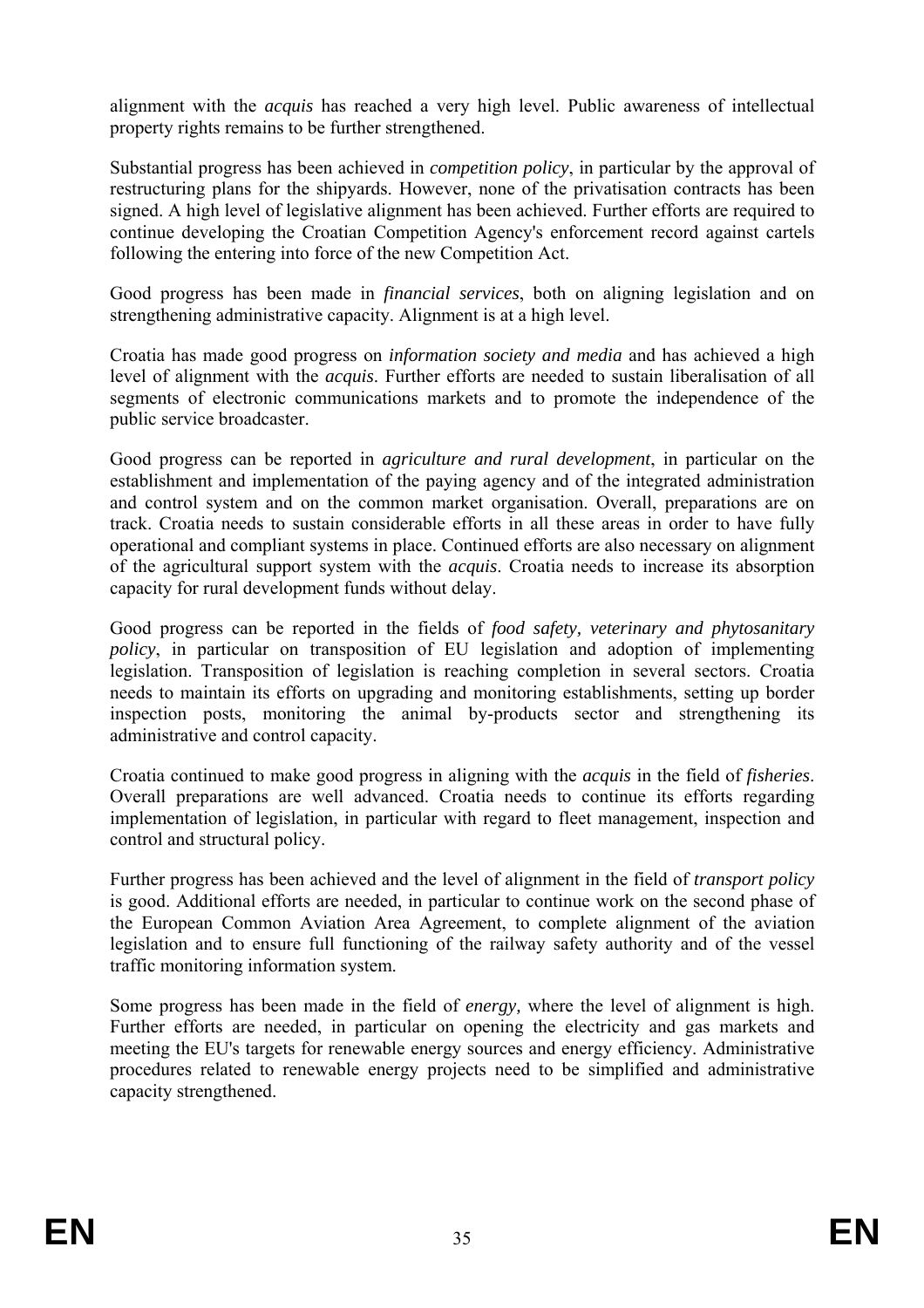Some progress was made in the field of *taxation*. Croatia's level of legislative alignment is very high, but some further efforts are needed, most notably in the field of VAT and excise duties. Croatia should continue working on preparations for IT interconnectivity.

There has been some progress in the area of *economic and monetary policy* and alignment with the *acquis* in this area is complete. Continued efforts to improve economic policy coordination would be beneficial.

Good progress has been made in the area of *statistics*. A good level of alignment has been achieved. Efforts need to continue in order to align Croatian statistics fully with the EU requirements.

Some progress has been made in the area of *social policy and employment*. There is a good level of alignment with the *acquis*. However, some gaps remain in alignment of the legislation, notably on transposing labour law directives outside the scope of the Labour Act, and in the fields of anti-discrimination and gender equality. Due attention should be paid to addressing structural weaknesses on the labour market, as well as to the functioning of social dialogue and capacity-building of social partners. Administrative capacity requires continuous strengthening across all areas.

Croatia made some progress in the field of *enterprise and industrial policy*. Alignment with the *acquis* in this chapter is very advanced. Further sustained efforts need to focus on improving the business environment, by reducing the administrative burden, and on innovation and skills. Alignment of the definition of SMEs with the *acquis* needs to be completed. Efforts to restructure the shipbuilding industry need to be further pursued.

Croatia has made further progress in the field of *trans European networks,* where alignment with the *acquis* has been completed.

Good progress was made in the field of *regional policy and coordination of structural instruments.* Croatia is at an advanced stage of preparations for implementation of the cohesion policy in all areas. Further sustained efforts need to focus on increasing Croatia's administrative capacity for future implementation of cohesion policy and on developing a mature project pipeline.

Croatia has made substantial progress on *judiciary and fundamental rights*. Reform of the judiciary has continued with the adoption of new legislation further strengthening judicial independence and a further reduction of the case backlog. Judicial reform requires constant attention, especially concerning judicial efficiency and the practical implementation of new measures relating to independence, impartiality and accountability of the judiciary. Croatia has continued to improve the handling of domestic war crimes cases. The issue of impunity needs to be thoroughly addressed. Anti-corruption efforts have been accelerated with positive results, in particular as regards improved legislation and the strengthening of the relevant authorities. The track record of effective handling of corruption cases needs to be further developed, especially in relation to high level corruption, local level corruption, and including cases related to public procurement and the judiciary. Further experience is needed with implementing the newly adopted preventive legal framework in practice. Protection of fundamental rights has been strengthened, but it needs to be further improved in practice, especially for minorities and refugees.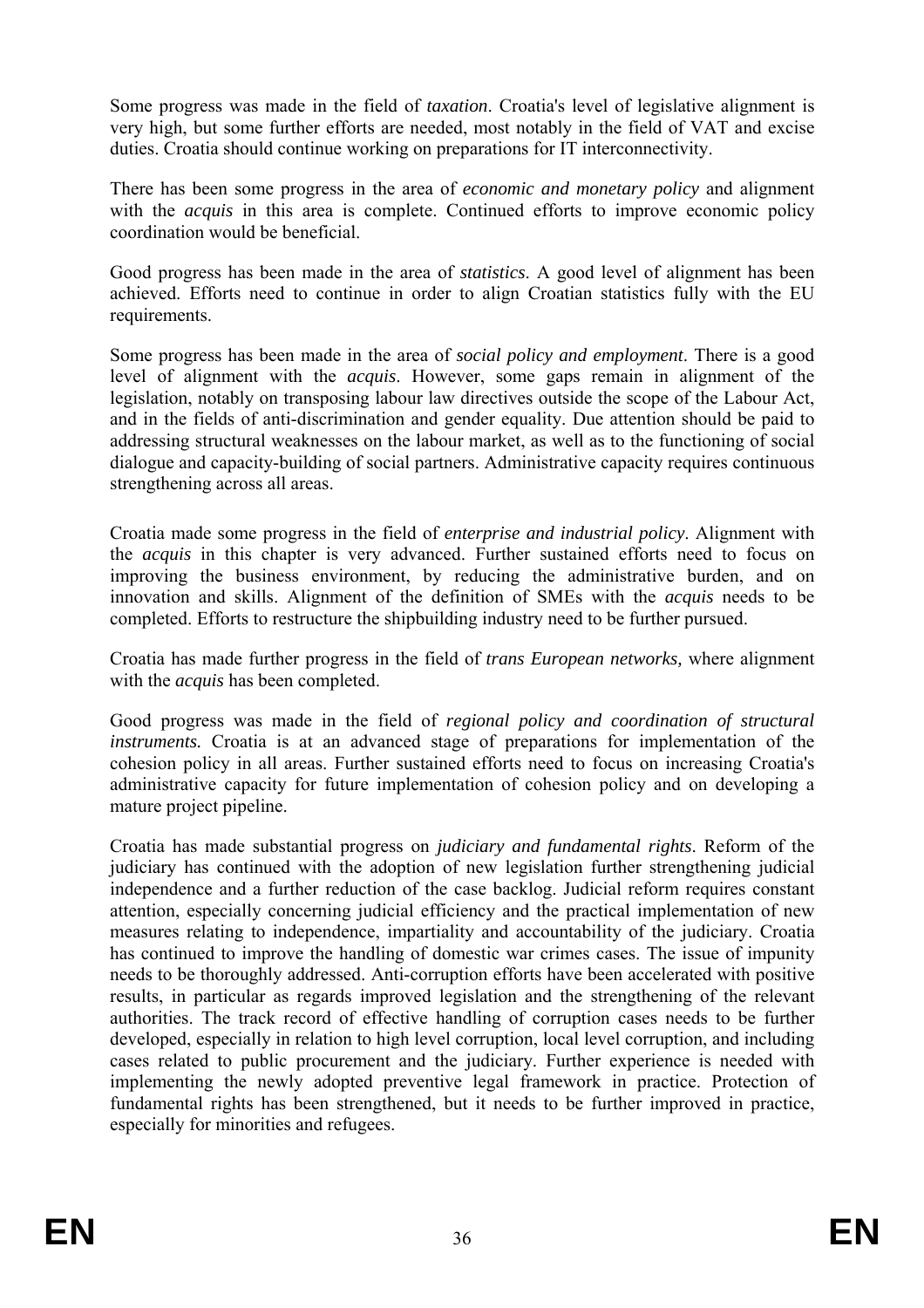Good progress can be reported in the field of *justice, freedom and security*, where the overall level of alignment with the *acquis* is advanced. On asylum, the legal framework was strengthened. Attention needs to be paid to improving the integration of persons granted protection in Croatia, and to the protection of irregular minors migrants. Alignment with the EU *acquis* on visas needs to continue. Progress has been made as regards external borders. Strengthening of the Border Police has continued with regard to staffing and equipment. Croatia needs to focus on the timely implementation of the revised Integrated Border Management Action Plan. Progress has been made in the field of judicial cooperation in civil and criminal matters. Good progress can also be reported in the fight against organised crime and against drugs.

Progress in the field of *science and research* has continued, the level of alignment is high, but efforts remain necessary with respect to the level of investment in research and to quality researchers and their rights. Preparations for the Innovation Union should be duly considered.

Good progress has been made in the areas of *education, training, youth and culture*. There is a good level of alignment with the *acquis.* Croatia has been fully participating in the Lifelong Learning and Youth in Action programmes since January 2011. Vocational education and training and adult education require continuous attention.

There has been progress in the area of *environment*. Overall, Croatia's preparations are nearing completion with regard to both alignment and implementation of legislation, in particular in the areas of water quality and chemicals. Implementation of the horizontal *acquis*, and in particular effective public participation and access to justice in environmental matters, need to be improved. Significant efforts are still required to further strengthen administrative capacity, especially as regards nature protection and climate change. Regarding *climate change*, significant further efforts are still necessary to complete the legislative alignment and to ensure implementation, in particular in the areas of aviation, free allocation, registries and auctioning.

There has been some progress in the area of *consumer and health protection*. Alignment with the *acquis* and preparations in the area of consumer protection are well advanced. Sustained efforts are necessary in order to address the remaining outstanding issues in the area of public health.

Croatia continued to make good progress in the field of *customs union*. Legislative alignment in this field is very high and further alignment was achieved during the period. Croatia has continued to reinforce its administrative and operational capacity by upgrading its equipment for physical checks and improving its risk analysis capability. Preparations are also well advanced in the area of IT interconnectivity and should proceed. Efforts are needed to reinforce administrative capacity in the areas of internal controls, post-clearance and risk management.

Croatia continued to make progress in the field of *external relations*, where it has reached an advanced level of alignment and is continuing to coordinate and align its positions with those of the EU in international organisations. However, Croatia should step up its efforts to bring its international agreements into line with the EU *acquis* and to continue strengthening its administrative capacity in the areas of development policy and humanitarian aid.

Croatia has made further progress in *foreign, security and defence policy*. It has continued to participate in several EU CSDP missions. Croatia has reached a high level of alignment in this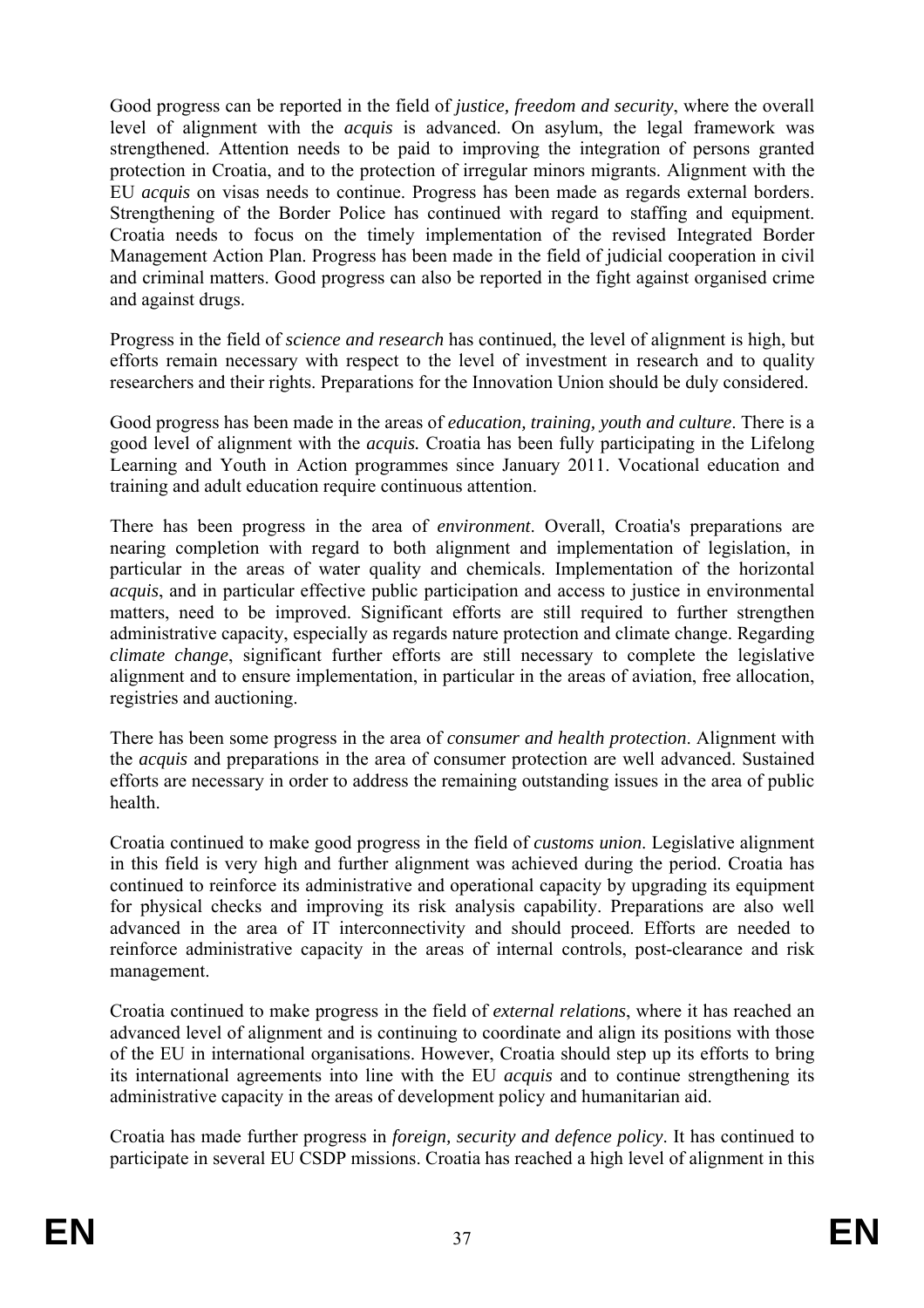area. Croatia needs to continue strengthening enforcement of arms control, including the transparency of arms-related information.

Croatia has made further progress in the field of *financial control*, where it has reached an advanced level of alignment. Continuous efforts are needed in order to improve overall public internal financial control and external audit in Croatia at central and local levels.

Good progress can be reported in the field of *financial and budgetary provisions.* The administrative infrastructure and procedures for managing the own resources system upon accession are largely in place.

## **The former Yugoslav Republic of Macedonia**

The former Yugoslav Republic of Macedonia continues to sufficiently meet the **political criteria.** The country has continued accession-related reforms, though core challenges remain. The parliamentary elections in June were generally in line with international standards. The new governing coalition was formed swiftly. Some progress has been made in the fields of the judiciary and public administration, notably as regards the legal framework. Further efforts are needed to ensure effective implementation, in particular concerning freedom of expression in the media, judicial and administrative reform and fighting corruption. Dialogue between the government and the opposition needs to be strengthened in order to ensure the smooth functioning of institutions.

The Ohrid Framework Agreement (OFA), which has reached its tenth anniversary, continues to be an essential element for democracy and rule of law in the country. There has been some progress on implementing the Law on languages, on decentralisation and on equitable representation. Continued efforts are needed to address ongoing challenges such as education and to ensure harmonious relations between all communities.

There has been an improvement in the conduct of elections which were competitive and welladministered throughout the country. The government needs to address the gaps and implement fully the conclusions and recommendations of the OSCE/ODIHR election observation mission. The resources of the parliament need to be increased to allow it to fulfil its role. The boycott by the opposition hampered the functioning of parliament from January until the elections. Following the elections the opposition is present in the new parliament. Some progress has been made on the reform of parliament. Implementation of the Law on languages and the rules of procedure has moved forward. Political dialogue needs to be further strengthened.

The government coalition has overcome difficulties and strengthened its internal cooperation. The new government has given fresh impetus to the EU reform process. As regards local government, the financial framework for local service delivery needs to be more transparent and equitable.

There was progress as regards the framework for public administration with the creation of a Ministry responsible for public administration reform. E-government services have advanced to improve services to citizens. However, there was limited progress on overall implementation of the reforms. Significant further efforts are needed, notably as regards recruitment policy and respect for the principles of transparency, professionalism and independence of the civil service. The amendments to the Law on general administrative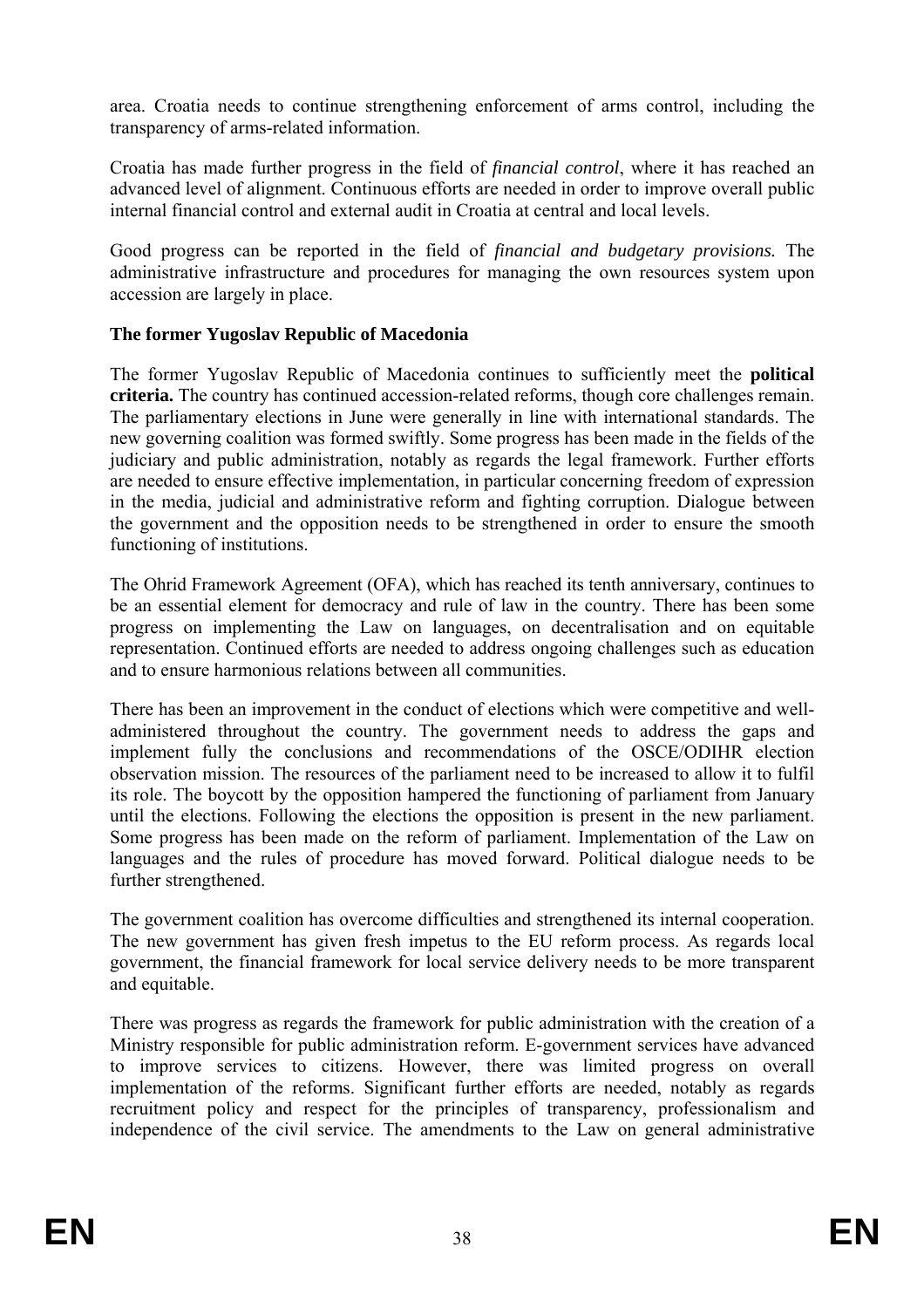procedures do not ensure effective provision of administrative services and protection of citizens.

A wide-ranging legal package was adopted to strengthen the efficiency of the judiciary, parts of which will enter into force between 2012 and 2015. A High Administrative Court has been created, filling a gap in the judicial system. The voting rights of the Minister of Justice in the Judicial Council have been abolished in order to strengthen independence of the judiciary. Further steps are needed to improve independence and professionalism in practice, in particular through recruitment practices. Implementation of previous reforms needs to be strengthened.

Further amendments were made to the legal framework for anti-corruption policy. GRECO recommendations were addressed and systematic verification of asset declarations has begun. A track record on handling high-level corruption cases has yet to be established and verification of conflict of interest declarations needs to be systematised. Transparency of public expenditure and of the funding of political parties remains insufficient. Corruption remains prevalent in many areas and continues to be a serious problem.

The legal and institutional framework for **human rights and the protection of minorities** is broadly in place. C*ivil and political rights* are respected in general and limited further progress was made. Certain prisons were renovated but the country has yet to develop an effective national strategy for the prison system. Deficiencies with regard to combating impunity within the law enforcement agencies remain. A dialogue has begun regarding serious concerns about lack of freedom of expression in the media. Editors and journalists reported increasing political pressure and intimidation. The closure, on charges of tax evasion, of a major television channel and three newspapers which are critical of the government has raised concerns about the proportionality and selectivity of the procedure, reducing the diversity of the media landscape. In this context, journalists and editorial policies are easily influenced, resulting in widespread self-censorship. The public broadcaster is failing to play its statutory role.

*Economic and social rights* are broadly in place, and some further progress was made. New criteria for representative participation of social partners were applied. The National Council for Prevention of Juvenile Delinquency and the Commission for Protection against Discrimination have come into operation. The Law on anti-discrimination remains to be fully aligned with the *acquis*, notably as regards discrimination on grounds of sexual orientation. The capacity of the Anti-discrimination Commission needs to be strengthened.

Some progress was achieved in the area of *cultural rights and minorities*. The 10<sup>th</sup> anniversary of the Ohrid Framework Agreement provided a good opportunity for enhanced dialogue between the communities in the country. The President of the Republic and the Prime Minister both participated in events marking this milestone. In parliament, implementation of the Law on languages moved forward. Representation of the ethnic Albanian community in the civil service is in line with its proportion of the population and the representation of the Roma and Turkish communities increased. Integration of the Roma in the education system improved, with increased enrolment in secondary and university education. Continued efforts are necessary to foster trust, especially in the areas of education, culture and language. Roma continue to face very difficult living conditions and discrimination.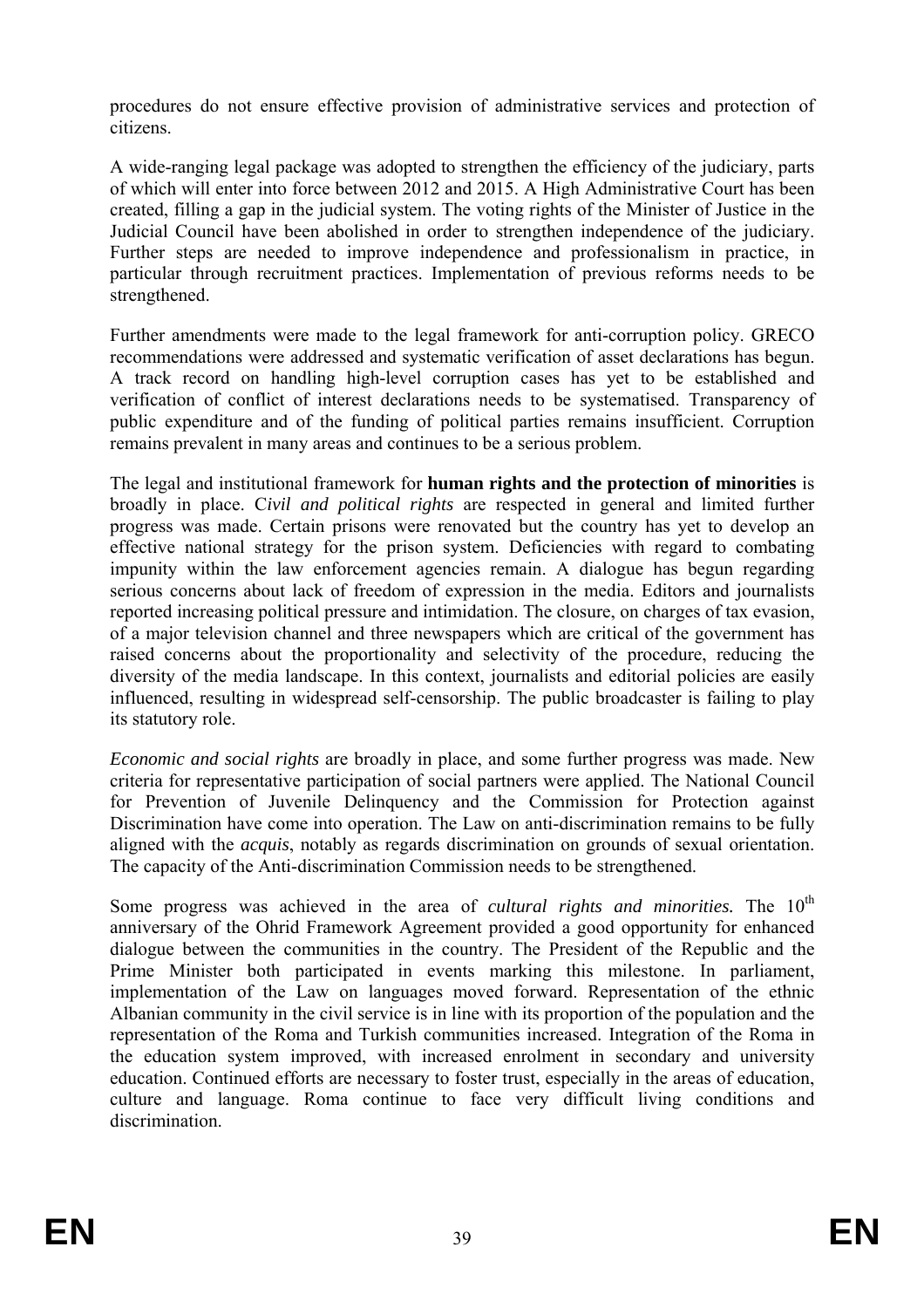Regarding **regional issues and international obligations,** the country maintained full cooperation with the International Criminal Tribunal for the former Yugoslavia (ICTY). In July the Parliament adopted an Authentic Interpretation of the Amnesty Law which stated that the amnesty should cover the suspects of all cases that will not be processed by the ICTY. As regards the International Criminal Court, the bilateral immunity agreement with the United States does not comply with the EU Common Positions and guiding principles. The country needs to align with the EU position.

The country has continued to participate actively in regional cooperation initiatives, including the South-East European Cooperation Process (SEECP), the Regional Cooperation Council (RCC) and the Central European Free Trade Area (CEFTA).

The former Yugoslav Republic of Macedonia is an active partner in the region and continued to develop relations with neighbouring and other enlargement countries. Relations with Greece continued to be adversely affected by the unresolved name issue. The country remains engaged in talks, under the auspices of the UN as well as through direct meetings of the prime ministers, in order to resolve it. Actions and statements which could negatively impact on good neighbourly relations should be avoided. Maintaining good neighbourly relations, including a negotiated and mutually acceptable solution to the name issue, under the auspices of the UN, remains essential.

The former Yugoslav Republic of Macedonia has improved its **ability to assume the obligations of membership.** It made some progress on fulfilling the priorities of the Accession Partnership. However, the country continues to face major shortcomings in implementing and effectively enforcing legislation. Adequate human and financial resources for full implementation of the *acquis* are lacking.

The **economy** of the former Yugoslav Republic of Macedonia started to recover in the second half of 2010, benefitting from external demand and increased investment, in particular in construction. In late 2010, the government agreed with the IMF on a pre-cautionary credit line. This should strengthen international markets confidence. Structural reforms have continued. However, high structural unemployment, in particular among the young and poorly educated, remains a major cause of concern. Institutional capacities of the public administration and of regulatory and supervisory agencies are still inadequate.

As regards the **economic criteria**, the former Yugoslav Republic of Macedonia continues to be well advanced. In some areas, it has made further progress towards becoming a functioning market economy, notably by facilitating company registration, accelerating judiciary procedures, improving the functioning of financial markets, further simplifying the regulatory framework and improving communication with the business community. The country should be able to cope with competitive pressures and market forces within the Union in the medium term, provided that it vigorously implements its reform programme in order to reduce significant structural weaknesses.

The country has maintained a broad consensus on the essentials of economic policies. The economic dialogue with the business community has improved. The stance of monetary policy, based on the de facto peg to the euro, supported growth and contributed to macroeconomic stability. Fiscal policy maintained its stability orientation. Some further progress has been achieved in facilitating market entry and in simplifying the regulatory framework. The duration of bankruptcy procedures has been further reduced and real estate registration is practically completed. The financial sector started to recover from the global financial crisis.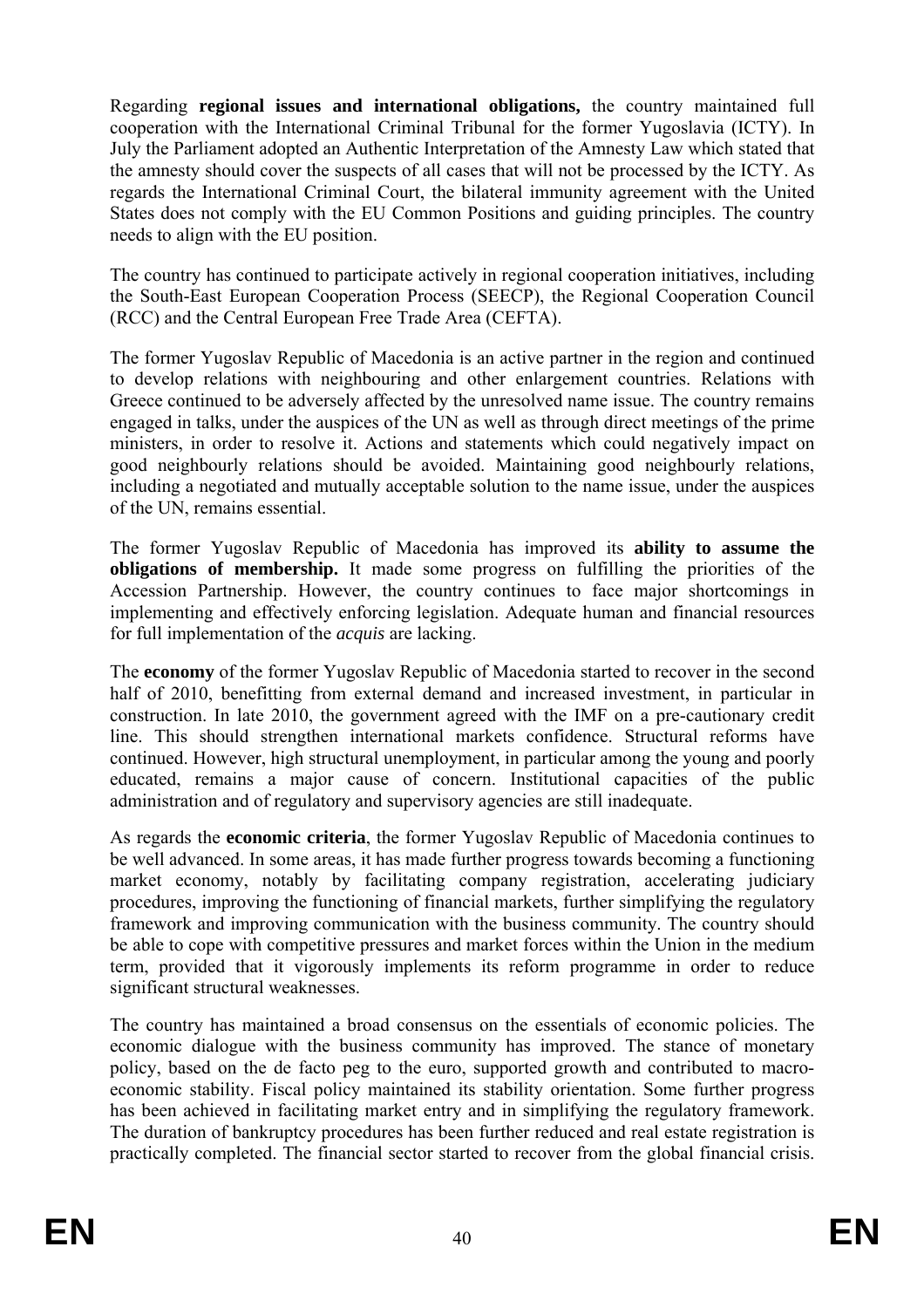Competition in this sector has slightly improved, as well as the level of financial intermediation

Weaknesses in the rule of law continue to impede the proper functioning of the market economy. Public administration efficiency is still low, reflecting heavy procedures, weaknesses in staffing and a high turnover of officials. Some regulatory and supervisory agencies continue to lack the necessary independence and resource allocation to fulfil their functions effectively. Contract enforcement is still difficult, which hampers the business environment, in particular for small and medium sized enterprises. The quality of education and of the human capital is low. Physical capital needs further modernisation and deepening. The quality of fiscal governance has remained low, partly due to a strong short-term orientation of public spending. As a result, progress with reducing the very high structural unemployment has remained very limited. Public sector debt has increased, reflecting continued fiscal deficits and increased external lending. The informal sector remains an important challenge.

There has been some progress in the area of *free movement of goods.* The budget for the implementation of the comprehensive strategy on the horizontal institutions has increased however the framework legislation is still not fully aligned with the horizontal *acquis*. There was little progress in the area of *freedom of movement for workers* and alignment with the *acquis* is still at an early stage. In the area of the *right of establishment and freedom to provide services* the country is on track, particularly in the area of postal services. The level of coordination among the various bodies responsible for authorising cross-border services has also improved. On mutual recognition of professional qualifications, the country is at an early stage. Progress on *free movement of capital* was focused on enforcement in the area of combating money laundering and financing of terrorism. There are restrictions on short-term portfolio investments and on cross-border payment transfers, pending the passage to the second stage of the Stabilisation and Association Agreement.

There has been progress in the area of *public procurement*. Procurement procedures are more transparent and enforcement was stepped up. The legislation on concessions and Public Private Partnerships remains to be aligned with the *acquis*. Administrative capacity in the field of remedies and concessions, as well as at the level of contracting authorities, remains weak.

Good progress was made in the area of *Company law*, especially on further legislative alignment with the *acquis.* The legal framework in the area of auditing remains only partially aligned. Some progress was made in enhancing the legal framework for *intellectual property*. The track record on investigation, prosecution and judicial handling of piracy and counterfeiting is not satisfactory and the level of awareness of intellectual property rights among the public remains low.

Some progress was made in the area of *competition*. The enforcement record has quantitatively improved in the field of mergers and State aid, but remains weak in the field of cartels. The quality of the decisions in the area of State aid needs to be further improved. The Commission for Protection of Competition does not have adequate budgetary resources and staff in the area of anti-trust and mergers.

There was overall good progress in the area of *financial services*. Risk based supervision is gradually applied. New legislation has been introduced regulating financial services such as leasing and non-banking financial companies.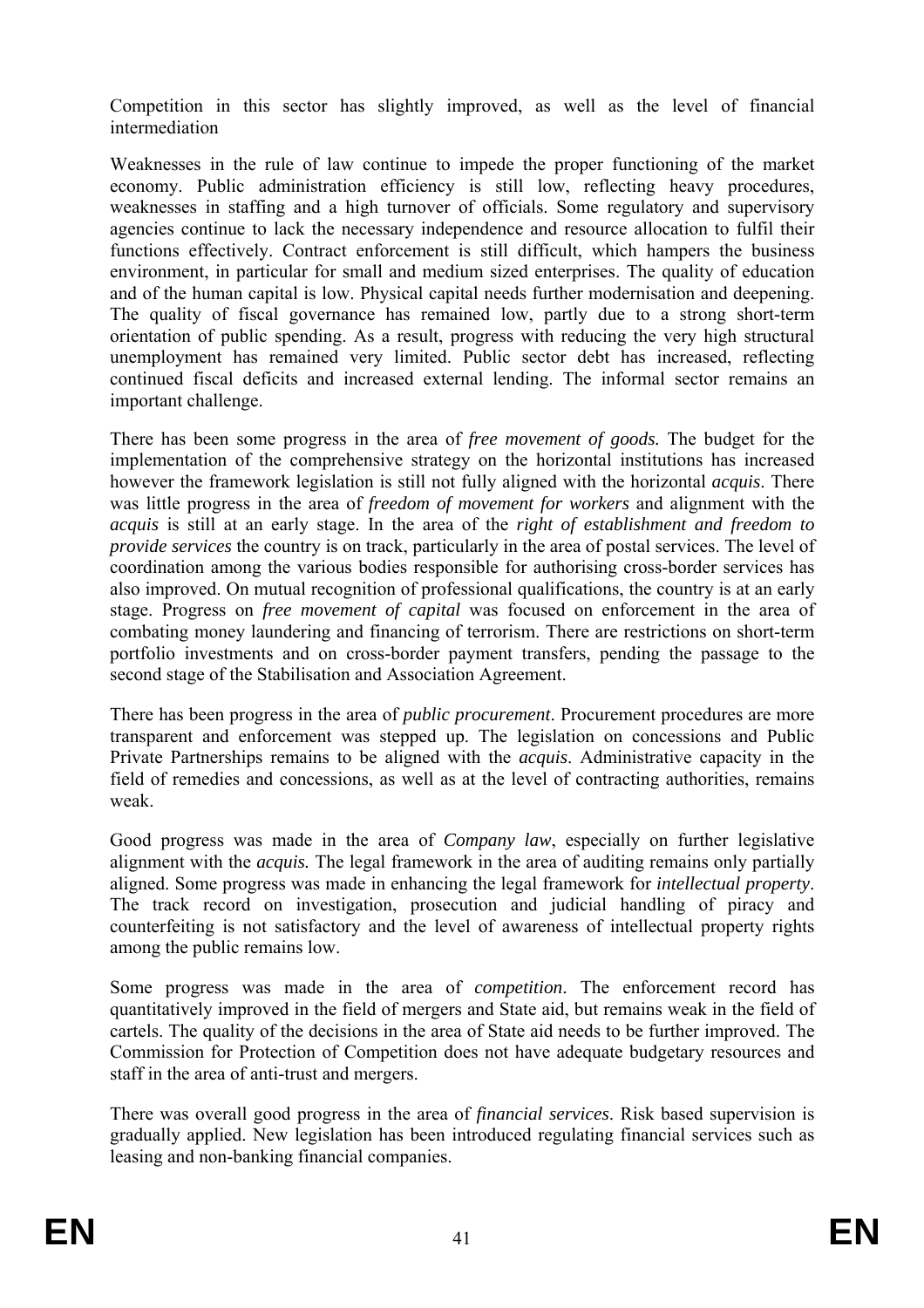Progress was made in the field of *information society and media*. Alignment with the EU *acquis* is advancing and most of the key competitive safeguards were introduced. The capacity of the Broadcasting Council to monitor the market effectively remains inadequate.

Further progress was achieved in the field of *agriculture and rural development*. Key support policies for agricultural and rural development are gradually being aligned with EU requirements. Alignment with the *acquis* requires continuing sustained efforts. Administrative capacity remains a concern throughout the sector. There was good progress in the area of *food safety, veterinary and phytosanitary policy*, in particular with respect to the adoption of new framework legislation. Administrative capacity of the Food and Veterinary Agency remains however insufficient to ensure proper implementation of the *acquis.*

In the area of *transport policy,* progress was noted in particular regarding use of tachographs. Remaining challenges are related in particular to the still insufficient administrative capacity of the regulatory and safety transport authorities. The safety certification procedures need to be introduced.

Good progress was made in the *energy sector*, in particular the enactment of the new framework legislation and the resolution of the long-standing dispute with the distribution system operator, a major EU investor. An effectively functioning electricity market has yet to be established, and conditions for competition ensured. The financial independence of the radiation protection regulator is still not secured.

Limited progress can be reported in the field of harmonisation of *taxation legislation* with the *acquis*. Operational capacity for the administration of taxes continued to improve. Effective means to combat tax fraud have yet to be introduced and a code of conduct for business taxation is not yet in place.

There was significant progress in the area of *economic and monetary policy*, especially in adoption of the relevant central bank legislation. The quality of the pre-accession economic programme has improved. There was good progress in several areas of *statistics*; substantial efforts are still needed to improve in particular economic statistics.

Limited progress was noted in aligning with the *acquis* on *social policy and employment*. The implementation of the framework law on anti-discrimination has commenced*.* Full alignment with the *acquis* remains to be achieved*.* The high unemployment rate and the low labour market participation remain worrying. Inclusion of Roma, people with disabilities and other socially excluded people is slow. Effective employment and social inclusion policies are should be further implemented, and the social dialogue should be further strengthened. The overall administrative capacity is not sufficient.

Progress was good but uneven in the field of *enterprise and industrial policy*. There have been some achievements in simplification of the legislation and administrative procedures for business operation and reduction of business costs. Enterprise support measures remain scattered within several programmes.

In the area of *trans-European networks* further progress was made. The country continues developing its transport, energy and telecommunications networks and participates actively in the South East Europe Transport Observatory and the Energy Community. The implementation of corridor X remains delayed as additional time was needed to establish the financial framework.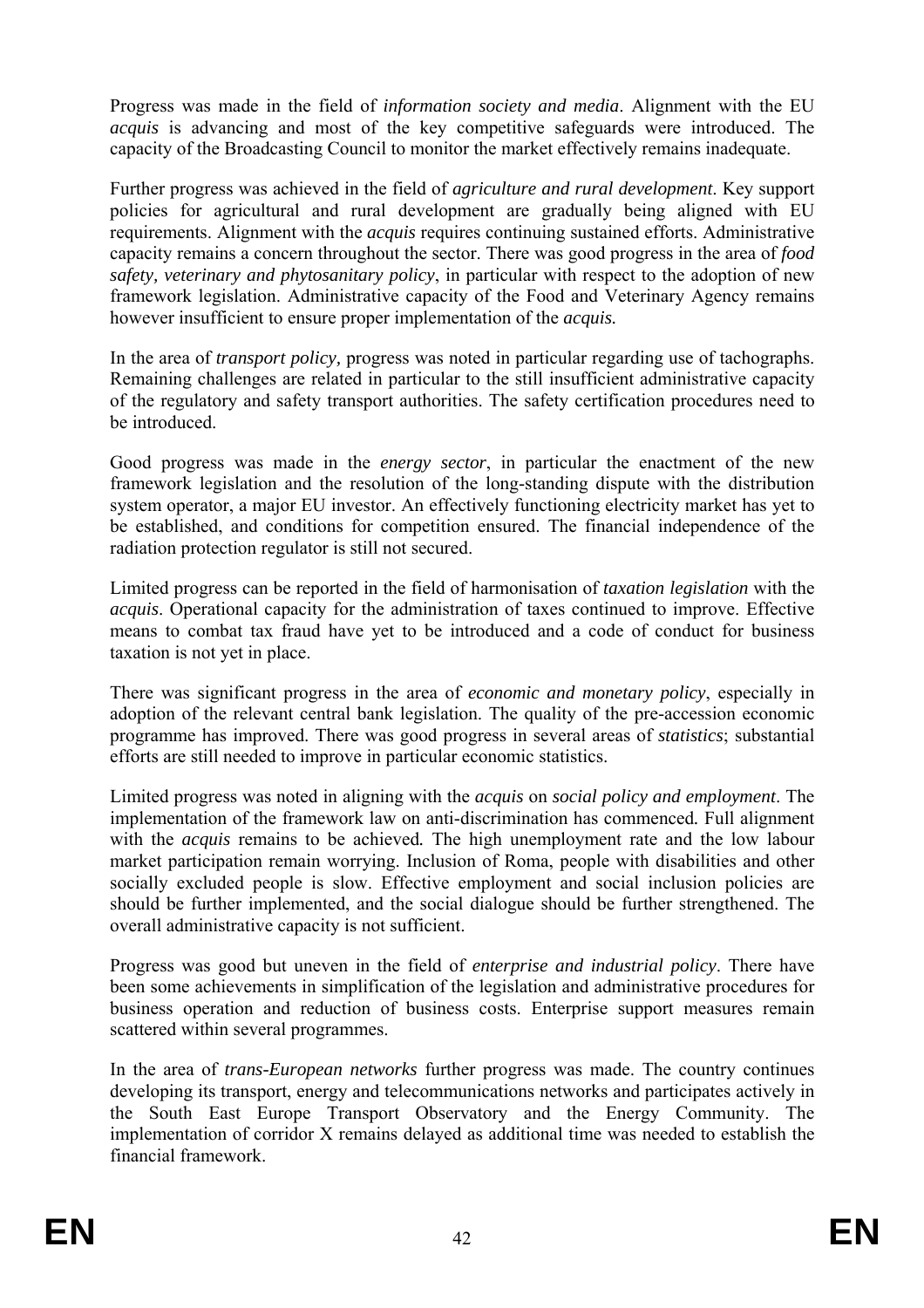Some progress was noted in the area of *regional development and coordination of structural funds*. There has been some progress in the implementation of the IPA components concerning operational programme for the regional development and human resources development. Inadequate expertise and insufficient institutional coordination has led to considerable delays. It is necessary to strengthen ownership of the programme implementation by the authorities.

Some limited progress can be reported on independence and efficiency of *the judiciary*, including the amendment of the Minister of Justice's role on the Judicial Council and the establishment of the High Administrative Court. Further efforts are needed as regards the evaluation and security of tenure of judges. Some limited progress was made on *anticorruption policy*. Legislative alignment has continued and systematic verification of asset declarations was introduced. A track record in handling high level corruption cases has yet to be established. As regards *fundamental rights*, while the legal and institutional framework is broadly in place, better implementation is needed. A dialogue has been launched to address serious concerns regarding freedom of expression in the media. Some progress was made as regards cultural rights and minorities. The Ohrid Framework Agreement remains an essential element for democracy and rule of law in the country.

In the area of *justice, freedom and security*, good progress can be reported on external borders and Schengen, judicial cooperation and customs cooperation. The border police still lack adequate technical equipment, budgetary means. Some progress has been achieved on migration, visa policy, police cooperation and the fight against organised crime. The implementation of the police reform has continued, however structural problems, understaffing and lack of budgetary provision still persist. Implementation in the field of asylum remains insufficient, including on the provision of legal aid, interpretation and access to social rights.

Concerning European standards on *science and research* progress was noted. The national strategy for 2011 – 2020 was adopted. The participation rate in the Seventh EU Framework Research Programme has further increased. The administrative capacity to support participation in the framework programmes is weak. Some progress can be reported concerning European standards in the areas of *education, training, youth and culture*. The country improved its performance in relation to the Education and Training 2020 common benchmarks. The Lifelong Learning and Youth in Action programmes remained suspended. Increasing interaction between the ethnic communities in education remains a challenge.

Some progress can be reported in the field of the *environment*, especially as regards transposing the EU *acquis* into national legislation and in ratifying multilateral environmental agreements. Significant efforts to implement the national legislation are required especially in the areas of water management and industrial pollution control. Regarding *climate change,* little progress has been made on aligning with and implementing the EU climate change *acquis*. Further efforts are required to strengthen institutional capacities and inter-institutional cooperation. There was some progress in the area of *consumer and health protection.* Efforts are still hampered by the limited financial resources and weak operational structures.

Good progress was made in the area of *customs union*, both on customs legislation and on administrative and operational capacity.

Progress was made in the area of *external relations*, notably in the alignment towards the common commercial policy.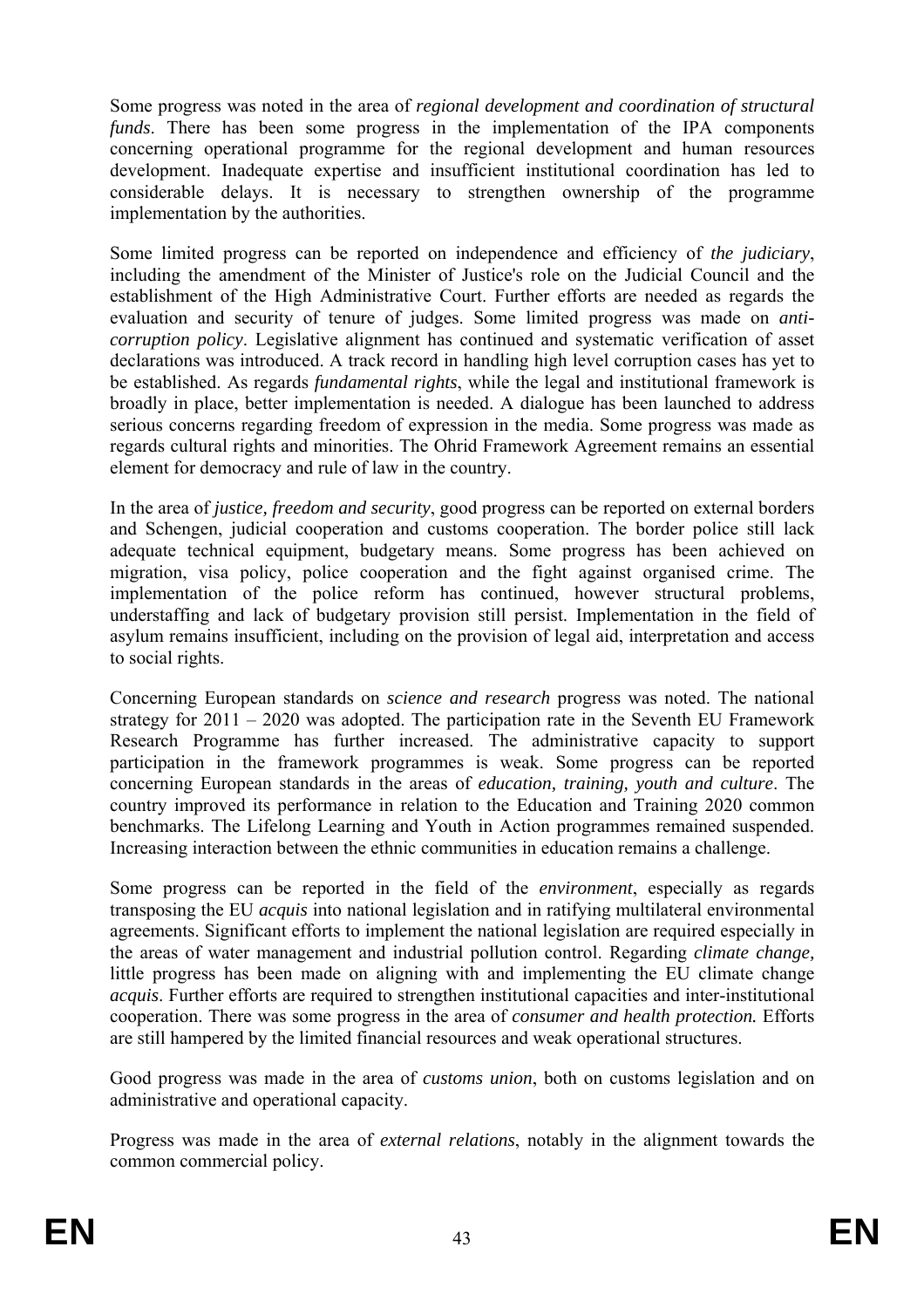There was also progress in the area of *foreign, security and defence policy*. The country took measures to ensure better coordination between the competent authorities in the implementation of international restrictive measures. It aligned with all EU declarations and Council decisions and showed continued commitment to participate in civil and military and crisis management operations.

Progress in the area of *financial control* was related mainly to legislative alignment, and efforts are called for to ensure its implementation, especially in relation to the establishment of Financial Management and Control systems. The State Audit Office's administrative capacity has been further strengthened; however its independence remains to be anchored in the Constitution. There is no particular progress to report under *financial and budgetary provisions*. Overall there are no significant divergences between the systems in the country and the EU in terms of basic principles and institutions for the underlying policy areas that might affect the correct application of the rules on own resources. The administrative framework for the application of the own resources framework is still not in place.

#### **Montenegro**

Montenegro has made good progress in meeting the **political criteria** for membership of the EU, achieving overall satisfactory results, in particular in addressing the key priorities identified in the Commission Opinion released in  $2010^{18}$ . The legislative and institutional framework has been improved with a view to strengthening the work of the parliament, the electoral framework, the professionalism and de-politicisation of public administration, the independence and accountability of the judiciary, anti-corruption policy, media freedom and cooperation with the civil society. Montenegro has stepped up efforts to develop its track record in combating corruption and organised crime. Steps have been made to improve the implementation of anti-discrimination policies and to guarantee the legal status of displaced persons and ensure that the respect of their rights. Yet, vulnerable groups still face discrimination in practice. Montenegro continued to play its constructive role in the region and to implement smoothly the Stabilisation and Association Agreement.

As regards *democracy and rule of law*, legislation on minority rights and freedoms and on elections was harmonised with the Constitution.

The legislative and institutional framework for *elections*, an Opinion key priority, has been considerably enhanced, in line with the main recommendations made by OSCE/ODIHR and Venice Commission. The new election bill implements the constitutional commitment to authentic representation of minorities by introducing affirmative action for representation in parliamentary elections for all minorities. It also improves administration and strengthens the transparency of the election process. Progress has been made in strengthening *parliament*'s legislative and oversight role, also an Opinion key priority, through enhanced support to parliamentary committees, better planning of parliamentary work and closer oversight, particularly in the areas of defence and security. Parliament's overall capacity and means to scrutinise draft legislation against the EU *acquis* remain to be improved. Further efforts are needed to consolidate parliament's oversight role and to enhance its administrative capacity.

<u>.</u>

<sup>18</sup> The key priorities concern the following areas: legislative framework for elections and Parliament's legislative and oversight role; public administration reform; judicial reform; fight against corruption; fight against organised crime; media freedom and cooperation with civil society; implementation of the anti-discrimination framework and the situation of displaced persons. For the full text of the key priorities, please see COM (2010) 670.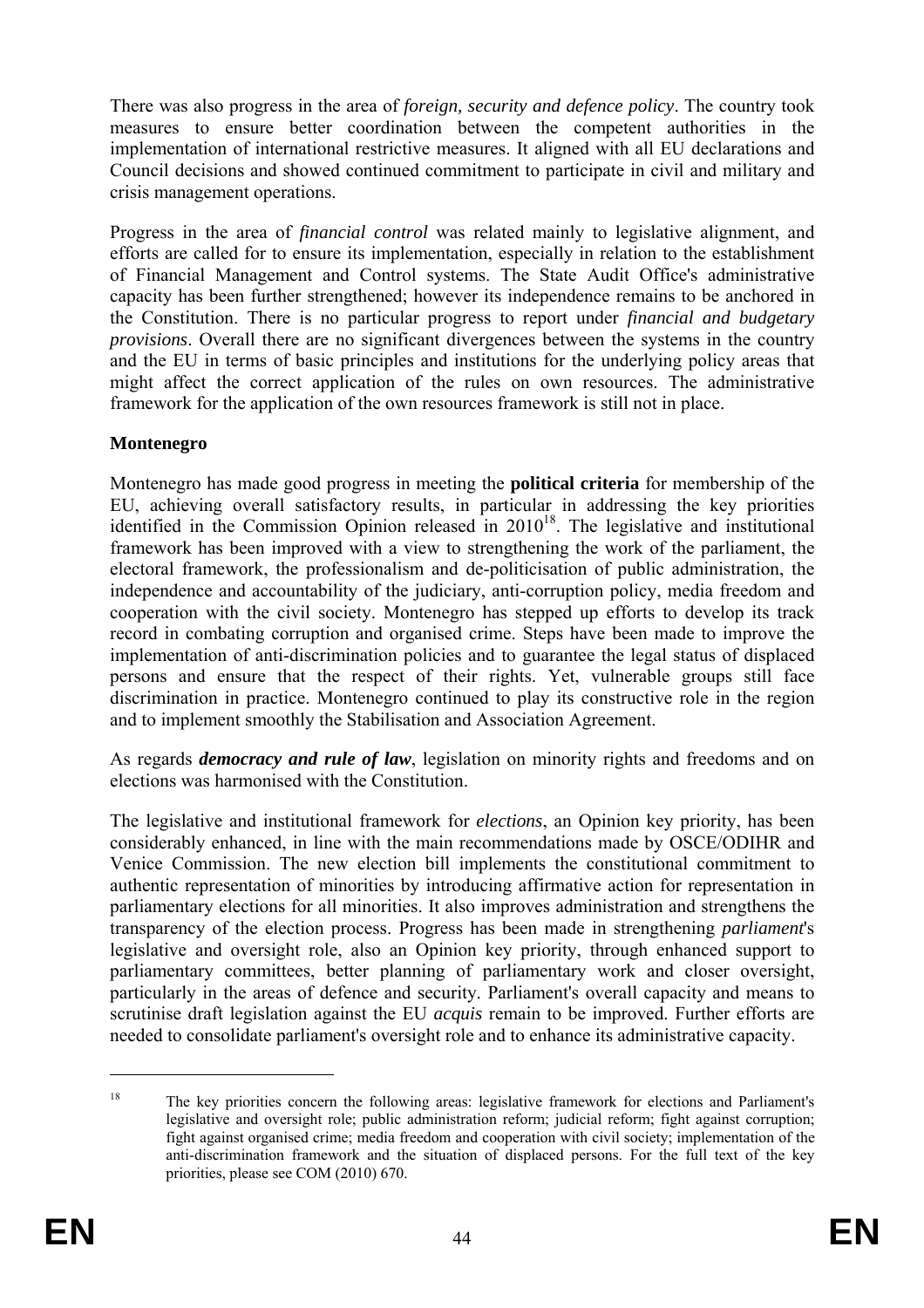The EU integration process is given high priority by the new *government.* Coordination of Government work and policy-making have further improved, particularly the quality of consultations with civil society. Government work on the action plan on addressing the key priorities set out in the Commission Opinion has been systematic and efficient. The capacity of ministries to ensure consistency and monitor the effective implementation of laws has improved to a certain extent, but remains to be further developed. The administrative capacity involved in European integration coordination, including on financial assistance, needs to be substantially strengthened. Legislative amendments with a view to establishing a transparent, efficient and accountable administration at local level are still pending.

Montenegro has taken important steps to address the main challenges posed by the *public administration reform,* which is a key priority identified in the Opinion. The Government has adopted and started to implement a public administration reform strategy aimed at introducing European standards on recruitment and promotion and enhancing efficiency. An improved legal framework in the area of civil service and state administration aiming at efficiency, depoliticisation and merit-based recruitment has been adopted. Legislation regulating administrative procedures has been amended and a further comprehensive reform has been launched. The Human Resources Management Authority has been strengthened. Preparations for implementation of the adopted legislation have to be stepped up and focus on ensuring in practice the de-politicisation, professionalism, effectiveness and impartiality of the administration, including through merit-based recruitment and promotion. The implementation of this strategy needs to take due account of the need to rationalise administrative structures and strengthen administrative capacity, notably in areas related to European integration, while ensuring the financial sustainability of public administration. The capacity of the Ombudsman office and the State Audit Institution is to be further enhanced.

As regards the *judicial system,* Montenegro has made progress in reinforcing the independence, autonomy, efficiency and accountability of judges and prosecutors, which is one of the key priorities set out in the Opinion. The legal framework has been improved at sub-constitutional level regarding the independence of the judiciary and the autonomy of public prosecution, and the process of constitutional reform has advanced. Provisions on the accountability of judges and prosecutors have been strengthened. Significant efforts will be needed in the period ahead to ensure completion of the legal reform and effective implementation of the newly adopted legislation, including through convincing results on corruption and organised crime cases at all levels. A country-wide single recruitment system based on anonymous tests for first-time judicial appointments remains to be established. Systematic training for all judges and prosecutors, in particular on new legislation and EU law, has yet to be put in place. Efforts to reduce the case backlog before courts have been stepped up, but the methodology used needs to become more consistent. The lack of adequate infrastructure and equipment continues to hinder judicial efficiency. Full publicity of court rulings needs to be ensured.

In the field of *anti-corruption policy*, progress has been made in the implementation of the government's anti-corruption strategy and action plan, which is one of the key priorities set out in the Opinion. The strategic and legislative framework on anti-corruption has been strengthened in the key areas of political party financing, conflict of interest, incriminations, protection of whistleblowers and public procurement. Risk analysis in vulnerable areas has been completed with a view to further refining prevention policies. Technical and administrative capacity for preventing and combating corruption has been upgraded, and several investigations of corruption cases have been carried out. Steps have been made to establish a solid track record of proactive investigations, prosecutions and convictions in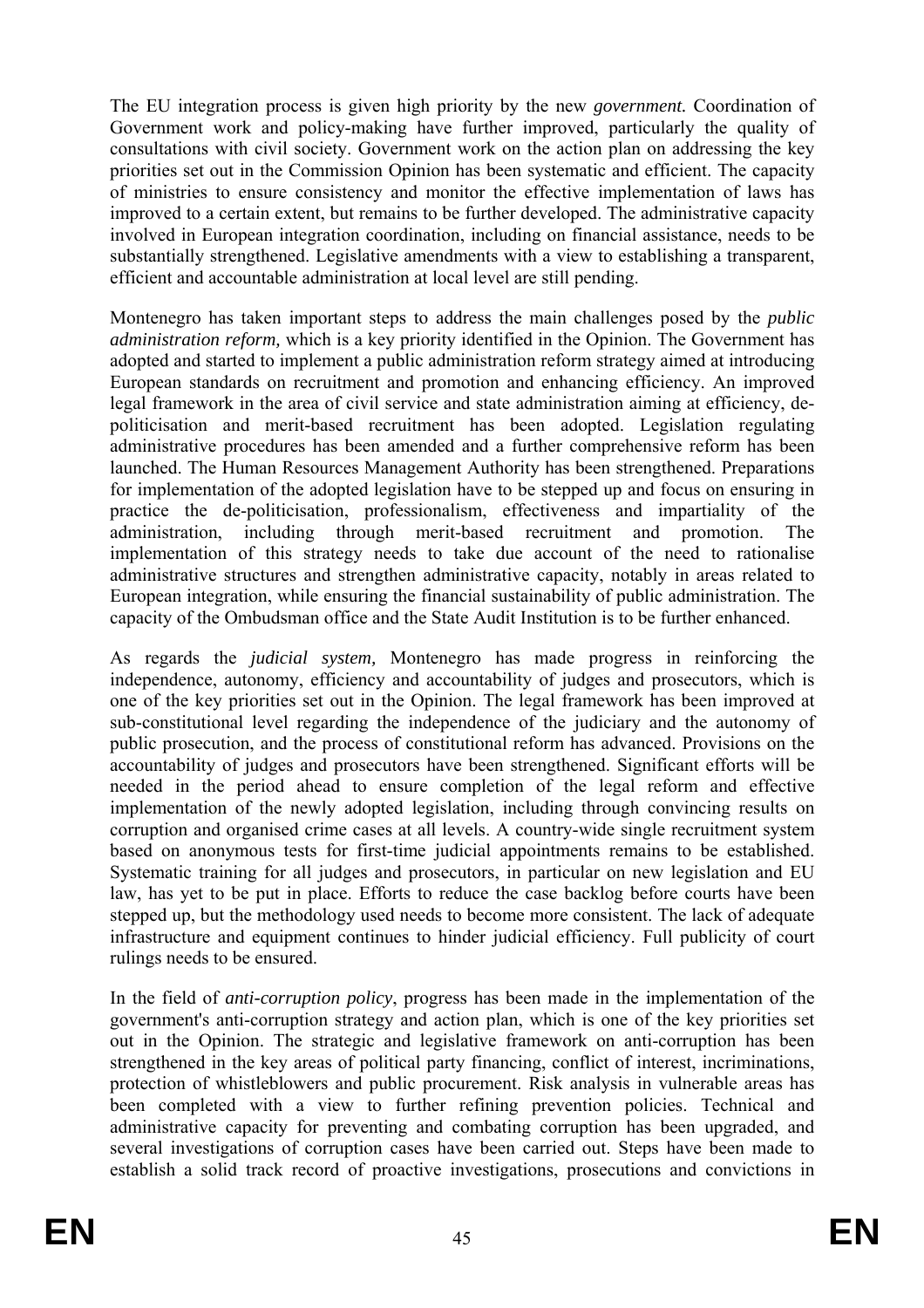corruption cases at all efforts, which is part of the Opinion key priority on anti-corruption. Yet, efforts need to be stepped up to further develop it. The number of final convictions, in particular for high-level corruption cases, remains low. Use of special investigative measures continues to be impeded by the lack of adequate equipment and specialised human resources. Inter-agency coordination and, in particular, cooperation between prosecutors and the police need to be further improved. Implementation of the legislative framework is uneven. The newly enacted provisions in the areas of conflict of interest and political party financing need to be implemented with determination. There continues to be a need for stronger monitoring of corruption and conflicts of interest in the judiciary. Corruption remains prevalent in many areas and continues to be a serious problem.

Respect of *human rights and protection of minorities* in Montenegro is broadly ensured. Efforts were made to further improve the relevant legal and institutional framework. Effective implementation of existing legislation and strengthening of administrative capacities need to be ensured.

As regards *promotion and enforcement of human rights***,** limited progress has been made. The authority and influence of the Protector of Human Rights and Freedoms (Ombudsman) Office have been considerably enhanced: the new Law on the Ombudsman, establishing the latter as the national mechanism for protection against torture and discrimination, was adopted in July. However, the Ombudsman's Office continues to face shortcomings regarding its financial and administrative capacity to carry out its tasks efficiently. Some limited progress has been made as regards *ill-treatment and fight against impunity.* Relevant staff have undergone further training. Occasional cases of violence continue to be reported, in particular in police stations. Processing of reported cases is still slow. As regards the prison *system,* the legal and regulatory framework for the establishment of a system for alternative sanctions and implementation of criminal sanctions has been developed*.* Prison conditions still need to be further aligned with international standards, in particular as regards provision of medical treatment and family rooms. The issue of effective implementation of sanctions also needs to be addressed.

Progress was made in the area of *freedom of expression*, one of the key priorities set out in the Opinion. Defamation and libel were fully decriminalised. The Supreme Court adopted guidelines sent to the national Courts regulating the level of pecuniary compensation in defamation cases against the media, in line with European standards and the case law of the European Court of Human Rights. However, previous cases of violence and current threats against journalists have still not been properly investigated and prosecuted.

*Freedom of assembly and association* is broadly respected. Very good progress has been made in the cooperation of State institutions with *civil society* organisations, one of the key priorities set out in the Opinion. The Law on NGOs was adopted in July. The highest State authorities have maintained regular contacts with NGOs and overall open and constructive cooperation with relevant stakeholders. Efforts have also been undertaken to improve cooperation with civil society at local level.

Montenegro made progress as regards *anti-discrimination* policies, which is one of the key priorities set out in the Opinion. The Law on the Ombudsman was passed in July; the Ombudsman has now responsibility over cases of anti-discrimination. An advisor on antidiscrimination was appointed in September in the Prime Minister's office. Roma, Ashkali and Egyptians, persons with disabilities as well as lesbian, gay, bisexual and transgender (LGBT) persons continue to face discrimination, including by public entities. Effective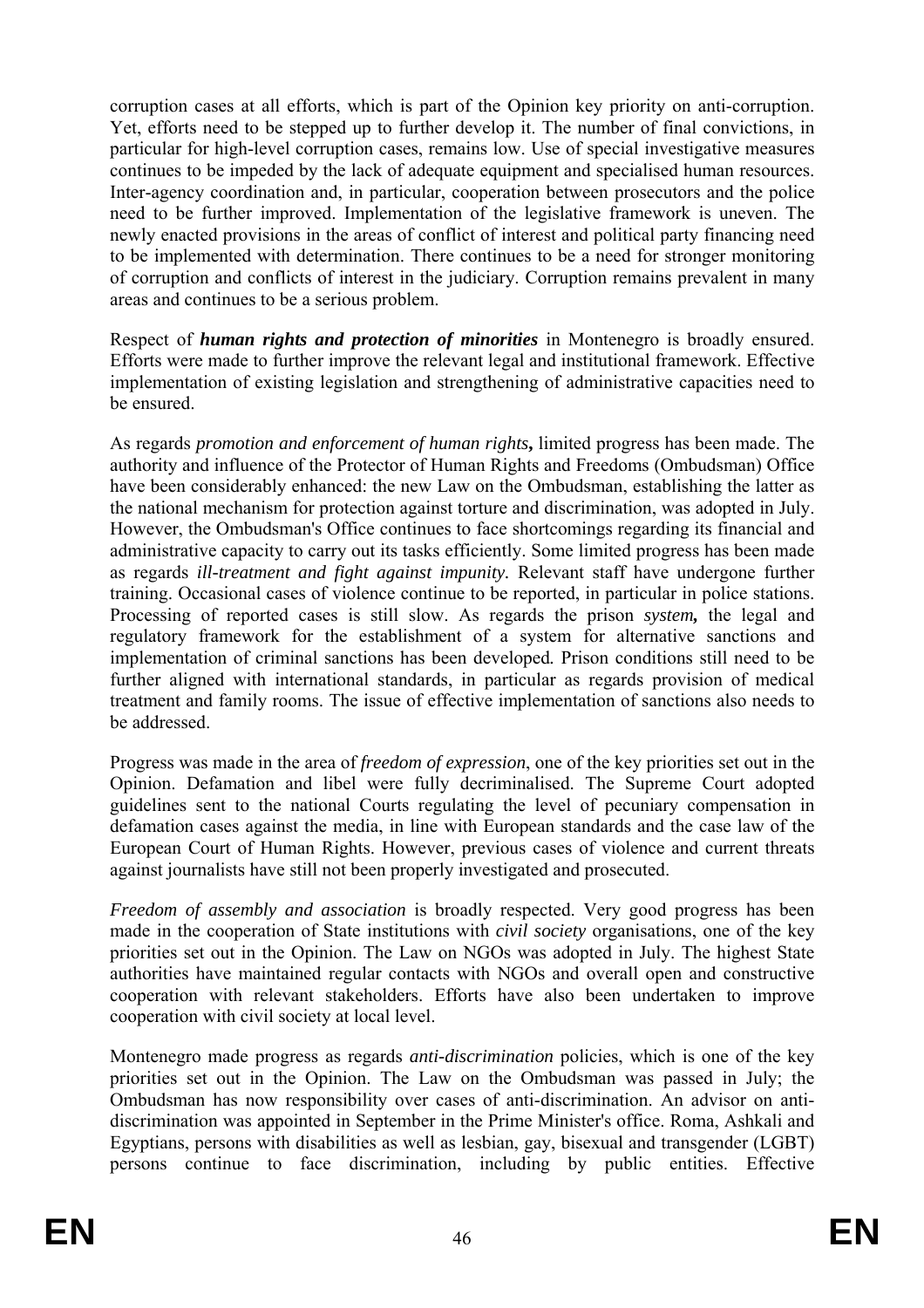implementation of the anti-discrimination law needs to be demonstrated by enhancing the capacity of the Ombudsman Office and of law enforcement bodies to proper process discrimination cases. Progress has been made with regard to the enforcement of rights of *persons with disabilitie*s. The Law on anti-discrimination against persons with disabilities and the Law on Professional rehabilitation and employment of persons with disabilities have been adopted. Inclusive education activities have been launched and some efforts have been made to promote their employment. However, the legal framework presents shortcomings, notably regarding positive action and sanctions mechanisms, and these persons continue to face discrimination notably as regards employment and access to public places. Conditions in the Komanski Most remain a cause of concern. Some progress has been made with regard to the promotion of the respect of *women's rights,* but the enforcement of these rights, in particular as regards protection of victims of domestic violence, remains limited. Access of women to decision-making positions needs to be improved.

Limited progress has been made as regards *property rights***.** The process of restitution continues to be very slow and needs to be accelerated. Due to several cases of forgery of property documents, measures have been taken to strengthen control over the cadastre offices. The Parliament adopted in July amendments to the law on state survey and immovable property cadastre; yet, functioning of the cadastre system remains to be further improved, in particular as regards the completeness and accuracy of data, and its national coverage.

Interethnic relations have remained stable in Montenegro. Efforts have been made to improve minority political representation, amending the Law on minority rights to harmonize it with the Constitution. Progress in the economic, social and political inclusion of *Roma, Ashkali and Egyptian* persons is still rather limited, despite the continuing efforts of the authorities at national and local levels. Limited progress has been achieved in terms of improving the situation of *displaced persons,* one of the key priorities set out in the Opinion. Despite efforts by the authorities to provide these persons with legal status, the cumbersome procedures mean that only a small number of persons have so far obtained legal resident status.

Regarding *regional issues and international obligations*, Montenegro continues to satisfy the conditionality of the Stabilisation and Association Process on cooperation with the ICTY and regional cooperation. Montenegro pursued its active participation in regional cooperation initiatives, including the South East European Cooperation Process (SEECP), the Regional Cooperation Council (RCC) and the Central European Free Trade Agreement (CEFTA). In 2010-2011, it held the chairmanship of the Central European Initiative (CEI), the South-East European Cooperation Process (SEECP) and the Adriatic-Ionian Initiative (AII). The country continues to be strongly committed to regional cooperation and to playing a constructive regional role. Outstanding bilateral issues remain to be resolved.

Significant progress was made in relation to the *Sarajevo Declaration Process*. Following the meetings of June and September 2011, Bosnia and Herzegovina, Croatia, Montenegro and Serbia agreed on a number of issues, including on the text of a joint declaration to be signed at a ministerial conference in November 2011 in Belgrade.

As regards the International Criminal Court, the 2003 bilateral immunity agreement with the United States does not comply with the EU Common Positions and guiding principles. Montenegro needs to align with the EU position.

The **economy** of Montenegro started to recover in 2010 from the effects of the crisis which challenged the country's economic policy framework. The absence of standard monetary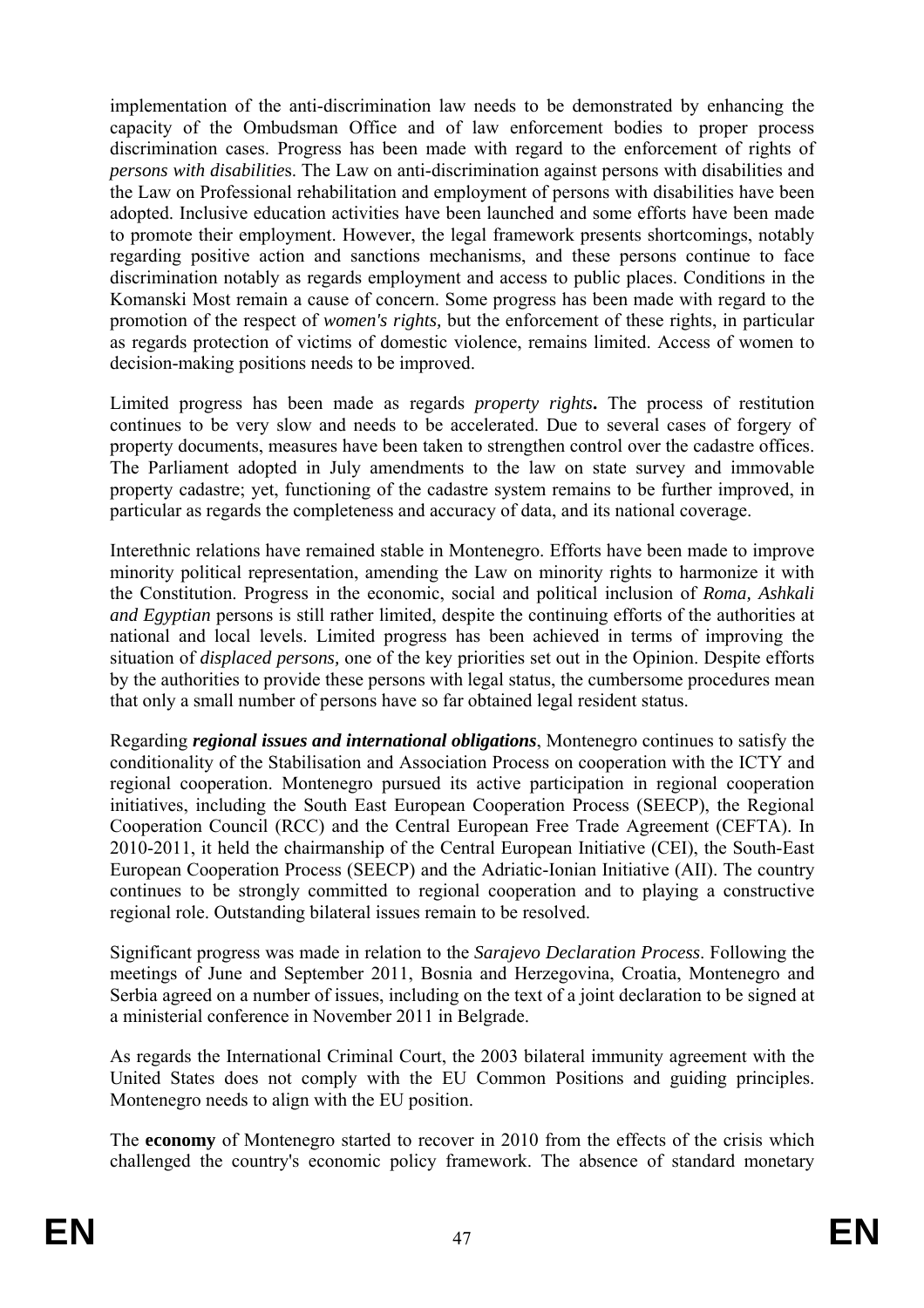policy tools<sup>19</sup> left fiscal policy with the difficult mission of striking a balance between restoring growth and proceeding with consolidation. Nevertheless, the country managed to improve overall macroeconomic stability and the quality of public finances, and kept up the pace of reforms. The recovery process of the Montenegrin economy is still fragile. The competitiveness of the economy remains limited with low diversification across the sectors. Shortcomings remain concerning the rule of law, public administration, human resources and infrastructure.

As regards the **economic criteria**, Montenegro has made further progress towards a functioning market economy as a result of progress in stabilising the banking sector and maintaining a relatively prudent fiscal stance, thus reinforcing macroeconomic stability. Montenegro should be able to cope with competitive pressures and market forces within the Union in the medium-term, provided that it addresses existing structural weaknesses through the implementation of its reform programme.

The recovery of export-oriented industries stimulated economic growth and, together with subdued domestic demand and positive developments in tourism, contributed to a reduction of the still high external imbalances. The economic policy remained consistent and some structural reforms advanced. The reform of public pensions is a step towards a higher quality and sustainability of public finances. Market entry and exit mechanisms, contract enforcement as well as business and property registration procedures were further improved. Financial legislation was developed with a view to improving the resilience of the sector.

However, the financial intermediation role of banks remained subdued as banks pursued the consolidation of their balance sheets. The very high share of non-performing loans remains a serious concern for financial stability. Businesses continue to be confronted with tight and expensive credit conditions. Unemployment is high. Budget financing needs led to the expansion of public debt while contingent liabilities from state guarantees and budget arrears increased significantly. The privatisation process suffered from the negative global environment. Besides tourism and exports of commodities, economic activity remains concentrated on non-tradable sectors. The informal sector remains an important challenge. Persisting weaknesses in the rule of law negatively affect the investment and business environment.

Montenegro has made good progress in improving its ability **to assume the obligations of membership**, in particular in the areas of public procurement, company law, statistics, financial services*,* judiciary and fundamental rights, science and research, education, youth and culture. Progress has been limited in other areas such as free movement of workers, freedom to provide services, agriculture, environment, regional policy and coordination of structural funds. Overall, Montenegro continued to smoothly implement the obligations under the Stabilisation and Association Agreement (SAA). However, some gaps remain as regards State aids and transit traffic, where further efforts towards alignment are needed.

In the field of *free movement of goods*, there has been some progress in standardisation, accreditation, metrology and market surveillance. Alignment of the horizontal legal framework with the *acquis* is not very advanced, and transposition of the product specific *acquis* has not yet fully started. There was little progress in the area of *freedom of movement of workers,* mainly in the field of coordination of the social security systems. Alignment of the

<sup>1</sup> 

<sup>&</sup>lt;sup>19</sup> Montenegro unilaterally uses the euro as the sole legal tender.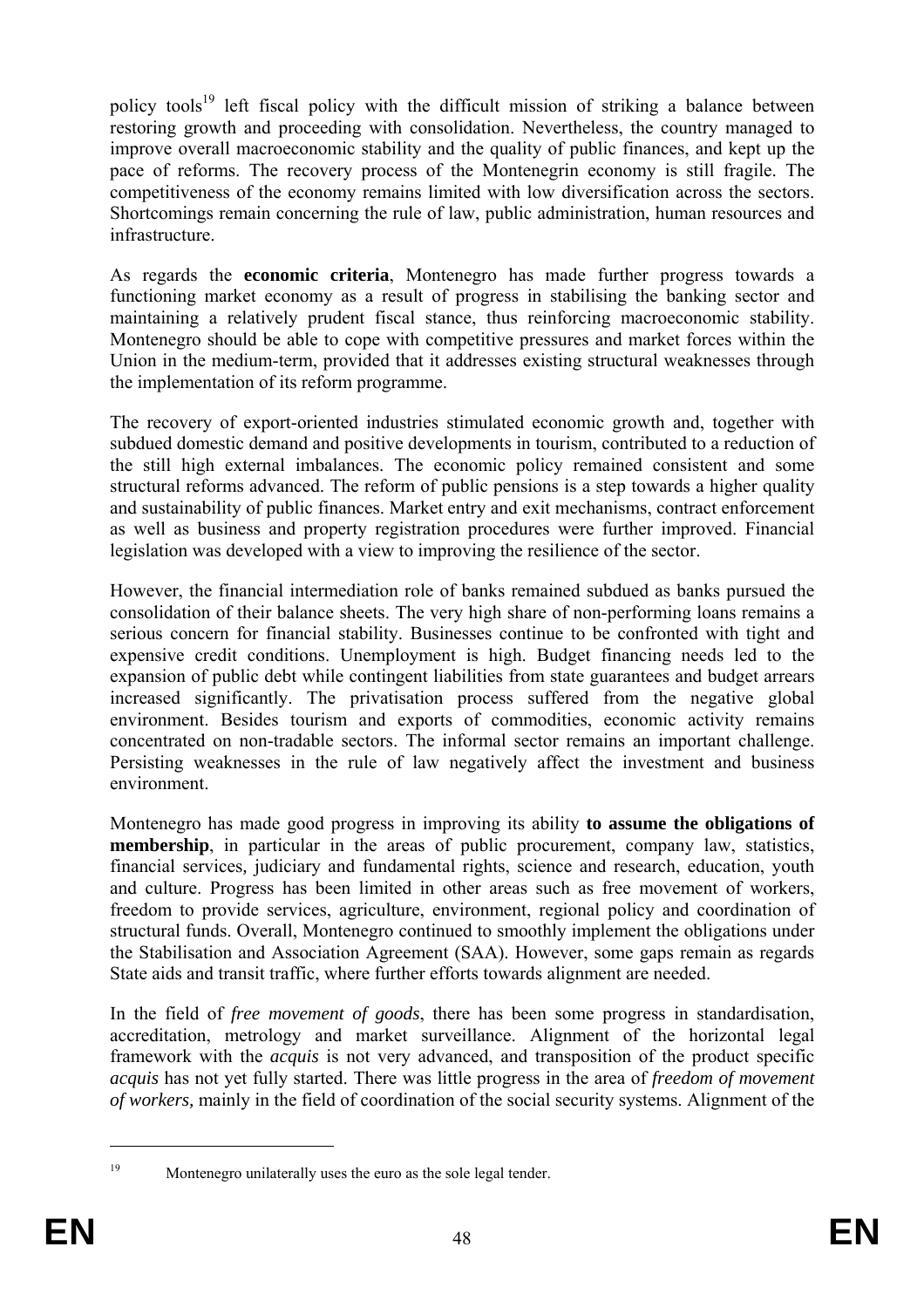legislative framework with the *acquis* is still in the early stages. Little progress has been made in the area of the *right of establishment and freedom to provide services*, in particular in relation to the issuance of construction permits. Full independence of the Agency for Electronic Communications and Postal Services is not ensured. Efforts to align with the EU Services Directive need to be strengthened. There was some progress in the area of *free movement of capital,* more particularly on combating money laundering, action to counter financing of terrorism and cooperation between the financial supervisory authorities and enforcement agencies. Administrative and supervisory capacities remain weak. Good progress can be reported in the area of *public procurement*. Administrative capacity has been strengthened and transparency of the procedures has improved. The overall institutional setup for public procurement raises some concerns. Montenegro has made good progress in the field of *company law.* There were advances in the alignment of the legislation on business organisation, accounting and auditing and takeover bids with the *acquis.*

Some progress was made in the area of *intellectual property law*, in particular regarding alignment of the legislation with the *acquis* in the fields of Copyrights and Related Rights*,*  trademarks and protection of industrial designs*.* Additional strengthening of administrative capacity is vital for further progress in this area.

In the field of *competition policy*, some progress was made in aligning national legislation with the *acquis*. Yet, challenges remain on the administrative capacity of the Competition Protection Administration and the State aid bodies. Furthermore, the alignment of the legal framework on State aid control to EU rules has not been completed. The lack of full respect of the State aid commitments under the Stabilisation and Association Agreement remains a cause for concern. The operational independence of the State aid authority needs to be further guaranteed. As regards the metal industry, authorities need to ensure full transparency on the amount of State aid provided to the aluminium and steel companies. Decisions about the ownership of the steel company which was declared bankrupt need to be taken without delay.

Montenegro made uneven progress in the field of *financial services,* particularly in banking. Cooperation between the three regulatory institutions has been strengthened. Legislative alignment in the areas of insurance, financial infrastructure, securities markets and investment services is still at an early stage, and the situation of the occupational pension funds needs to be addressed.

As regards *information society and media*, there has been further progress in terms of legislative alignment. In the area of electronic communications and information society, independence of the regulatory authority improved but remains endangered. Efforts remain to be made to implement the legislation fully and to introduce competitive safeguards ensuring level playing field for all operators. In the area of audiovisual policy, the Agency for Electronic media has been strengthened, but its capacity to monitor the market effectively remains inadequate.

There has been some progress in the area of *agriculture and rural development*. A basis for accurate agricultural statistics is being established. Progress on policy development and on using the available financial assistance in the field of rural development has been fairly **limited** 

Some progress was made in the area of *food safety, veterinary and phytosanitary policy,* on strengthening capacity in the field of food safety and alignment with the *acquis* in the field of phytosanitary and veterinary policy. Some progress was made in the area of *fisheries*, mainly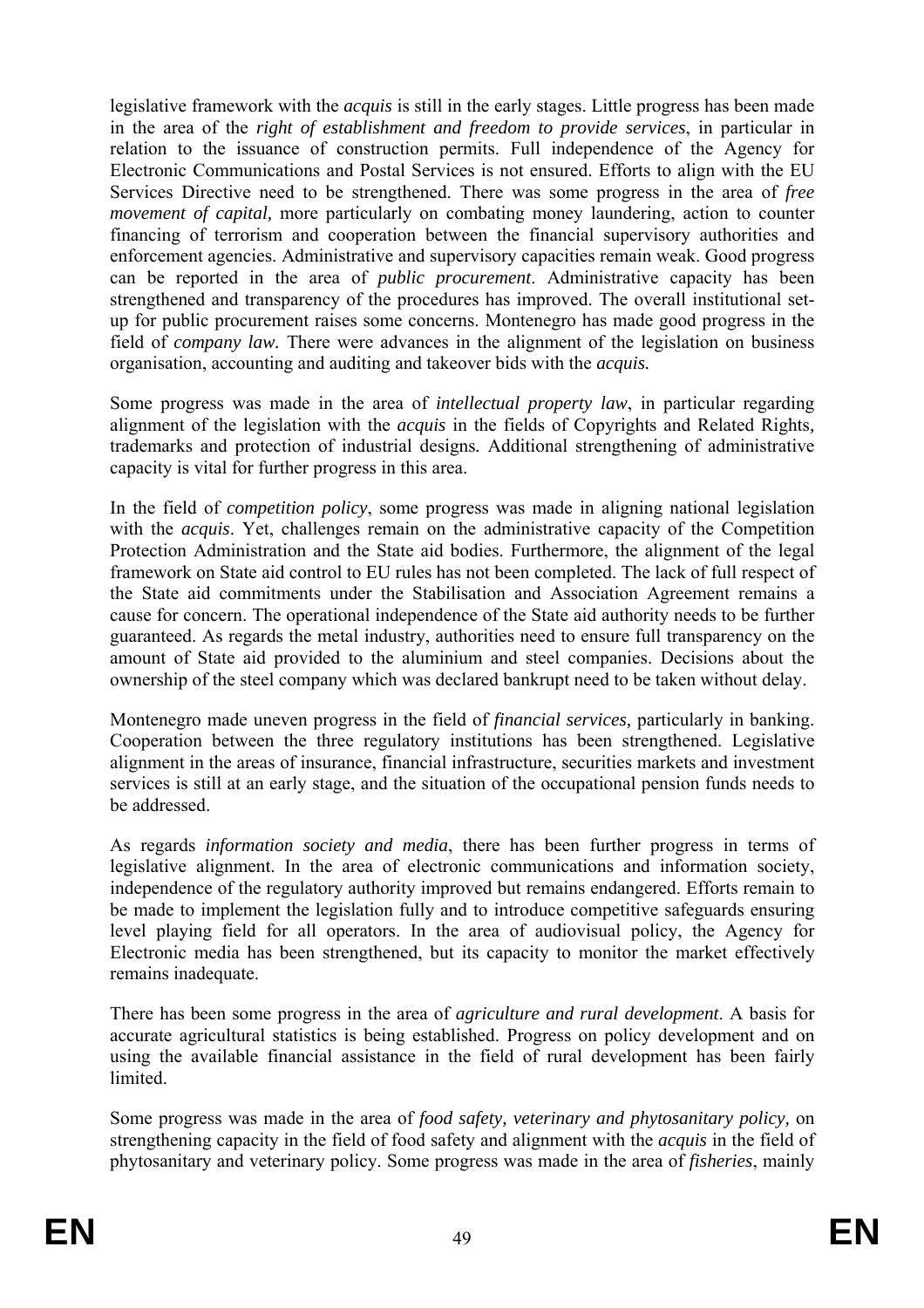with regard to upgrading administrative capacity, enhancing inspection and monitoring of marine fishery resources and in collecting data in a more systematic manner. Management and inspection capacity of the fisheries administration remain weak.

Some progress was made in the field of *transport policy* in terms of aligning with the *acquis,*  particularly in the areas of road and air transport. Further efforts are to be made in order to fully align the transport *acquis,* in particular with the third railway package. Decisions to abolish discriminatory road charges towards EU vehicles have been adopted. Yet, they need to be fully implemented.Montenegro has made some progress in the field of *energy,* in particular in the field of renewable energy*.* A new strategy on energy policy until 2030 was adopted. Further efforts should be made towards adopting legislation concerning oil stocks and setting up a regulatory environment that would foster the increased use of renewable energy sources in all the sectors. Administrative capacity is still limited.

Montenegro made some progress in the field of *taxation*, principally through the development of a computerised registration and collection system. Administrative capacities in the field of information technologies (IT) and effectiveness of the data systems in the fields of administrative cooperation and internal control remain weak.

Further progress was made in the field of *economic and monetary policy*, consisting mainly of an improvement of the legal framework, with the adoption of detailed provisions on reserve requirements, on the credit registry and on the withdrawal, replacement and destruction of worn out banknotes and coins.

Good progress was made in the area of *statistics.* Montenegro successfully carried out the population and housing census in April 2011 and published the first complete results in July. Yet, further considerable efforts are needed to address identified weaknesses and to improve statistical infrastructure in view of reaching a satisfactory level of alignment with the *acquis* in statistics.

Little progress has been made with regard to alignment with the *acquis* in the area of *social policy and employment*, in particular in the area of health and safety at work, social inclusion and social protection. Some progress has been made on social dialogue. Efforts have been made in the area of anti-discrimination, particularly through the adoption of Law on the Ombudsman and awareness raising activities. Both the capacity of the Public Employment service and active labour market measures remain weak when it comes to addressing low activity and employment rates, and the mismatch between needs and the skills available. Overall, the situation of public finance negatively affects reforms in the social area.

There has been some progress in the field of *enterprise and industrial policy*, particularly as regards policy development in favour of SMEs. However, efforts to develop industrial policy and policy in strategically important manufacturing sectors need to be intensified.

There has been little progress in the area of *trans-European networks.* Regarding TEN-T infrastructures, further work remains to be done on improving road and rail links. Progress regarding the TEN-E network was mainly linked to the improvement of electricity interconnection lines.

Little progress has been made in the field of *regional policy and coordination of structural instruments*, mainly towards the establishment of relevant implementation structures for IPA components III and IV. These structures need to be completed as a matter of urgency.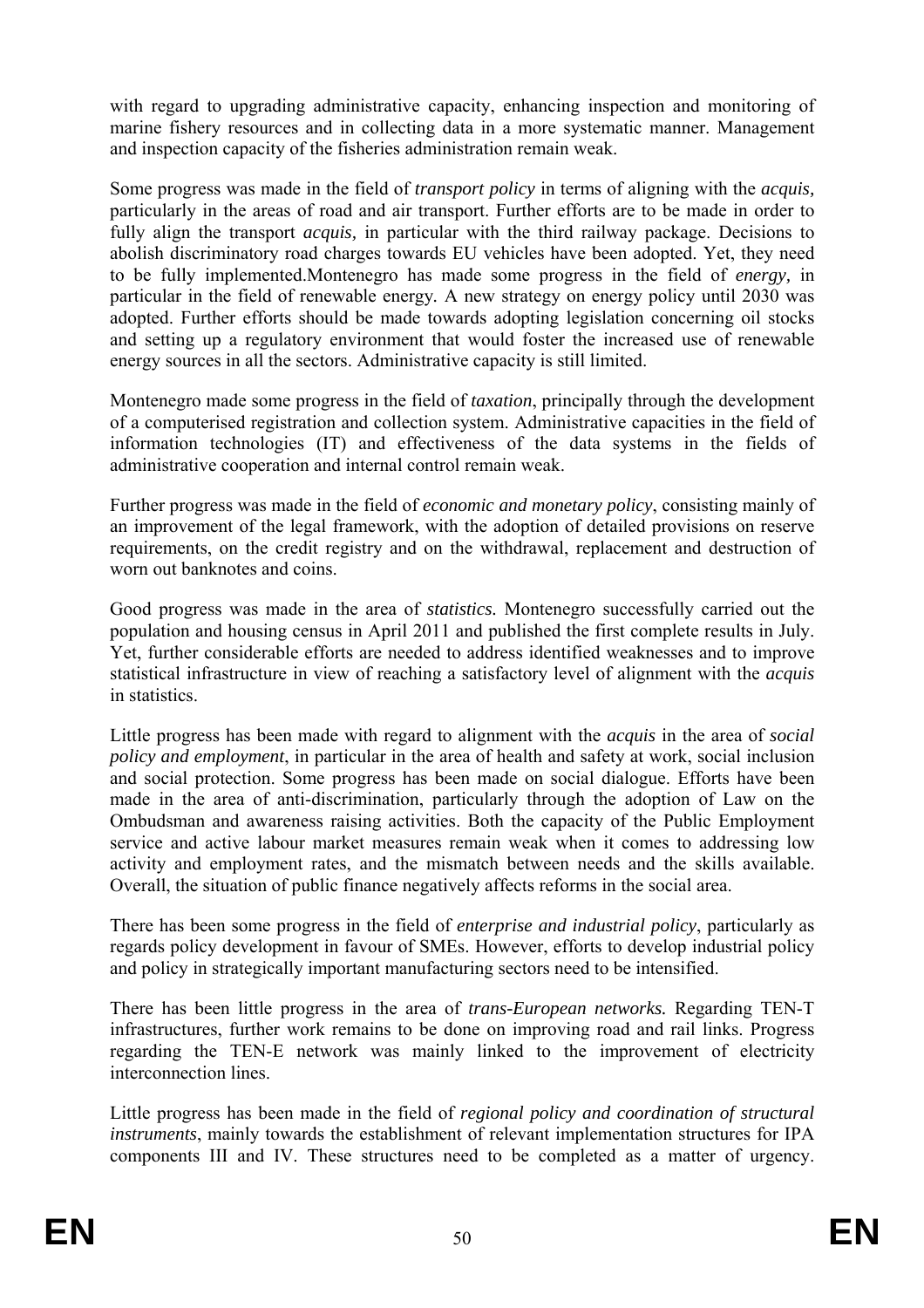Appropriate administrative capacity needs to be developed, notably in areas such as strategic planning, project development, project management and financial management and control.

In the area of *judiciary and fundamental rights*, Montenegro has made some progress, in particular in addressing the relevant key priorities set out in the Commission Opinion. Further sustained efforts will be needed to align with the *acquis* in this chapter, in particular to implement and enforce it effectively in the medium term. The track record in combating serious crime, notably high-level corruption, has to be further developed. As regards fundamental rights, although some progress has been made in reinforcing the legal and institutional framework, the existing legal guarantees need to be fully enforced and administrative capacities strengthened.

As regards *justice, freedom and security,* good progress has been achieved on strengthening judicial cooperation, particularly in criminal matters. Some progress has been made in the field of migration and asylum. Progress has been also made in the area of border management. A new strategy was adopted for fighting terrorism. Progress has been made on addressing challenges in the fight against organised crime, in particular in the form of closer international and regional cooperation. The number of related investigations and arrests, notably in the area of drugs trafficking, increased slightly. Financial investigations in two major cases led to the temporary seizure of assets of significant amount. Yet, the overall number of financial investigations and confiscations of criminal assets remains low. Intelligence-led policing and inter-agency cooperation need to be improved. Investigation and prosecution mechanisms have to be strengthened, in particular in the areas of trafficking in human beings and money laundering. Amendments to the laws on internal affairs and on preventing money laundering are still pending. Visa policy requires further alignment. Further efforts are needed to ensure proper reception conditions for asylum-seekers and irregular migrants.

Good progress was made in the area of *research and innovation.* The institutional and legislative framework for scientific research activities has been strengthened and several measures have been taken to improve the mobility of researchers. Preparations for the Innovation Union need to be duly considered.

Some progress can be reported in the areas of *education and culture* in particular in aligning with the *acquis*. Further efforts are still necessary to ensure inclusive education for vulnerable groups and children with special needs.

Montenegro has made little progress with alignment and implementation of the *acquis* in the field of *environment and climate change.* Progress is mainly a result of the adoption of implementing legislation in waste management and nature areas and the ratification of international environmental agreements. The administrative capacity of the Environmental Protection Agency (EPA) has improved, but still needs considerable strengthening in particular in the field of inspections. Montenegro needs to speed up its strategic planning in all sectors, integrate more systematically environment in other sectors to find sustainable funding for implementation. The capacity of the administration for environment and climate change at local and national level requires strengthening responsible.

In the field of *consumer and health protection*, Montenegro is making progress towards alignment with the EU consumer policy and the EU health strategy. However, further efforts are required to align national legislation with the *acquis* and build up administrative capacity. Support for consumer organisations and awareness-raising activities remains low.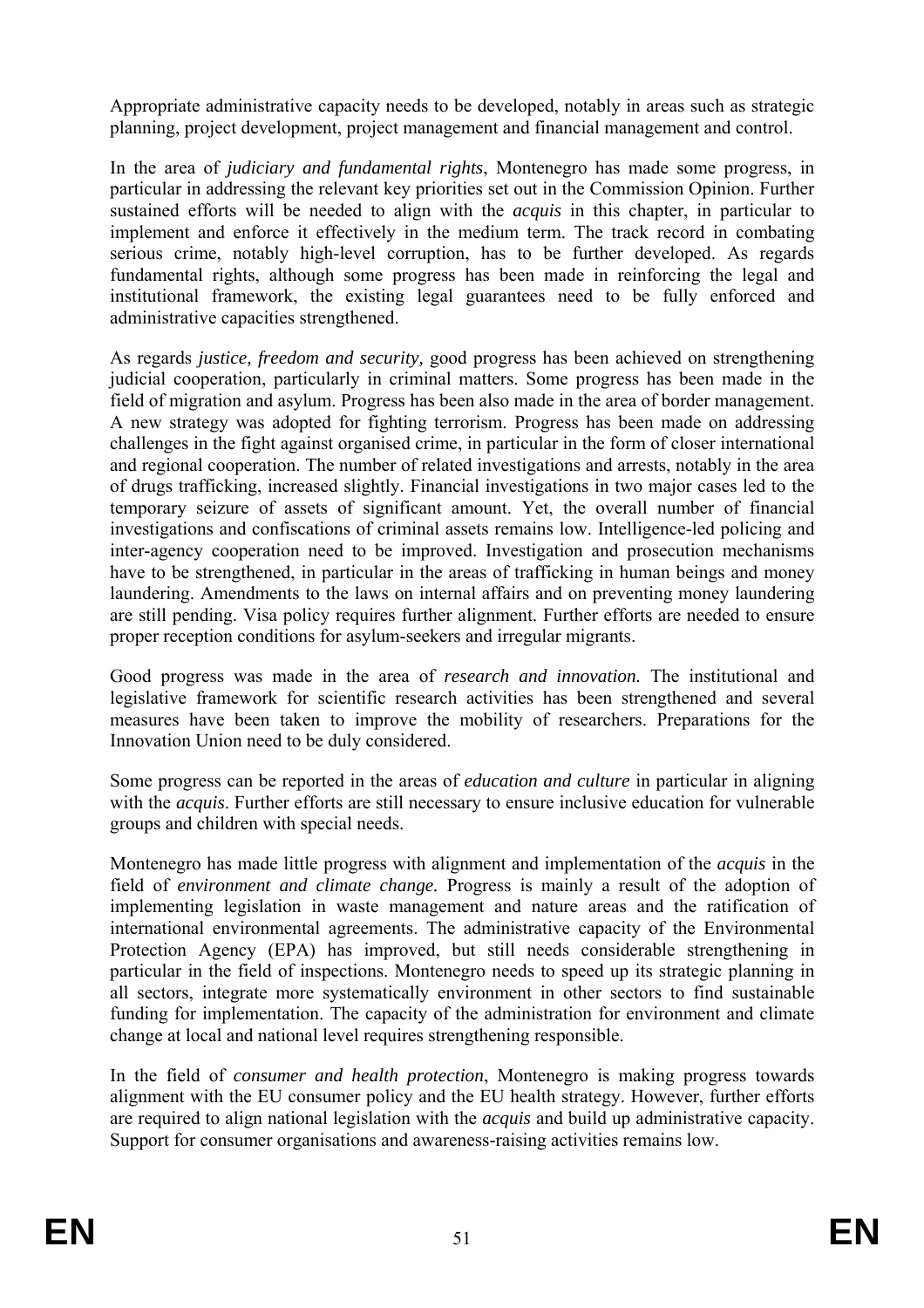Some progress has been achieved in the area of *Customs Union*, especially in aligning the combined nomenclature and abolishing customs fees that are not in line with the *acquis* and SAA obligations. Further efforts remain necessary in areas such as management of quotas, security-related provisions and alignment with the EU Customs Code.

Some progress has been made in the area of *external relations*. Strengthening of institutional and administrative capacity is needed as regards commercial, development and humanitarian policies. Montenegro has continued to make progress regarding *foreign, security and defence policy*. In particular, it has continued to make a strong contribution to regional stability.

Montenegro has made progress in the field of *financial control*, in particular in the fields of internal and external audit. However, the country's implementation capacities in fields related to financial management and control still need strengthening in order to implement the legislation fully and effectively. In the field of *financial and budgetary provisions*, there are no major differences between the systems in Montenegro and the EU in terms of the basic principles and institutions in the policy areas underlying the application of the own resources rules, however, the administrative framework for the application of the own resources rules is not yet in place.

### **Albania**

Albania's domestic political scene has been dominated by the continuation of the political stalemate and the partial boycott of Parliament by the opposition. This political deadlock dates back to the June 2009 general elections. The outcome of these elections, which were considered by OSCE/ODIHR to meet most international standards although marked by shortcomings, was contested by the Socialist Party. The violent incidents of 21 January 2011, which led to the death of four demonstrators, exacerbated the climate of mistrust between the two larger political parties and also towards certain State institutions. The local elections of 8 May, as a result of the controversial vote count of misplaced ballots and contested results in Tirana, further accentuated the polarization between ruling majority and opposition. All these events diverted political attention away from much needed EU policy reforms.

Against this background, the government made some efforts to move ahead with the EU integration agenda and in particular to prepare an action plan to address the recommendations of the Commission's 2010 Opinion. These efforts were mirrored by good cooperation between the ruling majority and the opposition on the Action Plan in the parliamentary committee for European integration and joint work to achieve agreement on necessary reforms. The efforts, also to launch working groups on electoral reform, eventually stalled. On 5 September, the opposition ended its boycott and returned to parliamentary work.

Overall, Albania has made limited progress in fulfilling the **political criteria** for membership of the EU. Important EU-related reforms have been hampered by the political stalemate. Progress in addressing the key priorities<sup>20</sup> and the other challenges identified in the Opinion has been uneven. There has been some progress on implementing measures to combat

1

<sup>&</sup>lt;sup>20</sup> The key priorities concern the following areas: the proper functioning of parliament; adopting reinforced majority laws; appointment procedures and appointments for key institutions; electoral reform; the conduct of elections; public administration reform; rule of law and judicial reform; fighting corruption; fighting organised crime; addressing property issues; reinforcing human rights and implementing anti-discrimination policies; improving the treatment of detainees and applying recommendations of the Ombudsman. For the full text of the key priorities, please see COM(2010) 680.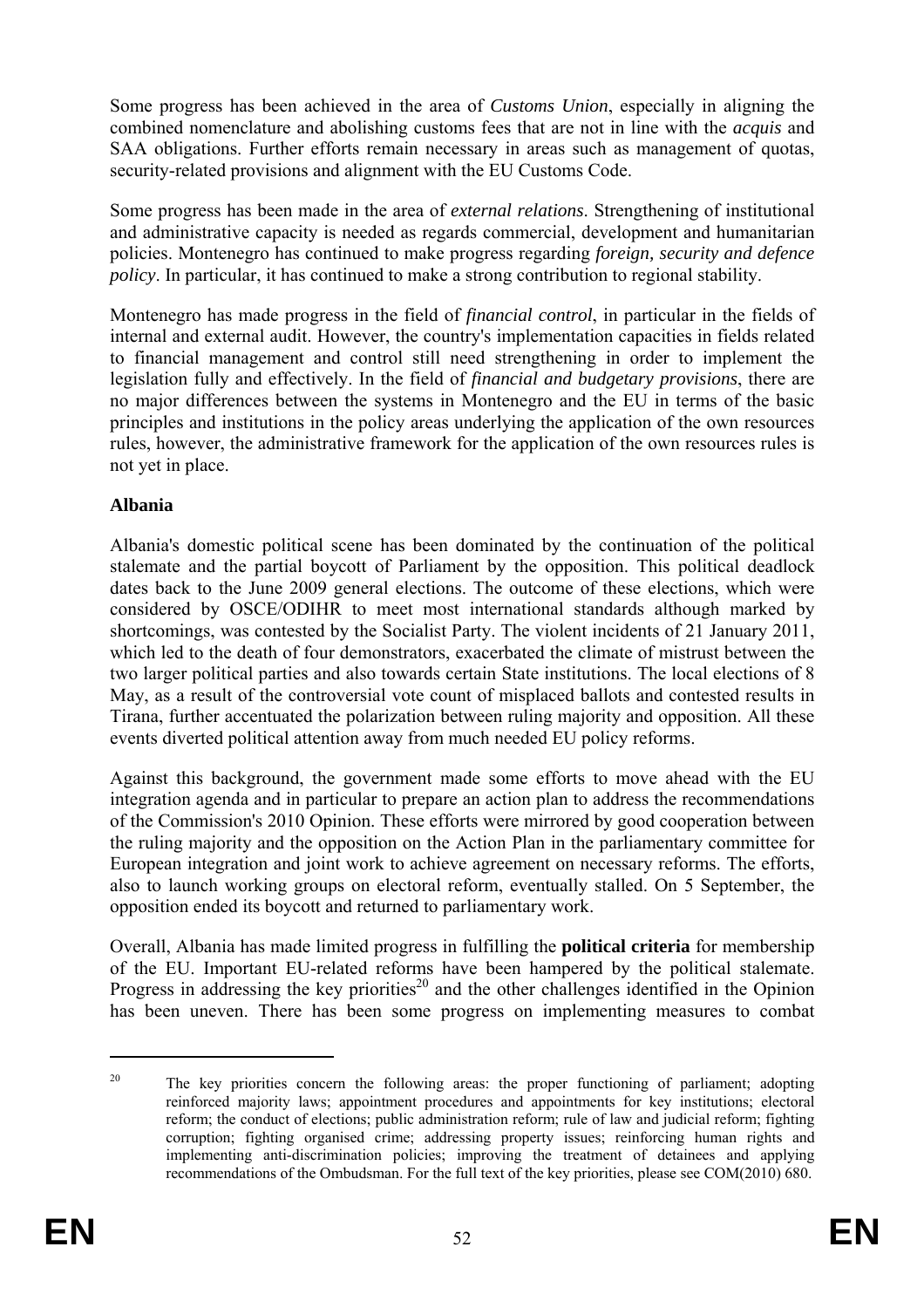organised crime, on improving the treatment of detained persons in prisons, and on children's rights. However, there was only limited progress regarding the work of parliament, elections, the judiciary, anti-corruption policy, property rights and improving the living conditions of the Roma community. Albania will need to make considerable and sustained efforts on all areas identified in last year's Opinion.

As regards *democracy and rule of law*, the continuation of the political stalemate, further confrontational developments and increasing mistrust between majority and opposition have negatively impacted on Albania's reform agenda. Key reform areas are still work in progress and important pieces of legislation are awaiting adoption or finalisation.

Despite some improvements in parliamentary rules and practice and some increase of the parliament's administrative capacities, the performance of the *Parliament* on legislative and oversight functions, a key priority of the Opinion, remains insufficient. The political stalemate has seriously hampered parliamentary work, as well as the need for sustained and constructive political dialogue. It has also prevented the establishment of a consensus enabling the implementation of relevant EU reforms. The opposition's partial boycott has obstructed parliamentary business, including hampering the adoption of laws requiring a three-fifths majority. The end of the opposition's boycott and their return to parliamentary work on 5 September is a positive step towards the normalisation of political dialogue and cooperation. An inclusive political environment conducive to cross-party consensus needs to be fostered in Parliament. The climate of polarization and mistrust between the government and the opposition affected the local elections of 8 May. There are areas where international standards were met, in the conduct of these elections, a key priority of the Opinion, and areas where this was not the case. Electoral reform, which is a key priority of the Opinion, has stalled. Parliament has not yet ensured an orderly hearing and voting procedure for constitutional and high court appointments, a key priority of the Opinion.

Efforts have been made by the *government* and by the parliamentary committee for European integration to advance and coordinate reforms on EU integration including to develop and conduct consultations on an action plan to address the recommendations in the Commission's Opinion, and in particular the 12 key priorities. The quality of legislative drafting and consultation with third parties need to be significantly improved. The decentralisation reform process was adversely affected by the difficult relationship between central and local government.

Essential steps in *public administration* reform, which is a key priority of the Opinion, including amendments to the civil service law, have not been completed. Despite some reform measures such as the Council of Ministers' decision on the structure and organisation of public bodies of June 2011, adoption of essential legislation is still pending and contingent on overcoming fully and in a sustained way the political stalemate as it requires adoption by three-fifths majority vote in Parliament. Implementation of existing laws and administrative acts remains weak. The Department of Public Administration (DOPA) still lacks sufficient authority in the institutional context to fully assume its role. Establishing an independent, merit-based and professional civil service free from political interference has still to be achieved. Appointment of the Ombudsman is still pending.

As regards the *judiciary*, limited progress has been made in completing judicial reform, which is a key priority of the Opinion. The judicial reform strategy and its action plan were adopted in July. They form a good basis for reform efforts. Implementation will require the allocation of adequate human and financial resources as well as sound inter-institutional cooperation.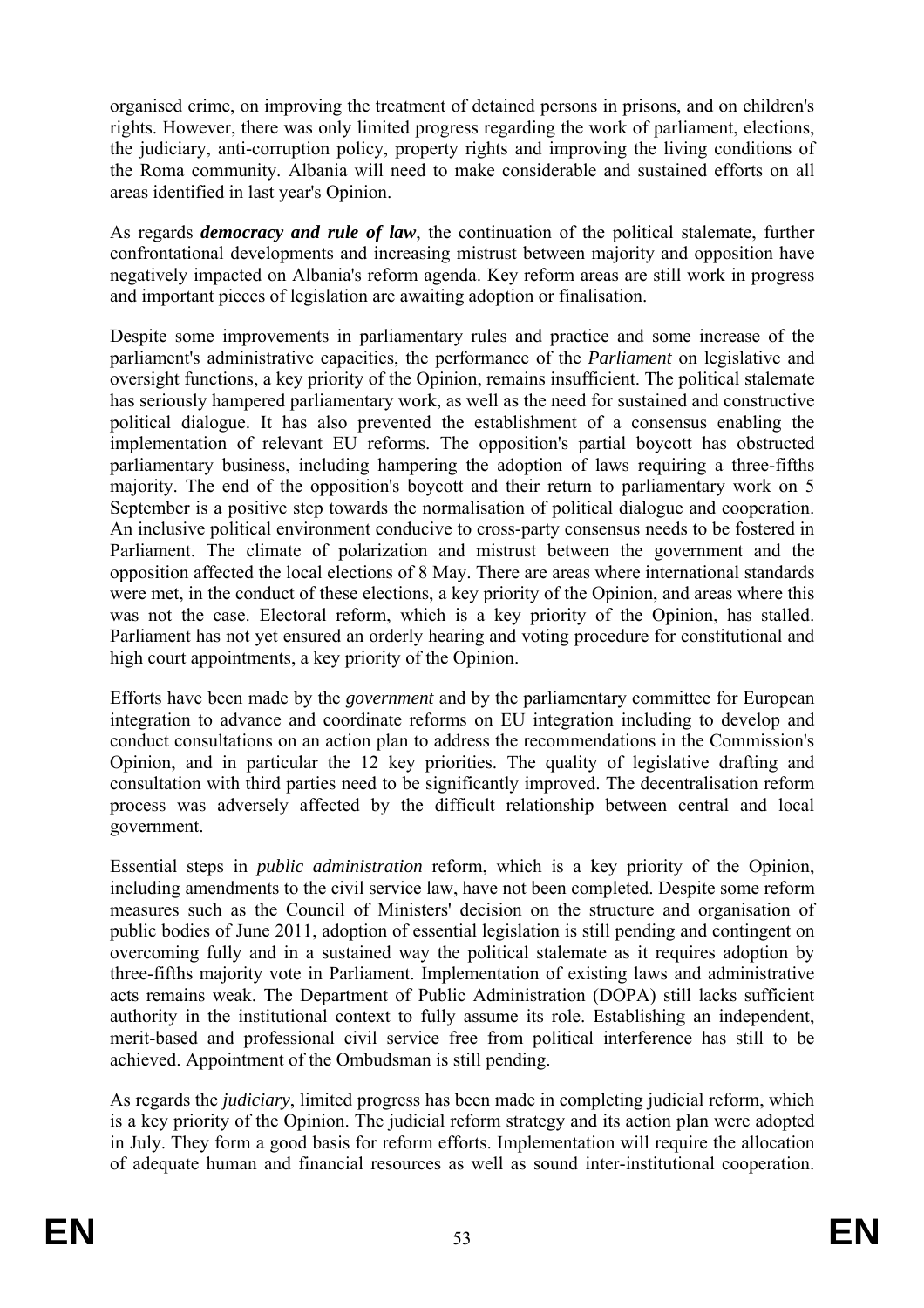Important legislation requiring adoption by a three-fifths majority vote in Parliament such as the Law on Administrative Courts is pending adoption. The efficiency of the judicial system is undermined by lengthy court proceedings leading to backlogs. Budgetary appropriations for the judiciary remain generally insufficient. The rate of enforcement of decisions is still weak. No concrete steps have been taken to combat corruption in the judiciary, including through limiting or abolishing the immunity of judges.

Limited progress was made in the field of *anti-corruption* policy, which is a key priority of the Opinion. The legal framework and inter-agency structures are mostly in place, but implementation of specific actions remains overall ineffective and results are insufficient. Public awareness campaigns are only starting. The immunity of certain public officials, the absence of a proactive approach and lack of resources and equipment continue to seriously obstruct effective investigation. A track record of investigations, prosecutions and convictions is lacking at all levels. Corruption prevails in many areas and continues to be a particularly serious problem.

Albania has further enhanced the legal and institutional framework for *human rights and the protection of minorities*. There has been progress in certain key priority areas, such as strengthening the protection of children's rights through the adoption of a comprehensive law and improvements in the conditions of detained persons in prison and the development of alternatives to detention. Progress in the field of human rights has nonetheless been uneven and renewed concerns have emerged in certain areas, such as freedom of media, where editorial independence continues to be hampered by political and business interests. Effective implementation and enforcement of legislative and policy tools governing human rights and protection of minorities needs to be substantially reinforced.

*Property rights* remain an issue of great concern. There has been little progress towards the adoption and implementation of a coherent property reform strategy and action plan. This is a key priority of the Opinion. The fragmentation of responsibilities and lack of coordination between the various institutions involved hampers effective policy implementation and creates legal insecurity and a systemic risk of corruption.

There has been partial progress on addressing the key priority which calls for reinforcing the protection of human rights, notably for women, children and Roma, and the effective implementation of *anti-discrimination* policies*.* There have been developments in this area, including the adoption of the new National strategy on gender equality and the fight against domestic violence; the start of implementation of the Law on Protection from Discrimination. Some important legislative gaps remain, in particular with regard to *persons with disabilities*, and Albania needs to ensure the consistent implementation of existing legislative and policy tools. General awareness of anti-discrimination legislation and the complaints mechanism needs to be increased. Concerns remain over continued discrimination against certain vulnerable groups, such as lesbian gay bisexual and transgender persons and Roma. The *Roma* community continues to be marginalised and lacks access to social protection and services.

Some progress has been made towards addressing the key priority on improving the treatment of *detainees* and application of the recommendations of the Ombudsman in this field. Measures have been taken to improve the conditions of detention and to systematise the follow-up of the Ombudsman's recommendations. However, cases of *ill-treatment* are still being reported, notably during arrest and police custody. The treatment of mentally ill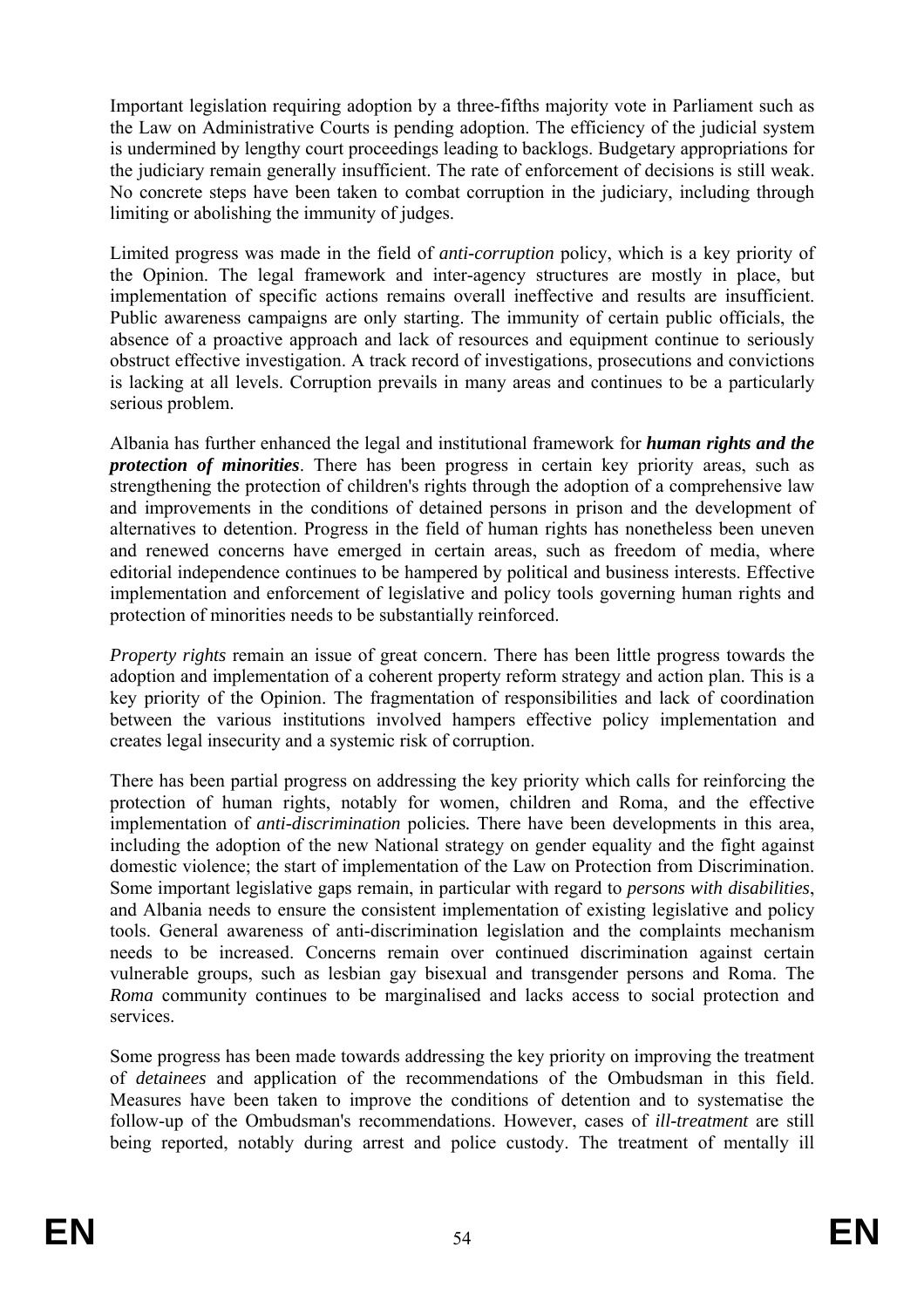offenders still needs to be improved. The lack of a permanent appropriate solution for the placement of those under obligatory treatment remains a serious concern.

Regarding *regional issues and international obligations*, Albania has continued to contribute to regional stability by fostering positive relations with neighbours and regional partners. It now has a visa-free regime in place with all Western Balkan countries. The country has continued to participate actively in regional cooperation initiatives, including the South East European Cooperation Process (SEECP), the Regional Cooperation Council (RCC) and the Central European Free Trade Agreement (CEFTA).

As regards the International Criminal Court, the bilateral immunity agreement with the United States does not comply with the EU Common Positions and guiding principles. The country needs to align with the EU position.

The **economy** of Albania maintained macroeconomic stability and positive growth during and in the aftermath of the global crisis. However, the political stalemate hampered the capacity of the government to implement necessary structural reforms. The economy grew by 3.8% in 2010, thanks to exports, while domestic demand was muted. Monetary policy has successfully assisted in keeping inflation stable, also against heightened international commodity prices. Shortcomings regarding the enforceability of contracts and the rule of law, together with weak infrastructure and human capital and the informal economy continue to hinder economic development.

As regards the *economic criteria*, Albania made some progress towards becoming a functioning market economy by reducing the fiscal and external deficits and keeping inflation expectations anchored thereby reinforcing macroeconomic stability. Albania should be able to cope with competitive pressures and market forces within the Union in the medium term, provided that it steps-up structural reforms, including by reinforcing the legal system and strengthening physical and human capital.

Despite a more polarised political landscape, a broad agreement on the key essentials of a market economy was maintained. The Albanian economy continued to grow, albeit at a slower pace and notwithstanding the weak economic conditions in important trading partners. Monetary policy remained sound, maintaining price stability while inflation stayed within the target range. The current account deficit and the fiscal imbalance declined in 2010. State involvement in the economy is low and subsidies remain limited. The banking sector remains well-capitalised and liquid. Some progress was made to further facilitate market entry. The EU continues to be Albania's main trade and investment partner.

However, a lasting reduction of the relatively high public debt has not been achieved. Further narrowing of the external imbalances may prove challenging especially if the decline in workers' remittances persists. Labour market performance deteriorated in 2010, while unemployment remains high. Implementation of bankruptcy procedures remains incomplete, while the weak rule of law hampers the enforceability of contracts and the business environment in general. The issue of property rights remains unaddressed. The high level of non-performing loans in the banking system continues to be an issue of concern. Investment in human capital and infrastructure remain inadequate. The informal sector remains a challenge. The concentration of the production in terms of sectors and export markets leaves the economy vulnerable to external shocks.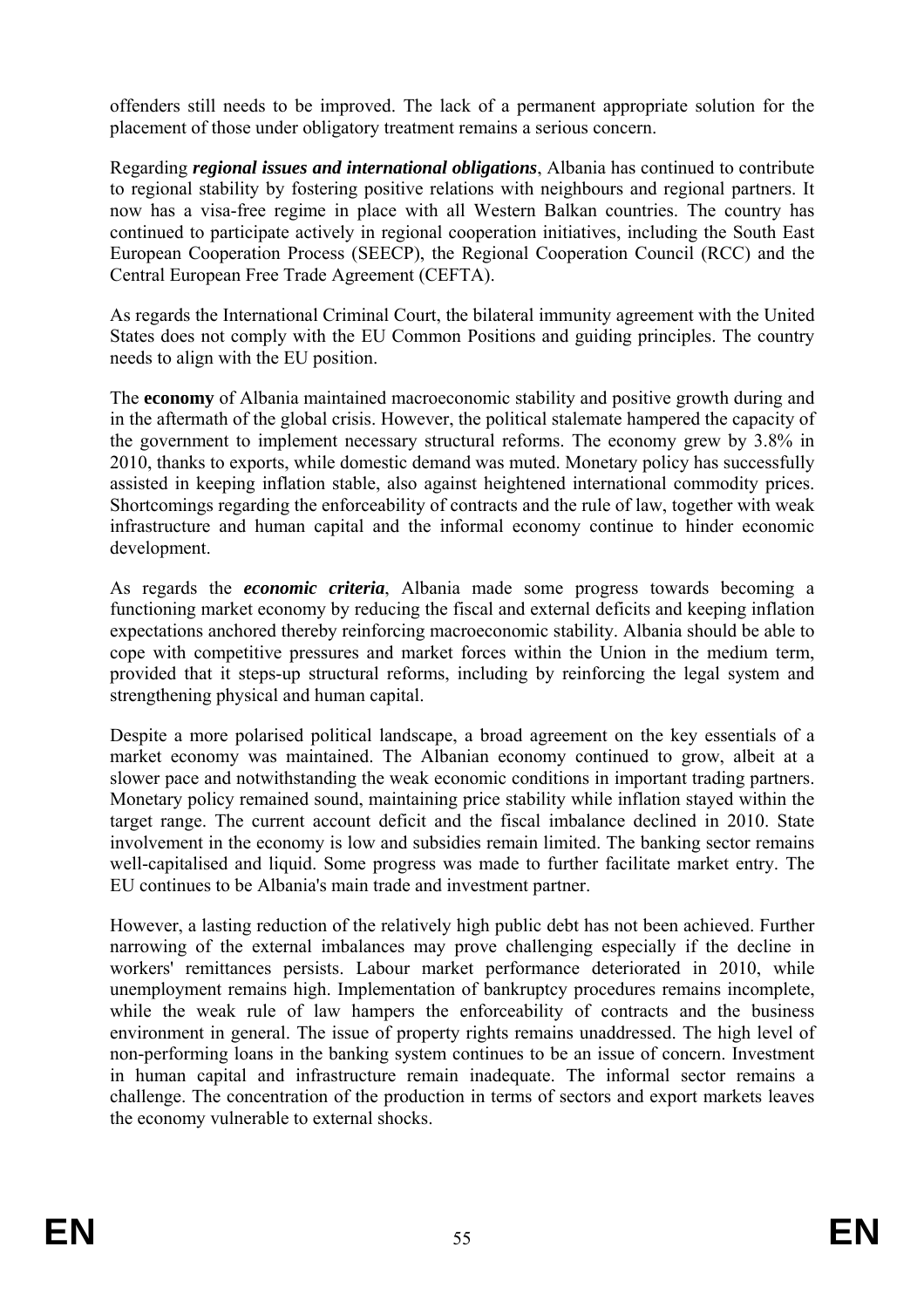Albania has made some progress in improving its **ability to assume the obligations of membership**, in particular in the areas of free movement of goods, enterprise and industrial policy, justice, freedom and security, external relations and financial control. Progress has been limited in other areas such as free movement of workers, public procurement, intellectual property law, information society and media as well as energy, environment and air transport. Overall, sustained efforts are needed to strengthen administrative capacity for the implementation and enforcement of legislation. Additional efforts are required to ensure the timely implementation of commitments under the Stabilisation and Association Agreement.

In the area of *free movement of goods* there has been good progress in standardisation. An adequate market surveillance structure needs to be established*.* In the area of *freedom of movement of workers,* there was little progress and preparations are at an early stage. There was some progress in the area of *right of establishment and freedom to provide services*, mainly in the area of postal services. There was some progress in the area of *free movement of capital* as regards the legislative framework on payment systems and combating money laundering. Further efforts are required to effectively implement the national strategy to combat money laundering and financial crime.

Little progress was made in the area of *public procurement*. Institutional capacity remains weak and there is a lack of a clear definition and distribution of competencies in all public procurement institutions. Preparations in this field are moderately advanced. There was some progress in the area of *company law*. However, the capacity of the National Accounting Council and the operational independence of the Public Oversight Board remain weak. There was limited progress in the area of *intellectual property law*, and preparations are not very advanced. Effective enforcement of intellectual and industrial property rights remains poor. Albania has not succeeded in meeting on-time its SAA obligation of guaranteeing a level of protection similar to that in the EU, including as regards enforcement. There was moderate progress in the area of *competition,* in the fields of both antitrust and State aid. However, the responsible authorities lack the appropriate administrative capacity. The operational independence of the State Aid Commission must be safeguarded. Preparations in this area are on track.

There was some progress in the area of *financial services*. The regulatory framework on risk management and capital adequacy improved. Supervisory capacity in the non-banking sector remains weak.

There has been uneven progress in the field of *information society and media*. Alignment with the *acquis* and market liberalisation on electronic communications are improving. However, media legislation is not yet aligned with the Audiovisual Media Services Directive and the capacity of the radio and television regulatory authority remains weak. Preparations in this field are not very advanced.

Some progress was made in the area of *agriculture and rural development*. Progress in setting up the structures for the implementation of rural development was made. However, the capacities to carry out analyses, as well as to design and implement rural development policies remain weak. There has been some progress, albeit uneven, in the area of *food safety, veterinary and phytosanitary policy.* The operational capacity of the National Food Authority was significantly enhanced and there were improvements in the legislative framework on food safety and veterinary issues. Overall capacity and inter-service cooperation and definition of competencies remain weak. There was some progress in the field of *fisheries*, particularly as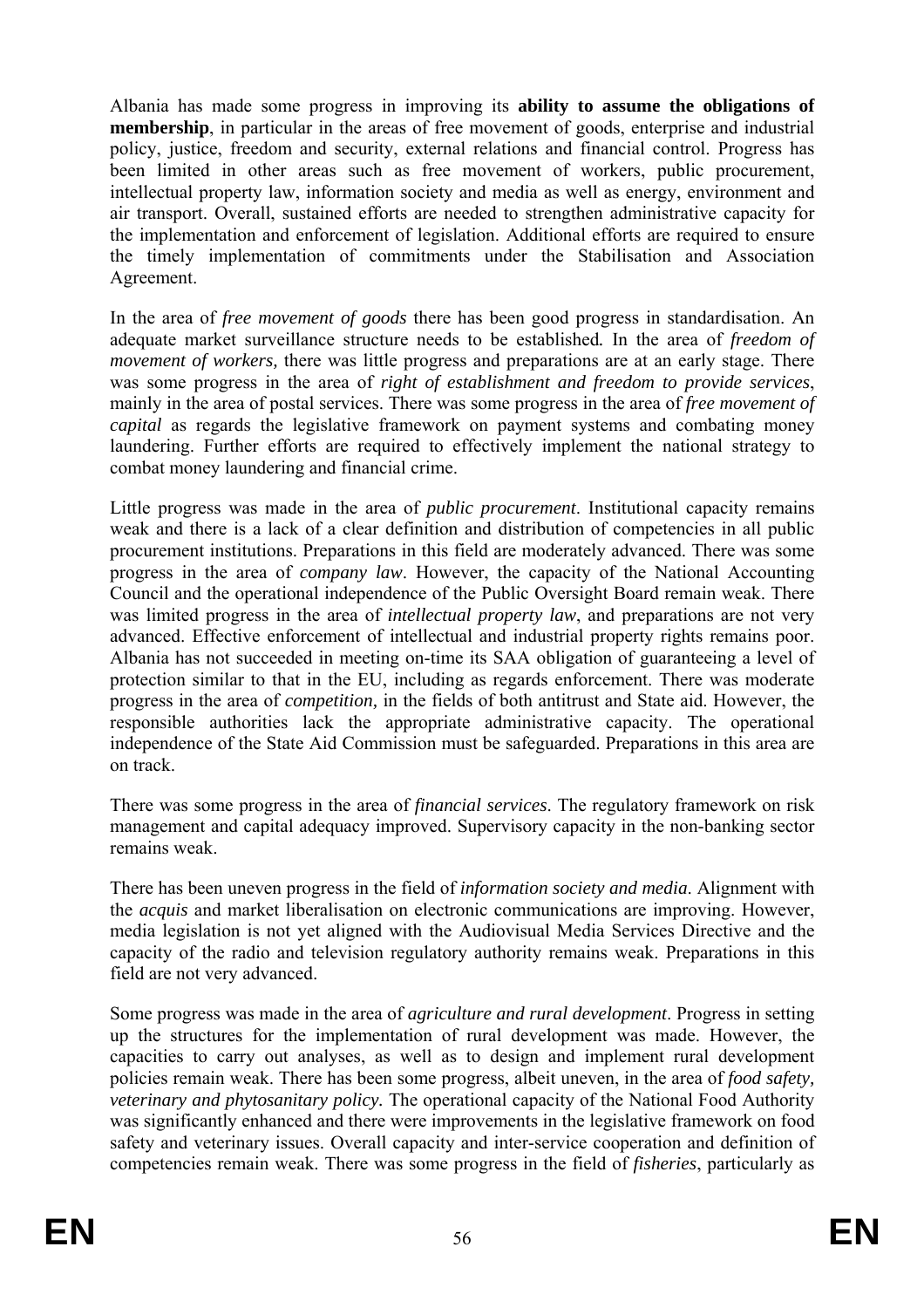regards inspection and control*.* Enforcement of the regulatory framework remains poor due to lack of physical and financial resources and poor inter-institutional cooperation.

There was some progress, albeit uneven, in the area of *transport policy*. Although alignment advanced in the areas of road transport and air traffic management, air safety remains a concern. The rail and maritime transport sectors require further efforts. There has been limited progress on *energy*. Security of supply improved slightly, but market reform in the electricity sector has not yet been effectively achieved and ensuring its economic viability will require further efforts. The capacities and institutional independence of the electricity, gas, and radiation protection regulatory authorities need strengthening. Preparations in this field are advancing slowly.

Although some progress was made in aligning *taxation* legislation with the *acquis,* and preparations are advancing, further efforts are required in the administrative and technical capacity, including in the area of tax fraud and avoidance. There is no progress to report in the area of *economic and monetary policy*. Progress was made in the field of *statistics,*  particularly as regards classifications and statistical infrastructure. Progress as regards sector statistics was uneven.

Progress in the area of *social policy and employment* has been uneven. Although there were some positive developments in the fields of health and safety at work, social dialogue, and social protection, high levels of informality and inactivity continue in the labour market. Overall implementation of policies also remains insufficient, particularly as far as social inclusion is concerned. Preparations in this field are not very advanced.

There has been progress in the field of *enterprise and industrial policy*, particularly as regards improving the regulatory framework for business and on access to finance to SMEs. Institutions have been established to facilitate innovation and technological development. Preparations in this field are advancing.

Some progress was made in the area of *trans-European networks*. Completion of road corridors advanced and a new electricity interconnection became operational.

There has been limited progress in the area of *regional policy and coordination of structural funds*. Considerable efforts are needed to establish the necessary institutional and administrative capacity and to develop a mature pipeline of projects in the area of regional development. Preparations in this area are still at an early stage.

As regards *judiciary and fundamental rights*, there are still some important gaps despite some efforts to develop legislation in line with European standards. Furthermore, the implementation of legislative and policy tools remains insufficient overall and presents a major challenge. Albania's alignment with European standards and the *acquis* in the field of judiciary and fundamental rights is at an early stage.

Albania has made progress in the area of *justice, freedom and security*. Visa-free travel to the Schengen area entered into force in December 2010 for citizens holding biometric passports. Progress has been made on fighting organised crime, notably through good international cooperation and implementation of the 'anti-mafia' law including confiscation of criminal assets. Nevertheless, organised crime remains a challenge. Efforts need to be maintained for the effective implementation of the legislative framework and in strengthening the fight against organised crime, which is a key priority of the Commission's Opinion. This includes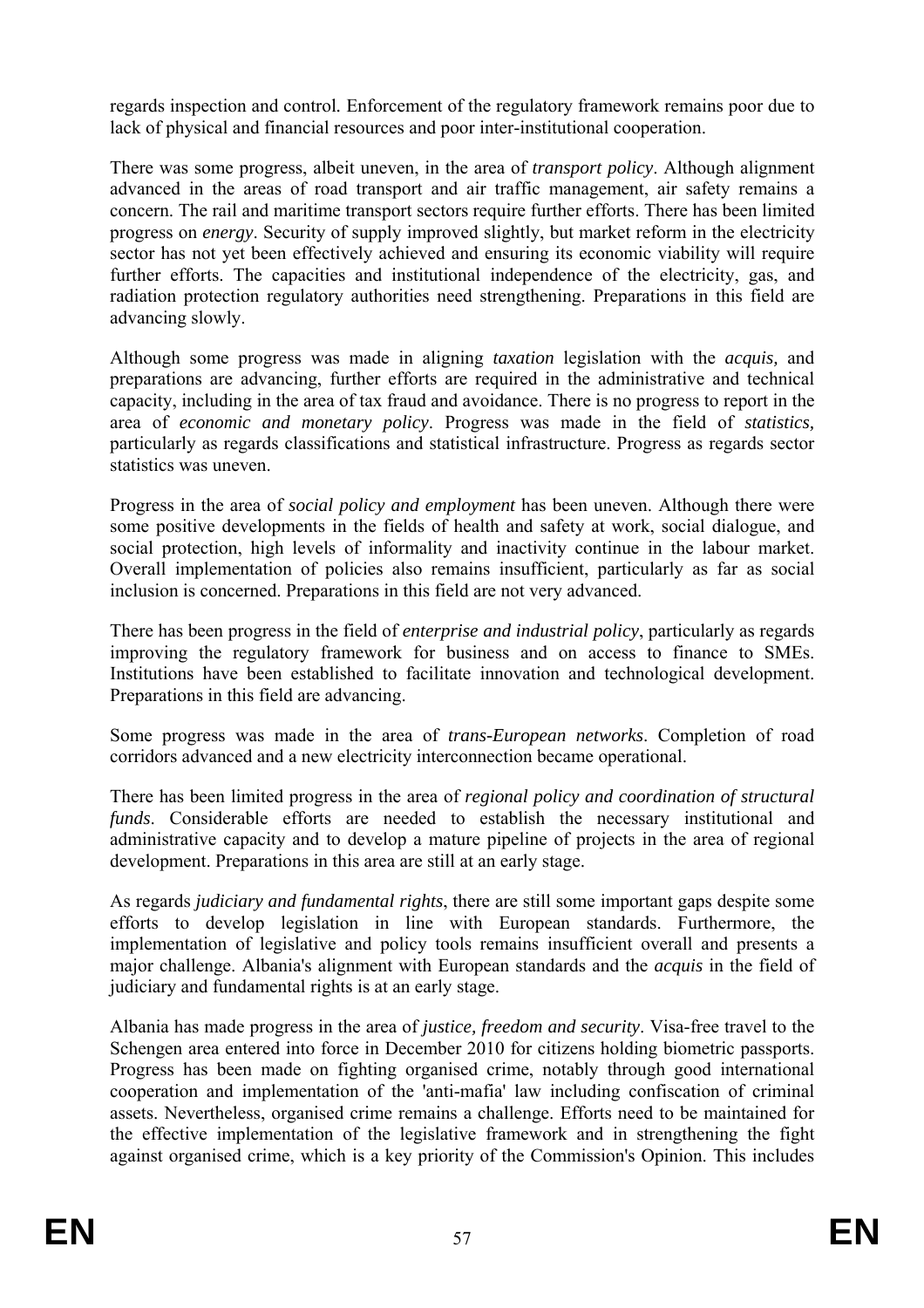the building up of a credible track record of proactive investigations, prosecutions and, where appropriate, convictions. Measures to increase the expertise and empowerment of investigators and the cooperation of law enforcement agencies should be actively pursued. The fight against drug trafficking, money laundering, trafficking in human beings and protection of its victims must be intensified and conducted systematically, and the legal framework for the confiscation of criminal assets systematically enforced.

There is progress to report as regards the capacity to implement the *acquis* in the area of *science and research*. Administrative capacity relating to participation in the 7<sup>th</sup> EU Research Framework Programme improved, although national research capacity remains low. Some progress was made in the areas of *education and culture*, in particular as regards Vocational and Educational Training*.* 

There was little overall progress as regards legislative alignment in the field of *environment*. Overall implementation and enforcement of legislation remains weak. Strengthening administrative capacity and inter-institutional cooperation require further efforts. Regarding *climate change*, Albania has made no progress overall and institutional capacities remain very weak.

Some progress has been made in the area of *consumer and health protection*. There was also progress in consumer protection regulation and enforcement. The legislative framework improved overall. As regards public health, advances were made in legislation on health care insurance and there were positive developments in the fields of communicable diseases and mental health. However, inequalities on access to primary health care remain.

In the area of *customs union* there was some progress on legislative alignment and preparations in this field are advancing. However, the use of reference prices in customs valuation remains high by EU standards and further efforts are required as regards simplified procedures and trade facilitation. Enforcement capacity and management of human resources remain weak.

Some progress was made in the area of *external relations*, in particular as regards the common commercial policy. Strengthening the institutional and administrative capacity is needed. There has been progress in the area of *foreign, security and defence policy.* The country aligned with most EU declarations and common positions, and continued to participate in CSDP operations.

There was progress as regards *financial control*. The primary legal framework for Public Internal Financial Control and centralised budget inspection improved. Administrative capacity in the field of internal control requires strengthening. Preparations in the area of protection of EU's financial interests are at an early stage.

In the field of *financial and budgetary provisions*, the basic principles and institutions for the underlying policy areas affecting the own resources system are in place. The administrative framework for the application of the own resources rules is not yet in place.

### **Bosnia and Herzegovina**

Bosnia and Herzegovina has made limited progress in addressing the **political criteria**.

In the areas of *democracy and the rule of law*, one year after the general elections held on 3 October 2010, the process of establishing executive and legislative authorities remains to be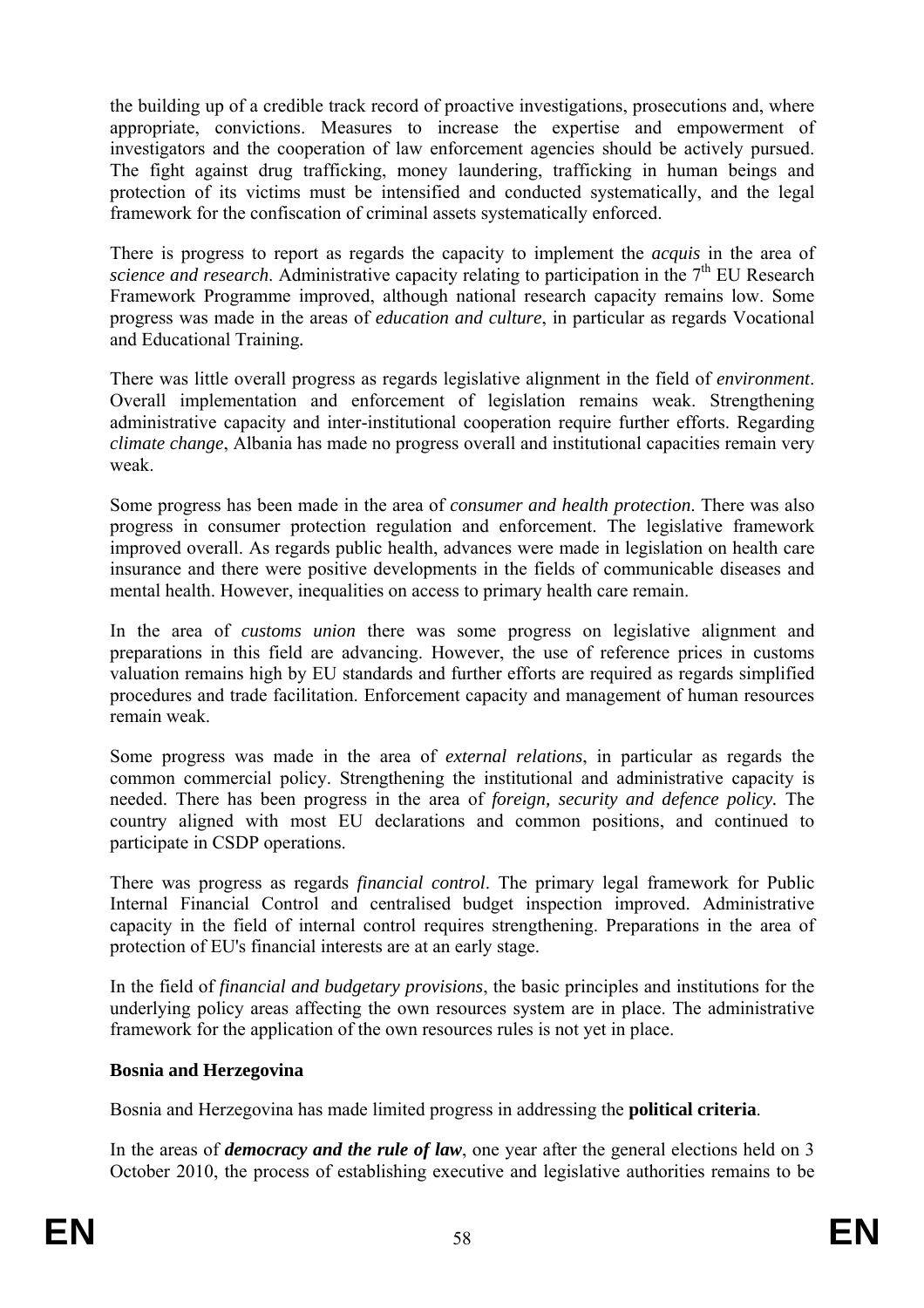completed with the establishment of a State-level Government. This long delay has hampered Bosnia and Herzegovina's progress on much needed reforms.

The lack of a credible process for the harmonisation of the *Constitution* with the European Convention on Human Rights remains an issue of serious concern. The first inter-institutional Working Group which was set up to implement the European Court of Human Rights  $(ECthR)$  decision in the Seidić-Finci<sup>21</sup> case failed to reach an agreement. The establishment of a new Working Group, as recommended by the Council of Ministers, is outstanding.

The RS National Assembly (RSNA) adopted Conclusions and a decision on holding a referendum challenging the State level judiciary institutions. Following the EU facilitation, the RSNA repealed the decision on the referendum and amended the Conclusions on 1 June. Within the established framework of the Stabilisation and Association Process, Bosnia and Herzegovina has engaged with the EU in a Structured Dialogue on Justice.

The administrative capacity of the *Parliament* improved but lack of coordination between the State and Entity parliaments and political discord between the Entities has continued to hamper the work of the Parliamentary Assembly. The functioning of *government* institutions, at different levels, continued to be affected by fragmented, uncoordinated policy-making. The three Presidency members improved efforts at joint policy formulation and implementation but foreign policy coordination remained subject to disagreements on some issues. An effective coordination mechanism between the State and the Entities remains to be established on EU matters including on programming of financial assistance under the Instrument for Pre-Accession Assistance (IPA).

Limited progress has been made in the area of *public administration reform*. Implementation of the public administration reform strategy is continuing. However, coordination between the various administrations remains weak and the public administration reform process lacks the necessary political support. Sustained efforts remain necessary to prevent political interference. A State-level Ombudsman is in place but staffing and financial constraints hamper its effectiveness. The establishment of a professional, accountable, transparent and efficient civil service based on merit and competence remains an issue to be addressed.

Bosnia and Herzegovina has made limited progress in improving the *judicial system*. An EU-Bosnia and Herzegovina Structured Dialogue on Justice, aiming at ensuring an independent, effective, impartial and accountable judicial system, was launched. Implementation of the Justice Sector Reform Strategy and the War Crimes Strategy needs to be stepped up. Measures were taken to reduce the backlog of cases, particularly of utility bills cases, but the overall backlog remains high. The fragmented legal framework across all jurisdictions places significant legislative and financial burdens on the judiciary. The lack of streamlined budgetary responsibilities continues to affect the independence and effectiveness of the judiciary. The frequent political attacks on the judiciary and the backlog of cases remain causes for serious concern.

Bosnia and Herzegovina has achieved very limited progress in tackling *corruption*, which remains a serious problem and is prevalent in many areas throughout the public and private sector. Implementation of the anti-corruption strategy and action plan remains weak. The

1

<sup>&</sup>lt;sup>21</sup> The Sejdić-Finci vs. Bosnia and Herzegovina case, December 2009, regarding ethnic discrimination for representation in the institutions of the country for persons not belonging to one of the three Constituent Peoples.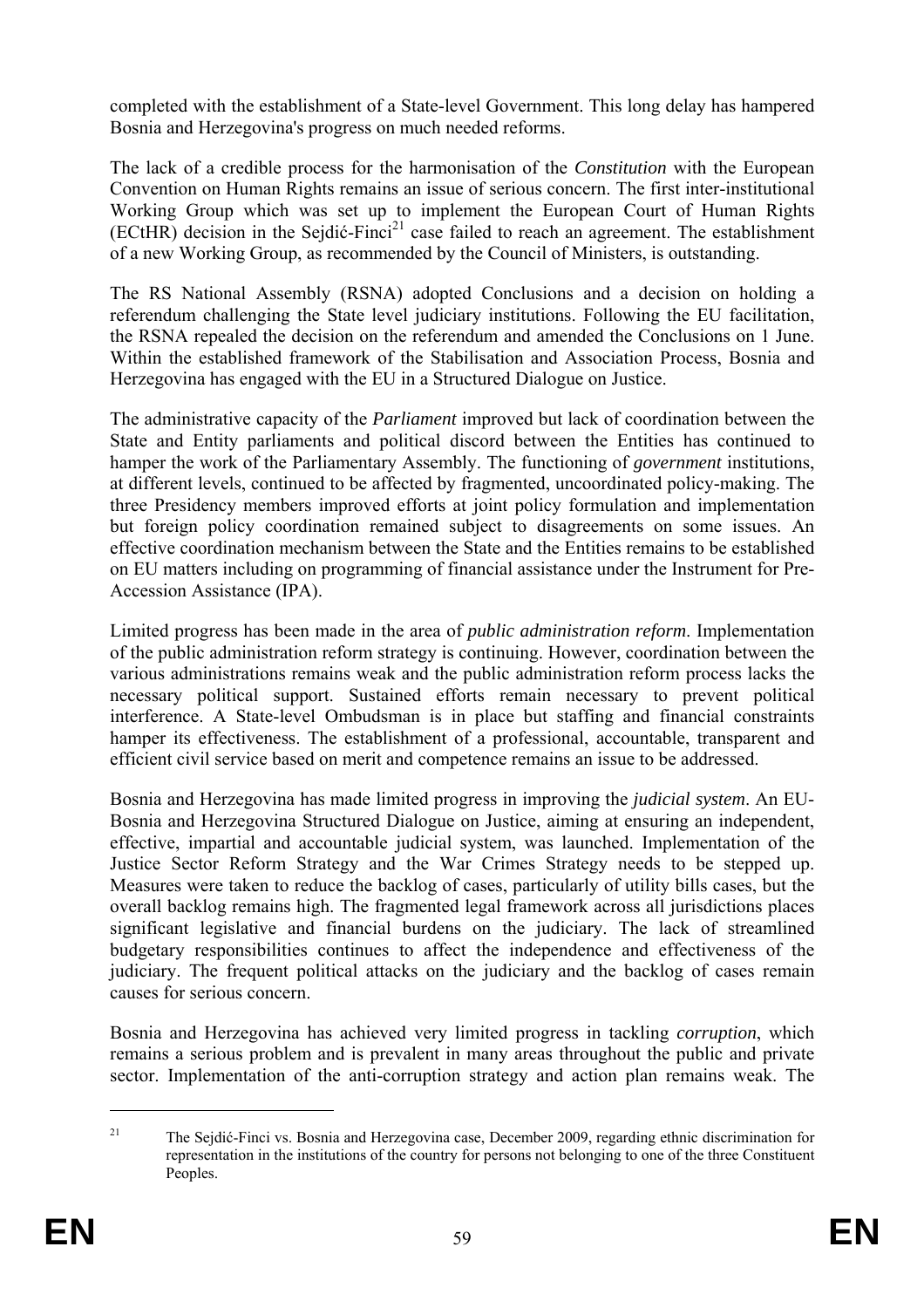Anti-Corruption Authority is not yet fully operational. The judicial follow-up of corruption cases remained slow and only a limited number of high-level cases led to prosecution. Insufficient implementation of legislation and problems of coordination between entities remain issues of concern. Bosnia and Herzegovina needs stronger political commitment and determined action against corruption.

Respect for *human rights and protection of minorities* is broadly ensured. Bosnia and Herzegovina has ratified the major international human rights conventions, but implementation is lagging behind.

*Civil and political rights* are broadly respected. Little progress has been made towards harmonising criminal sanctions across the country. Adoption of the Framework law on free legal aid, needed to comply with the ECHR, remains outstanding. *Access to justice* in civil and criminal trials needs to be ensured. There has been some improvement in *prison*  conditions, particularly in psychiatric facilities, but overcrowding and *ill-treatment* of detainees remain issues to be addressed.

The State and the Entity Constitutions provide for the *freedom of expression* and media, the *freedom of assembly* and association and for the *freedom of religion*. However, better implementation of existing legislation is needed. The self-regulatory activities of the Press Council improved. Citizens' complaints to the Press Council about violations of the Press Code are on the rise. The capacity of the Press Council to enforce professional standards is hampered by lack of resources. Political pressure on the media continued, as did its ethnic bias. Cases of intimidation against journalists also continued. The implementation of the public broadcasting reform remains outstanding. The independence of the Communications Regulatory Agency continued to be undermined and Board appointments remain pending. The development of civil society requires further support and transparency in funding allocations.

*Economic and social rights* are guaranteed by the existing legal framework, but implementation remained weak due to fragmented levels of competence. A comprehensive State-level anti-discrimination law is in place but its scope remains limited and implementation weak. The protection of *women* against violence needs to improve, as does the social protection of *children*. In terms of inter-ethnic relations, despite the establishment of a coordination body in the Federation, the number of divided schools ('two schools under one roof') and mono-ethnic schools remains a cause for concern. The system of social benefits is based on rights instead of needs, which has an adverse impact on the situation of *vulnerable groups*, including the mentally disabled. Social dialogue and the exercise of labour rights continued to be hampered by the lack of recognition of State-level social partners and a fragmented legislative framework.

*Respect for and protection of minorities*<sup>22</sup> and cultural rights are broadly ensured. Progress was made in implementing the Roma action plans on housing and employment. Efforts need to be stepped up to ensure effective implementation of the action plans on health and education and to improve resources and sustainability with regard to the action plans. The *Roma* minority continues to face very difficult living conditions and discrimination. The lack

1

<sup>&</sup>lt;sup>22</sup> According to the Law on the protection of rights of persons belonging to national minorities, there are 17 national minorities in Bosnia and Herzegovina. The three constituent peoples – Bosniaks, Croats and Serbs – do not constitute national minorities.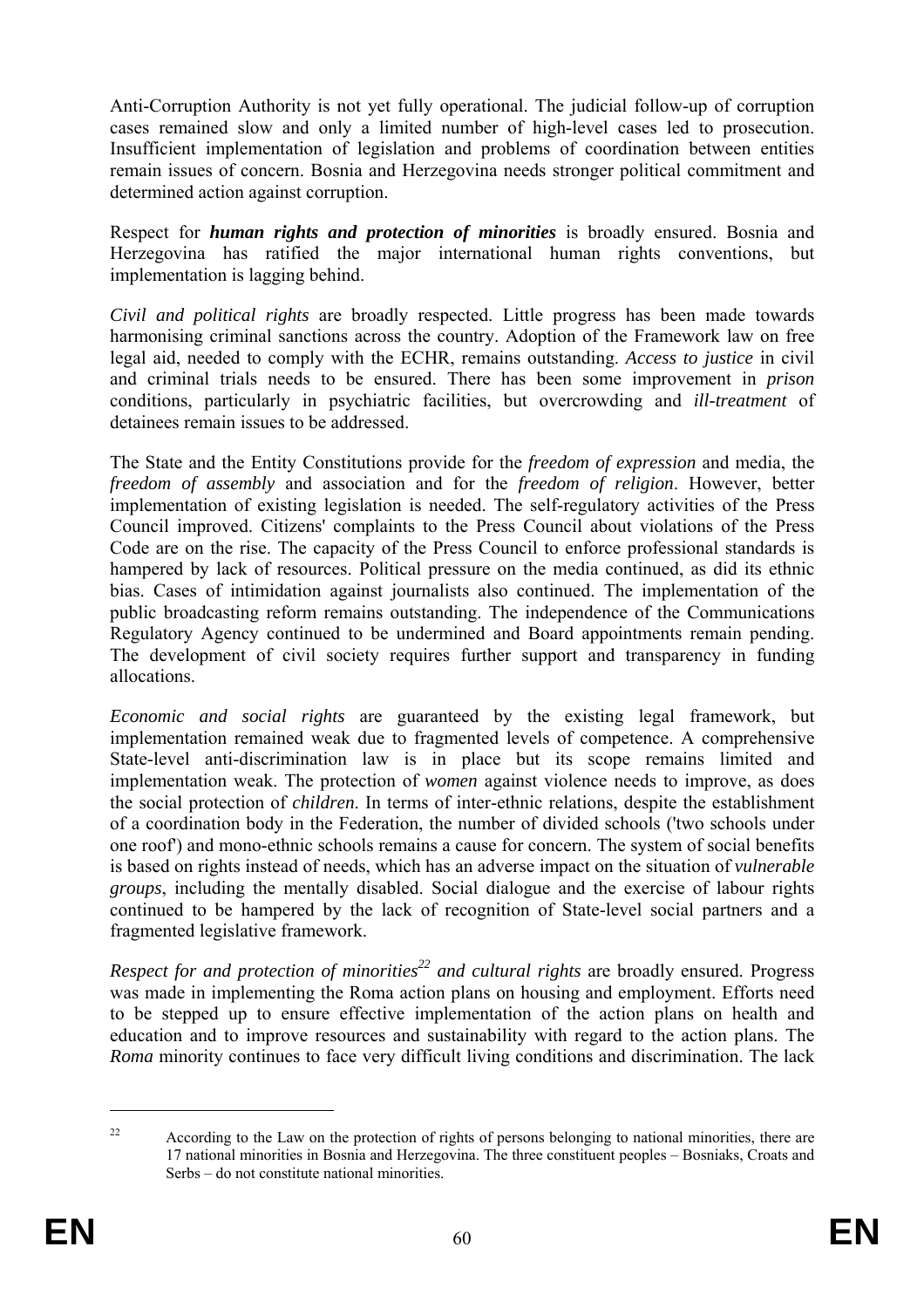of birth registration and of access to free legal aid for civil registration continues to hinder their access to basic social and economic rights. Further steps are needed in order to improve implementation of the Law on national minorities and to guarantee minority rights.

Some progress has been achieved concerning *refugees and internally displaced persons.* The revised strategy supporting the return process and ensuring proper implementation of Annex 7 to the Dayton/Paris Peace Agreement (DPA) is in place. Some steps have been taken to implement the strategy, notably as regards funding to deal with vulnerable groups living in collective centres. However, procedures for allocating return assistance are not fully in place yet. Lack of employment opportunities and of access to social protection continues to hamper the sustainability of return and of local integration.

As regards *regional issues and international obligations*, implementation of the DPA has continued but political representatives in Republika Srpska frequently challenged the territorial integrity of the country. Cooperation with the International Criminal Tribunal for the former Yugoslavia has remained satisfactory.

The EUSR mandate was transferred from the Office of the High Representative to a single EU Representative acting under a double-hatted mandate as EUSR and Head of the EU Delegation.

Cooperation between the courts and prosecutors from Bosnia and Herzegovina, Croatia and Serbia continued. Implementation of bilateral agreements on the mutual recognition and enforcement of court rulings in criminal matters is ongoing. However, efforts at prosecuting war crime cases continued to be hampered by legal obstacles to extradition in the Criminal Procedural Code.

As regards the International Criminal Court, the bilateral immunity agreement with the United States does not comply with the EU common positions and guiding principles. The country needs to align with the EU position.

Significant progress was made with regard to the *Sarajevo Declaration Process*. Following the meetings in June and September 2011, Bosnia and Herzegovina, Croatia, Montenegro and Serbia agreed on a number of issues, including on the text of a joint declaration to be signed at a ministerial conference in Belgrade.

Bosnia and Herzegovina continued to participate actively in regional cooperation initiatives, including the South-East European Cooperation Process (SEECP), the Regional Cooperation Council (RCC), and the Central European Free Trade Agreement (CEFTA). Bosnia and Herzegovina's relations with its neighbours have developed further. In September, Bosnia and Herzegovina adopted a decision to recognise the customs stamps of Kosovo. However, some border-related issues with neighbouring countries remain open.

The **economy** of Bosnia and Herzegovina gained some speed in 2011 after a modest growth in 2010. The recovery is nevertheless still subdued and mainly driven by external demand. Unemployment remained at very high levels. The fiscal situation eased somewhat as a result of fiscal adjustment measures implemented under the programme of the International Monetary Fund and increased revenues. However, medium-term fiscal sustainability was severely hampered by the failure to adopt the Global Framework for Fiscal Policies 2011- 2013. The commitment to structural reforms and sound public finances remained weak and uneven across the country, and the quality of public finances remained low.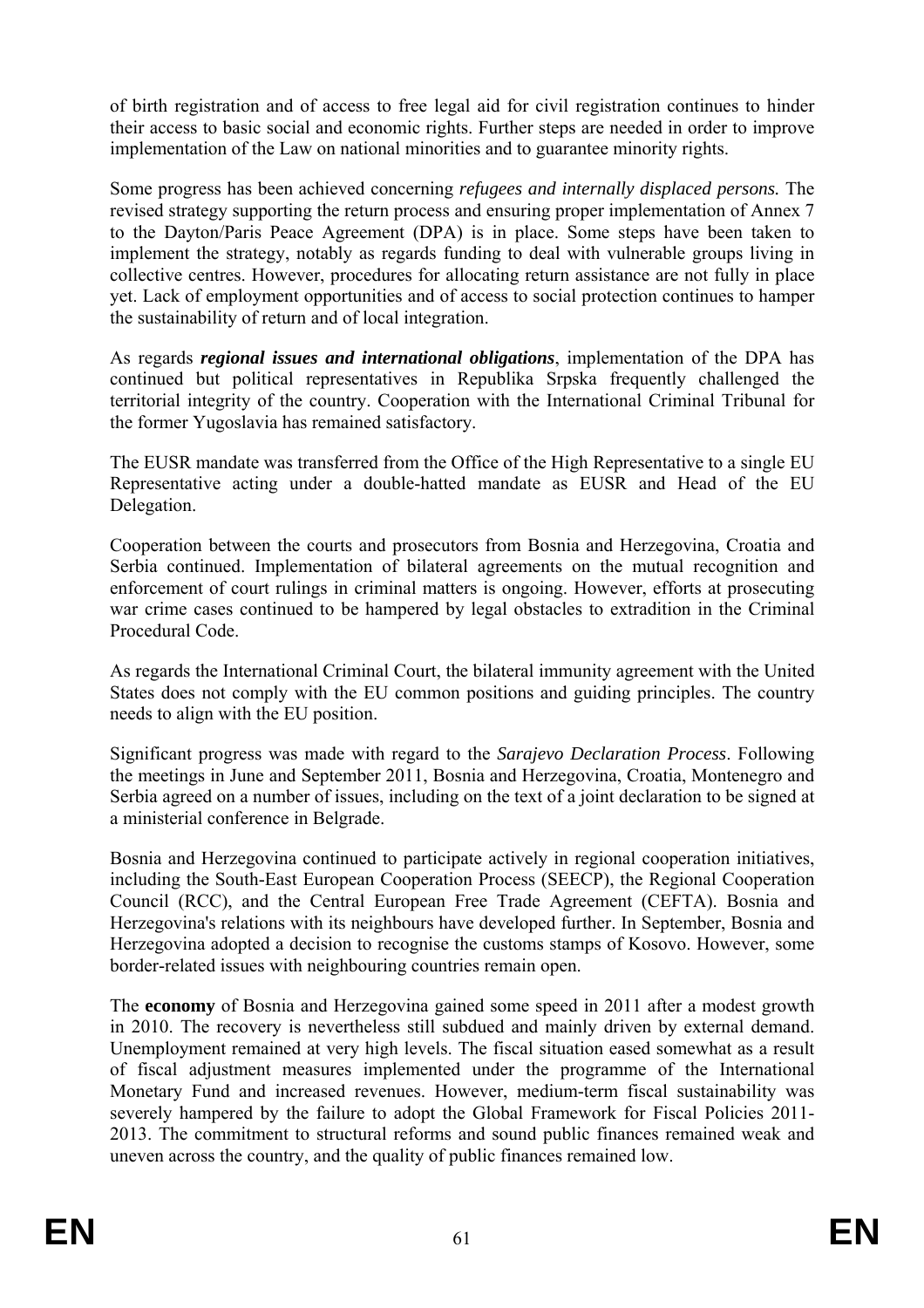As regards the **economic criteria**, Bosnia and Herzegovina has made little further progress towards a functioning market economy. Considerable further reform efforts need to be pursued to enable the country to cope over the long term with competitive pressure and market forces within the Union.

The recovery is mainly driven by external demand, but domestic demand also picked up, supported by resuming credit activities. Industrial production is growing. Trade activities significantly increased and the level of trade integration with the EU remained high. Financial and monetary stability was preserved. The currency board arrangement continued to enjoy a high degree of credibility. Some improvements in the business environment can be reported with regard to business registration and the streamlining of administrative procedures in general.

However, the failure to adopt the Global Framework for Fiscal Policies 2011-2013 severely hampered the sustainability and credibility of fiscal policy in Bosnia and Herzegovina and left fiscal authorities without an agreement on the general fiscal line. The political stalemate in the country resulted in a significant delay of the 2011 State-level budget adoption and postponement of further programme discussions with the International Monetary Fund on the implementation of the Stand-By Arrangement. The quality of public finances remained low with high shares of current expenditures to GDP. External imbalances, in particular the current account deficit, have been rising and inflation picked up. The business environment continued to be affected by administrative inefficiencies and the weak rule of law. Planned privatisation, restructuring of public enterprises and the liberalisation of network industries did not advance. The productive capacity and the competitiveness of the economy remained weak as domestic sources of growth were not adequately exploited. Structural rigidities such as the high rates of social contributions, poorly targeted social transfers and low labour mobility continue to hamper job creation. Unemployment continued to be very high and the informal sector remains an important challenge.

Bosnia and Herzegovina made limited progress in aligning its legislation and policies with **European standards**. Some progress was noted in the areas of intellectual property, State aid, research, culture, transport and a number of justice, freedom and security-related matters. Particular efforts remain necessary on free movement of goods, persons and services, customs and taxation, competition, public procurement, employment and social policies, education, industry and SMEs, agriculture and fisheries, food safety, veterinary and phytosanitary sectors, environment and climate change, energy, information society and media and statistics.

On the whole, the implementation of the Interim Agreement (IA) remained uneven. The country is in breach of the IA due to non-compliance with the European Convention on Human Rights and with the rules on State aid. The State-level State aid law, required for compliance with the Stabilisation and Association Agreement, was adopted by the Council of Ministers in August but adoption by the Parliament is pending. The State-level census law, necessary for the country's social and economic development, remains to be adopted as a matter of priority.

Bosnia and Herzegovina made some progress in *internal market* areas. Regarding *free movement of goods*, some progress was made in market surveillance and consumer protection. Substantial efforts remain necessary to approximate the legal framework to EU legislation, improve administrative capacity and achieve a single economic space.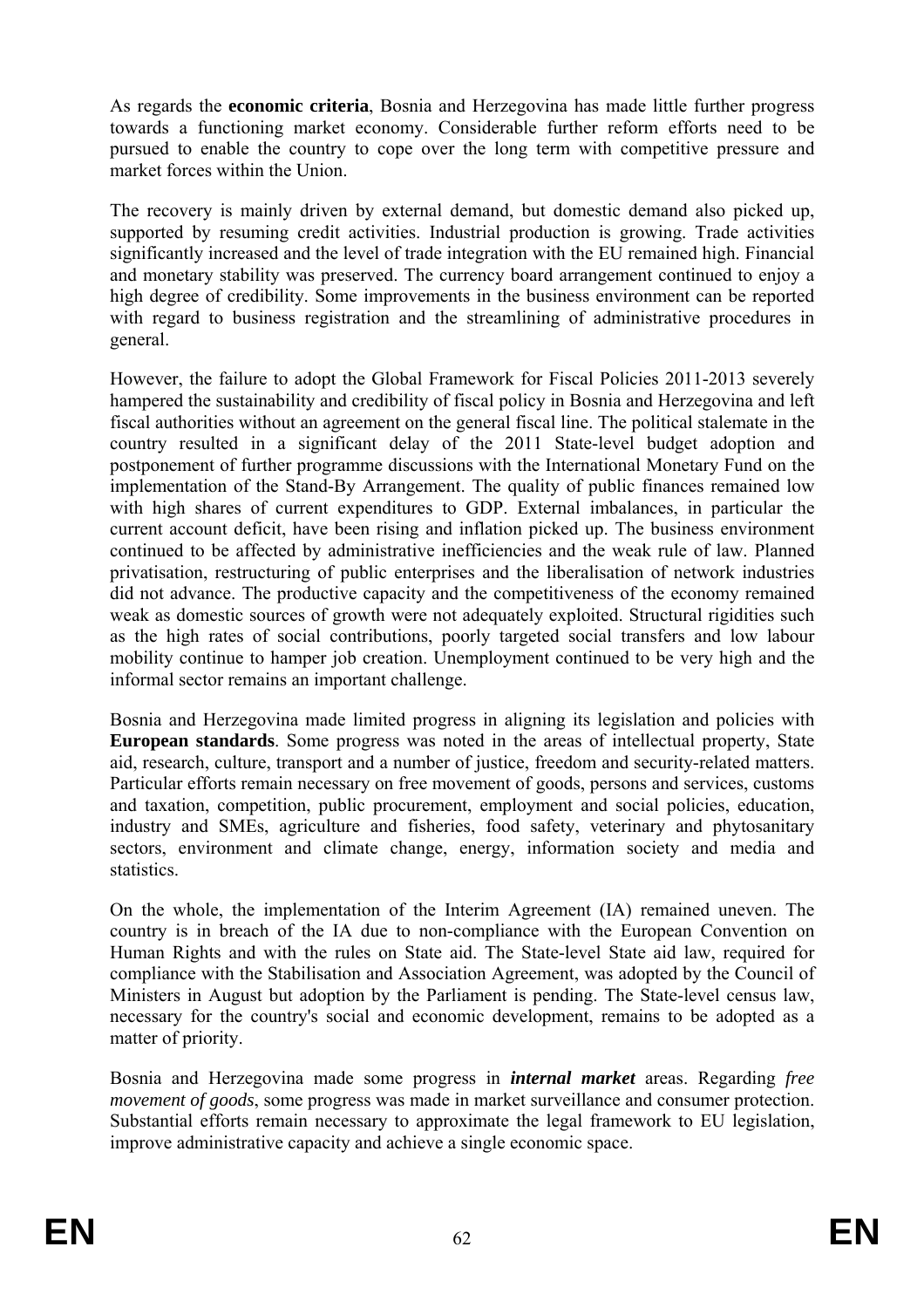In the area of *movement of persons, services and right of establishment* limited progress was made. Both Entities adopted implementing legislation on financial services and the coordination of banking supervision improved. Further simplification of company registration and alignment of the legislative framework for postal services will be essential.

There was no progress in the area of *free movement of capital*. Further alignment with the *acquis* as well as country-wide harmonisation of legislation is needed. Good, but uneven progress can be reported in the areas of *customs* and *taxation*. Further alignment of legislation and capacity building to ensure effective implementation and enforcement of intellectual property rights remain essential.

Bosnia and Herzegovina made some progress with the enforcement of *competition* rules. There was no progress in the area of *public procurement,* particularly regarding full alignment of the Public Procurement Law. Progress continued in the area of *intellectual property rights.*

There was little progress in the area of *social and employment policies* and public health policy. Country-wide strategy papers exist or are being prepared, but policies and legislation remain fragmented. Framework laws and strategies are in place in the field of *education* but implementation is pending. Some progress was made on *culture*. Progress continued in the field of *research* and preparations for the Innovation Union started. Negotiations to join the *World Trade Organisation* further advanced.

Bosnia and Herzegovina made little progress towards meeting European standards on a number of *sectoral policies*. Regarding *industry and small and medium sized enterprises* (SMEs), a country development strategy including industrial policy elements remains to be adopted and the SME strategy implemented. There was some progress in the areas of food safety, veterinary and phytosanitary policy and fisheries. Progress in *agriculture and rural development* remained limited. Closer coordination between the State and Entities in aligning with the *acquis* in these fields remains essential. The lack of progress had a negative impact on trade in agricultural products.

Bosnia and Herzegovina's preparations in the field of the *environment* remained at an early stage. A harmonised legal framework for environmental protection and a State Environmental Agency remain to be established. The administrative capacity is weak and the horizontal and vertical communication between the different authorities requires strengthening. Regarding *climate change*, further efforts are needed towards the adoption of a State-level strategy for climate change, alignment with the *acquis* and awareness-raising.

Bosnia and Herzegovina made progress in the *transport* sector. There were some positive developments regarding the trans-European transport networks, road and air transport, rail and inland waterways sectors. The Law on Transport of Dangerous Goods remains to be adopted. The upgrading of transport infrastructure remains an issue to be addressed. Preparations in the field of *energy* are not very advanced. As party to the Energy Community Treaty, Bosnia and Herzegovina needs to implement the relevant EU energy legislation. Some progress was achieved regarding the supply of electricity to Brčko District and the launch of a comprehensive review of the electricity legislation at all levels of Government. To guarantee the security of electricity supply, a country-wide functioning national transmission company needs to be in place and a comprehensive energy strategy adopted.

Progress in *information society and media* was limited. Harmonisation of the legal framework for public broadcasting remains outstanding. The continuing challenges to the independence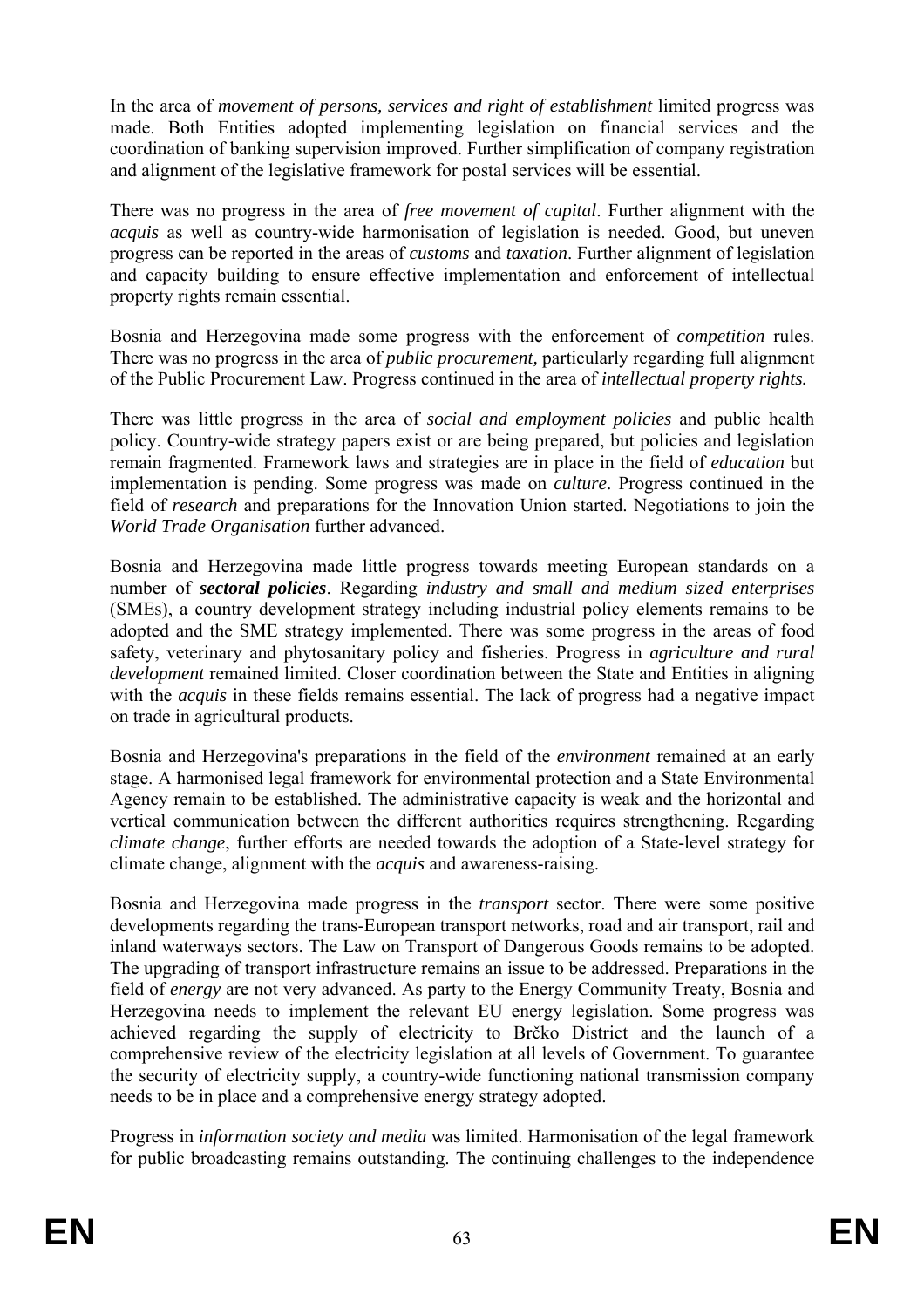of the Communications Regulatory Authority, political pressure and the slow pace of implementation of the public broadcasting reform remained causes for serious concern.

Some progress can be reported in the area of *financial control*. Central Harmonisation Units exist at State and Entity level and the introduction of internal audit started. The financial management and control systems need further development. The independence of the Statelevel audit office remained an issue of concern. Some progress was made in the area of *statistics* with regard to classifications and registers. Sector Statistics such as national accounts or business and agriculture statistics need to be improved. Cooperation between the country's statistical institutions at State and Entity level and other relevant State-level agencies remained insufficient.

In the area of *justice, freedom and security*, some progress has been made in the different areas. In the area of visa policy, priorities continued to be addressed. The visa facilitation agreement between the EU and Bosnia and Herzegovina and the readmission agreement have continued to be implemented smoothly. Visa-free travel to the Schengen area entered into force in December 2010 for citizens of Bosnia and Herzegovina holding biometric passports.

The country's preparations in the fields of *border management, asylum and migration* have advanced. The asylum and international protection system, the monitoring of migration flows and inter-agency cooperation continued to improve. However, the infrastructure at some border crossing points requires strengthening. Little progress has been made in the fight against *money laundering*. The implementation of the strategy and action plan for the prevention of money laundering remains limited. There has been little progress in the fight against *drugs*. The absence of effective judicial follow-up impedes the fight against drug trafficking, which remains a serious problem.

Bosnia and Herzegovina's preparations in the area of the *police* are advancing. The fragmentation of Bosnia and Herzegovina's police forces continues to undermine efficiency, results, cooperation and information exchange. The *fight against organised crime* remains insufficient due to the lack of effective coordination between law enforcement agencies. Organised crime remains a serious concern that affects the rule of law and the business environment. Efforts to fight *trafficking in human beings* need to be intensified and deficiencies in identification of victims of trafficking addressed. Bosnia and Herzegovina made some progress in fighting terrorism. The Joint Task Force to fight terrorism was reestablished. However, the implementation of the strategy for preventing and combating terrorism needs to be enhanced.

Preparations for the *protection of personal data* have continued, but further efforts are necessary on law enforcement and to ensure the independence of the supervisory agency. Well-functioning personal data protection is crucial in order for Bosnia and Herzegovina to conclude agreements with Europol and Eurojust.

# **Kosovo**

The political situation in Kosovo was marked by both parliamentary and presidential elections in the period from October 2010 to April 2011. The conduct of the general elections was marred by serious shortcomings and technical difficulties. A new coalition government was formed in February and a new president elected in April.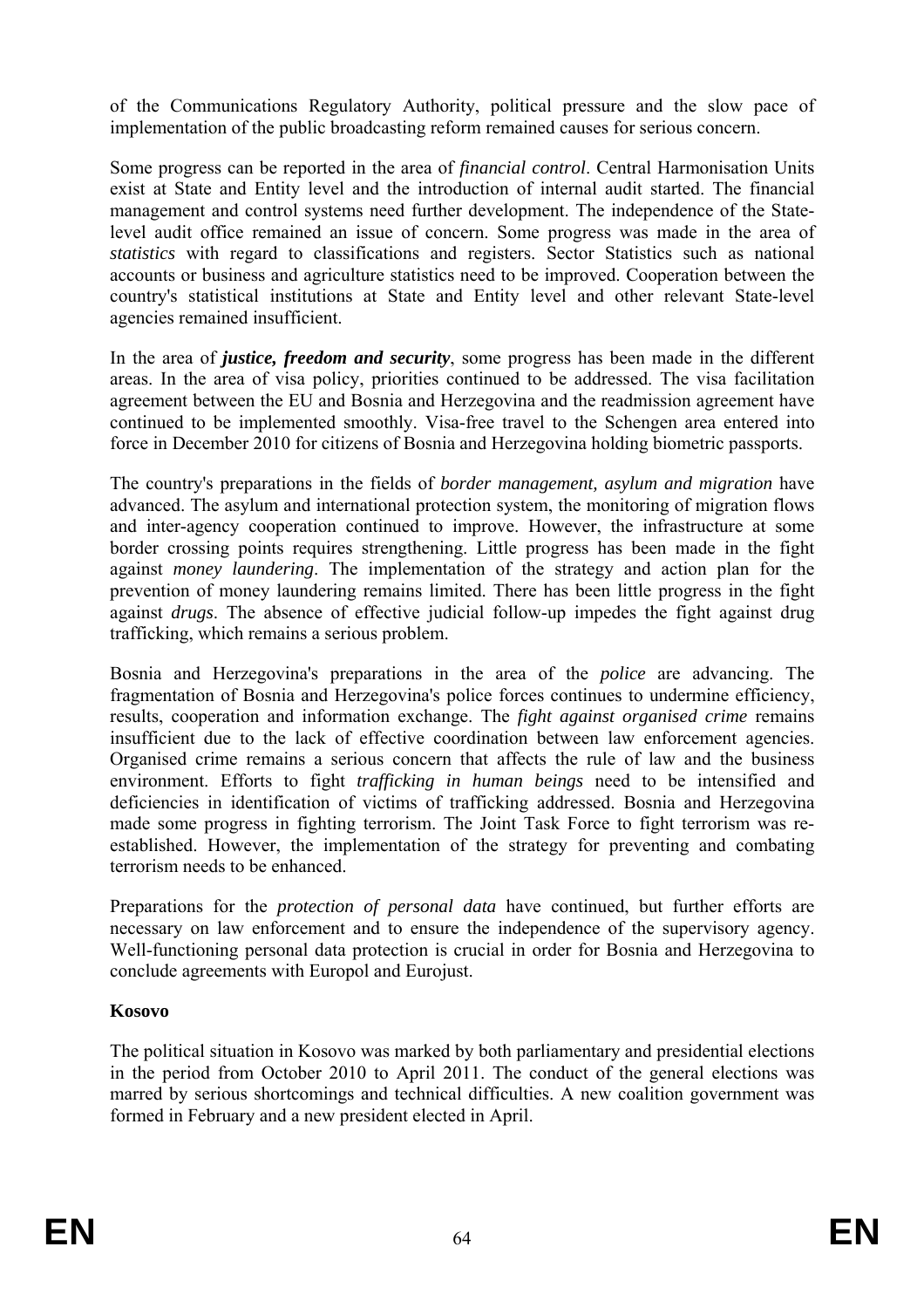The President and the government have demonstrated commitment to the European agenda. Coordination of EU-related reforms has been strengthened. Elections have delayed the implementation of many key reforms. Sustained efforts are now needed to accelerate reforms and their effective implementation. Public administration and the judiciary are both weak. Much more needs to be done to tackle organised crime and corruption, including in the area of public procurement. The economic situation is also serious and the government needs to take urgent steps to improve the budgetary situation in close coordination with the International Monetary Fund. On a more positive perspective, Kosovo has continued to make sustained efforts to deliver on key areas of its European agenda such as visa and trade.

On the basis of the UN General Assembly resolution adopted on 9 September 2010, which had been tabled jointly by Serbia and the 27 EU Member States, a process of dialogue between Belgrade and Pristina started in March. It was conducted in a generally constructive spirit until September and has led to agreements on several issues: free movement of goods and persons, civil registry and cadastre. The agreements reached to date need to be implemented in good faith. Further results remain to be achieved to implement, as a matter of priority, the principles of inclusive and functioning regional cooperation and to provide sustainable solutions on EU *acquis* related matters in sectors such as energy and telecoms.

During the reporting period, integration of the Serb community south of the River Ibër/Ibar has improved. Serbs have benefited from the legal framework protecting their rights. Their participation in general elections increased and they also participated in the census. The teaching staff of Serbia-supported schools has started to sign contracts with Kosovo municipal education directorates.

In northern Kosovo, Serbia-supported structures have continued to be in place and integration has not progressed. The Serbia-supported municipalities opposed the conduct of the census in the north and the turnout of Serbs from northern Kosovo in general elections was negligible. Serbs in the north also challenged the mandate of EULEX. The situation in northern Kosovo and the issue of the control of the border/boundary have led to outbreaks of violence, which resulted in injuries and one dead in July and September. The situation has also led to more frequent inflammatory rhetoric by the Kosovo leadership. All sides need to play their part in defusing tensions in northern Kosovo and allow for the free movement of persons and goods, for the benefit of the people in the region.

The authorities are cooperating with EULEX in the investigation of the allegations raised in the resolution adopted by the Parliamentary Assembly of the Council of Europe on inhuman treatment of people and illicit trafficking in human organs in Kosovo. Kosovo authorities also need to ensure consistent and effective cooperation with EULEX in all areas of its mandate.

As regards *democracy and rule of law*, the rule of law in particular continues to be an issue of serious concern and needs urgent attention from the government, assembly and judicial authorities of Kosovo.

The fourth mandate of the *assembly* was inaugurated on 21 February following general elections. There were serious shortcomings in the electoral process. Kosovo needs to take urgent steps to address these by simplifying the system, following international standards, and investigating and prosecuting cases of electoral fraud. The assembly adopted a budget and a range of key reform laws relevant to the European agenda. The capacity of the assembly to scrutinise the draft legislation and work of the government remains weak. There are concerns that the rules of procedure of the assembly are not always followed.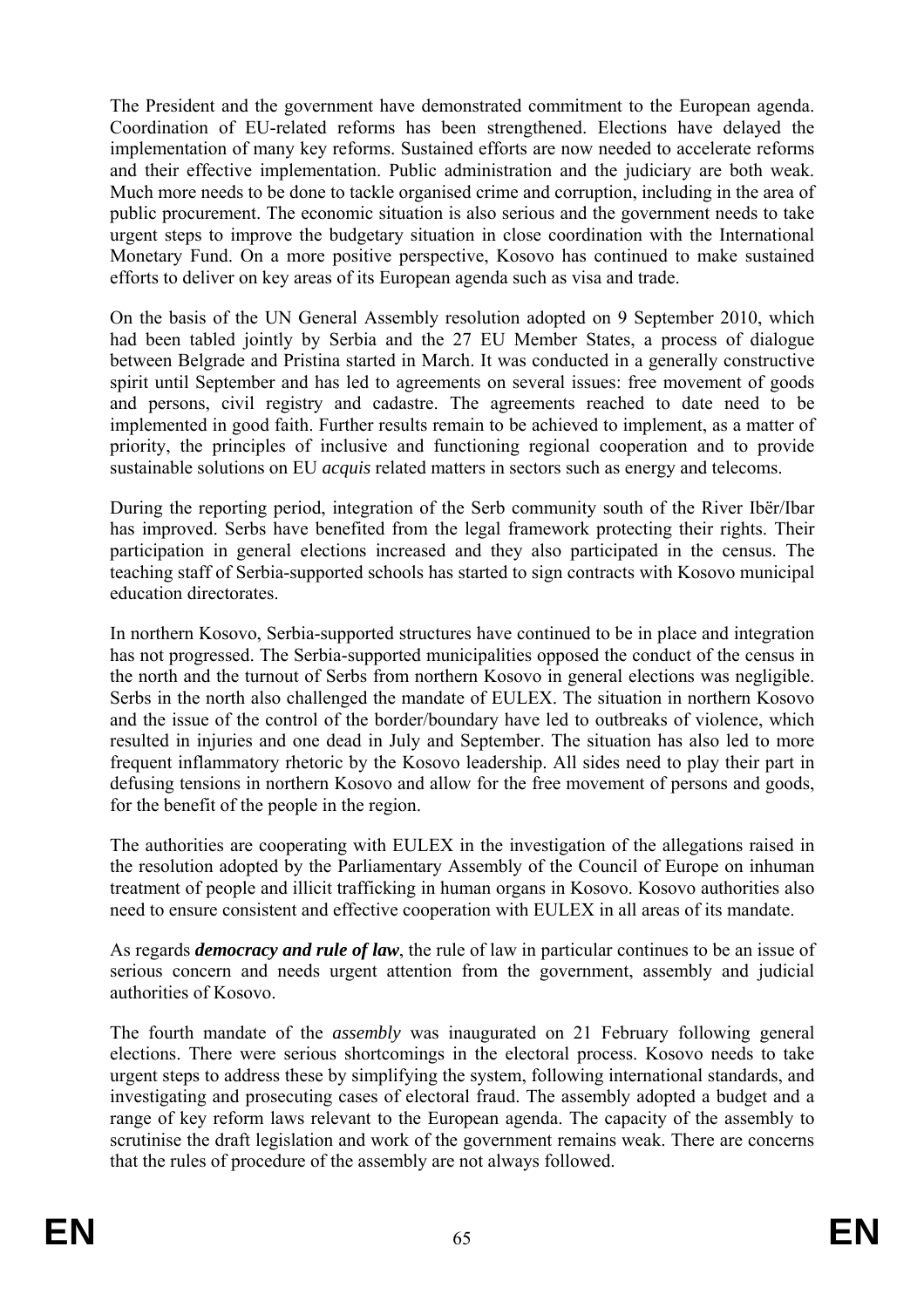A new coalition *government* took office on 22 February. In March, the government adopted a regulation establishing and strengthening the role of the European integration departments within ministries. The Ministry of European Integration has strengthened its role as coordinator of the European agenda and donors, and pressed to accelerate reforms. Further efforts are necessary to identify specific goals and measurable results, which would guide the government better in its reform activities. The efforts on decentralisation have continued. The government needs to find solutions for the long-term sustainability of the newly-founded Serb-majority municipalities. At the same time, Serbia-supported structures have continued to operate within Kosovo preventing full implementation of decentralisation.

There has been limited progress as regards *public administration reform*. The regulatory framework was strengthened, but still needs to be completed. The revised public administration strategy 2010-2013 has not yet been implemented. Public administration reform remains a major challenge and public administration is very weak. The office of Ombudsperson lacks adequate resources, premises and political support.

There has been progress as regards the *judicial system*, notably in the form of key judgements by the Constitutional Court. The assembly adopted important legislation such as the laws on witness protection, on criminal liability of legal persons for criminal offences and the law on international legal cooperation. The reform process needs to continue. Implementation of the four reform laws adopted in the previous reporting period has continued satisfactorily. The Division for International Legal Cooperation in the Ministry of Justice increased its capacity and has handled cases professionally. The Kosovo Judicial Council has started addressing key priorities. All nine members of the Kosovo Prosecutorial Council were appointed and the Council has started to function. Salaries of judges and prosecutors were increased. At the same time, the judicial system in Kosovo remains weak. Significant backlogs of cases persist. There are still reports of threats and intimidation to judges and political interference in the work of the judiciary is still an issue of concern. A more proactive approach by prosecutors and judges is needed to investigate and adjudicate organised crime and corruption cases. There are also serious concerns about transparency in implementation of the law on pardons.

Kosovo has made some progress in addressing *corruption*, notably by starting to tackle some of the corruption cases. Corruption remains prevalent in many areas and continues to be a very serious concern which also affects access by citizens to services. The anti-corruption task force was strengthened. The legislative framework for the fight against corruption was improved by adopting several important laws, even if it is still not complete and needs to be further strengthened. The law on financing of political parties has major shortcomings and monitoring of its implementation also needs to be improved. Breaches of procurement rules continue to be an issue of concern in the context of corruption. Declarations of assets continue to show discrepancies between declared assets and actual revenue.

The Constitution of Kosovo has strong provisions to secure international standards of *human rights and respect for and protection of minorities*. The different institutions dealing with promoting, enforcing and monitoring fundamental rights do not coordinate their activities adequately. Bodies in the executive branch of government suffer from a shortage of capacity, and poorly-defined responsibilities and authority, which frequently overlap with other bodies. Their political and practical impact is limited. More needs to be done to enforce legal and administrative remedies for infringements of human rights. Integration of the members of the Serb community has improved, notably south of the River Ibër/Ibar. More efforts are needed to address the needs of the Serbs across Kosovo, but in particular in the north.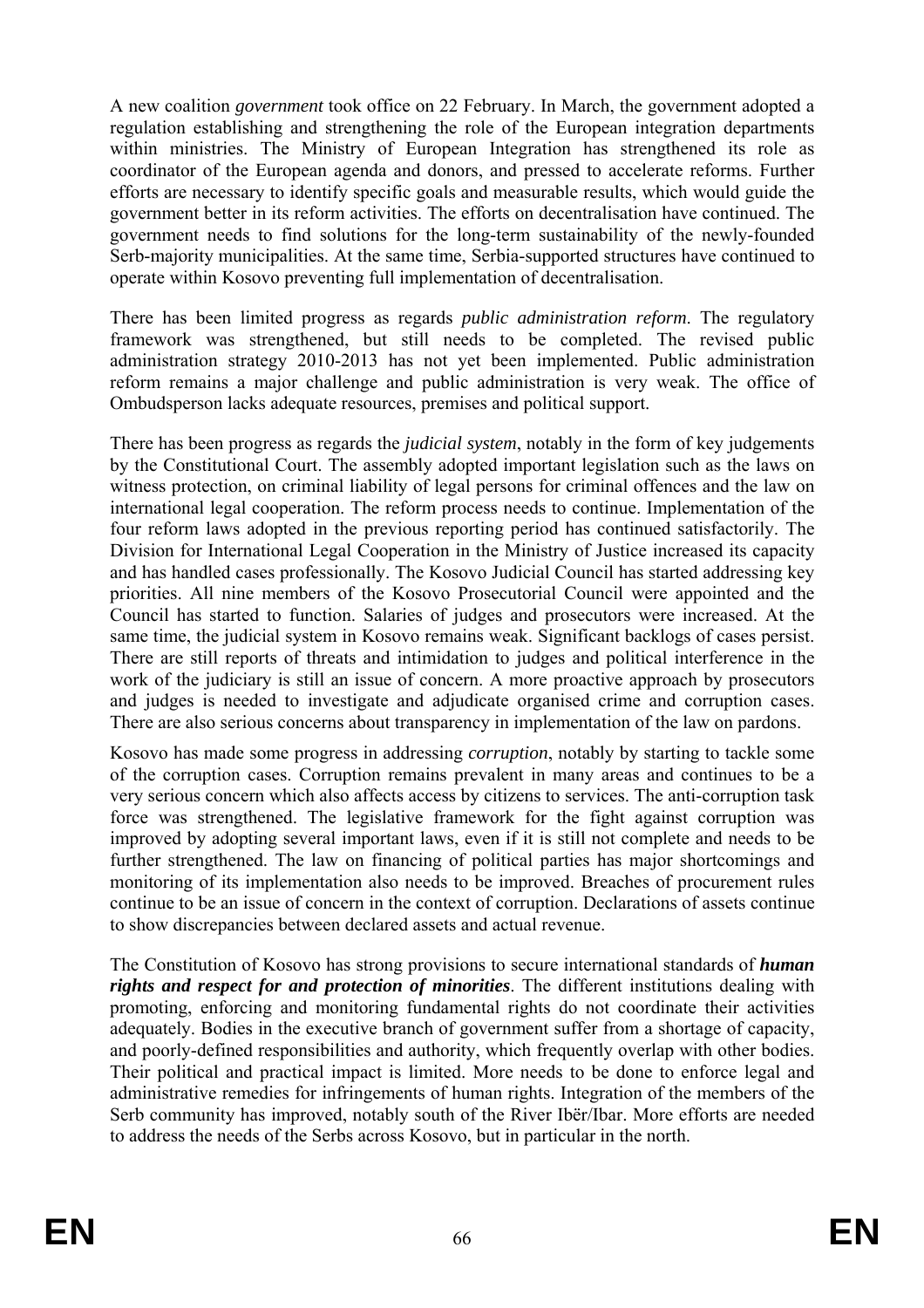Limited progress has been achieved in the area of *civil and political rights*. Efforts by the government need to continue as regards *prevention of torture* and *ill-treatment*. Further steps are necessary to eliminate *impunity*. In some *prisons* the lack of space and overcrowding need to be resolved. *Access to justice* is not fully guaranteed, notably in northern Mitrovicë/Mitrovica where the district court is functioning with limited capacity under EULEX. This undermines rule of law in this part of Kosovo.

As regards *freedom of expression*, limited progress can be reported. The transparency of media ownership is guaranteed by a law and the law is properly enforced. Journalists continue to face political pressure and threats. The independence and impartiality of the public broadcaster (RTK) is not guaranteed. *Freedom of assembly and association* is largely respected. The right to association is secured with the adoption of the amendments to the law on freedom of association in NGOs. The environment in which *civil society* operates needs to be significantly improved. The government needs to use civil society expertise better.

In the area of *freedom of thought, conscience and religion,* the police have continued to manage well the transfer of responsibility for guarding historical and religious sites, including Serbian Orthodox ones, from KFOR. Kosovo has advanced its renovation activities of Serbian Orthodox sites in cooperation with relevant participants from the Church and from the Serbian authorities.

Further efforts are needed in order to fully guarantee *economic and social rights*. There has been some progress in relation to *women's rights*, notably by increasing their representation in politics and improving legislative framework to guarantee their rights. The relevant institutions need to be strengthened and the budget increased in order for the legislation to be implemented. Protection of *children's rights* has improved with the implementation of the juvenile justice code. The Council for Child Protection and Justice for Children was established. Child protection remains weak and child poverty high. There has been limited progress on *socially vulnerable groups and persons with disabilities*. A report on the implementation of the action plan for persons with disabilities was published. Implementation of the action plan and relevant laws in this sector needs to be enhanced, particularly at municipal level, notably by securing the access to schools for disabled pupils.

The government carried out awareness-raising campaigns on the *anti-discrimination* law. Discrimination remains a cause for concern. As regards *labour and trade unions rights*, some progress can be reported. The labour law was adopted as well as the law on trade unions and the law on the Economic and Social Council. There has been a mixed progress in the area of *property rights*. The legislative framework was improved and a property rights coordinator was appointed. The significant backlog of cases in this area prevents people from exercising their property rights. More efforts are needed to enforce the existing legislation.

Kosovo has achieved some progress regarding *respect for and protection of minorities and cultural rights*. The newly-founded Serb-majority municipalities are facing a number of challenges such as land management. Limited progress has been achieved on *access to education for minority communities*. The Serb community both north and south of the Ibër/Ibar still relies on textbooks and an education system provided by Serbia. Kosovo authorities need to offer an alternative and to develop a Serbian curriculum. Serbian is not available as the second official language in schools outside the predominantly Serb-populated areas. There has been little progress with regard to the *use of languages*. Implementation of the legal framework is inadequate. Multilingual public services are not in place. The position of Serbian *minority media* has improved, notably by the launch of "TV Mreža".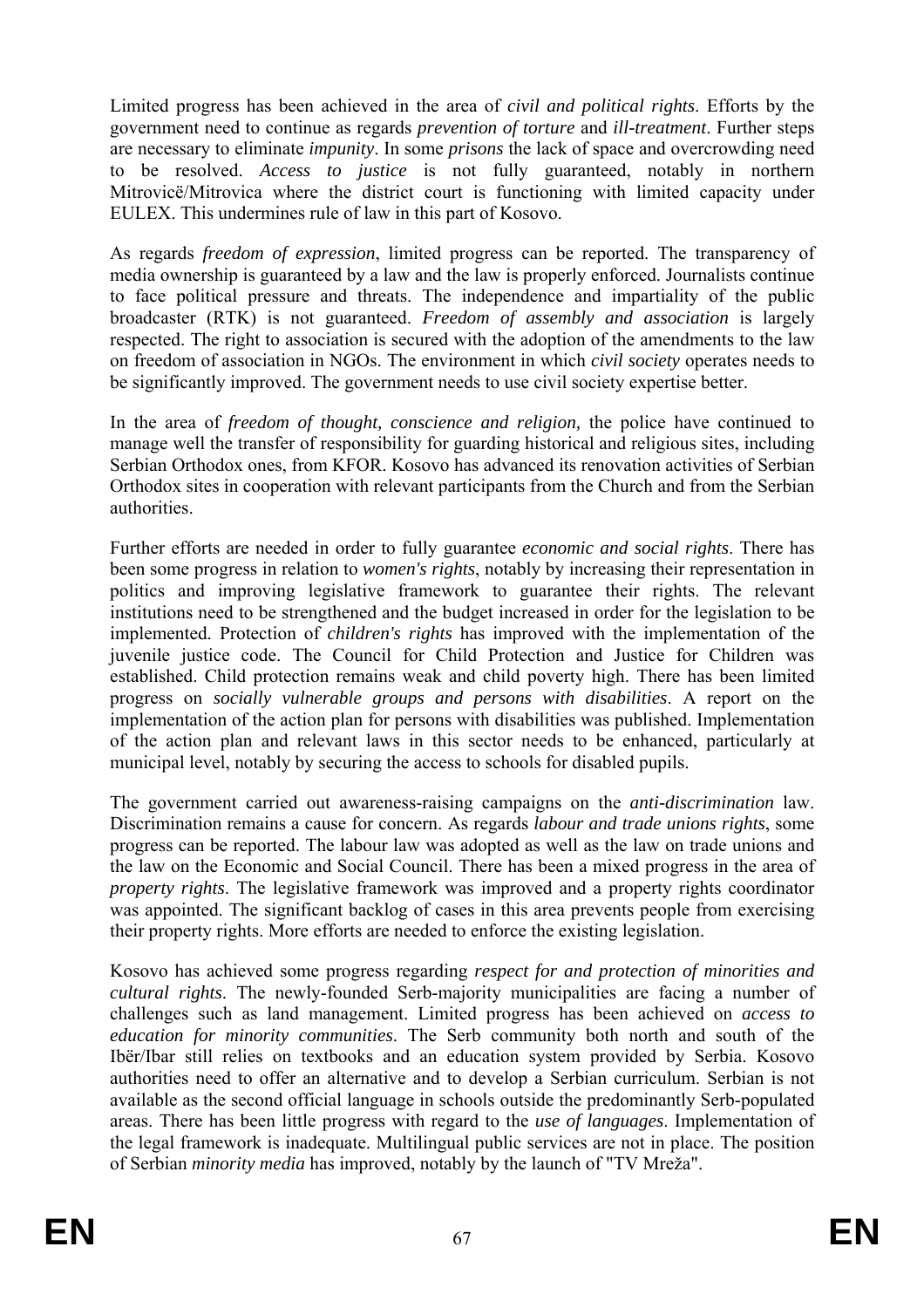With regard to the relocation of *Roma, Ashkali and Egyptian* families from areas contaminated by lead, the Çesmin Lug/Česmin Lug camp was closed in October 2010. The Osterode camp is not closed because an alternative public land was not allocated in northern Mitrovicë/Mitrovica. The government has promoted the civil registration of these communities, including by organising registration free of charge. A report on implementation of the Strategy for Integration of Roma, Ashkali and Egyptian Communities was published. At the same time, the living conditions of these communities and their access to employment, education, health care and social protection remain very serious concerns.

The return of *refugees and internally displaced persons* remains a challenge for Kosovo institutions. Public budget allocated to return was reduced by 40% and is very low. Issues such as delayed property restitution proceedings, and the scarcity of economic opportunities continue to be major obstacles to voluntary and sustainable returns. Many displaced persons are still living in difficult conditions. Regarding enforcement of *cultural rights,* limited progress can be reported. Cooperation between the relevant ministries and between central and municipal levels has improved. The legislation on the protection of cultural heritage and implementation of the laws remain weak.

As regards *regional and international obligations*, Kosovo has continued to cooperate with the International Criminal Tribunal for the former Yugoslavia. EULEX has conducted a number of operations, including arrests and convictions in war crime cases, some involving senior political figures, including a former minister. The law on missing persons, adopted in August, is an important development. The law guarantees the recognition of the families' right-to-know, right-to-reparation and provides for the legal status of the missing persons. The government needs to step up its efforts on providing information and resources to clarify the fate of the missing persons. The January resolution of the Parliamentary Assembly of the Council of Europe raised serious allegations related to the conflict of 1999. EULEX has established a Brussels-based task force with a liaison office in Pristina to investigate these allegations. The authorities are cooperating with EULEX in this investigation.

Kosovo participated in the Regional Cooperation Council meeting in Montenegro in June for the first time since summer 2010. Kosovo has chaired CEFTA meetings satisfactorily in 2011. Within the Belgrade/Pristina dialogue, an agreement has been found on the customs stamps. An agreement remains to be found on a sustainable solution for the participation of Kosovo in regional fora. The principles of inclusive and functioning regional cooperation need to be fully implemented by all concerned.

The **economy** of Kosovo has continued to be characterised by fragile growth and significant domestic and external imbalances, aggravated by an unpredictable fiscal policy stance. The high inflation and dysfunctional labour market represent major challenges for economic and social cohesion. A series of *ad hoc* measures and lack of commitment by the authorities derailed the Stand-By Arrangement with the International Monetary Fund (IMF). The new non-disbursing agreement with the IMF, to run until the end of 2011, is an important test for Kosovo to regain credibility in economic and fiscal policy. High uncertainty remained an obstacle to private sector development. Firms are confronted with weak administration, lack of reliable electricity supply, deficient skills of workers, poor infrastructure and deficient rule of law.

As regards the **economic criteria**, Kosovo has made no progress towards establishing a functioning market economy. Considerable reforms and investments are needed to enable it to cope over the long term with competitive pressure and market forces within the Union.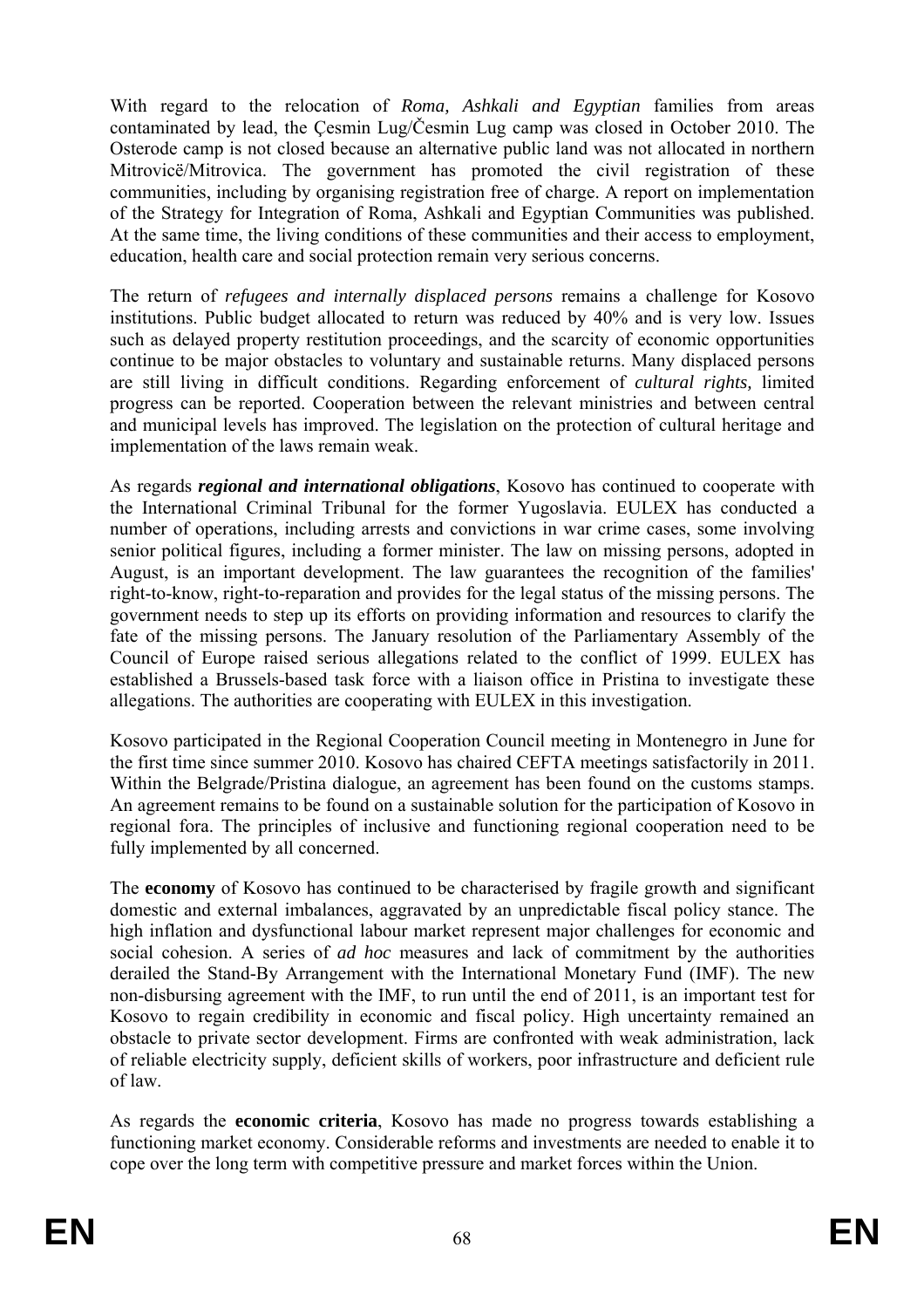The monetary framework has continued to function relatively well, although there is scope for improvements, in particular in financial sector regulation and supervision. Financial intermediation has continued to deepen and the banking sector has remained stable and profitable, despite increasing non-performing loans. There has been some progress with the privatisation process.

The proper functioning of the macroeconomic policy mix has been increasingly threatened by an unpredictable fiscal policy, unsustainable government expenditure growth and limited financing options. Poor governance and ad hoc measures have negative impact on the private sector and deep structural problems continue to hamper the economy. Inflation has been high and volatile. Unemployment has remained very high and not enough jobs have been created to reduce pressures on the labour market and offer employment opportunities, especially to the young new entrants. The external imbalances have also remained high, especially in the trade in goods, and production-enhancing foreign investment inflows have remained limited. The public electricity company have continued to receive substantial subsidies from the state budget and loans for financing of its investment programme. The weak rule of law and challenges related to property rights have continued to impact negatively on the business environment. The informal sector remains an important challenge.

The electoral campaign ahead of the early general elections, followed by the process to form a new government and to elect a president, left only a short period of time for the assembly and the government to adopt legislation and policies in line with **European standards**. The progress has been mixed. The system for capital movements is well advanced. Kosovo has made progress in the field of asylum and migration, notably on readmission and reintegration of repatriated persons.

There has been some legislative progress regarding competition policy, the energy sector and the information society and media. Some progress has been noted in the following areas: taxation, intellectual property rights, employment, social policies and public health, financial control, statistics, border management and tackling trafficking in human beings. Transport infrastructure needs further development. Limited results have been achieved on the environment, agriculture and food safety, drug-trafficking, organised crime and the fight against terrorism. Little has been done to align legislation with the *acquis* on movement of persons, services and right of establishment, money-laundering, and personal data protection.

Regarding the EU **internal market**, there has been some progress as regards legislation related to free movement of goods. Some progress has been noted on *conformity assessment, accreditation, metrology and market surveillance.* Limited progress has been achieved on *standardisation.* No legislative progress took place concerning *consumer protection*. Approximation with the EU *acquis* in the area of free movement of goods is limited. Better coordination of and a strategy for the alignment process for the whole of the *acquis* in this area are needed. The administrative capacity, the necessary implementation and enforcement measures are inadequate. Alignment with the *acquis* in the areas of *movement of persons, services* and *right of establishment* and also *company law* is at an early stage. The system for *capital movements* is very liberal and well advanced. Further reform is desirable to introduce Basel II risk requirements and to establish a legal framework fully in line with EU standards.

Kosovo *customs* legislation is largely in line with the EU Customs Code. Efforts need to be pursued further concerning the fight against smuggling and counterfeiting. The Independent Review Board needs to function more effectively and to reduce the backlog of cases. There has been some progress in the area of *taxation*, mostly related to the implementation of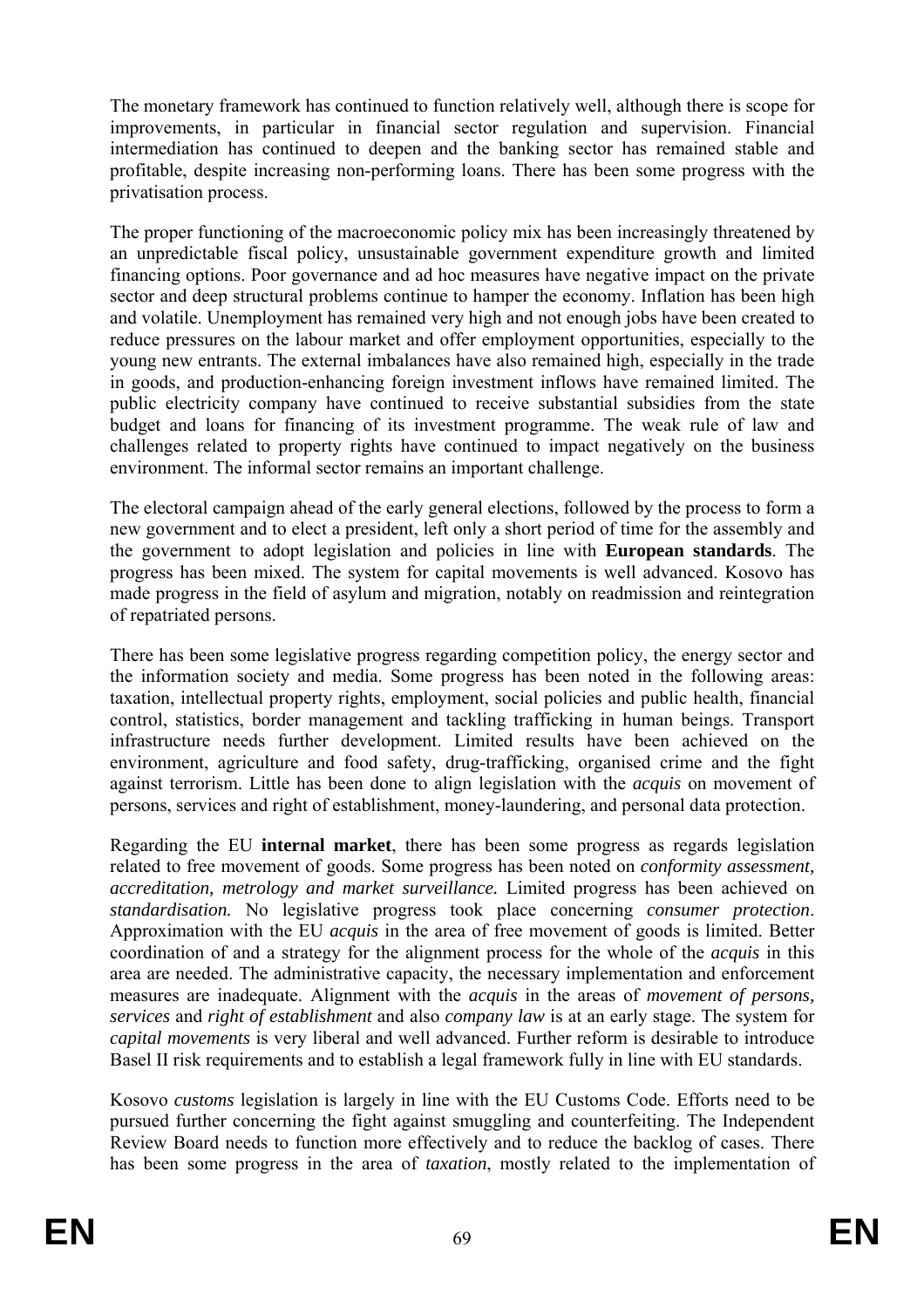reforms to support the tax compliance strategy. Administrative capacity to enforce tax payments and reduce the large informal sector remains low.

There has been some legislative progress regarding *competition policy,* in particular *antitrust policy* as well as *State aid* by adopting law on State aid. Implementation of the antitrust policy is improving. Progress can be reported in the area of *public procurement,* with the adoption of the amended public procurement law that constitutes a step towards alignment with EU standards. The legal framework remains to be completed and cooperation between the institutions responsible needs to be improved.

There has been some progress in the area of *intellectual property rights, in particular concerning industrial property rights*. The legislative framework is still not complete and enforcement of the intellectual property rights rules is insufficient. Some progress can be reported on legislative alignment of *employment, social and public health policies* with EU standards. The implementation of this legislative framework is crucial to help the unemployed and other vulnerable groups to improve their living standards. Administrative capacity in these areas also remains limited, notably at municipal level. Some progress has been made on the alignment with European standards on *education* and *research*. Capacity at central and municipal level needs to be strengthened to ensure effective implementation of the legal and strategic framework. In the field of research and innovation, limited progress has been made. Serious efforts are needed to create the necessary research and innovation capacity. The implementation of the legislative framework needs to be enhanced by inter alia improving coordination between central and local levels. In order to fully benefit from donors' support, adequate human resources have to be allocated to education and research projects.

Regarding sectoral policies, the implementation plan for the *SME* and industrial strategies needs to be adopted, an adequate budget needs to be allocated and the authorities responsible need to be strengthened. Coordination and cooperation between stakeholders remain a challenge. Kosovo has made limited progress in the areas of *agriculture and food safety*. Efforts have been made to develop administrative capacity, particularly in the area of food safety. Mainly due to insufficient budgetary allocations, limited progress has been made on strengthening the legislative and administrative framework in the area of the *environment* and *climate change*.

*Transport* infrastructure needs further development. Kosovo's main road infrastructure project, construction of the highway from Kosovo to the Albanian border, remains a cause for concern given its disproportionately high costs and level of investment required in the long term. Some progress has been made in the field of aviation.

In the *energy sector*, some progress has been made on legal alignment and on implementing the Energy Community Treaty. In order to attract investment, continued efforts are needed to improve electricity billing and collection performance and to put in place a non-subsidised, cost reflective tariff. The planned new Kosovo power plant has suffered delays. This has had an impact on the timetable to close the heavily-polluting Kosovo A plant. Due to differences over status, Kosovo remains unable to participate in regional power transit mechanisms. This imperils the stability of Kosovo's power system and means Kosovo loses out on transit revenue.

In the area of the *information society and media*, Kosovo has adopted some telecommunications regulations to apply EU standards. Important laws on sustainable funding of the public service broadcaster and on the Independent Media Commission were pulled from the Assembly's agenda as they neither meet EU standards nor protected the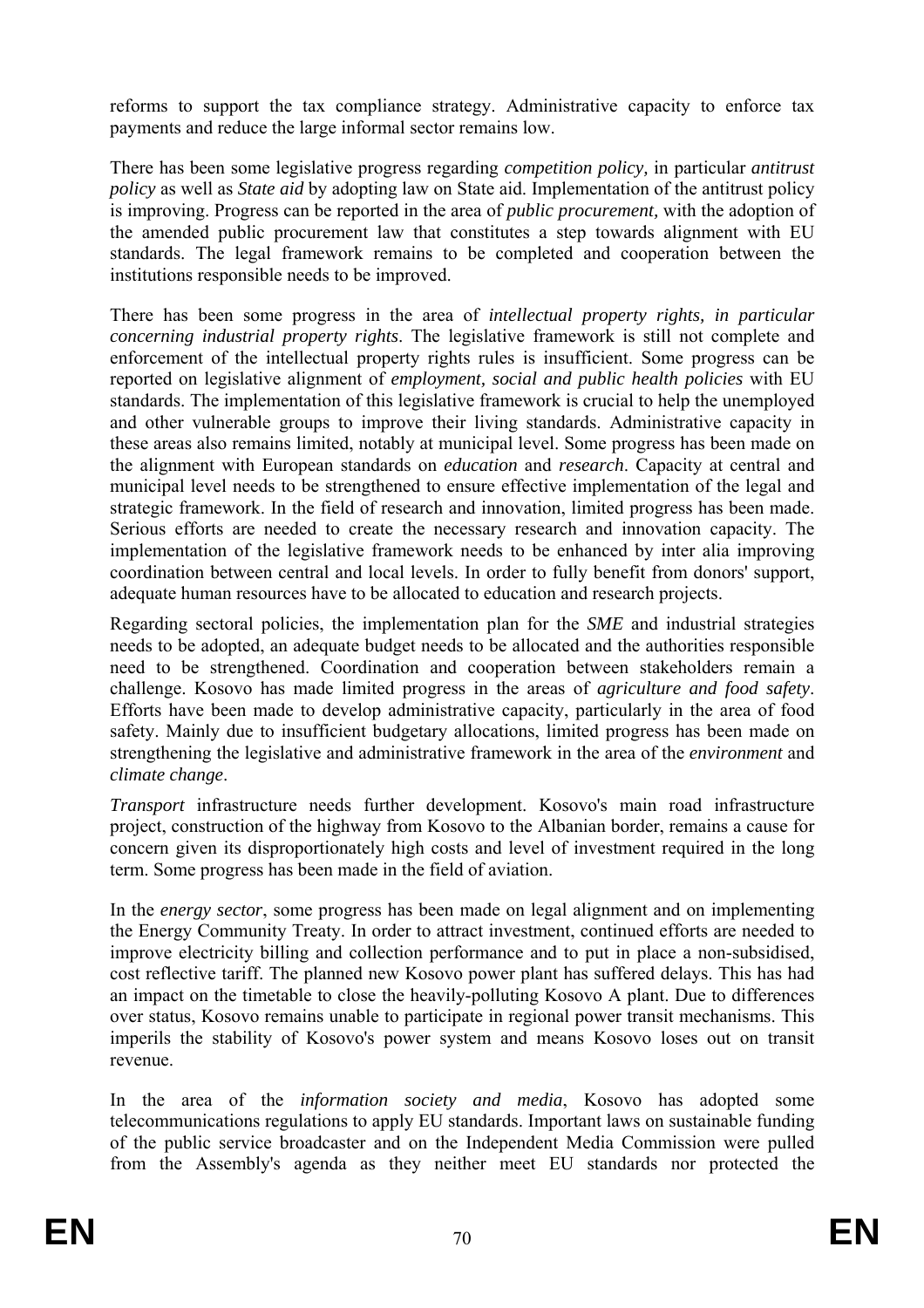independence of the Commission and the public service broadcaster. Both issues need to be resolved as a matter of urgency.

Some progress has been achieved on *financial control*. Public internal financial control practice remains at an early stage. Awareness needs to be raised among managers in budget organisations about the relevance of financial management and control. In the area of *statistics*, Kosovo has achieved some progress, notably by carrying out the population and housing census satisfactorily.

Kosovo has achieved mixed progress in the area of **justice, freedom and security**. Steps have been taken by the Ministry of Internal Affairs to prepare Kosovo for issuing biometric passports. Good progress has been achieved by adopting adequate legislation and improving the reliability of civil registries. Further efforts are still needed to ensure security of documents.

Some progress has been achieved in *border management*. A joint task force involving customs and the police was established to fight cross-border crime. The agencies have organised joint patrols along the border and joint operations at border crossing points. Joint and synchronised police patrols have been conducted with counterparts from Albania and the former Yugoslav Republic of Macedonia. The police took over further responsibilities from KFOR for protecting the green border with the former Yugoslav Republic of Macedonia and Montenegro. The quality and consistency of border checks still need to be improved.

In the area of *asylum*, progress has been achieved. Kosovo has faced an increased number of asylum-seekers. A number of decisions were taken on asylum requests. Shortcomings remain in the asylum procedure, notably lack of interpretation, determination of the origin of persons and appeal procedures. Kosovo has achieved progress in the field of *migration*. It has continued signing new readmission agreements with European countries. The Department for Citizenship, Asylum and Migration has continued dealing with readmission requests from European countries efficiently. Kosovo has achieved considerable progress with regard to the reintegration of repatriated persons, including at the municipal level. Sustained efforts are needed to ensure effective implementation.

Kosovo has made limited progress on addressing *money-laundering* and economic/financial crime. A gradual transfer of the responsibilities of the financial intelligence centre from EULEX to Kosovo authorities has started. Kosovo's capacity to investigate and prosecute economic crimes remains limited. Economic/financial crime and money-laundering remain serious concerns.

The police increased the number of seizures and arrests for narcotics offences, including trafficking, but the amounts seized are still limited. Efforts to fight *drug-trafficking* need to be significantly stepped up to match the scale of the challenge Kosovo is facing. Some progress has been achieved in *policing*. The police took on increased responsibilities from KFOR. Now, they need to address structural and organisational challenges and improve their ability to fight complex types of organised crime.

Limited progress has been made on tackling *organised crime*. A number of searches, arrests, indictments and convictions have been achieved in organised crime cases. A more proactive approach by the law enforcement agencies and judicial authorities is needed to tackle organised crime. Human and technical capacity need to be strengthened and the quality of investigations considerably enhanced. Kosovo's capacity to fight organised crime is still at an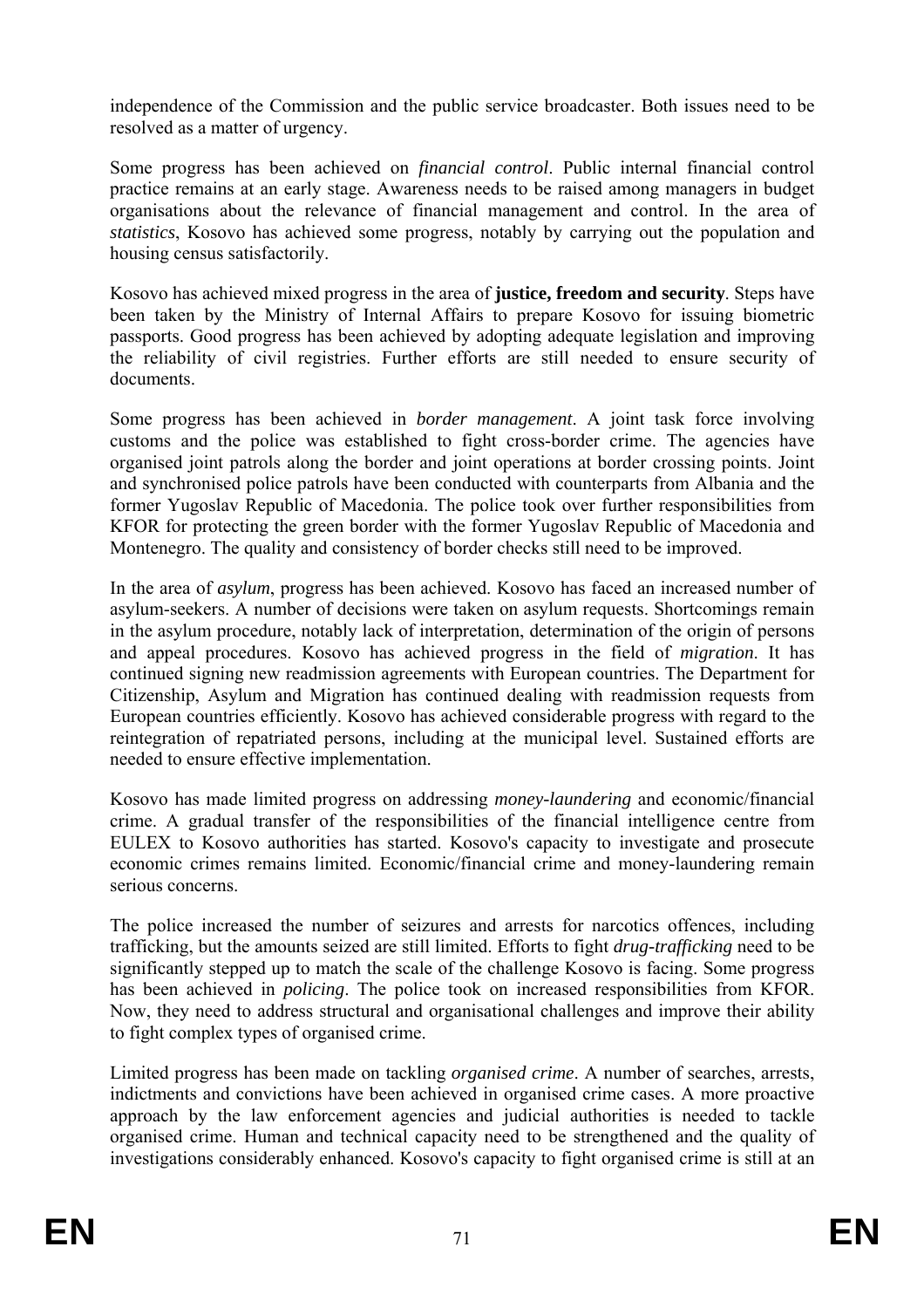early stage. Serious efforts are needed to address this challenge. Kosovo has made some progress with tackling *trafficking in human beings*. The number of victims identified has increased slightly during the reporting period. The strategy and action plan against trafficking of human beings for 2011-2014 was adopted. The efficiency of the police Directorate for Investigation of Trafficking in Human Beings improved. At the same time, the capacity of the Kosovo prosecutors and courts to investigate, prosecute and sentence cases of trafficking is still weak.

Kosovo has made limited progress in the *fight against terrorism*. Kosovo's capacity to enforce relevant legislation and strategy papers such as the law on prevention of money-laundering and terrorist financing, the counter-terrorism strategy, etc. remains weak. There has been little progress on *personal data protection* and this is a serious concern.

## **Turkey**

Turkey continues to sufficiently fulfil the **political criteria**. Free and fair parliamentary elections took place on 12 June 2011. Work on implementing the 2010 Constitutional reform package was launched by the government. The prevailing political climate lacks an adequate dialogue and spirit of compromise between political parties relations between key institutions are strained; this atmosphere hampered the continuation of the reform process. A new process to reform the constitution started after the elections. Significant further efforts are required to guarantee fundamental rights in most areas. This relates, in particular, to freedom of expression, where the number of court cases against writers and journalists, and the still frequent disproportionate website bans, raised serious concerns.

As regards *democracy and the rule of law*, the Ergenekon investigation and the probes into other alleged coup plans still provide an opportunity for Turkey to shed light on alleged criminal activities against democracy and, thus, to strengthen confidence in the proper functioning of its democratic institutions and the rule of law. There were, however, serious concerns over the conduct of investigations, judicial proceedings and the application of criminal procedures, which put at risk the rights of the defence and affected the legitimacy of the cases.

As regards *public administration reform*, there has been some progress in legislative reform. Attention needs to be paid to the establishment of the institution of the ombudsman. Increased political support is needed for public administration reform and decentralisation.

Good progress has been made in consolidating the principle of *civilian oversight of security forces*. In particular, civilian oversight of military expenditure was reinforced. Decisions of the Supreme Military Council were opened to civilian judicial review. Further reforms are still required in order to consolidate civilian oversight in the domestic security sector, in particular of the gendarmerie, and to continue progress in the area of the military justice system.

Progress has been made in the area of the *judiciary*. The adoption of legislation on the High Council of Judges and Prosecutors and on the Constitutional Court provides the framework for enhanced independence and impartiality of the judiciary. Measures have also been taken to improve the efficiency of the judiciary and address the increasing backlog of pending cases. Further steps are still needed in all areas, including the criminal justice system. Turkey has a large backlog of pending criminal serious cases while a large proportion of the prison population is not finally sentenced. In addition, implementation needs to be monitored, as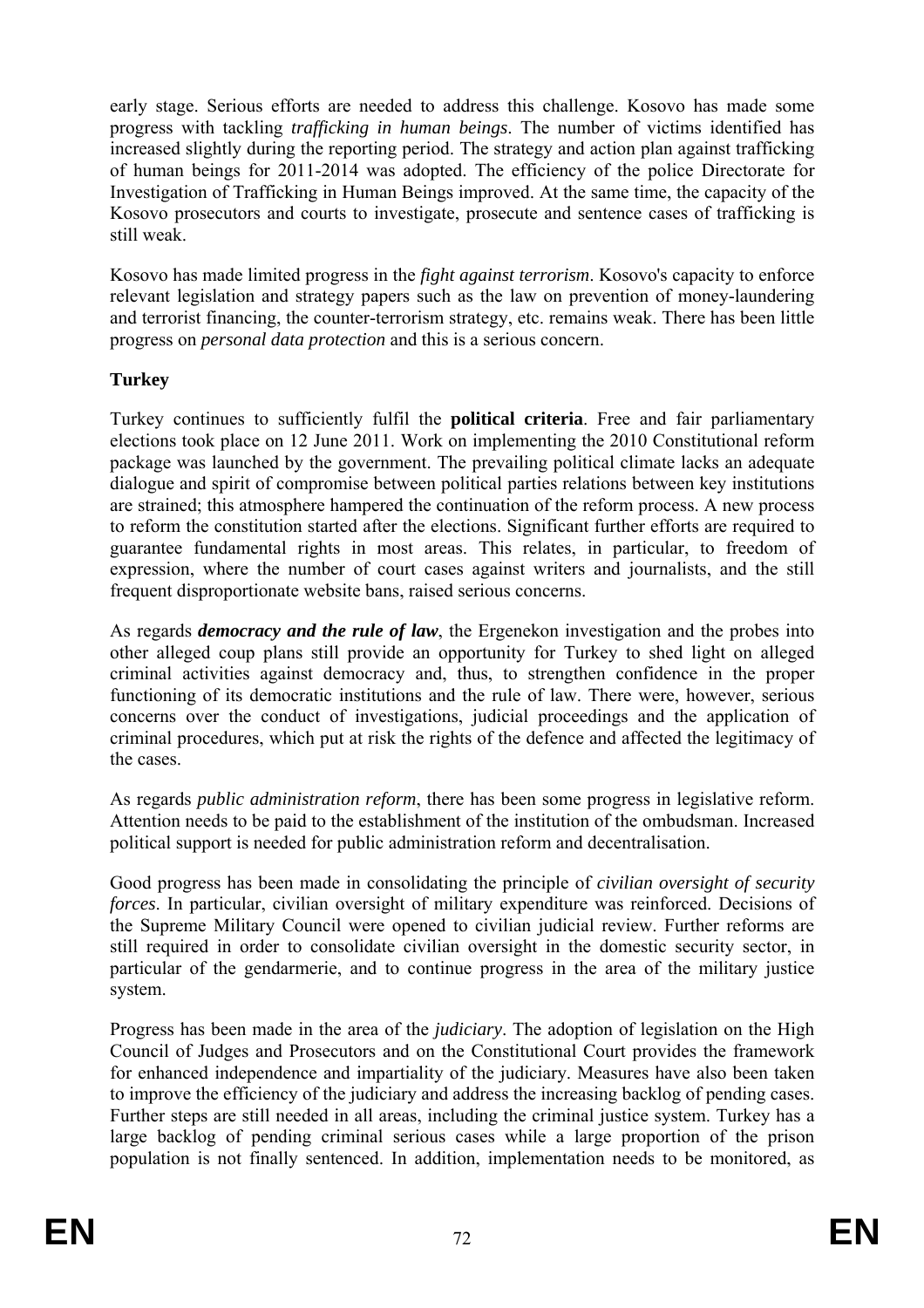measures taken to date have divided the country's legal community and civil society. Judicial proceedings are not sufficiently transparent. Courts and prosecution offices do not inform stakeholders or the public at large on issues of public interest. The judicial reform strategy needs to be revised with the participation of all stakeholders, the Turkish legal community and civil society.

The implementation of the strategy and the *anti-corruption* action plan is at an initial stage. Corruption remains prevalent in many areas. The lack of transparency of political party financing and the scope of immunities remain major challenges. Increased political support is needed in order to strengthen and implement the legislative framework on anti-corruption. As regards investigation into the charity association Deniz Feneri, concerning a fraud case in Germany, a former head of the Radio and Television Supreme Council (RTUK) and four senior executives of television network Kanal 7 were detained. Turkey needs to develop a track record of investigations, indictments and convictions in the area of corruption.

Concerning *human rights and the protection of minorities*, limited progress has been made. Significant efforts are needed in most areas, in particular freedom of expression and freedom of religion.

As regards the *observance of international human rights law* some progress was made, notably through the ratification of the Optional Protocol to the UN Convention against Torture (OPCAT). A number of reforms have been outstanding for several years. Legislation on human rights' institutions needs to be brought fully into line with UN principles.

The positive trend on the prevention of *torture and ill-treatment*, as regards both the incidence and severity of ill-treatment by law enforcement officials, continued. Disproportionate force has still been used by these officials, in particular outside official places of detention. Credible allegations of physical ill-treatment were received, which concerned mainly excessive use of force during arrest. There is no progress on tackling *impunity*, including the processing of cases of alleged ill-treatment brought to the judiciary.

As regards *prisons*, the increase in the prison population is leading to serious overcrowding, which hampers attempts to improve the conditions of detention. An overhaul of the complaints system in prisons is overdue. Implementation of the OPCAT is expected to contribute to tackling some of these matters. Medical services for inmates, as well as the conditions for the detention of juveniles, are matters requiring special efforts.

With regard to *freedom of expression*, an open debate continued on topics perceived as sensitive, such as the Kurdish and Armenian issues, minority and cultural rights and the role of the military. However, the right to freedom of expression is undermined by the large number of legal cases and investigations against journalists, writers, academics and human rights defenders. This leads to self-censorship and, together with undue pressures on the media, raises serious concerns. Present legislation does not sufficiently guarantee freedom of expression in line with the ECHR and the case law of the ECtHR, and it permits restrictive interpretation by the judiciary. Frequent website bans are also a cause for serious concern. Overall, Turkey's legislation and judicial practice are obstacles to the free exchange of information and ideas.

As regards *freedom of assembly*, there has been progress on the ground: various demonstrations, including *Newroz* (the Kurdish New Year) and 1 May, took place peacefully. Demonstrations in the Southeast of the country and in other provinces related to the Kurdish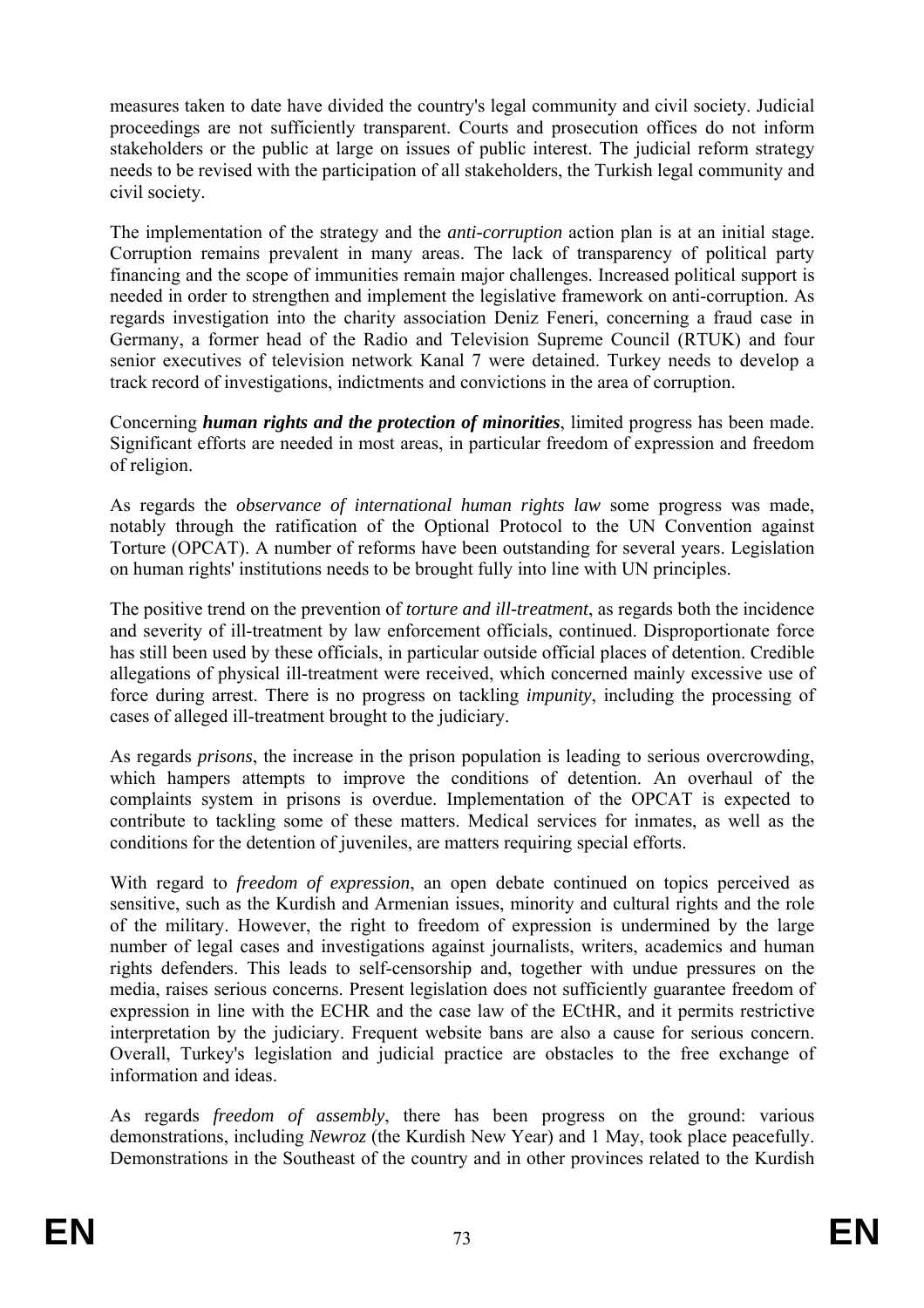issue, students' rights, the activities of the higher education supervisory board YÖK and trade union rights were marked by a disproportionate use of force.

Legislation on *freedom of association* is broadly in line with EU standards. Excessive controls and restrictive interpretation of the law still remain. There were no developments as regards the amendment of legal provisions on the closure of political parties.

There has been limited progress on *freedom of thought, conscience and religion*. Freedom of worship is generally respected. The dialogue with the Alevis and with the non-Muslim religious communities continued. Members of minority religions continued to be subject to threats by extremists. A legal framework in line with the ECHR has yet to be established, so that all non-Muslim religious communities and the Alevi community can function without undue constraints.

Protecting *women's rights,* promoting gender equality and combating violence against women remain major challenges. The legal framework guaranteeing women's rights and gender equality is broadly in place. Further substantial efforts are needed in order to turn this legal framework into political, social and economic reality. Legislation has yet to be implemented consistently across the country. Honour killings, early and forced marriages and domestic violence against women remain serious problems. Further training and awareness-raising on women's rights and gender equality are required, in particular for the police.

With respect to *children's rights*, an adequate number of juvenile courts in line with the legislation in force have yet to be established. Children are not detained for the minimum necessary period of time or in appropriate conditions. Efforts, including on preventive and rehabilitative measures, need to be strengthened in all areas, such as education, combating child labour, health, administrative capacity and coordination.

Efforts to improve the situation of *socially vulnerable persons and/or persons with disabilities* continued. Further measures are still required in order to increase the participation of those persons in social and economic life.

Further efforts are required in the fight against *discrimination.* Comprehensive antidiscrimination legislation is lacking.

Many challenges remain in the area of *labour and trade union rights.* The current legal framework is not in line with EU standards and ILO Conventions. Persisting disagreements among social partners and lack of adequate political will, have prevented progress in this area.

As regards *property rights*, a new piece of legislation amending the 2008 Law on foundations facilitates the return of immovable properties to non-Muslim religious communities.

Turkey's approach to *minorities* remains restrictive. Full respect for and protection of language, culture and fundamental rights, in accordance with European standards, has yet to be achieved. Turkey needs to make further efforts to enhance tolerance and promote inclusiveness vis-à-vis minorities. The comprehensive revision of existing legislation and the establishment of protection mechanisms or specific bodies to combat racism, xenophobia, anti-Semitism and intolerance are still outstanding.

Turkey has made progress on *cultural rights*, especially as regards the use of languages other than Turkish by all national radio and television stations, as well as the use of multiple languages by municipalities. The opening of a Kurdish Language and Literature Department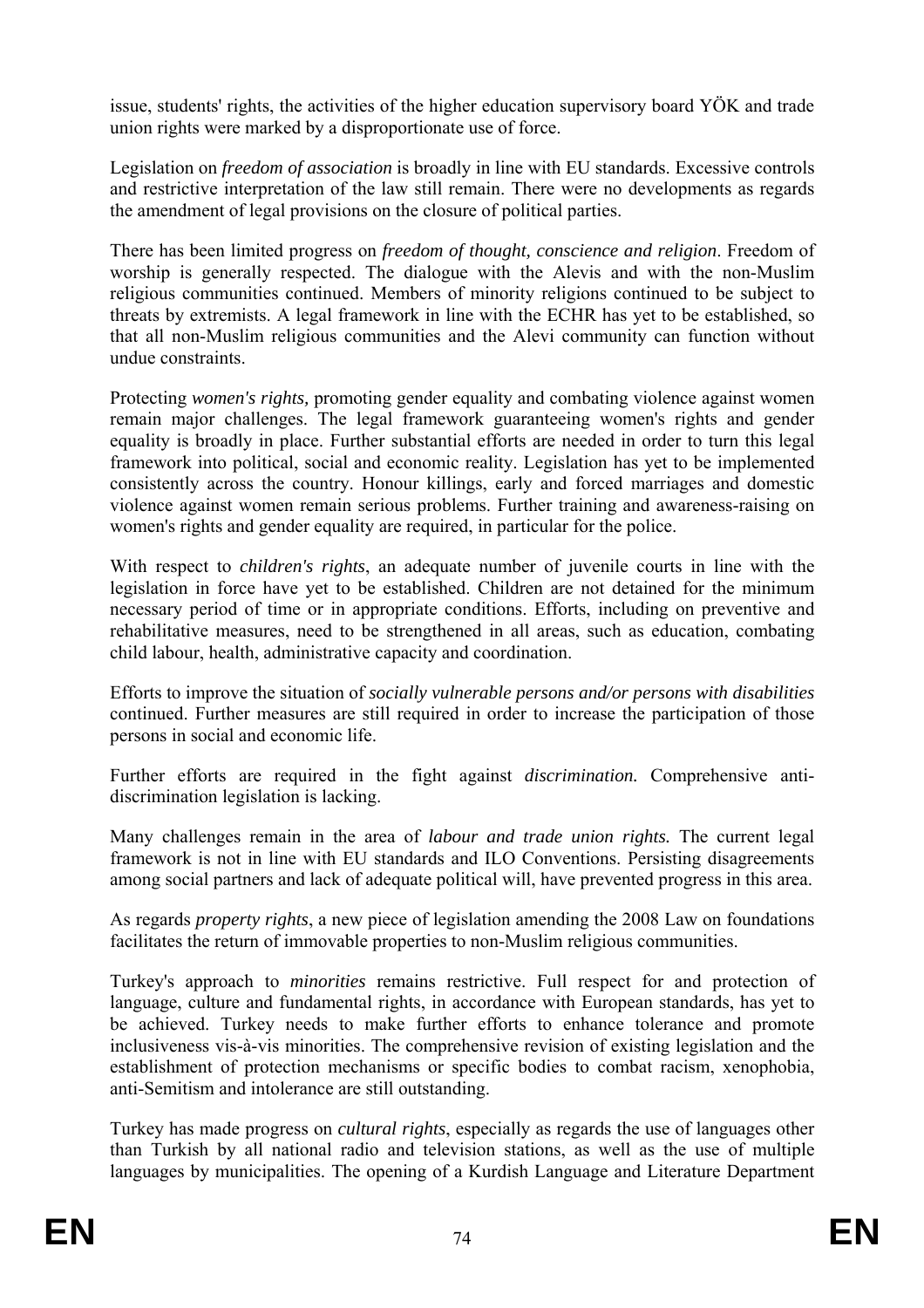in Muş Alparslan University has been authorised. Restrictions still remain on the use of languages other than Turkish in political life, in contacts with public services and in prisons. The legal framework on the use of languages other than Turkish is open to restrictive interpretation, and implementation remains inconsistent across the country.

There has been some progress as regards the *Roma*, in particular on amendment of discriminatory legislation. There is no comprehensive policy to address the situation of the Roma.

As regards the *East and Southeast*, the 2009 democratic opening was not followed through. The detention of elected politicians and human rights defenders raised concerns. The truth about extra-judicial killings and torture carried out in the Southeast in the 1980s and 1990s has yet to be established following the due process of law. Landmines and the village guard system are still causes for concern.

Terrorist attacks intensified. The PKK is on the EU list of terrorist organisations.

Compensation of *internally displaced persons* (IDPs) has continued. The overall effectiveness of the scheme has yet to be assessed. A national strategy, in order to better address IDP needs, has not been developed yet. Despite some improvements, the lack of a comprehensive legal framework for refugees and asylum-seekers is an impediment to the provision of adequate treatment. The general conditions in foreigners' detention centres need to be further improved.

With regard to *regional issues and international obligations,* Turkey reiterated its support to the negotiations between the leaders of the two communities under the good offices of the UN Secretary-General to find a comprehensive settlement to the *Cyprus problem*. However, despite repeated calls by the Council and the Commission, Turkey has still not complied with its obligation of full non-discriminatory implementation of the Additional Protocol to the Association Agreement and has not removed all obstacles to the free movement of goods, as outlined in the declaration of the European Community and its Member States of 21 September 2005 and in the Council conclusions, including the December 2006 and December 2010 conclusions. There is no progress towards normalisation of bilateral relations with the Republic of Cyprus.

As regards *relations with Greece*, there are continued efforts to improve bilateral relations. The bilateral exploratory talks continued. A substantial number of formal complaints were made by Greece about continued violations of its territorial waters and airspace by Turkey, including flights over Greek islands.

Turkey has significantly intensified contacts in the *Western Balkans*, expressing a firm commitment to the promotion of peace and stability in the region.

The **economy** of Turkey is currently experiencing a robust economic recovery. Public finances are improving and confidence in a lasting transformation of the country's economic prospects and stability is increasing. Nevertheless, the rapid expansion of economic activity, driven by strong domestic demand, has led to significant and rising external imbalances that pose a threat to macroeconomic stability.

As regards the **economic criteria**, Turkey is a functioning market economy. It should be able to cope with competitive pressure and market forces within the Union in the medium term, provided that it accelerates the implementation of its comprehensive structural reform programme.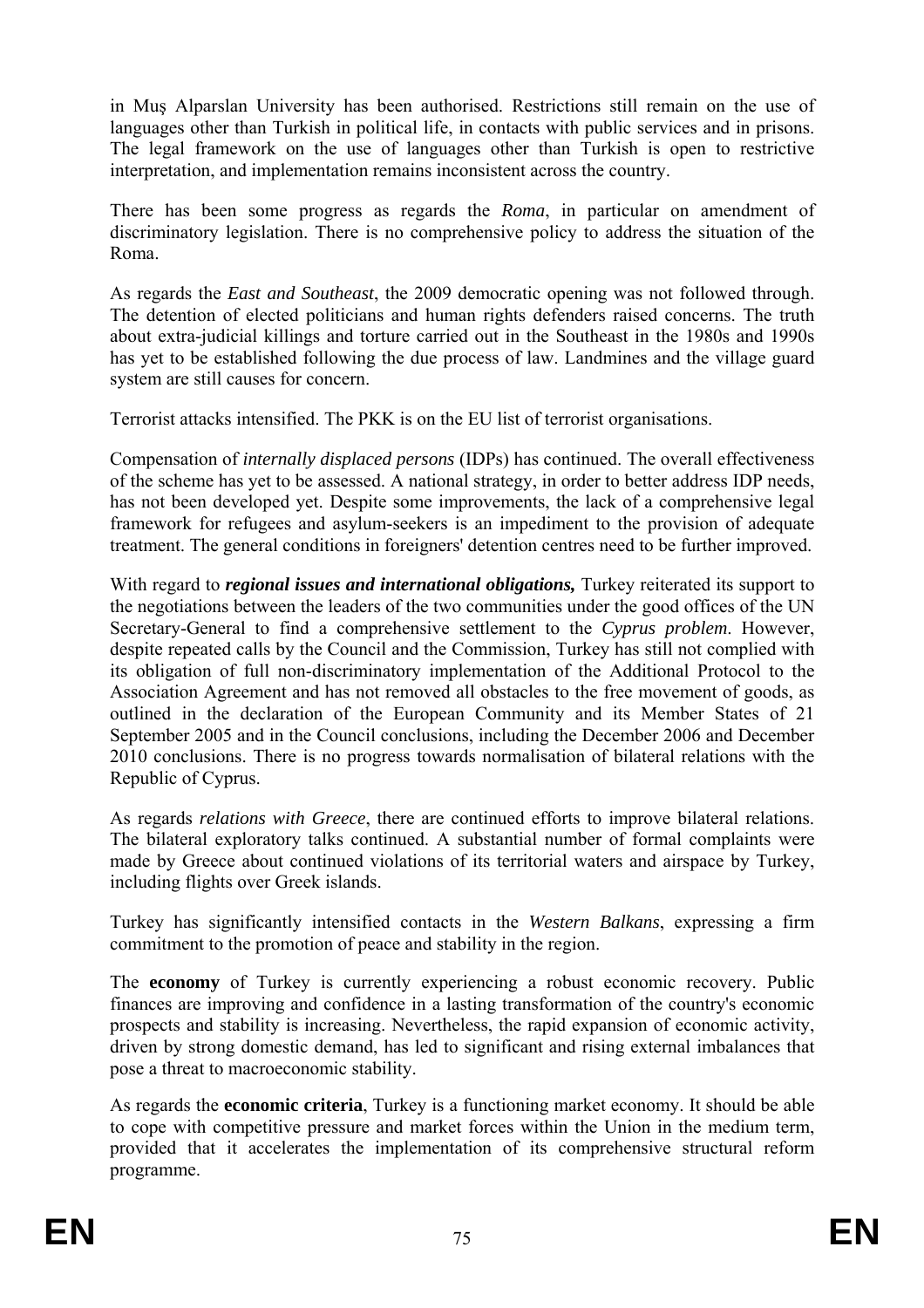The economy expanded rapidly in 2010 and in the first half of 2011. Along with the high GDP growth, strong employment growth allowed for a decrease in unemployment. As a result of primarily higher cyclical revenues and a lower interest burden, the consolidation of public finances remained on track. The financial sector has shown considerable strength thanks to earlier reforms while the legal system continues to function relatively well. Moreover, the new law on State aid monitoring and the operation of the regulatory authority may increase transparency and lead to a reduction of State aid. The free interplay of market forces has been confirmed. Privatisation has accelerated. The EU remains Turkey's most important trade partner and investor.

However, trade and current account deficits have been rising and external imbalances are now significant. Monetary policy has been only mildly successful in curbing credit growth, which along with high commodity prices, continues to feed Turkey's growing [current account](http://www.roubini.com/analysis/154587.php)  [deficit.](http://www.roubini.com/analysis/154587.php) More support from the fiscal side, and some specific and targeted micro-prudential measures are being elaborated, including by the banking regulator, in order to help engineering a soft landing of the economy and ease the burden placed on monetary policy. Turkey's price and cost export competitiveness has slightly worsened. Inflation has started to rise, in large part due to pressures stemming from energy and food inputs, buoyant economic activity and hikes in administrative prices. A more resolute implementation of structural reforms is awaited. Measures to increase fiscal transparency and better anchor fiscal policy were modest, while they could help Turkey to gain credibility in the markets. Market exit remains difficult and bankruptcy proceedings are still relatively cumbersome.

Turkey continued improving its **ability to take on the obligations of membership**. Progress was made in most areas. Alignment is advanced in certain areas, such as free movement of goods, anti-trust policy and State aid, energy, economic and monetary policy, enterprise and industrial policy, consumer protection, statistics, Trans-European Networks, and science and research. Efforts need to continue towards alignment in areas such as environment, public procurement, freedom to provide services, social policy and employment and taxation. Enforcement needs to be strengthened in areas such as intellectual property rights and antimoney laundering. As regards the Customs Union and external relations, alignment needs to be completed, particularly in areas such as the general system of preferences. A number of longstanding trade irritants remain unresolved. It is essential that Turkey fully respects its commitments under the Customs Union. For most areas it is crucial that Turkey improves its administrative capacity to cope with the *acquis*.

As regards *free movement of goods*, legislative alignment is advanced, but limited progress was made in the reporting period. Technical barriers to trade continue to prevent free movement of goods in breach of Turkey's obligations under the Customs Union. Hardly any progress can be reported in the area of *freedom of movement for workers* where preparations for applying the *acquis* remain in the early stages. Alignment in the areas of *right of establishment and freedom to provide services* also remains at an early stage. No progress has been recorded in the field of right of establishment, freedom to provide cross border services, postal services and the mutual recognition of professional qualifications. As regards the *free movement of capital*, Turkey made some progress, in particular on capital movements and payments. There has been no progress in the gradual liberalisation of real estate acquisition by foreigners, where various obstacles remain. Restrictions on capital movements remain in place in a number of sectors, including on direct investments originating from the EU. The legal framework against financing of terrorism remains incomplete and the Financial Action Task Force has blacklisted Turkey for its strategic deficiencies in this area.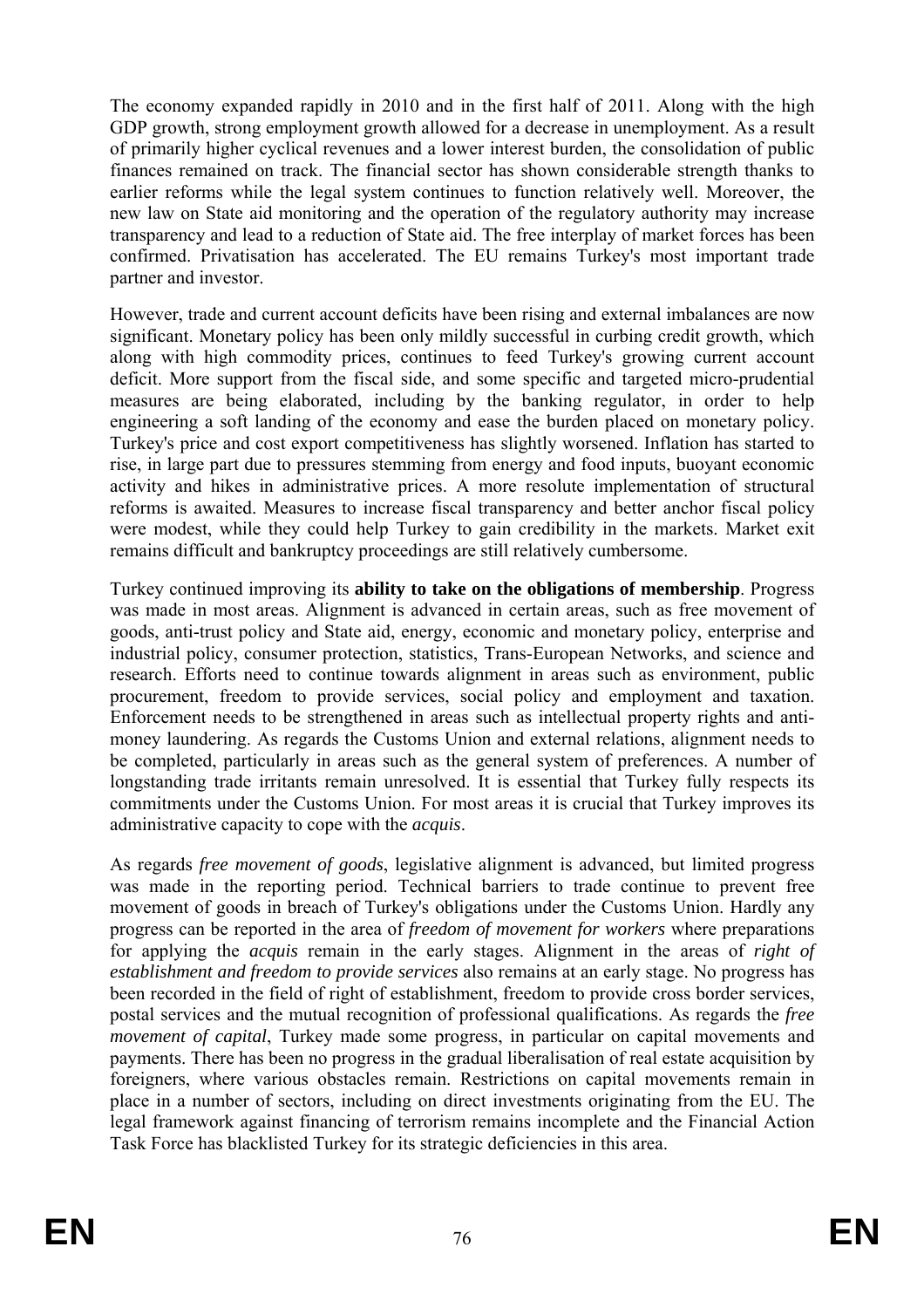Limited progress can be reported in the area of *public procurement.* The institutional set-up is in place, but administrative capacity needs improvement. The draft alignment strategy with a time-bound action plan is ready but has yet to be adopted. Turkey still maintains derogations contradicting the *acquis.* It needs to further align its legislation, particularly on utilities, concessions and public-private partnerships. As regards *company law*, significant progress can be noted following adoption of the new Turkish Commercial Code, which is expected to promote openness, transparency and adherence to international accounting and auditing standards. The legal and institutional framework for auditing is not yet in place, nor is the necessary enhanced capacity of the commercial judiciary. Alignment on *intellectual property law* is relatively advanced but enforcement remains poor. The recently launched IPR Working Group with the Commission addresses a key element for the accession negotiations. The adoption of updated draft laws regulating intellectual and industrial property rights, including deterrent criminal sanctions, is still pending. Coordination and cooperation between the different IPR stakeholders and public bodies is essential, as are general awareness campaigns on the risks of IPR infringements.

On *competition policy*, Turkey's alignment record in the field of anti-trust and merger control is high. The Competition Authority enforces antitrust rules effectively, with a satisfactory level of independence. Good progress has been made in the area of State aid. In particular, the State Aid Monitoring Authority is now set up. However, a number of important State aid schemes remain to be aligned with the rules of the Customs Union.

There has been further progress in the area of *financial services;* in particular, the banking regulator took measures to strengthen financial stability. However, overall alignment with the *acquis*, in particular in the insurance sector, is not yet complete. With regard to *information society and the media*, some progress can be reported in the area of electronic communications and also good progress on audiovisual policy.

There is some progress to report in the area of *agriculture and rural development.* Significant progress has been made in the implementation of the Instrument for Pre-Accession Assistance for Rural Development (IPARD) programme, leading to the Commission Decision to confer the management of EU funds, as well as in preparations achieved for the second phase of the IPARD programme. Agricultural support policy differs substantially from the CAP and there is still no strategy for its alignment. The failure to fully remove barriers to beef imports also constitutes a major shortcoming. As regards *food safety, veterinary and phytosanitary policy*, progress towards transposition and implementation of the *acquis* has been achieved. The restructuring of the Ministry of Agriculture and Rural Affairs is a positive step towards strengthening the official control system. The overall control system is still not fully in line with the EU *acquis*. Considerable effort is needed in the area of animal health and in bringing agri-food establishments into compliance with the EU hygiene and structural requirements. In *fisheries*, some progress can be reported overall. In particular some progress has been made on setting up administrative structures as well as on resource and fleet management. Turkey is expected to make further progress in other areas such as inspections and controls.

Some progress has been achieved in alignment of the *transport* sector, except for the railway sector. Alignment in maritime and land transport remains at an advanced level and air transport is following at a slower pace. The lack of communications between air traffic control centres in Turkey and the Republic of Cyprus continues to seriously compromise air safety. In the maritime sector, the Voluntary IMO Member State Audit Scheme is expected to create positive results for becoming a party to international conventions. The implementation capacity is limited, particularly for dangerous goods in land and maritime transport.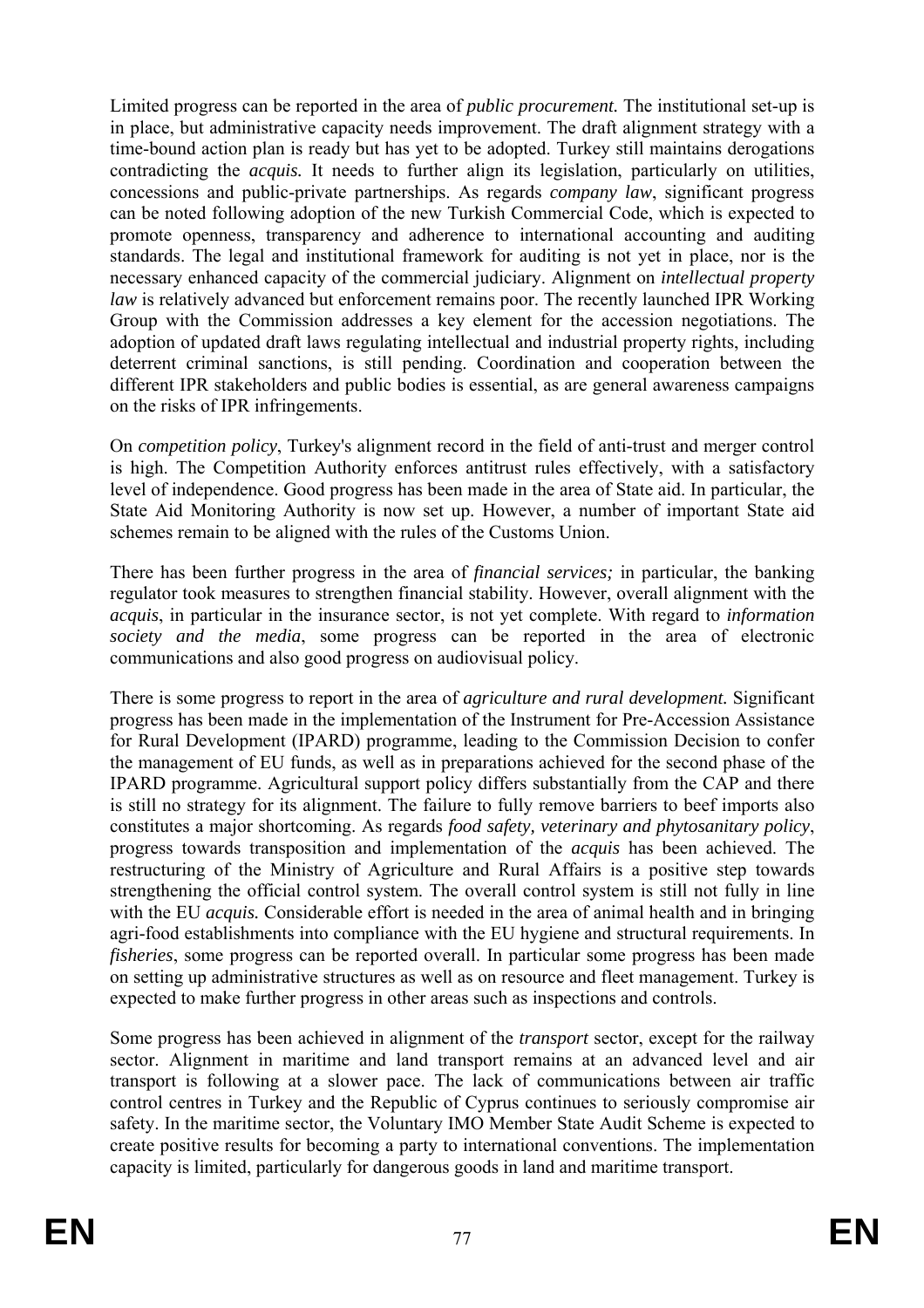In the *energy* sector, progress has been uneven. There has been good progress on the internal market for electricity and on renewable energy. Measures are particularly needed in order to ensure the highest possible standards for nuclear safety, security, safeguards and nonproliferation. Developments on security of supply, the gas sector and energy efficiency also require further efforts.

On *taxation*, there has been limited progress on legislative alignment, particularly towards eliminating some discriminatory practices in the taxation of tobacco. The increase in excise duty on spirits contradicts the Action plan agreed with the Commission on that issue. Abolition of discriminatory practices in taxation is key to making further progress in this chapter. No progress can be reported on direct taxation.

Turkey has made some progress on *economic and monetary policy*. The Central Bank adopted a new policy mix to ensure financial stability, reducing policy rates while increasing reserve requirements for the banking sector. Turkey's alignment with *the acquis* on economic and monetary policy is not complete, particularly as regards the full independence of the Central Bank and the prohibition of privileged access of the public sector to financial institutions. The overall level of preparedness is advanced.

There has been good progress in the area of *statistics,* in which the overall level of alignment with the *acquis* is advanced. Further progress is needed, particularly in national accounts and in agriculture statistics.

Turkey made limited progress in the field of *social policy and employment*. Administrative capacity showed some improvement. Constitutional amendments regarding trade union rights have not resulted in further changes of the legislation aimed at granting full trade union rights in line with EU standards and ILO conventions. The reduction of large-scale undeclared work and the increase of female employment rates are still matters of concern. The scope of the labour law remains limited. Enforcement of health and safety at work legislation needs to be stepped up. The risk of poverty remains very high, especially for the rural population and for children. Legislation establishing an equality body has not yet been adopted.

Turkey has made further progress in the area of *enterprise and industrial policy*, where Turkey maintains a sufficient level of alignment with the *acquis.* The progress relates to the adoption of an Industrial Strategy and Action Plan covering the period 2011-2014, the wider availability of enterprise and industrial policy instruments, the adoption of sectoral strategies and alignment on combating late payment in commercial transactions.

Turkey has made progress in the area of *Trans-European networks*, in particular in the TEN transport area. Further efforts are needed as regards reliable transport data. There is also some progress to report in the TEN energy area.

Some progress was made in the field of *regional policy and co-ordination of structural instruments*. There are delays in establishing the bodies to take over the financial management and control responsibilities of pre-accession funds in this policy area. Although the institutional framework for implementation of pre-accession funds has been finalised and the administrative capacity has been improved, there is a need for further strengthening of this capacity and improved coordination between all relevant institutions in order to accelerate implementation.

Overall, progress has been made in the area of the *judiciary*.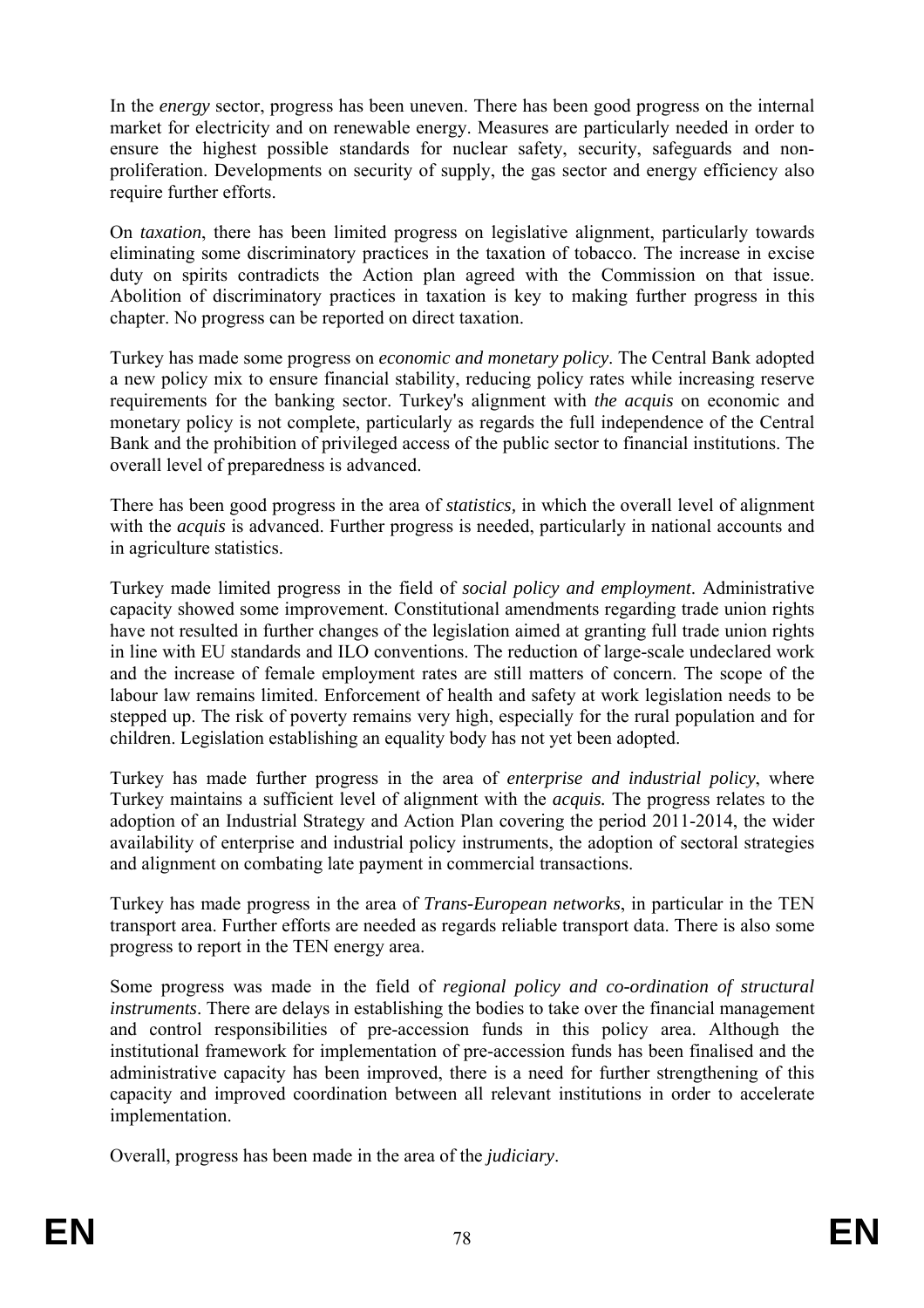With respect to *anti-corruption*, limited progress has been made as regards the implementation of the strategy and action plan on anti-corruption. The lack of transparency in political party financing and the scope of immunities remain major shortcomings. Turkey needs to develop a track record of investigation, indictments and convictions.

Progress achieved in the area of *justice, freedom and security* has been uneven. The adoption of the Law on Foreigners and International Protection remains a priority to ensure a sound legal basis for an efficient asylum and migration management system, as well as safeguards for the rights of migrants and refugees. There is only limited progress to report in the area of judicial cooperation in criminal and civil matters. Some progress can be reported in the area of drugs and organised crime. Limited progress can be reported in the area of police cooperation and terrorism. Limited progress has been achieved on visa policy and customs cooperation. Very limited progress can be reported in the area of border management where the key issues are the adoption of a law on the establishment of new Border Security Agency and inter-agency cooperation. Turkey remains an important country of transit and destination of irregular migrants. Efforts are needed to prevent irregular migration and to readmit irregular migrants.

Turkey is well prepared for accession in the area of *science and research*. Good progress has been made towards integration into the European Research Area and preparations for the Innovation Union. Overall, Turkey's participation and success rate in the EU Seventh Framework Programme are growing, but further efforts are needed in order to meet the excellence requirement and competitive participation in the EU research programmes.

In *education and culture* there has been progress, in particular in the area of *education and training*. Interest in the Community Programmes continued to grow. There has been some progress in the area of culture, but no progress on legislative alignment.

In the *environment* area, Turkey has made good progress on waste management, whereas only limited progress can be reported on horizontal legislation, air quality and industrial pollution control and risk management. Turkey made very limited progress on water quality, chemicals and on administrative capacity. No progress can be reported on nature protection. Regarding *climate change*, Turkey made limited progress on awareness-raising on EU climate requirements, but a more robust and ambitious climate policy, both domestically and internationally, has yet to be established. There is a need to enhance administrative capacity .

Some progress can be reported on *consumer and health protection.* In the area of consumer protection, revised framework laws for consumer protection and general product safety are still to be adopted. Improvement of market surveillance activities requires the allocation of further financial and human resources, while cooperation with consumer NGOs needs strengthening. In the area of public health, Turkey has not yet completed the legislative alignment process nor built up the administrative capacity to improve the enforcement of legislation in order to enhance the health and safety status of the population.

Turkey has achieved a high level of alignment in the field of *customs* legislation thanks to its Customs Union with the EU. Duty free status of the shops established at entry points and requirements for importers of products in free circulation in the EU to submit information of origin in any format prior to customs clearance is not in line with the Customs Union. Legislation on free zones, surveillance and tariff quotas are yet to be aligned. Improved riskbased controls and simplified procedures would facilitate legitimate trade by reducing the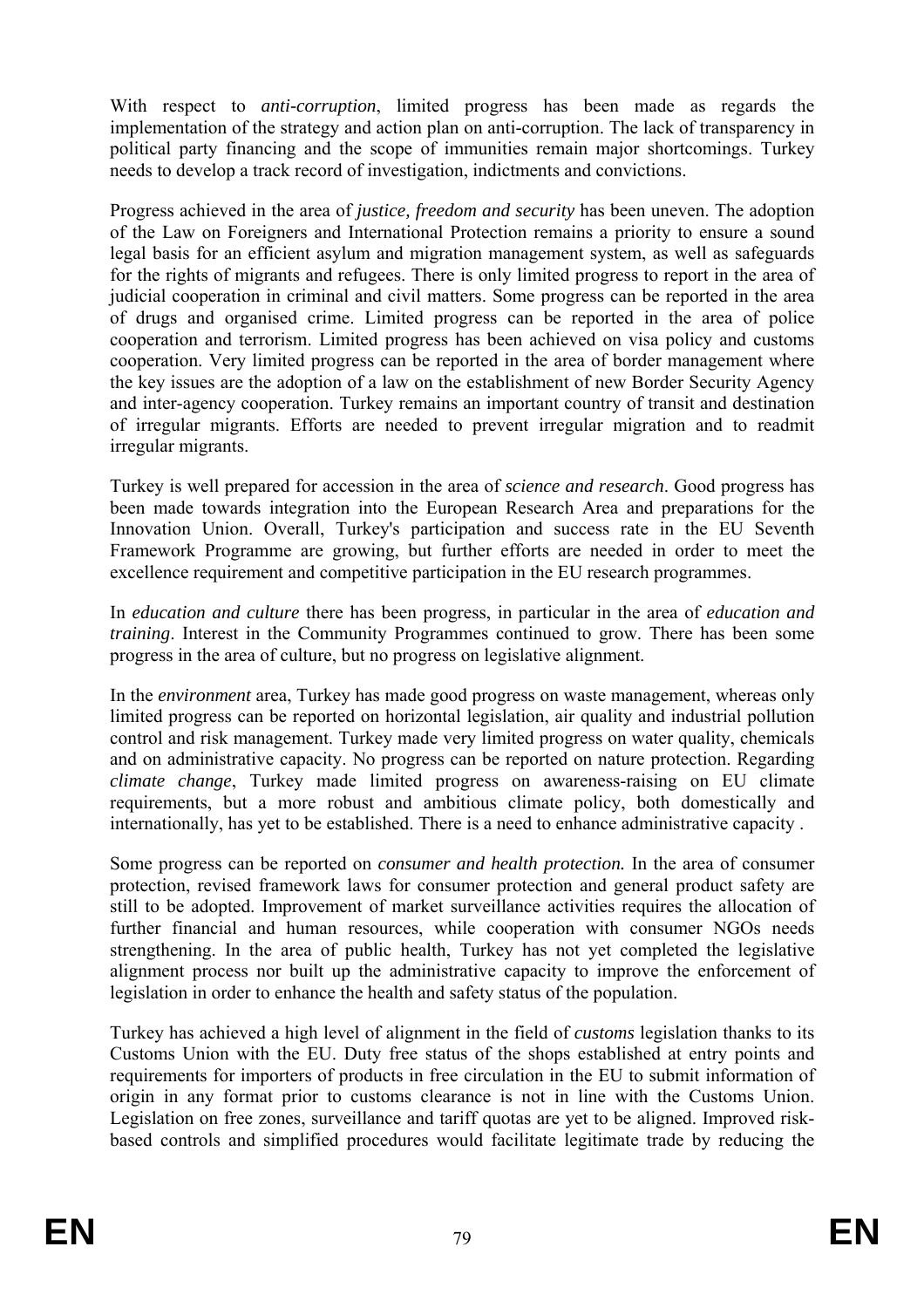number of physical controls. There is still no effective enforcement of intellectual property rights at customs and measures to tackle counterfeit goods are still lacking.

Turkey has achieved a high level of alignment in the area of *external relations*, owing to the Customs Union. Some discrepancies still remain in areas such as the general system of preferences in terms of its geographical coverage.

Turkey's alignment with the EU's *common foreign and security policy* has continued; overall Turkish alignment with CFSP declarations fell during the reporting period and Turkey did not align with EU restrictive measures on Iran, Libya or Syria. Turkey has sought dialogue and consultation with the EU on various foreign policy issues. Turkey made efforts to normalise relations with its neighbouring countries, such as Iraq, including the Kurdish regional government. No progress was made in the normalisation of ties with Armenia. Relations with Israel further deteriorated since the Gaza Flotilla incident in 2010. After the publication of the independent UN report, Turkey downgraded relations with Israel and suspended military agreements with Israel.

Turkey is continuing to contribute to CSDP and is seeking greater involvement in CSDP activities. The issue of EU-NATO cooperation, which would involve all EU Member States beyond the "Berlin plus arrangements", remains to be resolved. Turkey has not aligned itself with the EU position on membership of the Wassenaar Arrangement.

There is some progress to report in the area of *financial control*, which already has a fairly advanced level of alignment. Legislation implementing the Public Financial Management and Control Law is fully in force. The Public Internal Financial Control Policy Paper and the action plan need to be revised. The adoption of the Turkish Court of Accounts Law was a significant step in further aligning external audit with relevant international standards. The Turkish Anti-Fraud Cooperation Structure needs to continue reinforcing its coordination function, its operational independence and its operational network.

There is limited progress to report in the area of *financial and budgetary provisions*. Administrative preparations for setting up the own resources system are at a very early stage.

## **Iceland**

Iceland continues to meet the **political criteria**. Iceland is a functioning democracy with strong institutions and deeply rooted traditions of representative democracy. The country's judicial system continues to be of a high standard, and Iceland is ensuring the continuous strengthening of its already high level of protection on fundamental rights.

The unity of the coalition government was tested on several occasions, but remained stable. The domestic scene is characterised by diverging views among the political forces and the population on the prospect of EU accession. Communication activities promoting an informed debate about Iceland's accession process have started.

Both government and parliament have continued to function well. A constitutional council was set up in April 2011 to review the Constitution and propose constitutional changes. Legislation was also drafted to further strengthen the efficiency of the parliament and the public administration.

Good progress can be reported in the further implementation of the recommendations of the Special Investigation Committee on the political and administrative consequences of the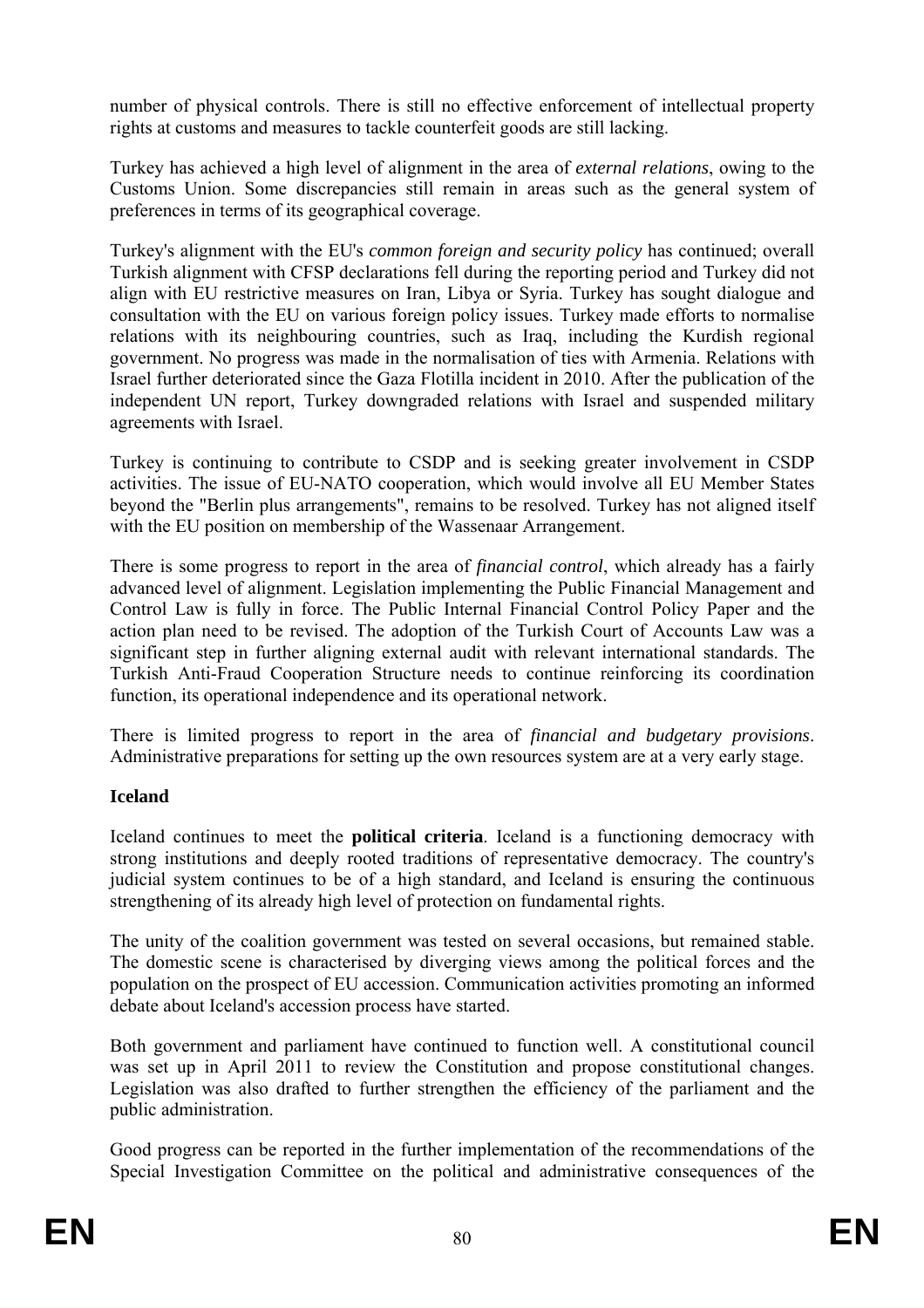financial crisis. In accordance with these recommendations, the Court of Impeachment was convened in March 2011 to rule on a case against the former Prime Minister. This led to his indictment for gross negligence in May 2011. In parallel, the Office of the Special Prosecutor continued its work efficiently. It investigated numerous cases for alleged fraudulent business practices in the banking sector, which led to some arrests.

Progress can be reported in further strengthening of the efficiency of the judiciary and the anti-corruption framework. A number of judges were appointed in accordance with the rules of the amended Judiciary Act, and the UN Convention against corruption was ratified in February 2011. As regards conflict of interests, Iceland has begun to frame specialised codes of conduct for ministers and for a number of categories of employees.

Iceland continued to safeguard fundamental rights, including economic and social rights. The Council of Europe Framework Convention for the Protection of National Minorities remains to be ratified.

The **economy** of Iceland is slowly recovering from the fallout of its financial crisis and the deep and long recession that followed, but growth prospects remain weak as households and firms continue to suffer from a high level of indebtedness. Economic policies continued to be oriented towards stabilisation, firmly anchored by the successful completion of an IMF programme. Recently rising inflation prompted the central bank to increase interest rates whereas fiscal policy was somewhat relaxed. Expenditure-led fiscal adjustment to reduce public debt to sustainable levels remains a challenge. Unemployment is high, particularly among youth and long-term unemployed. Despite progress in banking sector restructuring, the economy still suffers from a dysfunctional financial sector and the removal of capital controls represents a key challenge.

As regards the **economic criteria**, Iceland can be considered a functioning market economy. However, financial sector weaknesses and capital movement restrictions still impede an efficient allocation of resources. Iceland should be able to cope with competitive pressures and market forces within the Union over the medium term, provided that it continues to address current structural weaknesses through appropriate macroeconomic policies and structural reforms.

The policy mix with a strong focus on exchange rate stabilisation and fiscal consolidation has been supportive in re-establishing a higher degree of macroeconomic stability. In response to trade surpluses and an appreciating exchange rate the central bank continued to reduce its policy rate in the second half of 2010, but reacted with a modest tightening of monetary policy as of August 2011 in reaction to a weaker currency and significantly rising annual inflation. Efforts to strengthen public revenues and implement spending cuts have continued. In view of the high level of public debt, measures were taken to reduce refinancing risks and to strengthen local government finances. Foreign exchange reserves continued to increase and recent central bank estimates point to a more manageable external debt position. New measures were taken to accelerate private sector debt restructuring. A revised strategy for capital account liberalisation was adopted and its implementation remains a challenge. The labour market remained flexible and participation rates relatively high. The country enjoys good basic infrastructure, abundant natural resources, and overall a well-educated population.

However, macro-financial risks remain elevated. Domestic demand has picked up, but the recovery is largely based on temporary measures which supported private consumption. Risks and uncertainties with respect to future sources of growth and its sustainability remain. The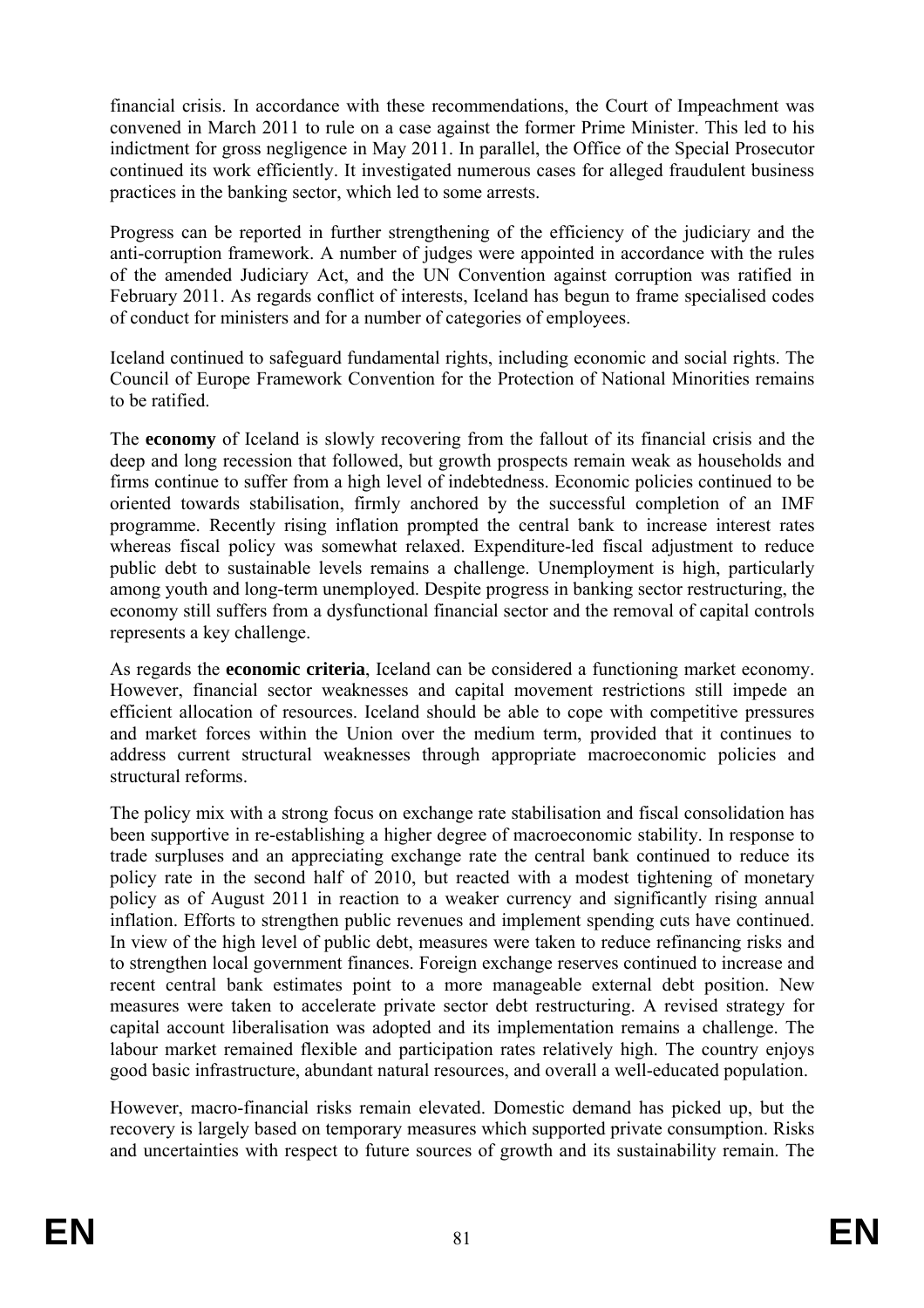financial sector is still suffering from weak asset quality and an efficient financial intermediation remains hampered by the incomplete private sector debt restructuring process. Public debt has risen above 90% of GDP. The fiscal consolidation path has been somewhat relaxed and public finances remain confronted with the challenge to implement severe spending cuts to enhance long-term sustainability. Fiscal risks arise from sizeable contingent liabilities and the unresolved Icesave issue. The labour market continues to be seriously affected by the deep post-crisis recession with unemployment unprecedentedly high for the country, particularly among the youth and with the large share of long-term unemployed. Growth, investment and development are hampered by weaknesses in the business environment, such as high barriers to market entry in certain sectors. The industrial structure remained little diversified.

In line with the methodology of the first progress report, Iceland's ability to **assume the obligations of membership** continued to be assessed in the light of its participation in the European Economic Area (EEA) and taking into account the exemptions granted under the EEA, as well as the EU legislation falling outside the scope of the EEA. The overall level of preparedness to meet EU *acquis* requirements remains good, in particular due to Iceland's participation in the European Economic Area.

The Icesave dispute remains unresolved. In spite of negotiating efforts, the new bill on the terms and conditions for the loan repayment to the UK and the Netherlands in a referendum was rejected in April 2011. The government confirmed that the outcome of the referendum would not affect the commencement of the payments to the UK and the Netherlands, which are due to start in late 2011. In May 2011, the government sent its reply to the letter of formal notice of May 2010 of the EFTA Surveillance Authority (ESA). In June 2011, ESA proceeded with the second stage of the infringement procedure, namely the issuance of the reasoned opinion. This opinion reiterates in full the findings of the previous letter of formal notice, namely that Iceland acted in breach of the deposit guarantee scheme directive. The European Commission shares the legal analysis of ESA. Iceland's government provided the answer to the EFTA Surveillance Authority's reasoned opinion at the end of September. The Authority is now examining the response in detail before deciding on further action in this case. At this stage, the Icesave dispute remains unresolved.

Preparations to take on the obligations of membership continued, albeit relatively slowly, in areas partly covered by the EEA as well as in chapters not covered by the EEA. Iceland remains largely in line and applies a substantial part of the *acquis* in the fields covered by the EEA, such as free movement of goods, freedom of movement of workers, the right of establishment and freedom to provide services, free movement of capital, public procurement, company law, intellectual property law, competition, financial services and information society and media.

The progress report confirms that the following areas are likely to present challenges in the accession process: financial services, agriculture and rural development, environment, fisheries, free movement of capital as well as food safety, veterinary and phytosanitary policy, taxation and customs.

From the point of view of administrative capacity, attention should be paid to ensuring that human and financial resources are made available and remain available for the necessary preparations associated with the process of EU accession.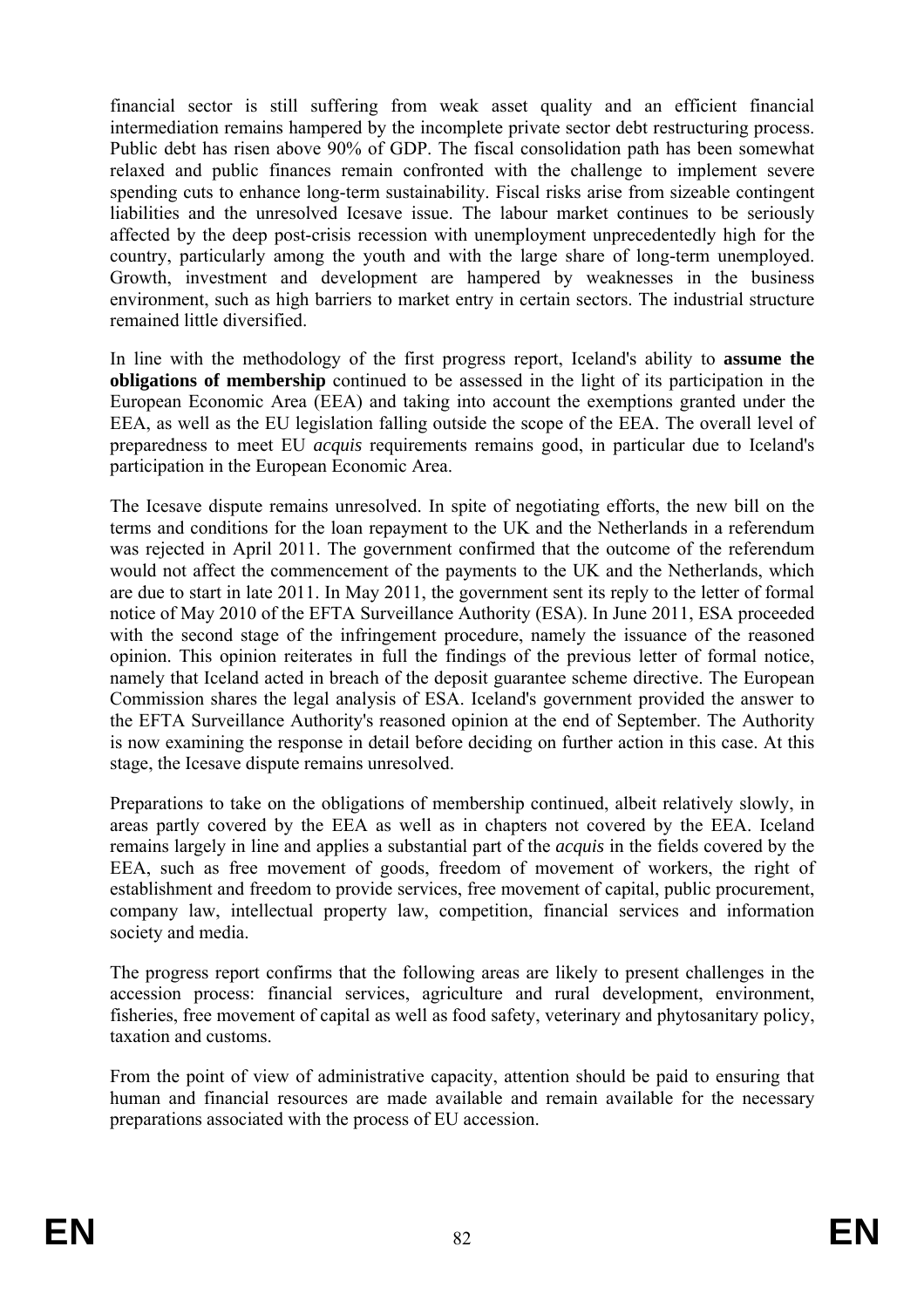Iceland continues to be closely in line with the *acquis* on *free movement of goods*. However, there are no new legislative developments in Iceland to report as far as horizontal measures and product legislation under the 'Old Approach' are concerned. Transposition still needs to be completed in a number of areas where new EU *acquis* was adopted.

Iceland maintains a high level of alignment with the *acquis* in the area of *free movement of workers.*

Legislation on the *right of establishment and freedom to provide services* remains broadly in line, with the exception of the postal services directive. The implementation of the services directive was notified in July 2011.

Iceland largely applies the *acquis* on *free movement of capital*, with some exceptions. However, in the aftermath of the financial crisis, Iceland continues to apply capital controls which will need to be removed by the time of EU accession. .

In the field of *public procurement* Iceland remains broadly aligned with the *acquis*. Alignment with remedies and defence procurement remains outstanding.

Iceland has already reached a high level of alignment and applies a substantial part of the *acquis* in the field of *company law*. However, full alignment with accounting standards and international audit standards remains to be achieved.

Iceland maintains a high level of alignment with the *acquis* on *intellectual property law* and has the administrative capacity necessary to implement it. There is a need to implement a comprehensive enforcement policy.

Iceland maintains a high level of alignment in the field of *competition policy*. Monitoring of the State aid measures taken in response to the financial crisis is proceeding satisfactorily.

Further efforts are needed in order to implement the *acquis* on *financial services* and in particular to ensure its effective enforcement and the adequate supervision of the sector. The Icesave dispute remains unresolved.

Some gaps in transposition remain in the field of *information society and media*.

Iceland's policy on *agriculture and rural development* is overall not in line with the *acquis,* and the appropriate administrative framework for implemention needs to be set up.

Parts of Iceland's legislation and administrative framework are not in line with the *acquis* on *food safety, veterinary and phytosanitary policy*. Particular attention is needed in order to close the remaining gaps with EU legislation on live animals, plant protection products and novel food.

In the area of *fisheries*, Iceland has not begun to align with the EU *acquis* or to set up the mechanisms for implementing and monitoring EU support measures. The existing restrictions on foreign investment in fisheries, which remain in place, are not in line with the *acquis*.

Some progress has been made in the *transport* field, in particular on road and maritime transport. However, there are still several areas where Iceland needs to transpose relevant EU legislation.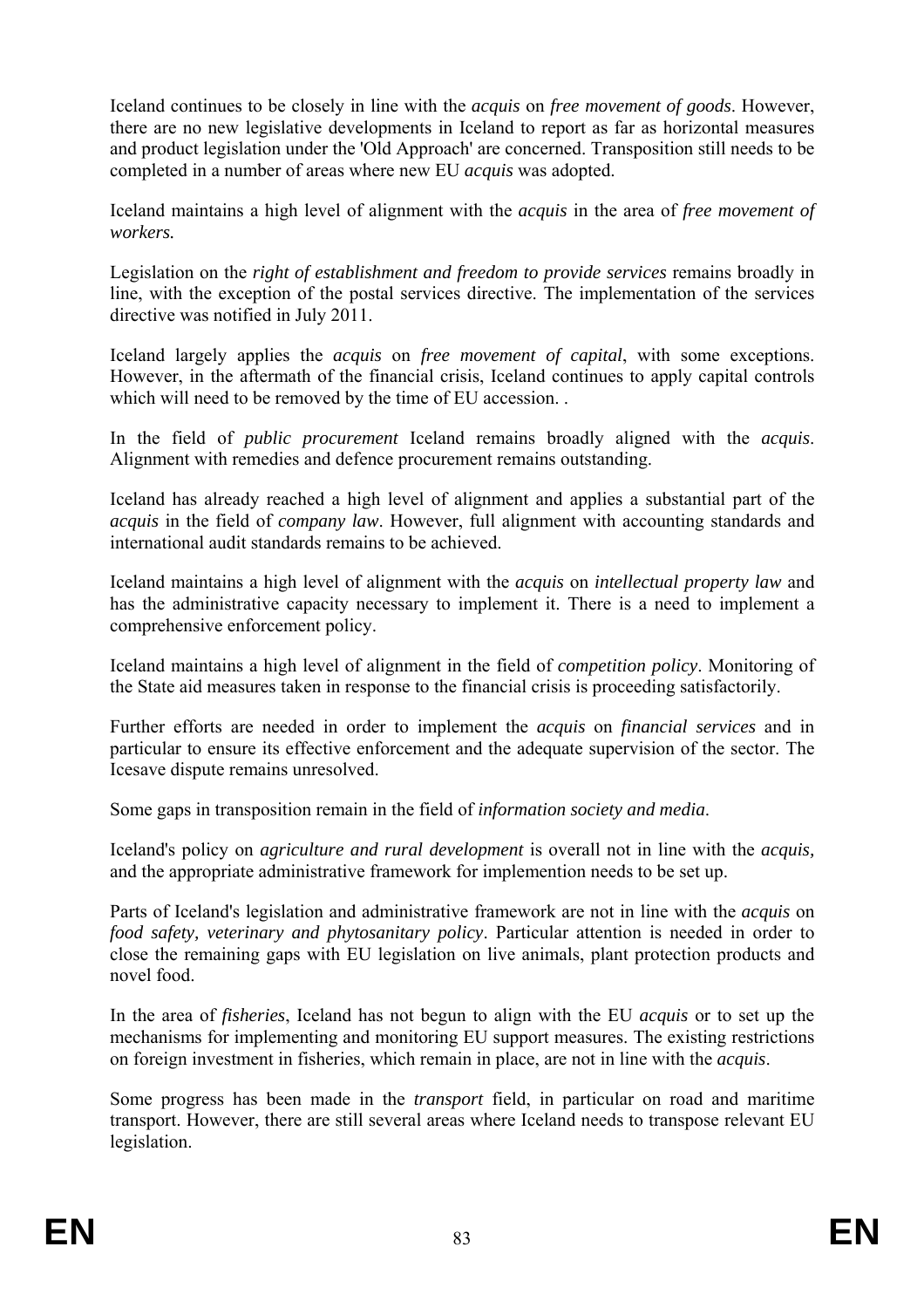Legislation on *energy* continues to be broadly in line, except for oil stocks, the independence of the regulatory authority and energy efficiency.

Iceland's *tax legislation* remains partially aligned with the *acquis*. A strategy for achieving IT interconnectivity and interoperability with EU IT systems for taxation needs to be defined.

On *economic and monetary union*, alignment with the *acquis* on monetary policy remains incomplete and the relevant administrative structures require further strengthening.

Availability of *statistics* in line with EU methods, in particular in business, labour market and agriculture statistics, remains to be further improved.

Iceland continues to apply and implement a substantial part of the *acquis* on *social policy and employment*. A comprehensive employment strategy has yet to be drafted.

Iceland's state of preparation in the area of *enterprise and industrial policy* remains at a high level. Access to SME finance is still affected by the financial crisis.

Iceland maintains a good level of alignment with the EU standards on *trans-European networks.* 

On *regional policy and coordination of structural instruments* Iceland needs to identify the institutions responsible for the implementation of the cohesion policy.

Preparations in the area of *judiciary and fundamental rights* continue to be well on track. Progress was made in further reinforcing the independence of the judiciary and the anticorruption policy framework. Further monitoring of the implementation of these measures is needed. The legislation on citizen's rights and data protection is not yet in line with the *acquis*.

Iceland continues to apply the Schengen Agreement and is well advanced in aligning with the *acquis* in the area of *justice, freedom and security*. Further efforts are still needed to ratify and implement international instruments.

Iceland continues to be well advanced in terms of preparation for EU accession and integration into the *European Research Area*.

Iceland maintains its already high level of alignment in the field of *education and culture*.

Some progress has been made in strengthening the legislative and administrative framework on *environment and climate change*. Full compliance with the *acquis* on nature protection and water quality has yet to be achieved. Iceland needs to gradually align with the EU positions in the international environmental fora, as well as to ratify the outstanding multilateral agreements.

Iceland maintains a good level of alignment with the *acquis* on *health and consumer protection*. However, further efforts are necessary in the field of consumer protection.

The *customs legislation* continues to be partially in line with the *acquis*. Significant efforts are needed in order to address the discrepancies in the legislation, in particular in the fields of customs rules, procedures with economic impact, duty free and security aspects. Preparations for effective implementation of the *acquis* upon accession still have to be initiated, in particular as regards the development of interconnectivity with the EU IT customs systems.